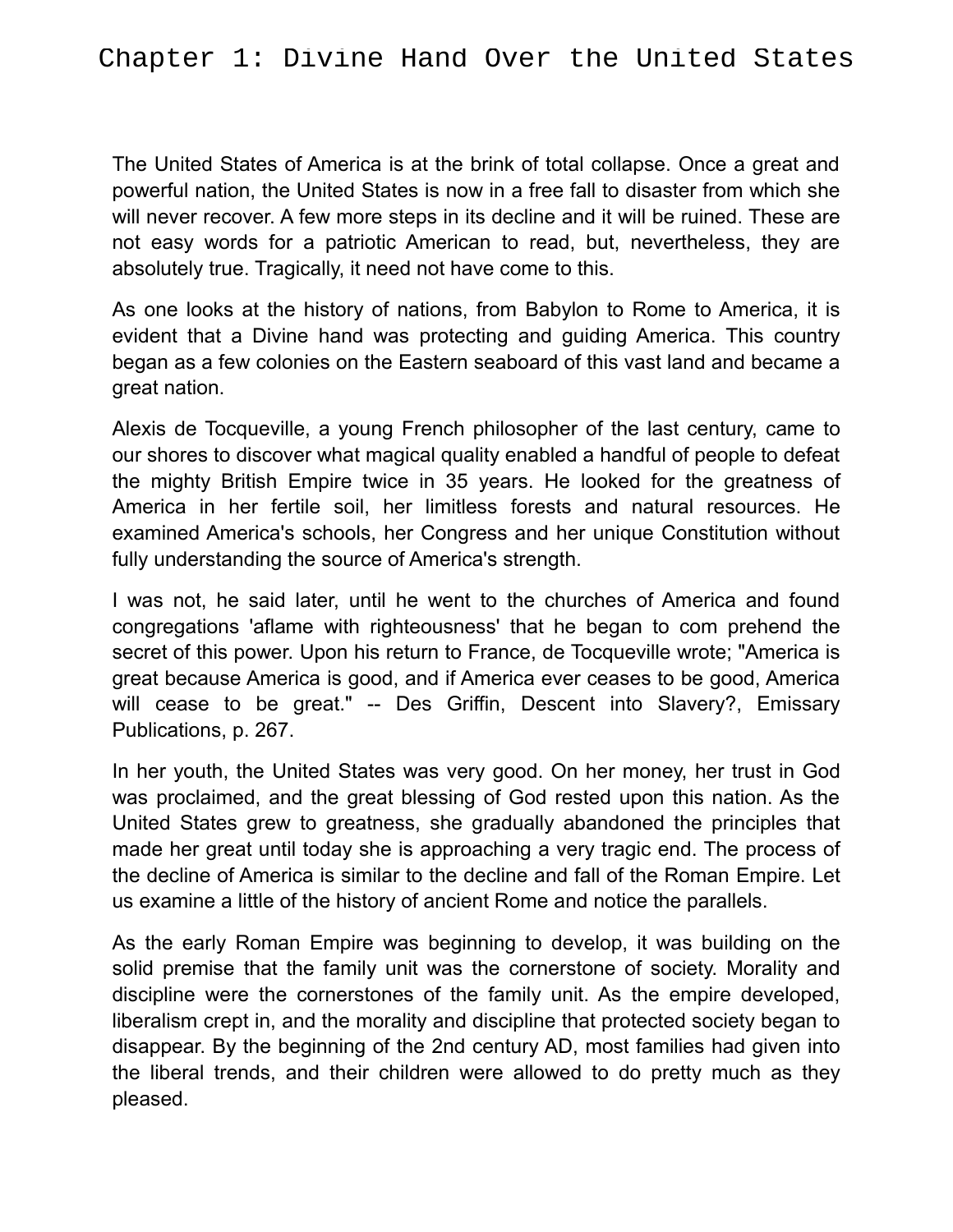Having given up the habit of controlling their children, they let their children govern them, and took pleasure in bleeding themselves white to gratify the expensive whims of their offspring. The result was that they were succeeded by a generation of idlers and wastrels, who had grown accustomed to luxury and lost all sense of discipline. --Jerome Carcopino, Daily Life in Ancient Rome, Yale University Press, pp. 78, 79.

While this was going on, Rome witnessed "an epidemic of divorces." (ibid. p.97) From the same author, we find that a strong women's rights movement developed in Roman society.

Some [wives] evaded the duties of maternity for fear of losing their good looks, some took pride in being behind their husbands in no sphere of activity, and vied with them in tests of strength which their sex would seem to forbid: some were not content to live their lives by their husband's side, but carried on another life without him.... It is obvious that unhappy marriages must have been innumerable.--ibid. pp. 90, 93, 95.

Roman schools were in disarray.

They undermined Instead of strengthened the children's morals, they mishandled the children's bodies instead of developing them, and if they succeeded in furnishing their minds with a certain amount of information, they were not calculated to perform any loftier or nobler task.

The pupils left school with the heavy luggage of a few practical and commonplace notions laboriously acquired and of so little value that in the fourth century Vegetius [A Roman writer who wrote about the Roman military system.] could not take for granted that new recruits for the army would be literate enough to keep the books for the corps.--ibid. pp. 106,107.

This kind of education led to a continual decline in morality and descipline and also resulted in decreasing patriotism.

The Roman virtues -- honesty, candor, frugality and patriotism -- withered and died. What was left was a people whom neither the vices of the rulers nor the increasingly bold attacks of foreign enemies could shake out of their apathy....In all the great cities of the provinces, the theater held the same place of bad preeminence in the social life of the inhabitants.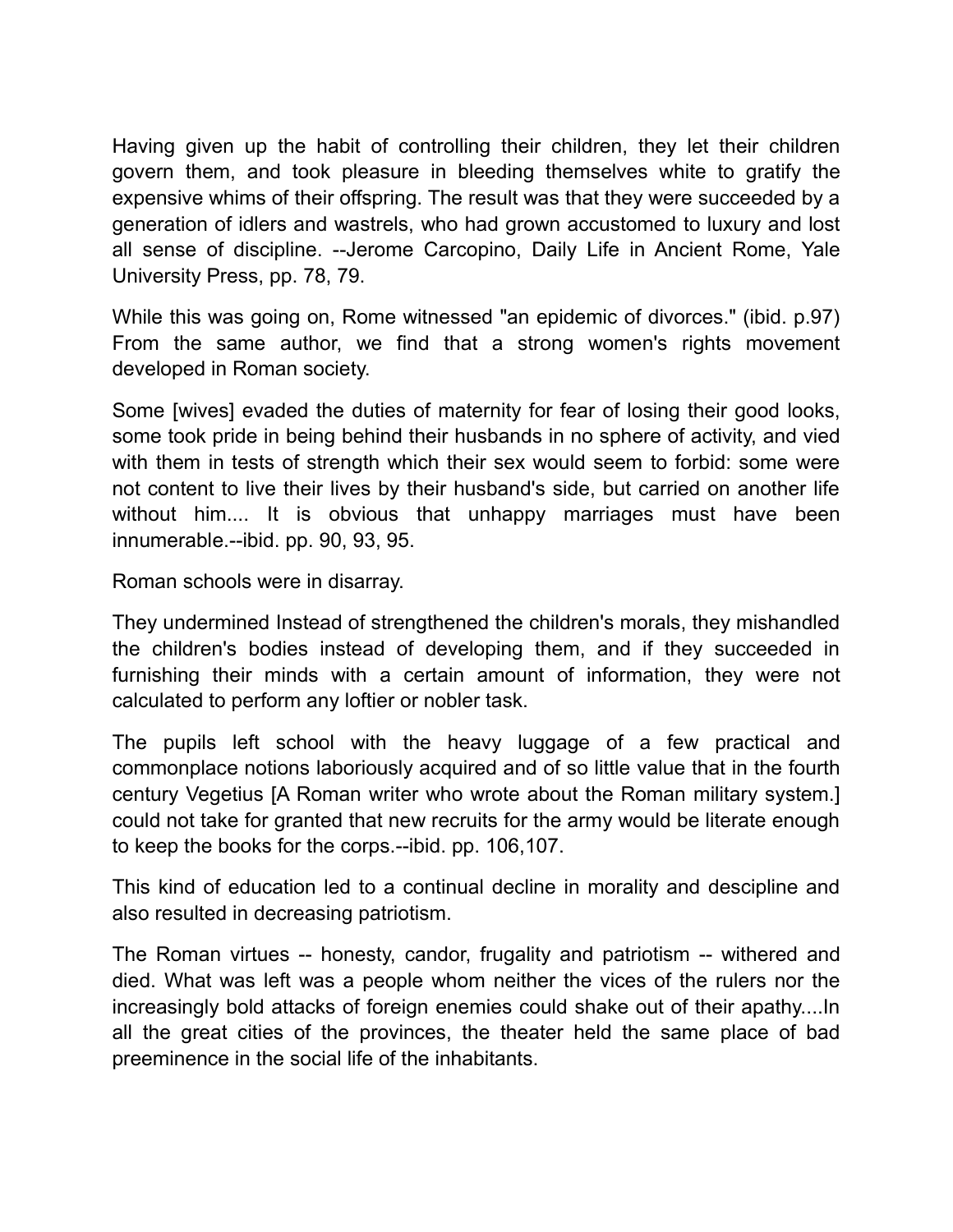The Roman stage was gross and immoral. It was one of the main agencies to which must be attributed the undermining of the originally sound moral life of Roman society. So absorbed did the people become in the indecent representations on the stage, that they lost all thought and care for the affairs of real life. --Philip Myers, Rome; Its Rise and Fall, Ginn & Company, pp. 515,516.

Another leading factor in the demise of Rome was that is became a welfare country. People were encouraged to be idle and receive money from the government rather than work to make their own way. The welfare system was a leading fact of Roman life. The evils that resulted from this misdirected state charity can hardly be overstated. Idleness and all its accompanying vices were fostered to such a degree that we shall probably not be wrong in enumerating the practice as one of the chief causes of the demoralization of society. --ibid. p.523.

It is obvious that the moral fabric of America today is where the morality of the Roman Empire was nearly 2,000 years ago. Do we not see the breakdown of the home, a strong women's rights movement, a deterioration in the school system, moral decay as espoused by the news and entertainment media and the schools, and welfare eating the heart out of the American economy? With regard to these problems, how are we any different from the Roman Empire during its decay? Why are these things happening in America? But, that's the wrong question. The question should be: Who has brought America to the brink of destruction?

As mentioned earlier, Providence had its eye on the United States. America was the land of opportunity. It was the place where those who were being persecuted for their faith could come and worship God according to the dictates of their own conscience. It was a land without a king where one could come and breathe the air of civil liberty. It was the place where one could come and earn a good living for himself and his family. America was the place where dreams came true. There once was a Divine Hand Over America.

In 1759, twenty-five years, more or less, stood between the thirteen colonies and freedom from the British. Twenty-five years and the greatest Protestant nation to ever exist in the history of nations would fly its flag. Twenty-five years and the groundwork for the Constitution -- republicanism, inalienable rights, and a government of the people, by the people, and for the people -- was in sight. An experiment in government never before tried in history was to become the greatest nation the world had ever seen.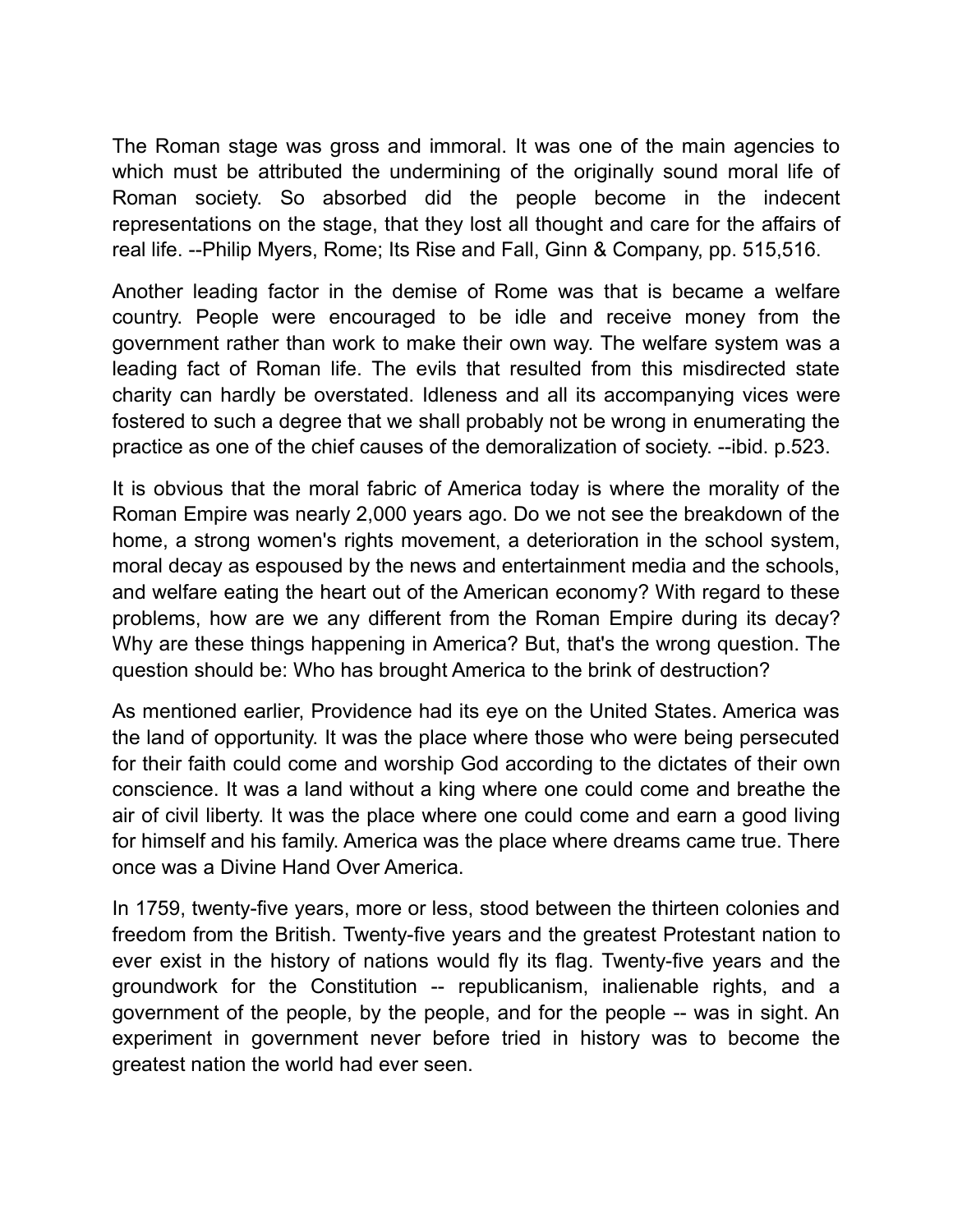Many said such a government would not work. The Roman Catholic Church had ruled the world under her dictatorial control. She was, and till is, deathly afraid of such an experiment. For over 200 year, the Protestant Reformation had challenged the papacy's authority. The papacy gradually began losing her power. An experiment like America was certainly not in the plans of the Catholic Church; no nation would be allowed to espoused principles that would bring the papacy down.

What of the monarchs of Europe? They ruled by permission of the papacy and had wielded tyrannical control for ages with no one to oppose them. Were they now ready to watch the development of a government of the people, by the people, and for the people? A clearer rationale would be that they would unite with Rome to stop this American experiment with every weapon at their fingertips.

By the 1550s the Reformation had become so extensive in Europe that the papacy began to realize that they must do something to try to stop it. They realized that if it were not stopped, it would eventually undermine the position of the Catholic Church and destroy the absolute political power they had achieved. In order to accomplish the destruction of the Reformation, a new secret organization was formed within the Vatican called the Jesuits.

One of the major purposes of the Jesuits was to destroy every trace of Protestantism and its principles, including religious freedom, republicanism, representative government, and an economy built around a strong middle class. Another purpose of the Jesuits was to greatly expand the power and control of the papacy throughout the entire world.

I cannot too much impress upon the minds of my readers that the Jesuits, by their very calling, by the very essence of the institution, are bound to seek, by every means, right or wrong, the destruction of Protestantism. This is the condition of their existence, the duty they must fulfill, or cease to be Jesuits. Accordingly, we find them in this evil dilemma. Either the Jesuits fulfill the duties of their calling, or not. In the first instance, they must be considered as the bitterest enemies of the Protestant faith; in the second, as bad and unworthy priests; and in both cases, therefore, to be equally regarded with aversion and distrust. -- G.B. Nicolini, History of the Jesuits: Their Origin, Progress, Doctrine, and Design, Henry G. Bohn, preface, [emphasis added}.

The first triumphs of the Reformation past, Rome summoned new forces, hoping to accomplish its destruction. At this time the order of the Jesuits was created; the most cruel, unscrupulous, and powerful of all the champions of popery....There was no crime to great for them to commit, no deception too base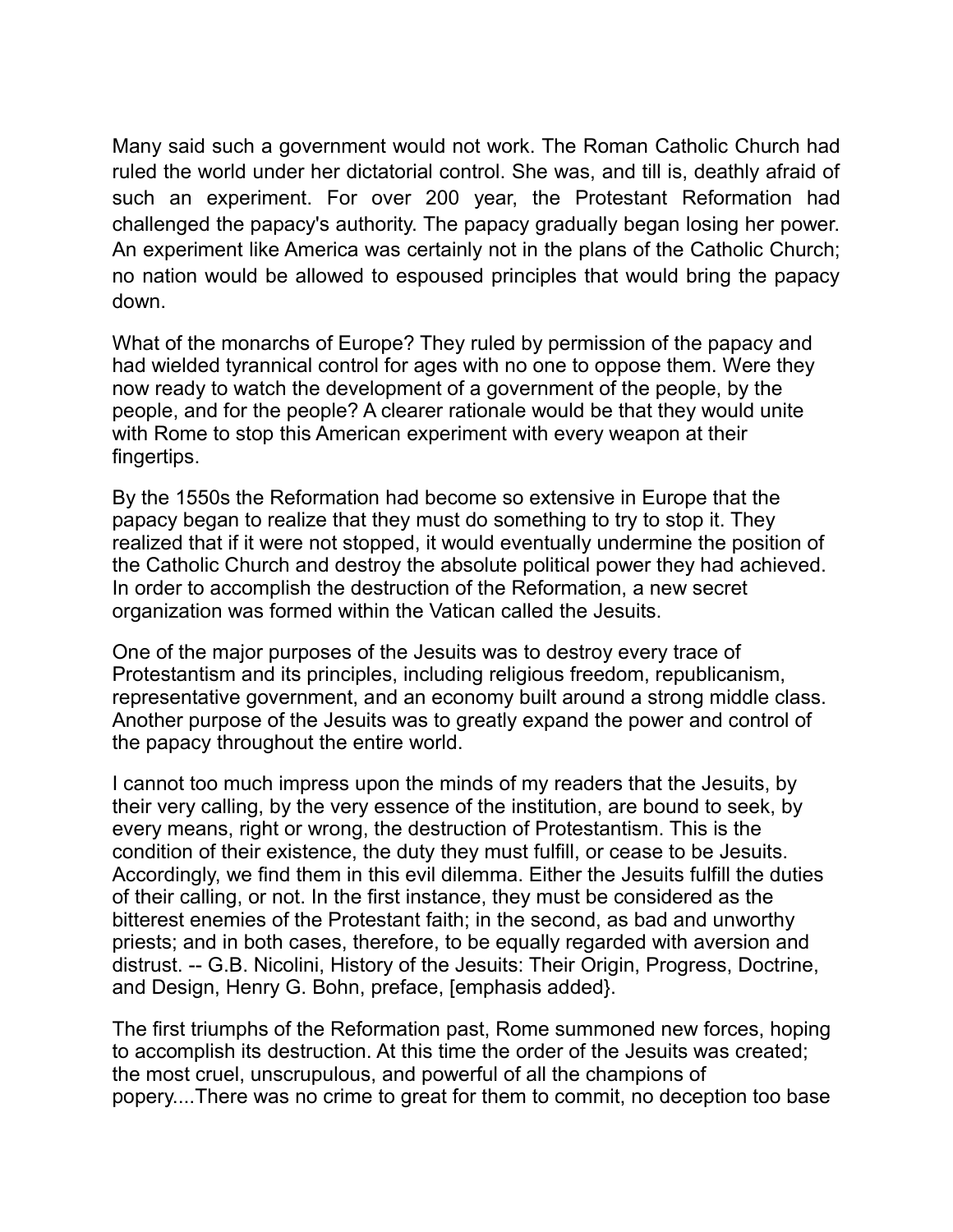for them to practice, no disguise to difficult for them to assume. Vowed to perpetual poverty and humility, it was their studied aim to secure wealth and power, to be devoted to the overthrow of Protestantism, and the re-establishment of the papal supremacy. – E.G. White, The Great Controversy, Review and Herald, p. 234, [emphasis added].

From their very beginning in the 1540s, the Jesuits did just that. They used any means they could devise to destroy Protestantism, including assassination to kill leaders who tried to bring freedom to their people. Two examples are William of Orange in 1584 and Henry IV in 1610. Both were slain by Jesuit assassins.

The Jesuits used deception in the extreme to bring about the St. Bartholomew's Day Massacre in 1572, where 70,000 Protestant Huguenots, including women and children, were slain in one night. They also created the 30 Years War from 1618-1648 in order to destroy the Lutherans of Europe. The blood that reddened European soil for centuries can all be traced back to the murderous Jesuits.

Starting in the 1600s, the Jesuits created a communist regime in Paraguay that eventually brought the Jesuits demise in the 1700s.

The Jesuits, as is well known, held very large regions of Paraguay under missionary control from 1650 to 1750. More than a quarter million natives worked under their direction, and no payment was made directly to them.... They were educated, trained, housed, clothed, fed and, to some extent, amused, but what became of the surplus profits of their labours, and of the extensive trading that was carried on? Over two thousand boats are said to have been engaged in carrying merchandise and goods on the Parana River; and the economic value of the Reductions was beyond doubt very great: so great in deed as to have awakened the envy of Spanish and Portuguese traders. Robertson [contemporary historian] estimated that the reductions represented at least \$25,000,000 capital for the Society. – Boyd Barrett, The Jesuit Enigma, New York: Boni & Liveright, p. 211.

The Reductions were communist communes set up as manufacturing facilities using the Guarani Indians as slave laborers. The products they produced were sold in Europe and greatly enriched the Jesuit order.

The Reductions produced herbs, hides, tallow, clocks, and other goods, which the Jesuits traded in Europe with their huge fleet of ships. The profits were used to finance wars against the Protestant nations they had sworn to destroy. But all this wealth and power was acquired in secret, as the kings of Portugal and Spain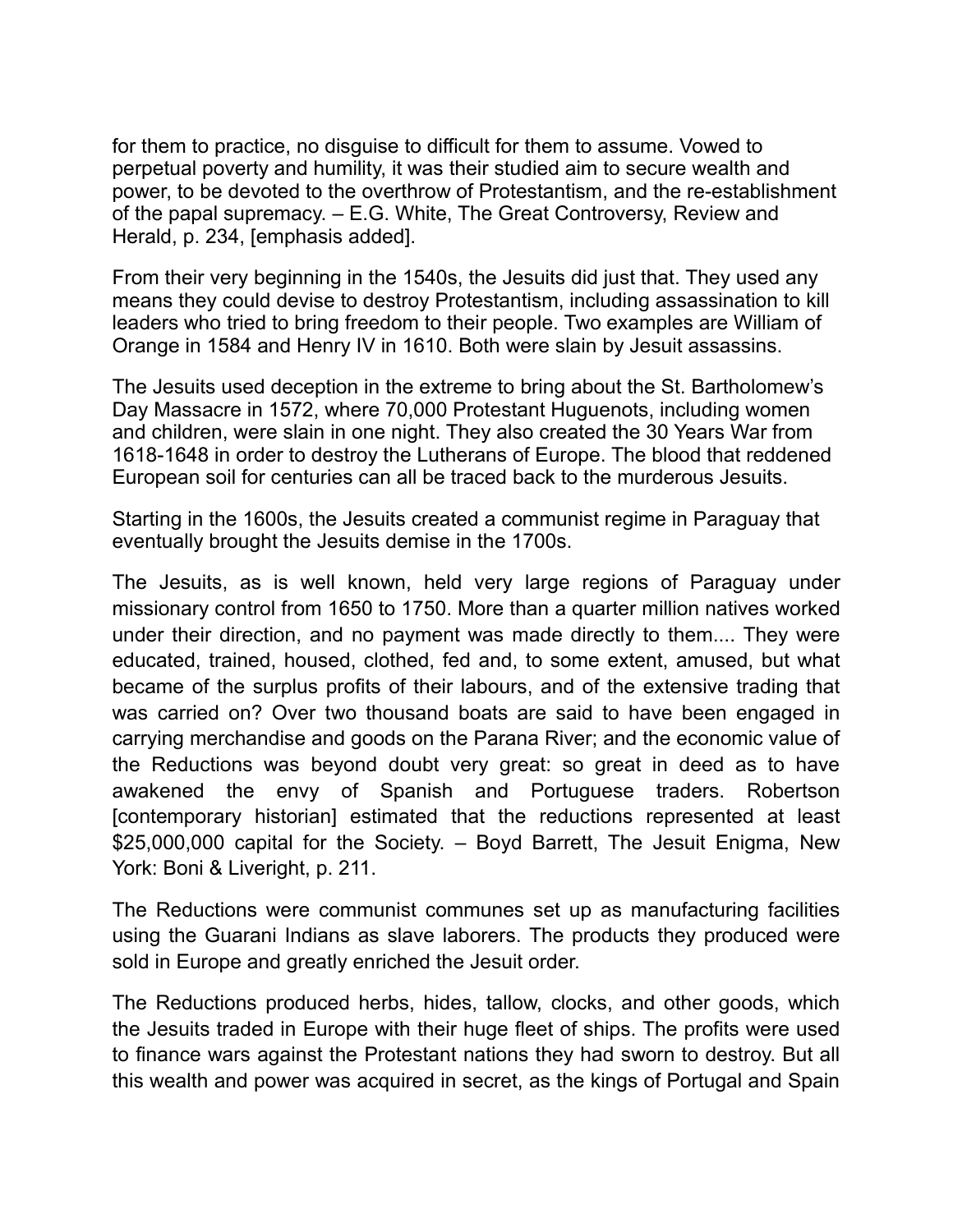knew nothing about the Reductions. – Eric Phelps, Vatican Assassins, Halycon Unified Services, p. 189.

By the middle of the 1700s, the Jesuit Order had become the powerhouse of Europe. According to Barret, the Jesuit Order at last reached the pinnacle of its power and prestige in the early eighteenth century. It had become more influential and wealthier than any other organization in the world. It held a position in world affairs that no oath-bound group of man has ever held before of since... nearly all the Kings and Sovereigns of Europe had only Jesuits as directors of their consciences, so that the whole of Europe appeared to be governed by Jesuits only. – Boyd Barrett, The Jesuit Enigma, New York: Boni & Liveright, p. 209.

The Jesuits ruled the world. The monarchs of Europe, and the pope himself had Jesuits as their confessors. The plans and plots were all alike known to them. Besides this, they were amassing a vast amount of wealth that allowed the Jesuits to do whatever they chose. With them controlling the world, how could the little colonies of America have had a chance to stand against the Jesuit controlled monarchs of Europe? In an instant, the Jesuits could utilize any army at its disposal and crush the colonies. It was at this juncture in 1759 that something strangely divine began to happen. It began in Portugal. The Portuguese king, Joseph I, banished the Jesuits from his realm.

In Portugal the culmination point was reached by an attempt to assassinate the king....the deed had been incited by the Jesuits, who had impressed ignorant and fanatical minds with the idea that no wrong was committed by killing a heretical king; that is one who did not submit to their dictation....Hence, as a measure absolutely essential to the life of the nation, the king issued a decree of banishment against the Jesuits as traitors, rebels, enemies to, and aggressors on, his person, his States, and the public peace and the general good of the people. The Jesuits were then seized, transported to the States of the Church (Italy).... – Richard Thompson, The Footprints of the Jesuits, Hunt & Eaton, p. 217, 218, [emphasis supplied].

King Joseph's Portugal was the first Catholic kingdom of Europe to banish the Jesuits from their realm. With this first banishment, the dominoes began to fall rather quickly. Catholic France banished them in 1762. The decree of Louis XV and the French Parliament reads as follows: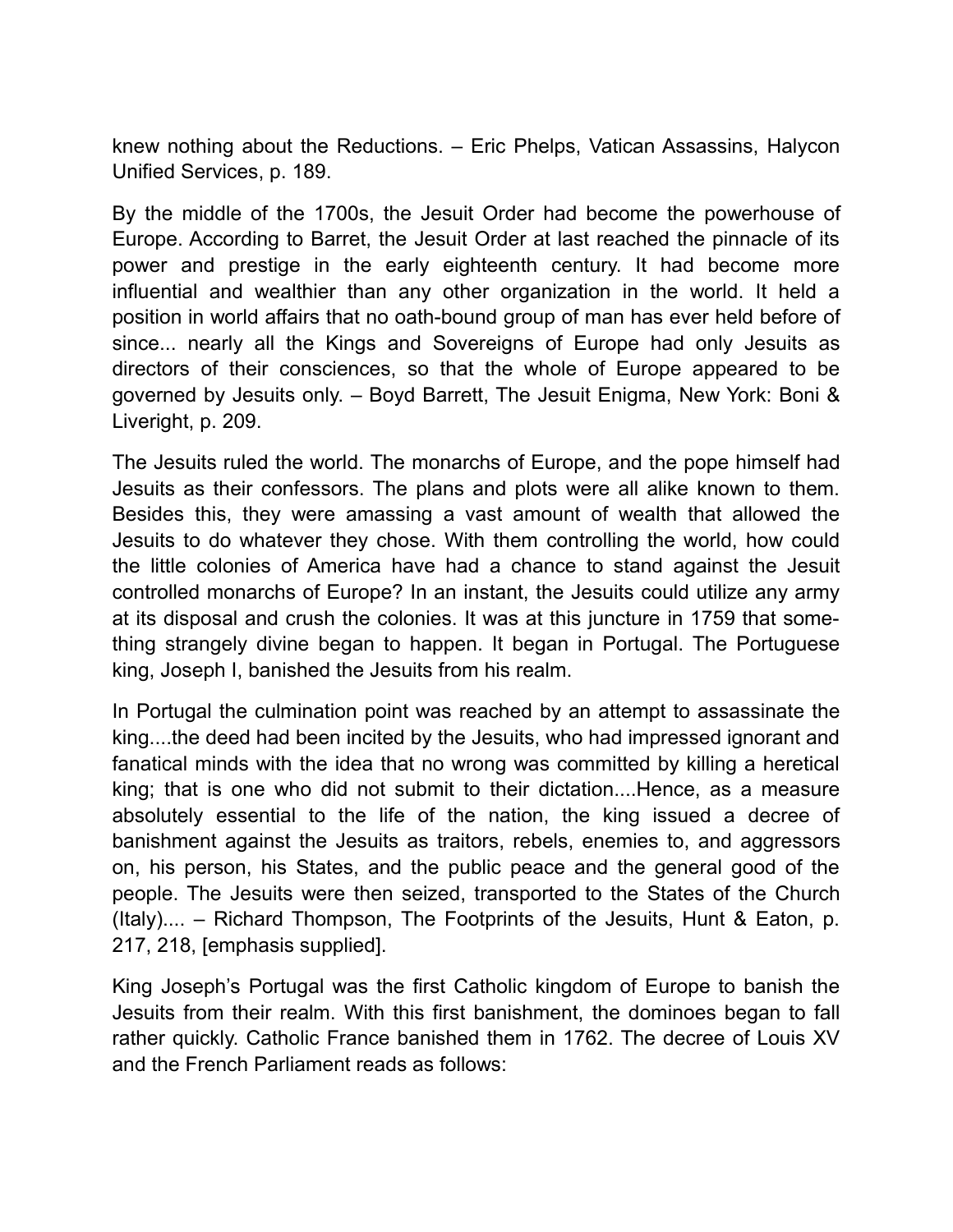Whereupon, the investigation into the constitution and statutes of the society [of Jesuits] ...resulted in the enactment of a Parliamentary decree which shows the odium then attached to the society in France. It denounced their doctrines and practices 'as perverse, destructive of every principle of religion, and even of probity; as injurious to morality, pernicious to civil society, seditious, dangerous to rights of the persons of the sovereigns; as fit to excite the greatest troubles in States, to form and maintain the most profound corruption in the hearts of men...that the institutions of the Jesuits should forever cease to exist throughout the whole extent of the kingdom.'—ibid. p. 219

The third sovereign to drive the Jesuits from their realm was King Charles III of Spain. He banished the Jesuits in His [Charles III] greatest work, the expulsion of the Jesuits, would never have been carried out if he had not been persuaded of its political necessity. The [Jesuit] order had already been driven out by Pombal from Portugal and by Choiseul from France when Charles III was convinced that a riot in Madrid...had been promoted by the Jesuits. – Encyclopedia Britannica, The Werner company, vol. XVII, p. 341.

One year later, yet another nation banished this evil brood from their realm. Under the leadership of Fra Manuel Pinto de Fonseca, the Jesuits were forced to leave the island of Malta in 1768. Of this, we read:

In 1768 the Jesuits, having given much trouble, were expelled and their property confiscated. – ibid, vol. XV, p. 343.

The mightiest Catholic nations of Europe had banished the Jesuits from their realms. These Catholic monarchs demanded that the Catholic Church abolish the society forever. Clement XIII, the pope at that time, resisted the pressure of the European monarchs, but finally capitulated. The night before he planned to abolish the Jesuits, he was poisoned to death.

During the night preceding the day appointed for the public ceremony of announcing the abolition of the Jesuits, Clement XIII was suddenly seized with convulsions and died, leaving the act unperformed, and the Jesuits victorious. Cormenin...records this event in the terse and expressive words: 'The Jesuits had poisoned him.'

The Catholic Monarchies of Europe, however, insisted that the Jesuits be disbanded and threatened the Pope.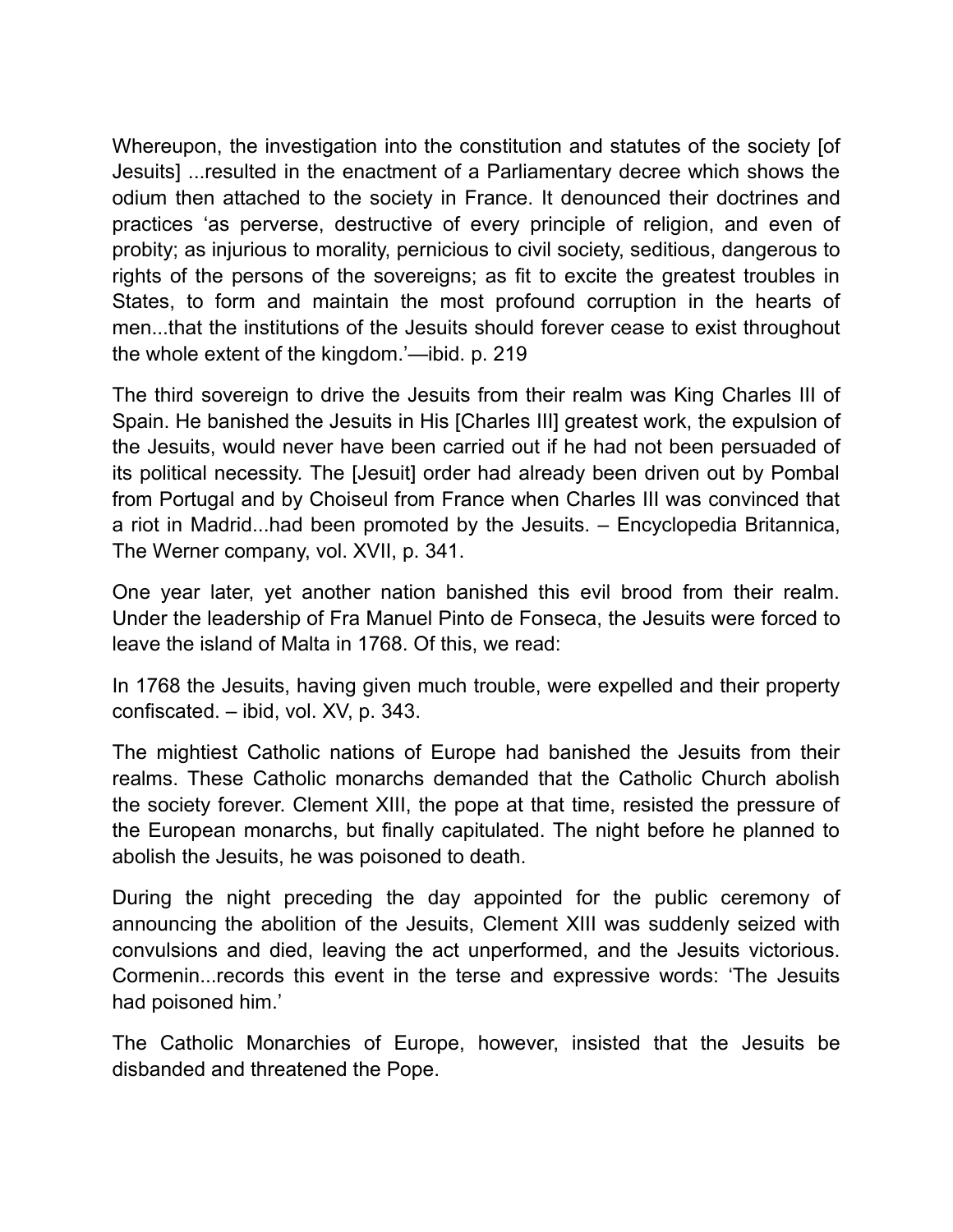Clement XIII, after endless indecision, postponements, and unconvincing delays, finally decided to do what he had been advised he should do. He capitulated.

He made ready a proclamation announcing the suppression of the Jesuit order. It was said that the document was written and was waiting for the day when it was to be made public. To the surprise of all, however, the Pope was suddenly attacked by a mysterious illness. He died on the 12th February (a coincidence in dates) 1769 with agonizing, unexplained convulsions.

Rumors had it that he had been poisoned. The suddenness of his affliction and the convulsions both pointed to it. The suspicions, however, were never proved. It was suggested by those in the know that the Pope had been made to die before he could publish the announcement of the official suppression of the Jesuit order. – Avro Manhattan, Murder in the Vatican, Ozark Books, p. 74.

Four years later in 1773, three years before the Declaration of Independence, mark it well, Pope Clement XIV wrote an order, the purpose of which was to abolish the Jesuits forever. (Unfortunately, a later pope reestablished them in 1814.) Of this, we read:

Again, in July 1773, Pope Clement XIV wrote an order dissolving the Society of Jesus. This bull, Dominus ac Redemptor, was published 16th of August of that year. After issuing it, however, the Pope relented, in fear of the consequences, and tried to withdraw it. Too late. The Spanish ambassador had already dispatched the document by special courier direct to Madrid.

The papal brief annihilated the Jesuit order throughout the world, closed its schools and cancelled its statues. Its houses were occupied and its general and other dignitaries were imprisoned. – ibid., pp. 74.75.

In a 14-year period, from 1759-1773, the Catholic monarchs of Europe and the pope, himself, were preoccupied with abolishing the Jesuits. Emmett McLaughlin's tremendous book, An Inquiry into the Assassination of Abraham Lincoln, summarizes these events very succinctly with these words.

Even their own Catholic countries finally became surfeited with Jesuit political intrigue and financial avarice and, in self-preservation, were forced to expel them, Portugal, Angola, Goa, and Brazil took the lead in 1759. France followed in 1754. Several Italian states such as Parma, Sicily and Naples followed suit. By sealed imperial orders sent to her colonies around the world, Spain threw out all Jesuits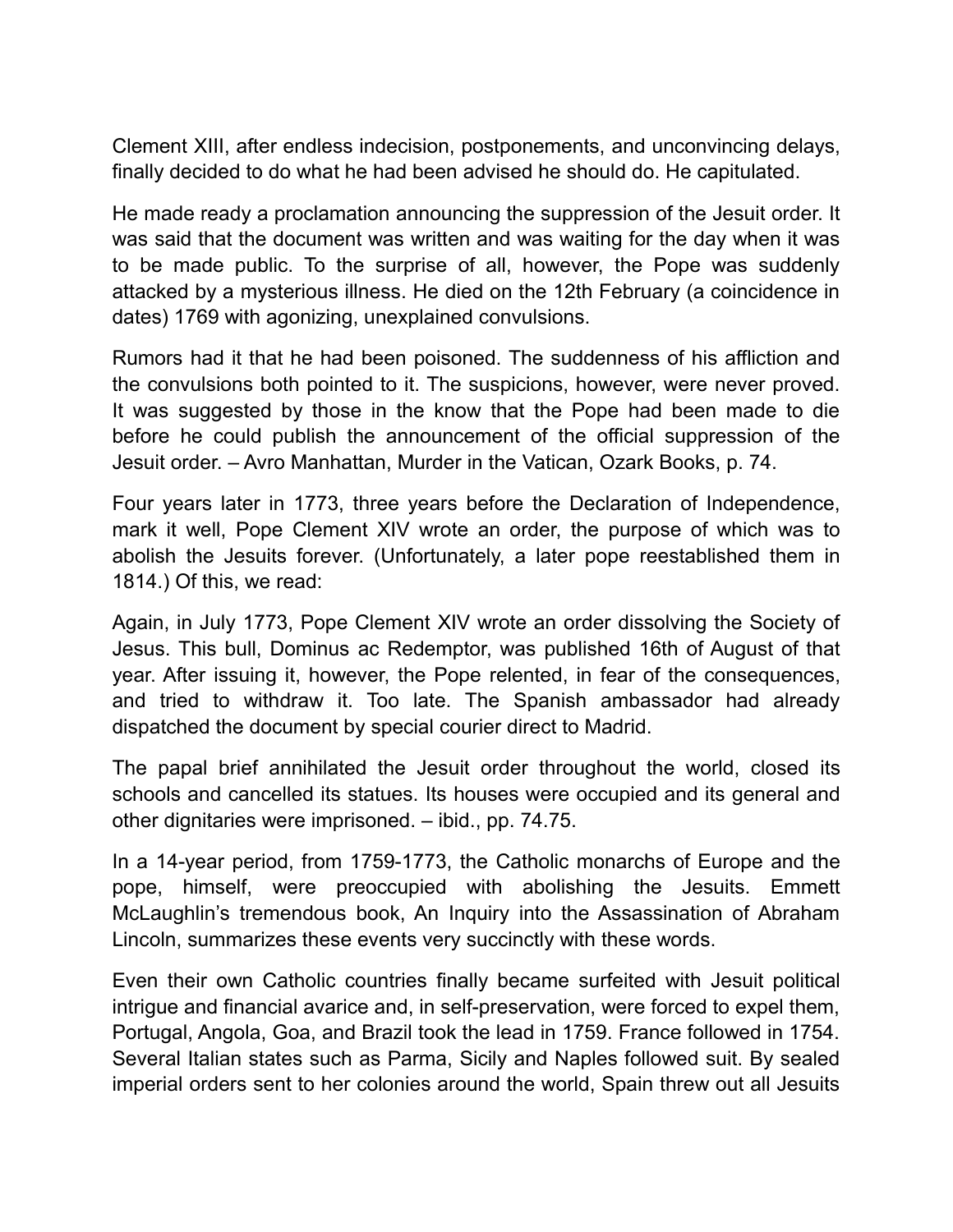in 1767, This decree suppressed them in the Philippines, Argentina, New Granada (Columbia), Peru, Chile, Ecuador, Guatemala, Cuba, Puerto Rico, Mexico, New Mexico and Arizona. Austria did the same in 1773.

Finally, Pope Clement XIV in 1773 issued the document, Dominus ac Redemptor, abolishing the Jesuit Order altogether, listing eleven popes that tried to curb their excesses. Among them were Benedict XIV, Innocent XI, Innocent XIII and Clement XIII.

He cited the Jesuits for opposition to "other religious orders," for "revolts and intestine troubles in some of the Catholic states," and "persecutions against the church in Europe and Asia. There remained no other remedy to so great evils...and this step was necessary in order to prevent the Christians from rising one against the other and from massacring each other in the very bosom of our common mother, the holy church." Therefore, he wrote, "after a mature deliberation, we do out of our certain knowledge and the fullness of our apostolic power, suppress and abolish the said company." – Emmett McLaughlin, An Inquiry into the Assassination of Abraham Lincoln, Lyle Stuart, Inc., pp. 84, 85.

The timing of these events in Europe in fascinating. Catholic Europe was in disarray. The Catholic monarchs were pre-occupied with taking care of the problems with the Jesuit Order. The Jesuits were reeling as one Catholic country after another drove them from their realms. While Europe was shaking, thirteen colonies across the Atlantic were looking at the very real possibility of war with England. The thirteen colonies were instituting principles of government never before heard in the annals of human history. Documents would soon be written that would codify such things as inalienable rights, government of the people, by the people, and for the people, free exercise of religion, and the right to keep and bear arms. These documents would soon be the hope of mankind throughout the would longing to be free.

What if the Catholic monarchs were no distracted by their dealings with Jesuits? What if the Jesuits were not reeling by their banishment from Europe? The monarchs and the Jesuits would have utilized their wealth and military power to smash the American colonies in the New World, and the Protestant dream in America would have never been a reality. Without a doubt, there was a Divine Hand Over America!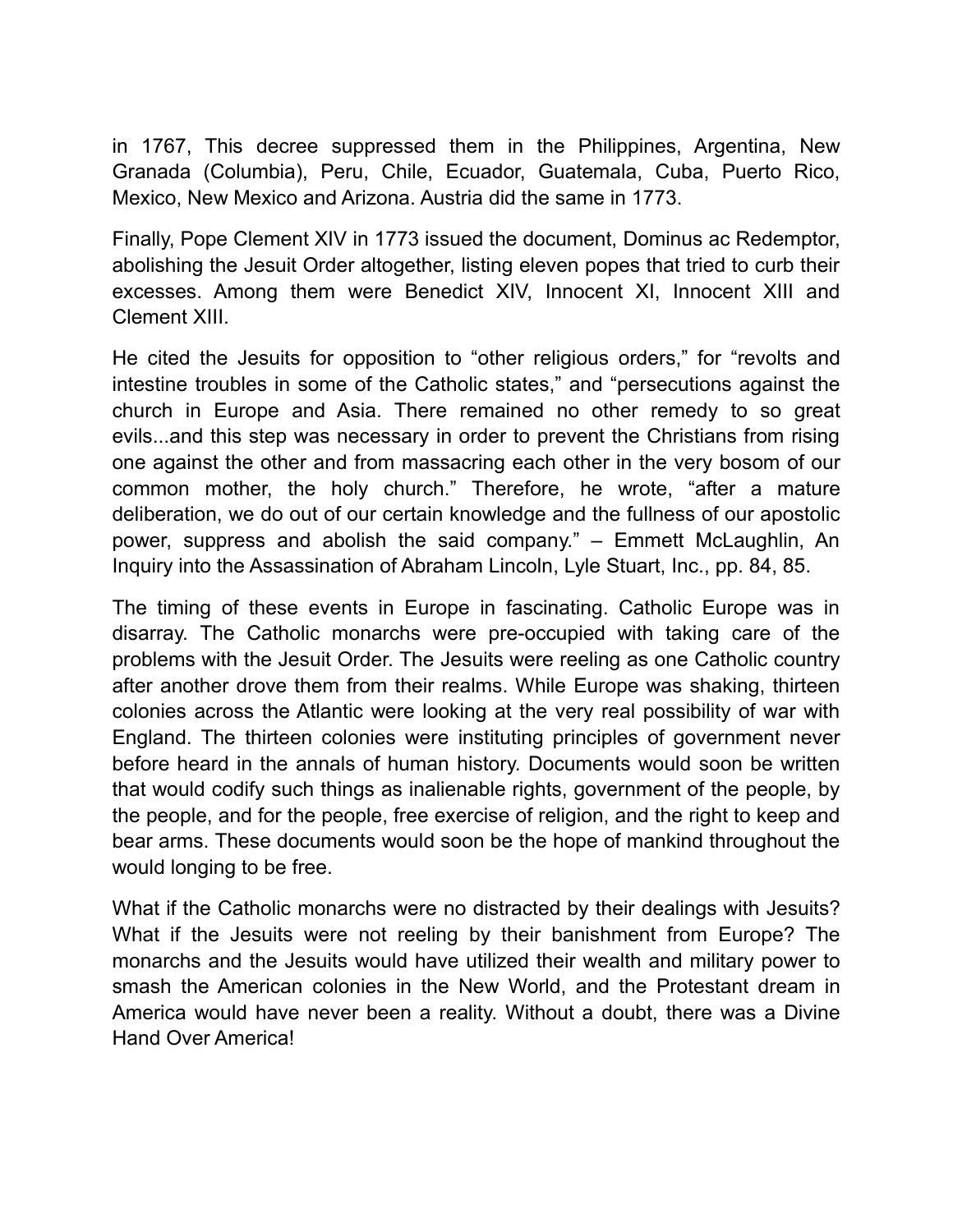# **Chapter 2: The Illuminati-Jewish Front**

There are many books and treatises on the conspiracy theory of the history. It is very difficult to find any two of them that agree. Some say the perpetrators behind the scenes are the Illuminati, and others say the Jews. The list of the conspiratorial organizations blamed includes the Communists, the Bilderbergers, the Trilateral Commission, the Council on Foreign Relations, the Committee of 300, the Mafia, the Round Table, the Club of Rome, the Free Masons, the CIA-FBI-Mossad, and other secret societies. Of course the New World Order, and European Union, and the International Bankers must be included in this list also. Because of all the organizations accused of conspiracy, most people tend to disbelieve the conspiracy theory of history. If they do believe it, they tend to be thoroughly confused as to which organization is responsible.

The "head" conspirators are behind each one of the organizations mentioned, and they control all of them, and more. Let us investigate this and look at the evidence that shows that statement to be correct. Of course the real conspirators do not want you to realize who they are. They do not want you to realize that they are the real power behind all of these conspiratorial organizations.

Dr. Koryagina is the economic advisor to Russian president, Vladimir Putin. In a radio interview with Rick Wiles of American Freedom News, Dr. Koryagina declared:

Everybody knows about organized crime and the Mafia. Also people have known for a long time about secret societies and so forth. During my research, I started to notice that those structures can be put together and joined. And I realized that right now, we have a criminal monster, a hybrid of organized crime, Mafia and secret societies that have merged together. (Aired Dec. 6, 2001)

All of these groups, according to this Russian economist and advisor, have merged together. All of these groups have one visible human head. The Illuminati, the Jews, and all the rest of them take their marching orders from the same mastermind, the same human leader. While some say, and very convincingly, that the Illuminati and/or the Jews are calling the shots, this chapter will show conclusively who the human leader of all these groups really is.

As we saw in chapter 1, the Catholic monarchs and the pope, himself, were trying to ban the Jesuit Order throughout the entire world in 1773. In order to survive, the Jesuits were forced to either go underground or travel to three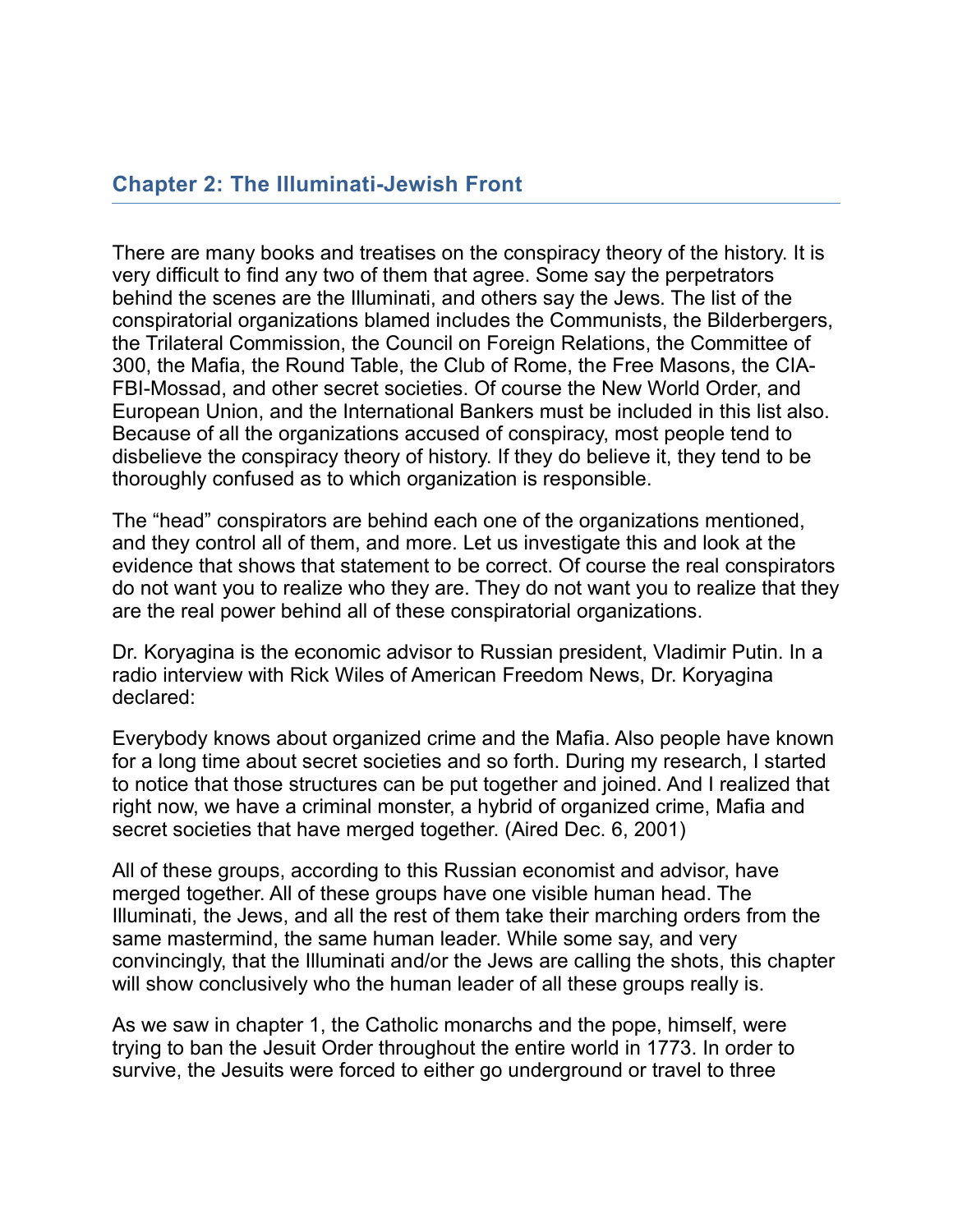countries where they were still permitted to operate: England, Prussia (Germany), and Russia.

It is an unshakeable fact that the founder of the modern Bavarian Illuminati was a trained Jesuit named Adam Weishaupt from Ingolstadt University, which was the center of the Jesuit counter-reformation. (See Encyclopedia Britannica, Volume 12, page 251.)

Ingolstadt was the center where the Jesuits were flourishing in 1556. (See History of Protestantism by Wylie, Volume 2, p. 413.)

Can we really believe that Weishaupt would have been allowed to continue his professorship in a Jesuit controlled University if he had deserted them? No way! All evidence suggests that he continued to work for the Jesuits, establishing the order of the Illuminati for them. – Sydney Hunter, Is Alberto for Real, Chick Publications, pp. 21,22.

The Apostle of Lucifer, Adam Weishaupt was born a Jew, converted to Catholicism, then turned to Witchcraft, there he became an expert, and founded another sect of the Illuminati. This sect of Illuminati was founded May 1st, 1776. – William Josiah Sutton, The New Age Movement and The Illuminati 66, The Institute of Religious Knowledge, p. 173.

On May 1, 1776, the Order of the Illuminati was officially founded in the old Jesuit stronghold of Bavaria from which the Sons of Loyola had ignited the Thirty Years' War. – Eric Phelps, Vatican Assassins, Halycon Unified Services, page 214.

From the Jesuit College at Ingolstadt is said to have issued the sect known as 'the Illuminati of Bavaria' founded by Adam Weishaupt; its nominal founder, however, seems to have played a subordinate though conspicuous role in the organization of this sect. – Lady Queensborough, Occult Theocrasy, Emissary Publication, p.313.

The organization...is a secret society founded in Babaria in 1776. Its founder, Adam Weishaupt, a professor of canon law at the University of Ingolstadt, labeled it the Illuminati Order. – Dee Zahner, The Secret Side of History, LTAA Communications Publishers, p. 26.

Canon law was the result of the infamous Council of Trent, which met from 1545- 1563. This law revealed the Catholic Church's stand against the Protestant Reformation and is known as the Catholic Counter-Reformation. This council not only revealed the church's hostility toward the Reformation, but also how she would attack and destroy it.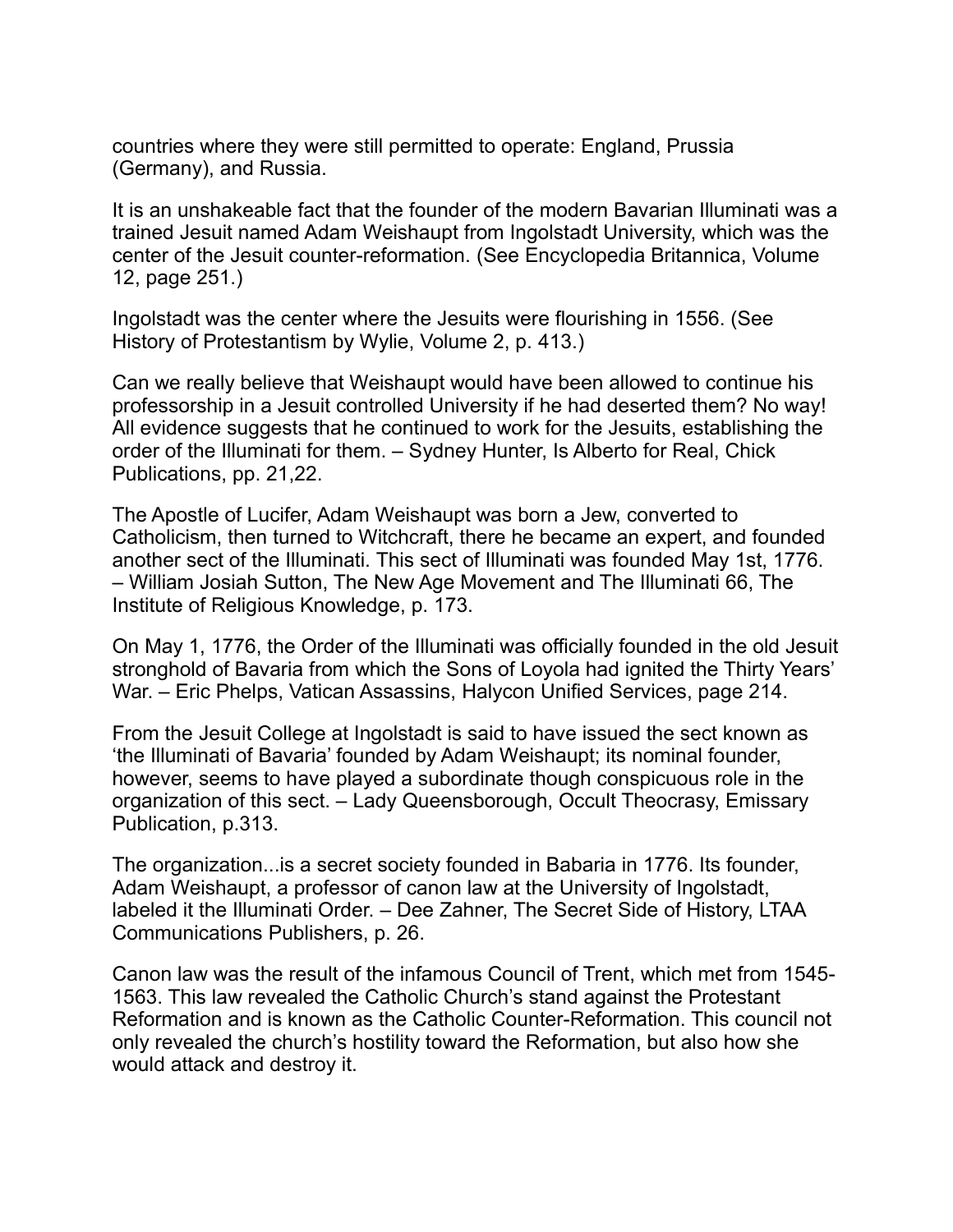Weishaupt established the Illuminati specifically to be a front organization behind which the Jesuits could hide. After being abolished by Clement XIV in 1773, the Jesuits used the Illuminati and other organizations to carry out their operations. Thus the front organizations would be blamed for the trouble caused by the Jesuits. Having so many front organizations would also confuse the people so that it would be virtually impossible to know who is actually manipulating the wars, policies, politics, and trouble caused by the Jesuits. The methods of many of these front organizations such as the Illuminati are carbon copies of the Jesuits methods and techniques.

This passage exactly describes the methods laid down by Weishaupt for his 'Insinuating Brothers'—the necessity of proceeding with caution in the enlisting of adepts, of not revealing to the novice doctrines that might be likely to revolt him, of 'speaking sometimes in one way, sometimes in another, so that one's real purpose should remain impenetrable' to members of the inferior grades.

How did these oriental methods penetrate to the Bavarian professor? According to certain writers, through the Jesuits. The fact that Weishaupt had been brought up by this Order has provided the enemies of the Jesuits with the argument that they were the secret inspirers of the Illuminati.... That Weishaupt did, however, draw to a certain extent on Jesuit methods of training is recognized even by Barruel, himself a Jesuit, who, quoting Mirabeau, says that Weishaupt 'admired above all those laws, that regime of the Jesuits, which, under one head, made men dispersed over the universe land towards the same goal....—Nesta Webster, Secret Societies and Subversive Movements, Emissary Publications, p. 197, 198.

Here is what we have learned so far about Adam Weishaupt and the Illuminati.

- 1. Modern Illuminism founded May 1, 1776.
- 2. Originated in Bavaria, Germany, a Jesuit stronghold.
- 3. Illuminati organization is a carbon copy of the Jesuit order.
- 4. Weishaupt was brought up and trained by Jesuits.
- 5. He taught Catholic canon law at a Jesuit College, Ingolstadt University.

During the Order's suppression from 1773 to 1824 by Pope Clement XIV, General Ricci [the head of the Jesuits] created the Illuminati with his soldier, Adam Weishaupt, the Father of modern Communism, who, with his Jacobins, conducted the French Revolution.... For the Sons of Loyola punished all their enemies including the Dominican priests, perfected the inner workings between themselves and Freemasonry, created an alliance between the House of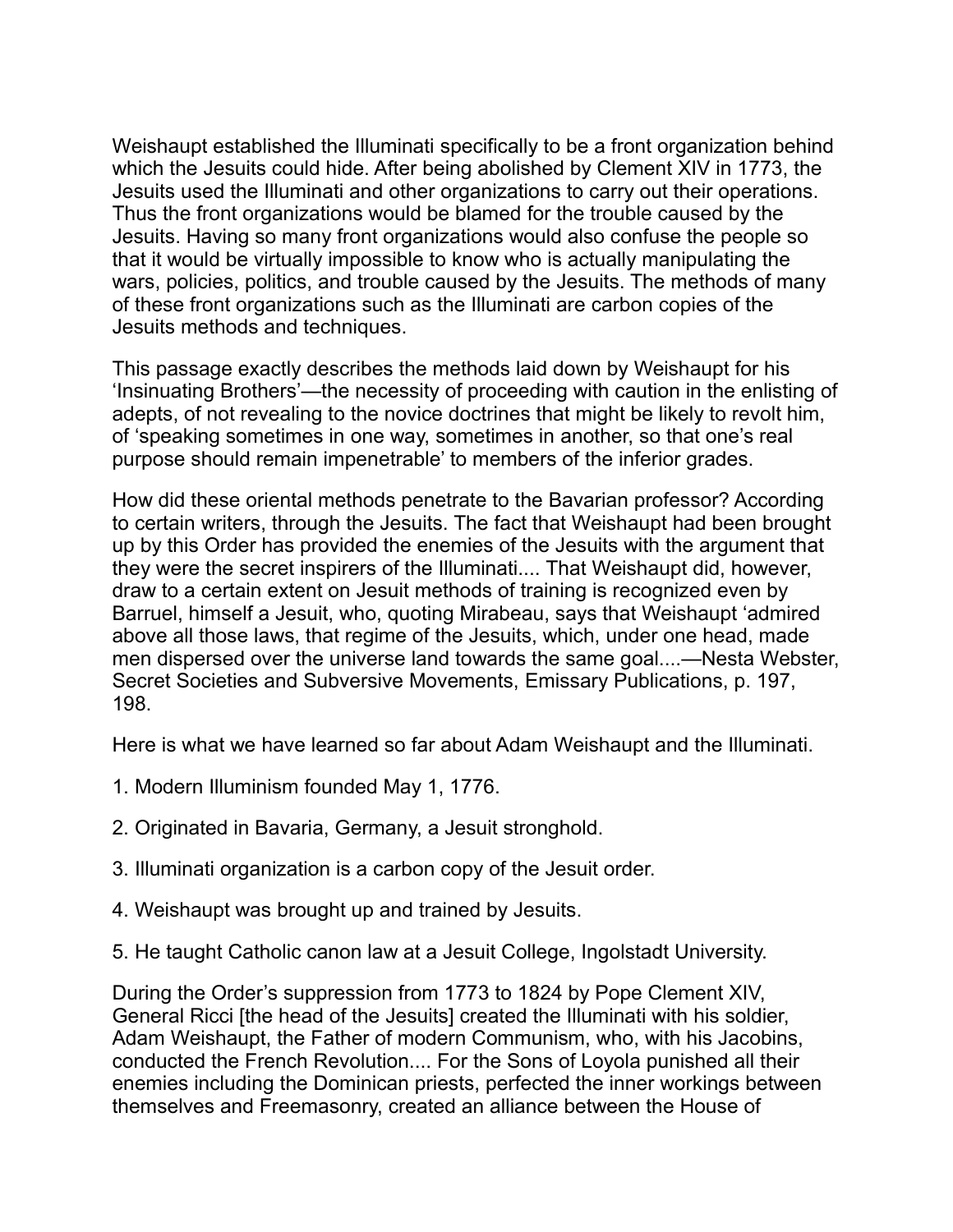Rothschild in establishing the Illuminati.... The Jesuit General was in control of Scottish Rite Freemasonry an now sought an alliance with the Masonic Baron of the House of Rothschild. To accomplish this he chose a Jesuit who was a German Gentile (not a Jew) by race and Freemason by association-Adam Weishaupt.... Weishaupt established the Illuminati in 1776 and joined the Grand Orient Masonic Lodge in 1777. He united the magnificent financial empire of the Masonic Jewish House of Rothschild with the opulence of the international and secret, anti-Jewish Race, Gentile Society of Jesus. –Eric Phelps, Vatican Assassins, Halcyon United Services, pp. 206, 205, 213, 215.

The House of Rothschild financed Weishaupt In his creation of the Illuminati. Phelps alluded to this several times in the preceding paragraph. He is not alone in his assertion that the Jewish House of Rothschild worked hand in hand with the Jesuits in creating and funding the Illuminati.

After he [Weishaupt] formed his organization with financial backing from the House of Rothschild, he adopted the name Illuminati.... It was on May 1, 1776 that Adam Weishaupt backed and led by the House of Rothschild, formed the International Revolutionary force called the Illuminati, which later became known as Communism. – William Sutton, The New Age Movement and The Illuminati 666, Institute of Religious Knowledge, p. 175, 231.

Aware that the Rothschilds are an important Jewish family. I looked them up in Encyclopedia Judaica and discovered that they bear the title "Guardians of the Vatican Treasury...." The appointment of Rothschild gave the black papacy absolute financial privacy and secrecy. Who would ever search a family of orthodox Jews for the key to the wealth of the Roman Catholic Church? -- F. Tupper Saussy, Rulers of Evil, Harper Collins Publishers,, pp. 160, 161.

With the financial power of the Rothschilds behind Weishaupt's Illuminati, the Jesuit and the Catholic Church have an almost perfect cover to hide their operations from the view of the public. When investigators try to trace the roots of certain events, the Illuminati is a perfect shield behind which the Jesuits can hide, and behind which investigators cannot penetrate. The implications of this are enormous. We will briefly consider two items here but will examine them in greater detail in following chapters.

The book, Descent into Slavery, shows that there was a plan for both world wars and even a third world war.

This plan was outlined in graphic detail by Albert Pike, the sovereign Grand Commander of the Ancient and Accepted Scottish Rite of Freemasonry and the top Illuminist in America, in a letter to Giusseppe Mazzini dated August 15, 1871. [Knowing what we know about the Illuminati, Albert Pike was speaking as one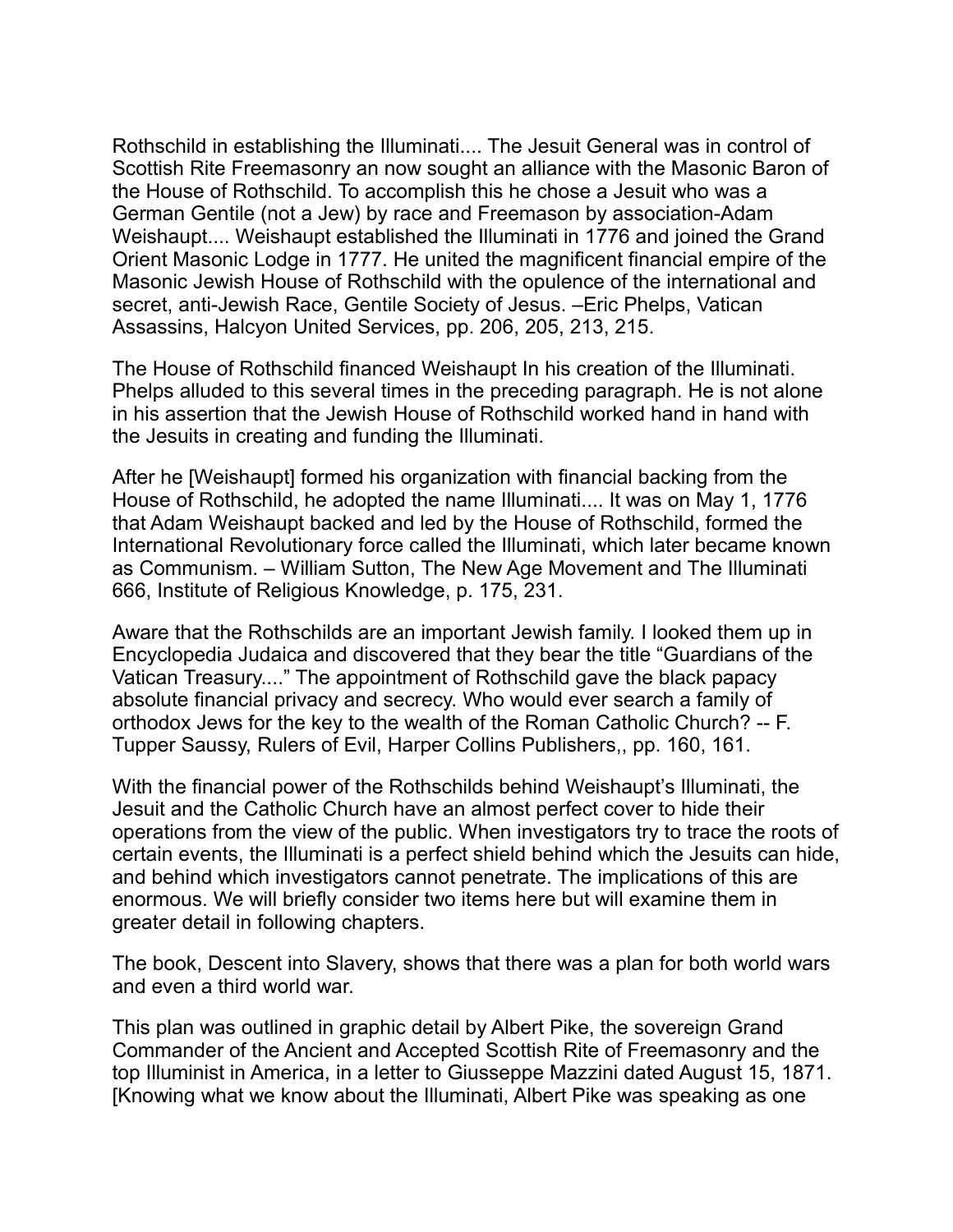who understood the Jesuits plan for world dominion to bring everything back into the pope's hands. Pike was the top Illuminist/Jesuit in America.] Pike stated that the First World War was to be formented in order to destroy Czarist Russia and to place that vast land under the direct control of Illuminati agents. Russia was then to be used as a 'bogey man' to further the aims of the Illuminati worldwide. [In other words, the Jesuits gained control of Russia near the end of WWI.]

World War II was to be fomented through manipulation of the differences that existed between the German Nationalists and the Political Zionists. This was to result in an expansion of Russian influence and the establishment of a state of Israel in Palestine. [In both instances, Pike's plan for world wars has been precisely carried out. These plans existed 40 to 60 years before the wars took place.]

The Third World War was planned to result from the differences stirred up by Illuminati agents between the Zionists and the Arabs. The conflict was planned to spread worldwide. -- Des Griffin, Descent into Slavery, Emissary Publications, pp.38, 39.

Pike shows in that quote that the Jesuits are planning for a third world war between the Zionists and the Arabs. Zionists are those who are pro Israel like the United States and Great Britain. The so-called war on terror is part of the preparation for that war using Arabs such as Al Qaeda, Saddam Hussein of Iraq, and others against the Zionists of America and Great Britain. The Jesuits are stirring up this conflict by their lies and deception, such as the false claim that Saddam Hussein was stock-piling weapons of mass destruction. This lie was simply a ploy to convince the American people that we had no choice but to invade Iraq. As will be shown later, George Bush is working closely with the Jesuits to carry out their policies to the letter. The current conflict was planned over 130 years ago.

The Illuminati/Jesuit connection also impacts us in another way. In Fritz Springmeier's book, Bloodlines of the Illuminati, we read that the two Bush Presidents were members of the Skull and Bones Order at Yale. The Skull and Bones Order is an entry point into the Illuminati. It is made to appear as just another exclusive fraternity, but in actuality a member of the Skull and Bones order is also a member of the Illuminati. We have seen that this means that the two Bush presidents are also member of the Jesuit Order and are carrying out their wishes. Springmeier also points out that the Bush family has been tied up with the Harriman family since the 1920s. The Harrimans have been intimately connected with the Skull and Bones Order/Illuminati/Jesuits for decades. (See Fritz Springmeier, Bloodlines of the Illuminati, Ambassador House, pages 63, 320)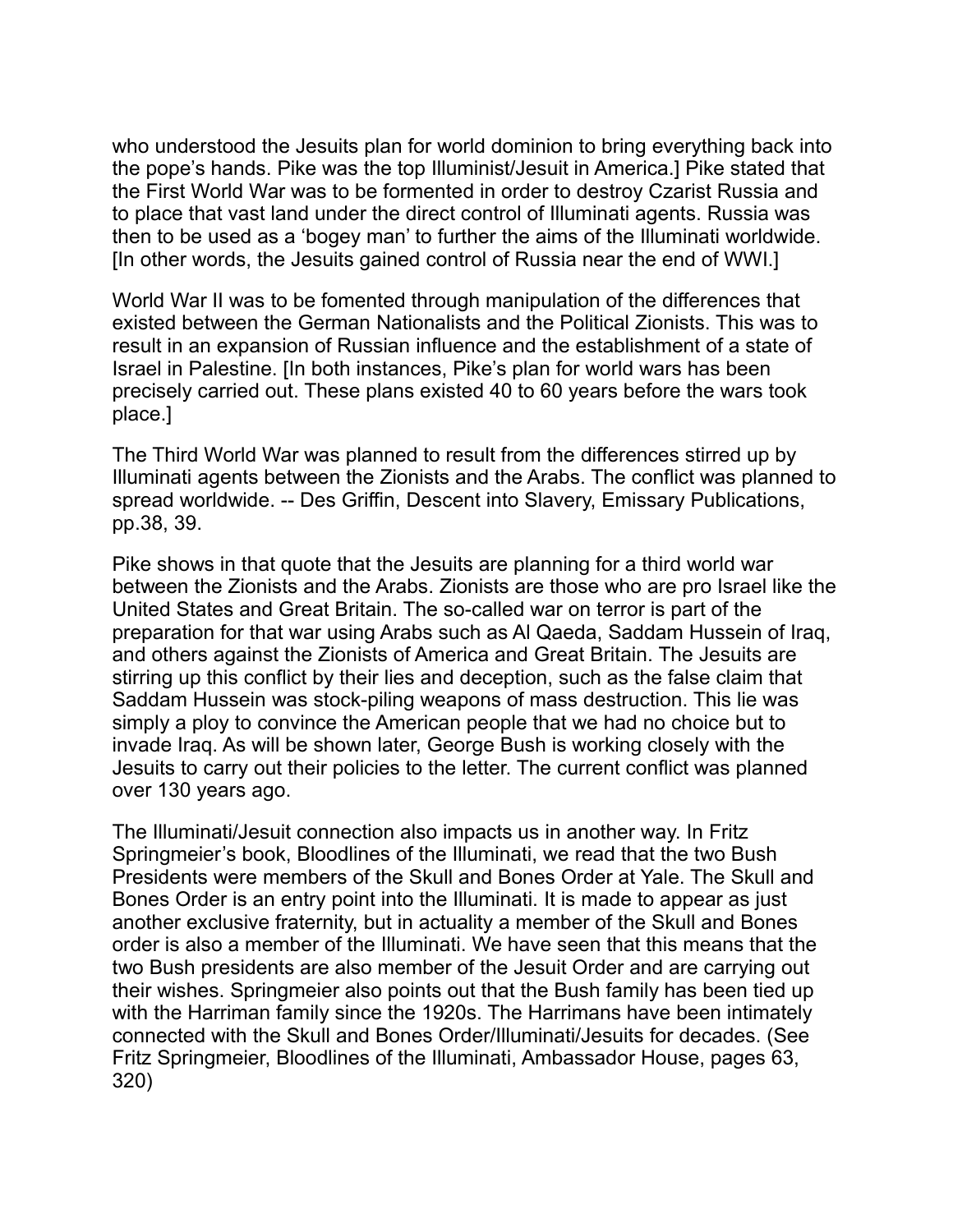It is a most sobering thought to realize that the Jesuit Order controls the President of the United States. It is also a most sobering thought to think that this great Protestant nation is under the control of a man who is willingly carrying out the dictates of an Order whose stated objective is the destruction of every Protestant principle for which this nation stands. If permitted, this President would shred the Constitution. He is passing laws such as the USA Patriot Act and the Homeland Security Act, which totally ignore the restrictions on such laws in the Constitution.

This President has been told to engage in war in the Middle East. He has done so knowing that many lives of America's youth would be lost. This is nothing but a deliberate act of Treason! When will Americans wake up and see what is being done to them?

Let us now examine the claim that the Jews are really the bad people who are behind the scenes manipulating the world. The propaganda in the media today tries desperately to convict the Jews as the real instigators of the trouble in the world. The Jewish belief that Christ will one day come and rule the world causes the Vatican to shudder.

The Vatican believes that if hatred for the Jews can be fomented as took place in Hitler's Germany. Then Jews will be ruthlessly eliminated. The Vatican believes that if all Jews are killed, Christ will not come, and the Vatican's aim to rule the world would remain intact. Avro Manhattan says it this way:

It is important, although it may be difficult for some to recognize the religious nature of the Communist/Zionist/Catholic political configuration. Although deliberately muted in public pronouncements, behind the Zionist banner there was to be found the ancient Messianic hope for the coming a global theocracy, as predicted by all the seers and prophets of Zion. It was to be a theocracy in which Jehovah, not Christ, was to be King.

The spectre of the creation of such a theocracy has haunted the inner chambers of the Catholic church from her earliest inception, and still is a dominant fear.

In Vatican eyes, therefore, the millenarian yearning for a global Hebrew theocracy, represents a deadly threat to the eschatological teachings of the Catholic church. When translated into concrete political terms, such a view spells not only rivalry, but implacable enmity. -- Avro Manhattan, The Vatican Moscow Washington Alliance, chick Publications, pp. 169, 170.

Why would the Jesuits use their implacable enemy, the Jews, to further their designs for world dominion? The Jesuits never do anything out in the open where they can be exposed. If they are recognized as the culprits, they will be blamed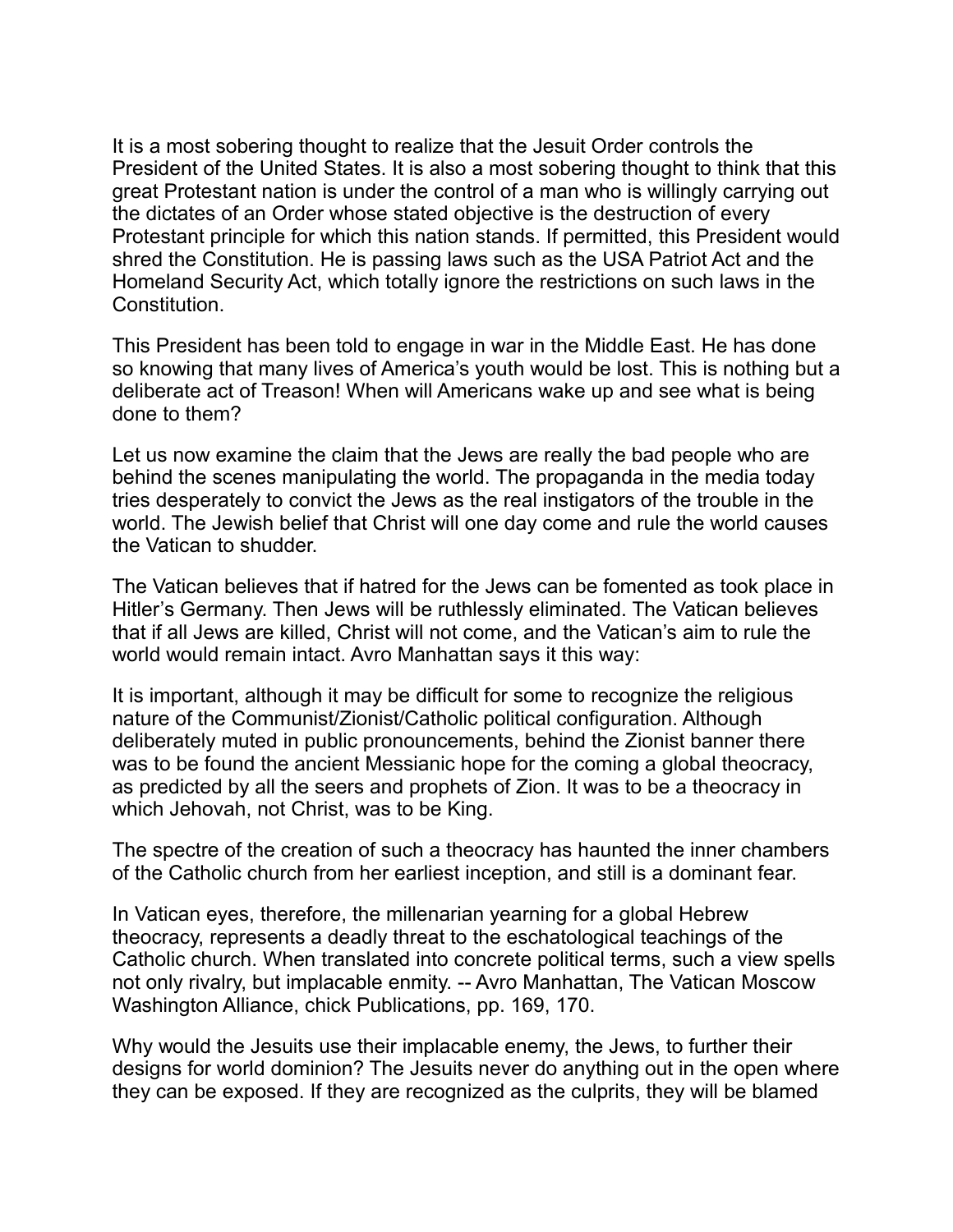and suffer the consequences, but if they can use someone else as the cause of the world's problems, especially an enemy they can destroy in the process, then they have simultaneously accomplished two of their objectives. The Jewish people are the perfect scapegoat. Since the Rothschilds are Jesuit agents operating under a Jewish cover, using them in forming the Illuminati back in 1776 effectively throws the onus of this conspiracy on the Jews. The Rothschilds are certainly not the only Jesuit agents that operate under a Jewish front.

The following sources indicate that Adam Weishaupt and the Rothschilds were the brains and the wealth behind the French revolution.

History books will tell us that the French Revolution first began in 1787 or 1789, depending on which book you read. However, it was actually planned by Dr. Adam Weishaupt and the House of Rothschild almost 20 years before the Revolution took place. -- William Sutton, The New Age Movement and The Illuminati 666, Institute of Religious Knowledge, pp. 172, 73.

For the main purpose of Baruel's book is to show that not only had Illuminism and Grand Orient Masonry contributed largely to the French Revolution, but that three years after that first explosion they were still as active as ever. -- Nesta Webster, Secret Societies and Subversive Movement, Emissary Publications, p 255.

The (the Jesuits) have son constantly mixed themselves up in court and state intrigues that they must, in justice, be reproached with striving after world dominion. They cost kings their lives, not on the scaffold, but by assassination, and equally hurtful as the society of Illuminati; they were the foremost among the crowd, at all event, who applauded the murder scenes in Paris.... -- Hector Macpherson, The Jesuits in History, Ozark Book Publishers, pp. 126, 127.

The Jesuits, Weishaupt and the Rothschilds, managed to cast the blame for the French Revolution on their front organization, the Illuminati!

The Communistic ideals that came from the Reductions in Paraguay and that were exalted in France had their fruition in the writings of Karl Marx.

The ideas Lenin developed were directly from Karl Marx's Communist Manifesto, and ideas founded in the Communist Manifesto were directly from the writings of Dr. Adam Weishaupt, who took his orders from the House of Rothschild. -- William Sutton, The New Age Movement and The Illuminati 666, Institute of Religious Knowledge, p. 193.

Karl Marx was hired by a mysterious group who called themselves 'The Leagure of Just Men' to write the Communist Manifesto as demagogic boob-bait to appeal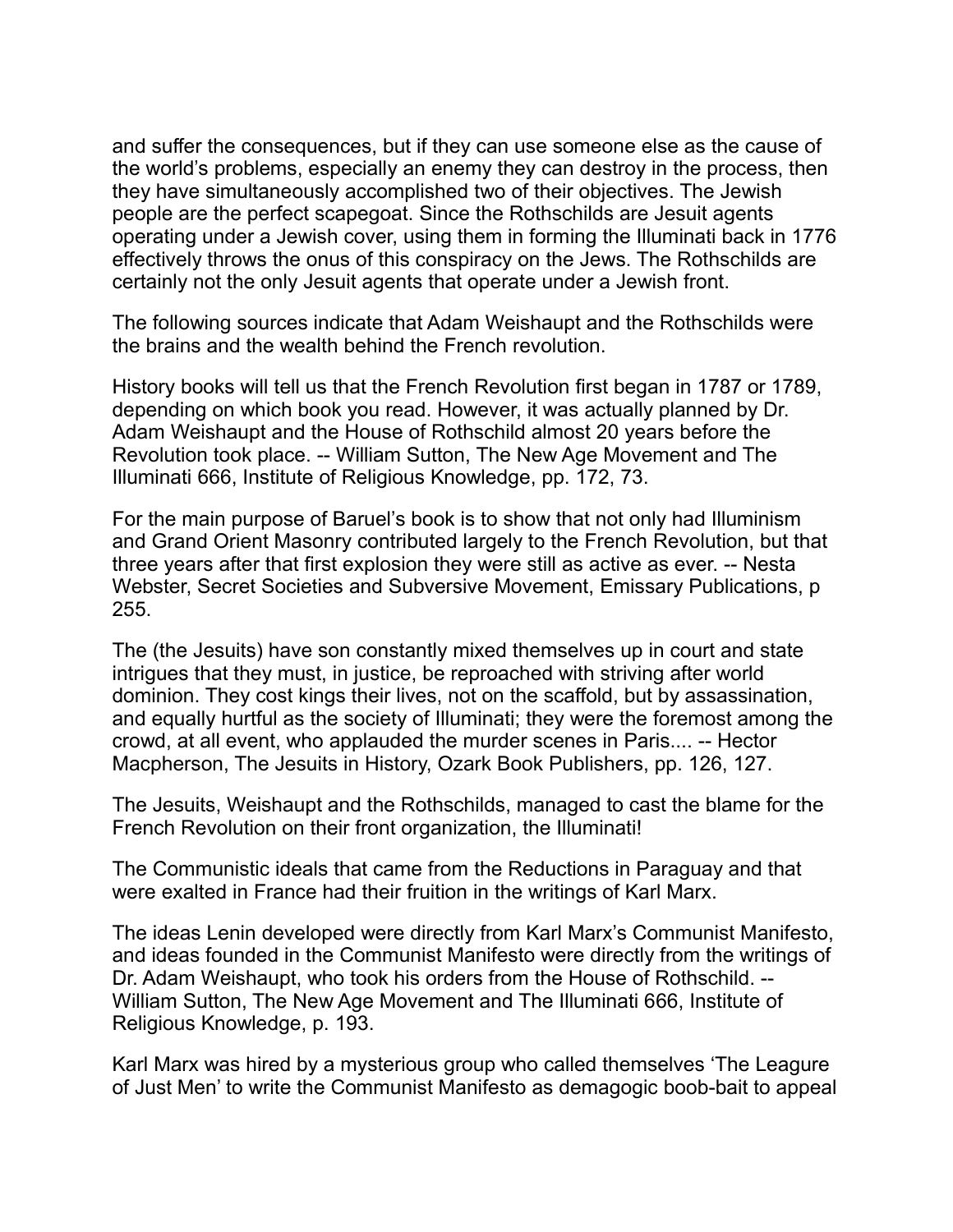to the mob. In actual fact the Communist Manifesto was in circulation for amny years before Marx' name was widely enough recognized to establish his authorship for this revolutionary hadbook. All Karl Marx did was update and codify the very same revolutionary plans and principles set down seventy years earlier by Adam Weishaupt, the founder of the Order of the Illuminati in Bavaria. And, it is widely acknowledged by serious scholars of this subject that the League of the Jest Men was simply an extension of the Illuminati... -- Gary Allan, None Dare Call it Conspiracy, Concord Press, p. 25.

Karl Marx, 'the Father of Modern Communism... was privately tutored by Jesuits in the huge Reading Room of the British Museum while writing The Communist Manifesto based upon the ten maxims of 'planks' the Order had perfected on its Paraguayan Reductions.... A Jew was chosen for this task; for, the Order anticipated blaming all the evils of the Communist Inquisition on the Jewish Race. -- Eric Phelps, Vatican Assassins, Halcyon Unified Services, p. 293.

Adam Weishaupt and the Rothschild family created the Illuminati. Then both Weishaupt and the Rothschilds united their efforts to foment the French Revolution and the roots of Communism. The Jesuits next used Karl Marx to write the Communist Manifesto, which codified the Illuminati's plans. The teachings of Marx were then passed to Lenin, Stalin, and Trotsky. The financiers of all these men were the Rothschilds or Rothschild agents such as Paul Warburg, the first chairman of the Federal Reserve Bank, Jacob Schiff and Armand Hammer. Each one of these men, being Jesuits, were Jews and operated under a Jewish front. Is it any wonder that the Jews are usually blamed for all the conspiracies?

Other Jesuits who operate under a Jewish front include the chairman of the Federal Reserve bank, Alan Greenspan, Arlen Specter, and Henry Kissinger.

The Jesuit Order has very effectively used traitorous Jews as their agents to carry out awful crimes against humanity. So many things have been done by Jews who were being used by the Jesuits. When the whistle is blown and someone cries foul, the Jew is left holding the bag and is blamed, while the Jesuit Order walks away clean. This has been the case time after time through the last 400 years.

The Illuminati and traitorous Jews have been used by the Jesuits and have taken the blame for many crimes that really were the Jesuits responsibility. We have seen many such examples in this chapter. In the Jesuits relentless pursuit to destroy America, she would use the Jewish House of Rothschild to gain control of the American banking system. To this, we will turn in the next chapter.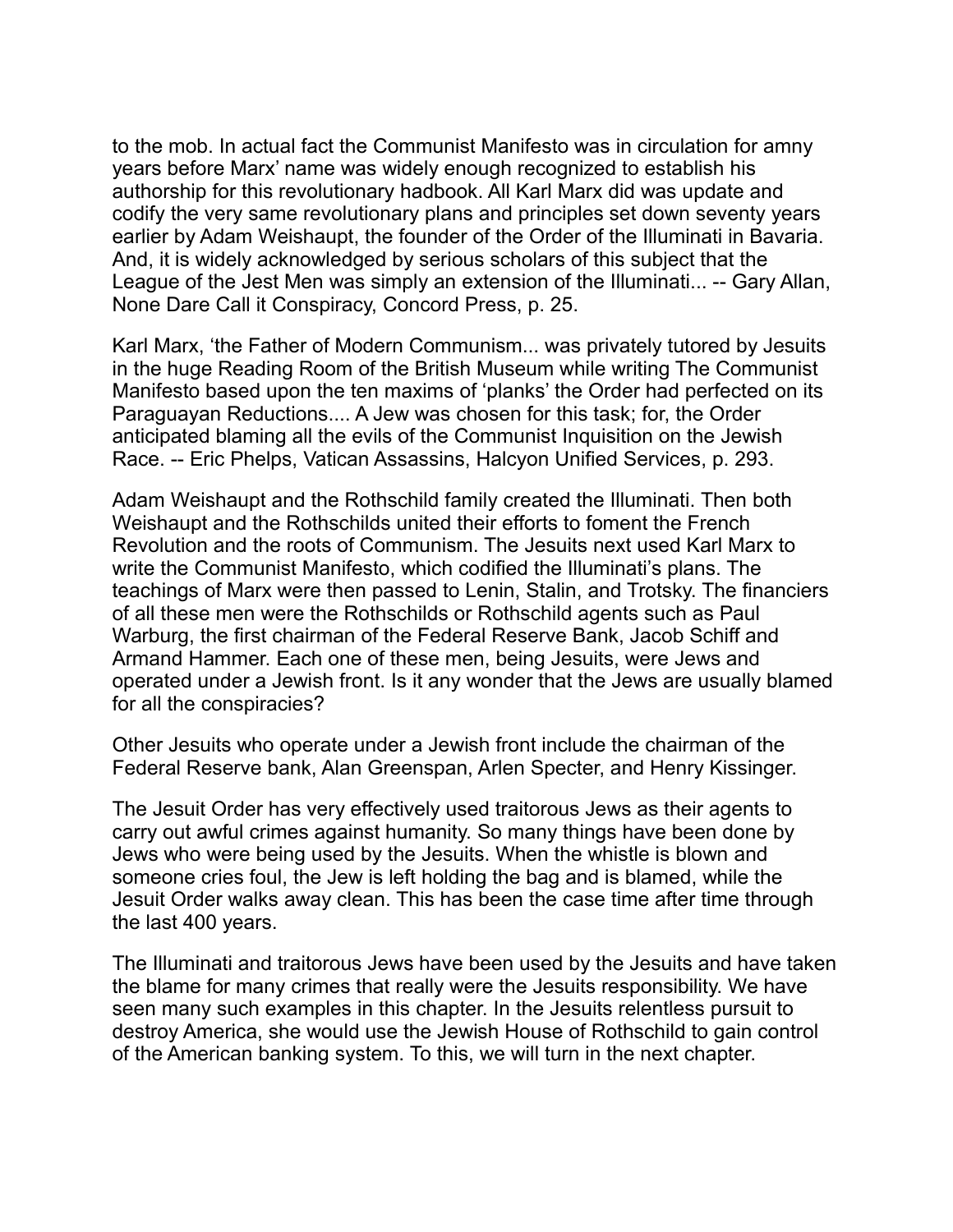# **Chapter 3: Blackmailing Banker Bandits**

Because Pope Clement XIV and the Catholic emperors across Europe were busy abolishing the Jesuits, they were not able to cooperate with each other well enough to stop the Protestant American experiment. If a Divine Hand had not intervened to protect the 13 colonies, there would never have been a United States with its God-given Constitution!

The Jesuits were greatly troubled because of their expulsions around the world, and they were forced to go underground. We have seen that they used their agent, Adam Weishaupt, to create the Illuminati and used the Jesuit House of Rothschild to finance it. It was not just here, however, where Rothschild wealth was very helpful. America was becoming a giant of financial affluence and prosperity. Already, the Rothschild were involved in extensive trading in the Americas. Besides their financial and mercantile empires, the Rothschilds were utilizing their wealth to gain political and religious dominance in order to further the ends of the Jesuits in destroying Protestantism worldwide.

Aware that the Rothschilds are an important Jewish family, I looked them up in Encyclopedia Judaica and discovered that they bear the title 'Guardians of the Vatican Treasury.'... The appointment of Rothschild gave the black papacy absolute financial privacy and secrecy. Who would ever search a family of orthodox Jews for the key to the wealth of the Roman Catholic Church? -- F. Tupper Saussy, Rulers of Evil, Harper-Collins, pp. 160,161.

The Jesuits used all their resources in their attempt to destroy America. They used the powerful financial empire of the Rothschilds to obtain control through money. Biographer Frederick Morton concluded that through the effective use of money the Rothschilds had successfully

conquered the world more thoroughly, more cunningly, and much more lastingly than all the Ceasars before or all the Hitlers after them. -- Frederic Morton, The Rothschilds: A Family Portrait, Atheneum, p. 14.

The Rothschilds believed that if they could control a nation's money, then they could control that country. This is clearly pointed out in the following statement from biographer Derek Wilson.

The banking community had always constituted a 'fifth estate' whose members were able, by heir control of royal purse strings, to affect important events. But the house of Rothschild was immensely more powerful than any financial empire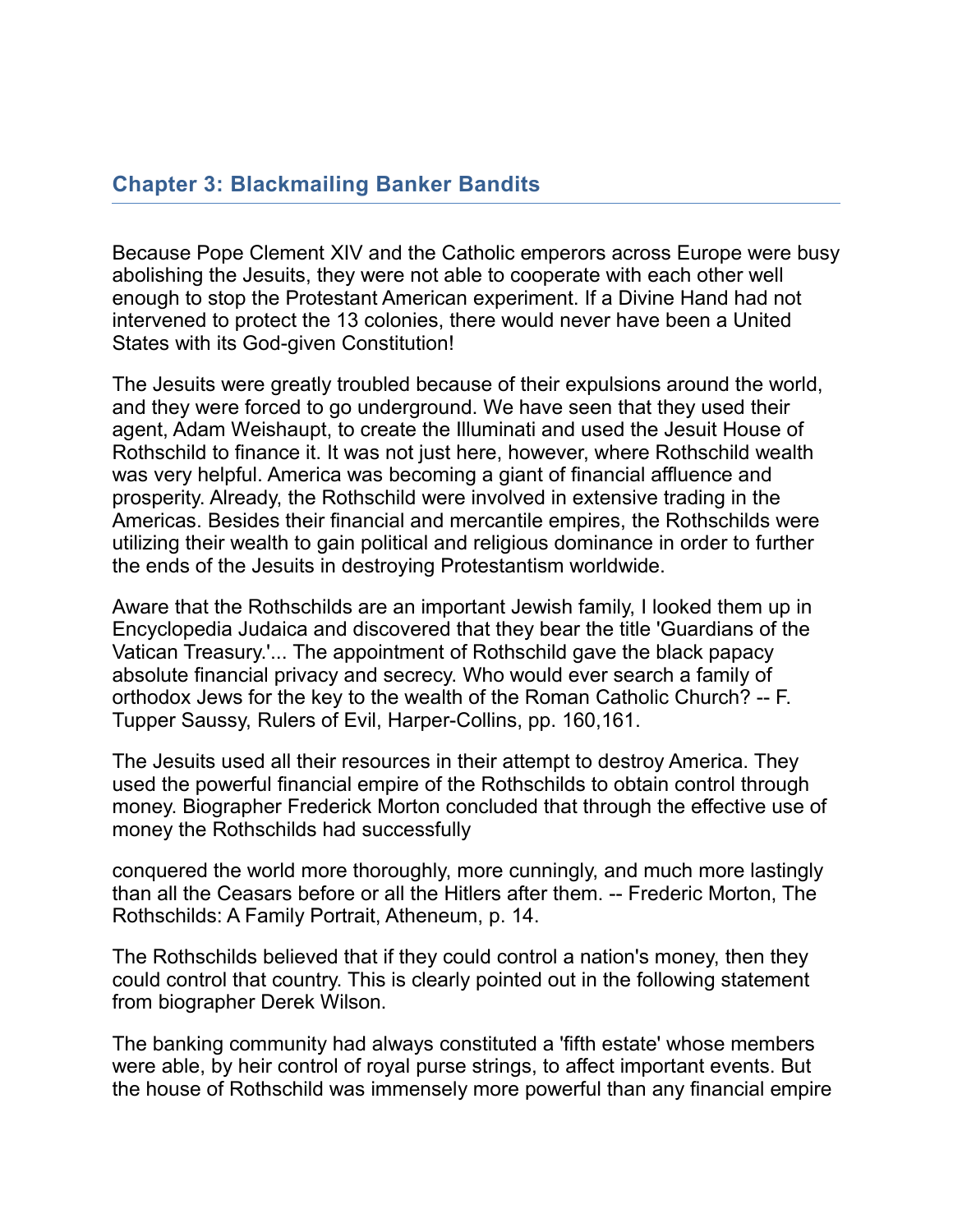that had ever preceded it. It commanded vast wealth. It was international. It was independent. Royal governments were nervous of it because they could not control it. Popular governments hated it because it was not answerable to the people. -- Derek Wilson, Rothschild: The Wealth and Power of a Dynasty, Charles Scribner's Sons, pp. 79, 98, 99.

Using the vast wealth of the Rothschilds, the Jesuits equipped armies to destroy countries that would not do what they dictated. They could buy politicians and through them change the very laws of a nation. This is exactly what they did in America and are still doing today! The Jesuits have been using the Rothschild wealth to control major events behind the scenes worldwide for the last few centuries. This was true when they first started, but today they have the central banks in each country including the Federal Reserve Bank to supply them with funds. To illustrate how the Jesuits and the Rothschilds have used countries and events to gain domination over nations and financial markets, we must look at the battle of Waterloo between France and England on June 19, 1815.

There were vast fortunes to be made, and lost, on the outcome of the Battle of Waterloo. The Stock Exchange in London was at fever pitch as traders awaited news of the outcome of this battle of the giants. If Britain lost, English consuls would plummet to unprecedented depths. If Britain was victorious, the value of the consul would leap to new dizzying heights.

As the two huge armies closed in for the battle to the death, Nathan Rothschild had his agents working feverishly on both sides of the line to gather the most accurate possible information as the battle proceeded. Additional Rothschild agents were on hand to carry the intelligence bulletins to a Rothschild command post strategically located nearby.

Late on the afternoon of June 19, 1815, a Rothschild representative jumped on board a specially chartered boat and headed out into the channel in a hurried dash for the English coast. In his possession was a top secret report from Rothschilds secret service agents on the progress of the crucial battle. This intelligence data would prove indispensable to Nathan in making some vital decisions.

The special agent was met a Folkstone the following morning at dawn by Nathan Rothschild himself. After quickly scanning the highlights of the report Rothschild was on his way again, speeding towards London and the Stock Exchange.

Arriving at the Exchange amid frantic speculation on the outcome of the battle, Nathan took up his usual position beside the famous 'Rothschild Pillar'. Without a sign of emotion, without the slightest change of facial expression the stony-faced,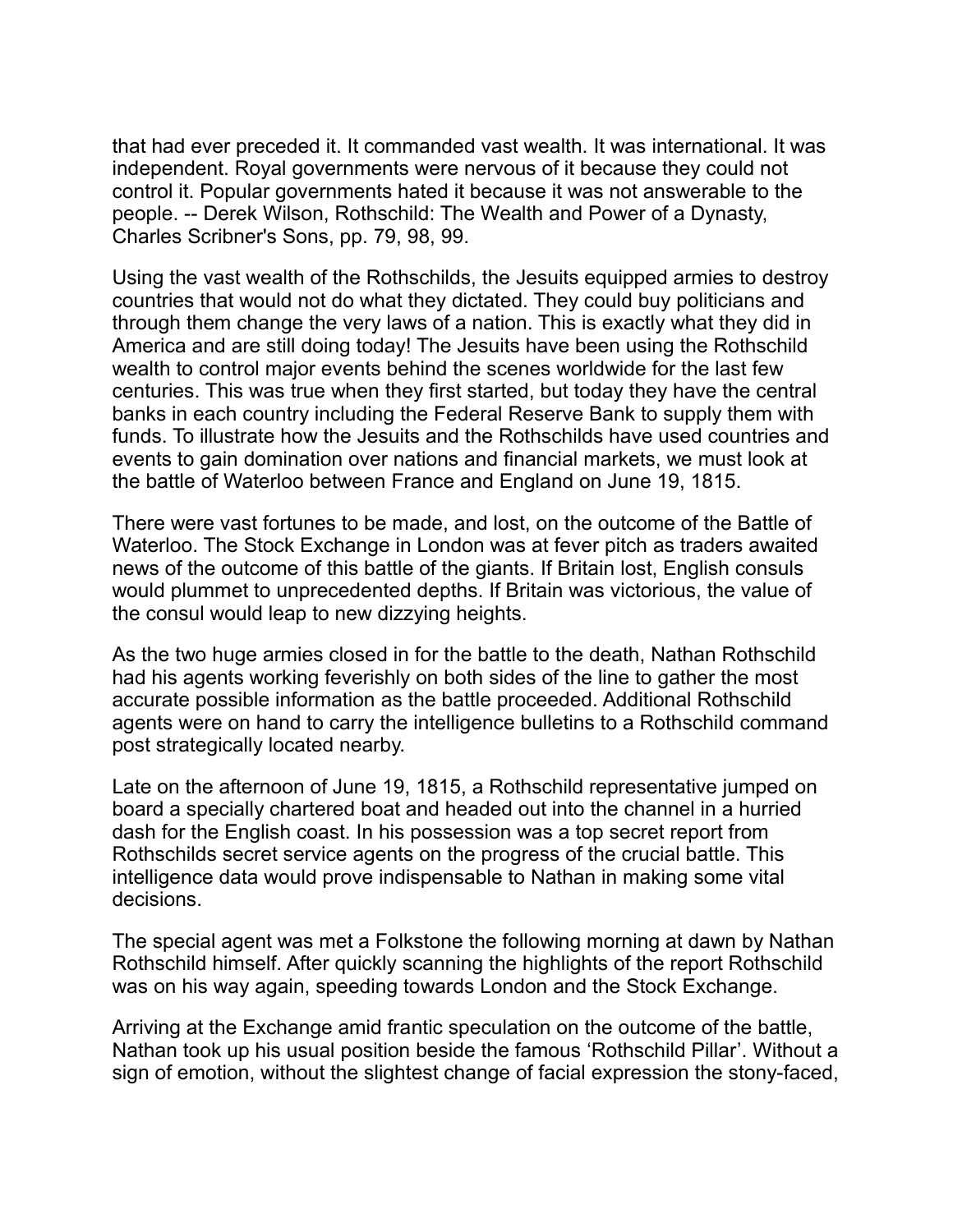flint eyed chief of the House of Rothschild gave a predetermined signal to his agents who were stationed nearby.

Rothschild agents immediately began to dump consuls on the market. As hundreds of thousands of dollars worth of consuls poured onto the market their value started to slide. Then they began to plummet.

Nathan continued to lean against 'his' pillar, emotionless, expressionless. He continued to sell, and sell and sell. Consuls kept on falling. Word began to sweep through the Stock Exchange: 'Rothschild knows.' 'Rothschild knows.' 'Wellington has lost at Waterloo.'

The selling turned into a panic as people rushed to unload their 'worthless' consuls or paper money for gold and silver in the hope of retaining at least part of their wealth. Consuls continued their nosedive towards oblivion. After several hours of feverish trading the consul lay in ruins. It was selling for about five cents on the dollar.

Nathan Rothschild, emotionless and expressionless as ever, still leaned against his pillar. He continued to give subtle signals. But these signals were different. They were so subtly different that only the highly trained Rothschild agents could detect the change. On the cue from their boss dozens of Rothschild agents made their way to the order desks around the Exchange and bought every consul in sight for just a 'song'.

A short time later the 'official' news arrived in the British capital. England was now the master of the European scene. Within seconds the consul skyrocketed to above its original value. As the significance of the British victory began to sink into the public consciousness, the value of the consuls rose ever higher.

Napoleon had 'met his Waterloo.' Nathan had bought control of the British economy. Overnight his already vast fortune was multiplied twenty times over. -- Des Griffin, Descent into Slavery, Emissary Publications, pp. 27, 28.

By 1815, the Jesuits had complete control over England. If a leader did not do as he was told, money would be used to kill, smear, destroy, blackmail, or just drive the person from office. Later chapters will show that this procedure is being used today to control people like George Bush and Tony Blair. What was done in England is being done in many countries today.

As the new nation of America began to spread its wings, it would need a sound financial base from which to operate. It needed a bank, all right, but the back used America instead of America using the bank. Financial genius and opportunist, Robert Morris organized the first bank. He and his associates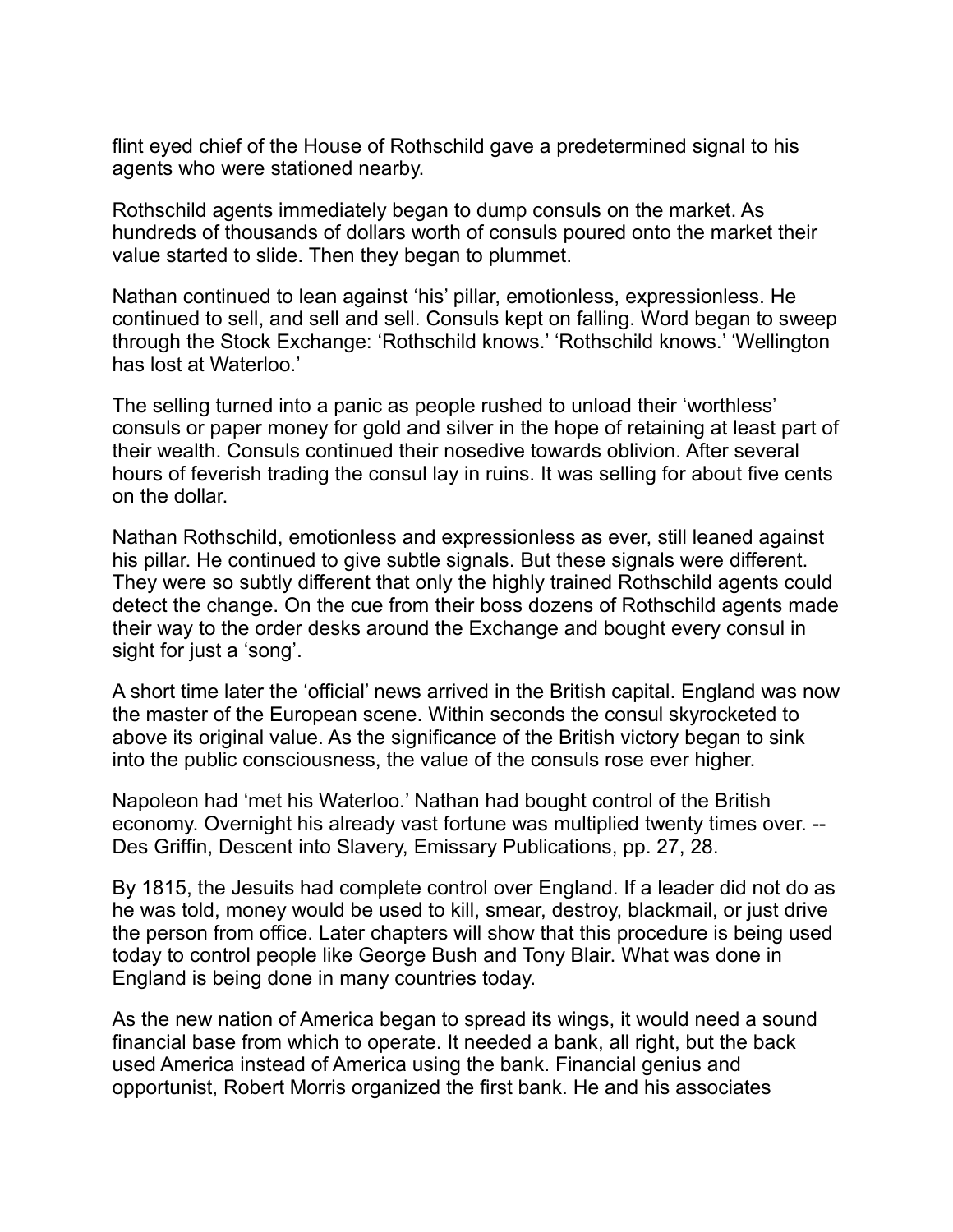believed that the bank should be modeled after the Bank of England. While the first bank in North America was not as ruthless as the central banks of today, it performed many of the operations of a modern central bank. 'Secret' investors put up \$400,000 to start this bank. This attempt failed after two short years. We will identify the 'secret investors' in following paragraphs.

Please understand that the central banks being established by the Jesuits and the Rothschilds are in no way similar to the neighborhood banks that we all use to manage our money. Let us take a closer look at the central bank and see why it is so dangerous. We will use the Federal Reserve Bank as an example. Here is a very simplified scenario that pretty much explains one of the operations of the Federal Reserve Bank.

It is necessary to understand that the Federal Reserve Bank is not owned by the United States government as many believe. The central bank, the Federal Reserve Bank has a total, government-enforced monopoly in money. Before we had the central bank, each individual bank competed with other banks; the customers, the consumers, got the best deal. Not any more.

We all know that today the United States government borrows money and operates under astronomical debt. Why is this? Common sense dictates that a policy of such enormous debt will sooner or later destroy the organization that practices it, because the interest on its debt must increase beyond its income, making payoff impossible.

Now to our scenario. Here, roughly, is how the operation proceeds. Suppose the United States government wants to borrow a billion dollars. The government issues a bond for this amount, much as a water company does when it wants to raise money for a new pipeline or a new dam. The government delivers this bond for the billion dollars to the Federal Reserve Bank. The Federal Reserve Bank takes the bond and writes an order to the Department of Printing and Engraving to print the billion dollars' worth of bills. After about two weeks or so, when the bills are printed, the Department of Printing and Engraving ships the bills to the Federal Reserve Bank, which then writes a check for about two thousand dollars to pay for printing the billion dollars' worth of bills. The Federal Reserve Bank then takes the billion dollars and lends the billion dollars to the United States government, and the people of the country pay interest at an exorbitant rate each year on this money, which came out of nothing. The owners of the Federal Reserve Bank put up nothing for this money.

We see, therefore, that when the United States government goes into debt one dollar, a dollar plus the interest goes into the pockets of the owners of the Federal Reserve Bank. This is the largest, the most colossal theft ever perpetrated in the history of mankind, and it is so slick, so subtle, and so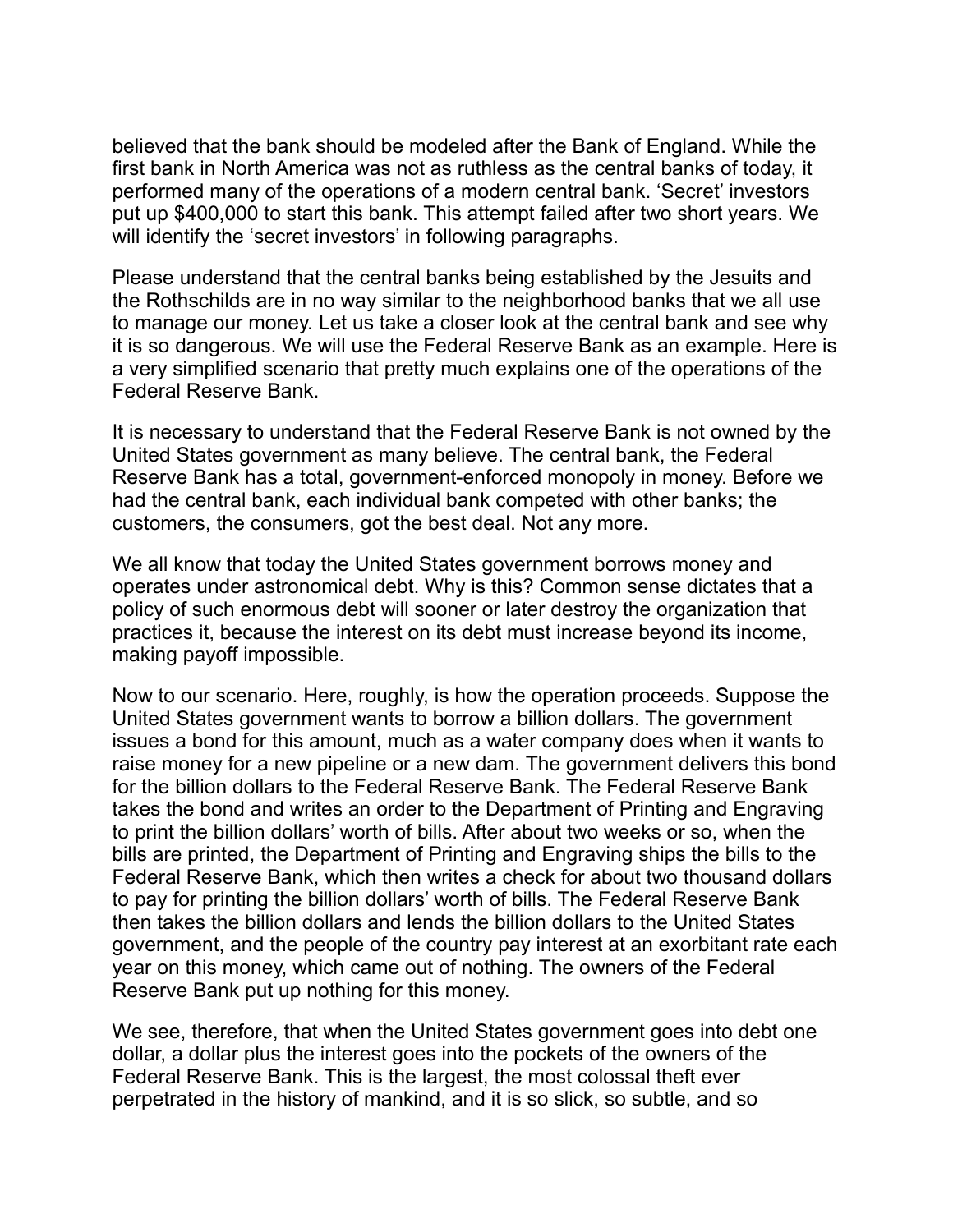obfuscated by propaganda from the news media that the victims are not even aware of what is happening. You can see why the Jesuits want to keep this operation secret.

The Constitution of the United States gives to Congress the power to coin money. If Congress coined it own money as the Constitution directs, it would not have to pay the hundreds of billions of dollars of interest that it now pays each year to the bankers for the national debt, for money that came out of nothing. Money coined by Congress would be debt free. All the central banks in other countries operate the way the Federal Reserve does.

Secretary of the Treasury, Alexander Hamilton, submitted a proposal to Congress in 1790 for a central bank. Interestingly enough, Hamilton had been an aide of Robert Morris in the initial experience of central banking in North America. Surprisingly, during the Constitutional convention of 1787,

Hamilton had been a strong supporter of sound money. That Hamilton completely shifted within three years and proposed a central bank, which could generate money as the Federal Reserve Bank does, shows that Hamilton's loyalty was compromised by the Jesuits.

This is hard to reconcile, and one must suspect that, even the most well intentioned of men can become corrupted by the temptations of wealth and power. -- G. Edward Griffin, The Creature from Jekyll Island, American Opinion, p. 328.

Note carefully Griffin's conclusion. For Alexander Hamilton to have shifted so drastically within a few short years would lead us to believe that he had been bribed or blackmailed by the 'secret investors'; either that , or joined them. Thomas Jefferson clearly saw what a central bank would do to America. He declared,

A private central bank issuing the public currency is a greater menace to the liberties of the people than a standing army. -- The Writings of Thomas Jefferson, Volume X, G. P. Putnam & Sons, page 31.

Jefferson realized that if a central bank was ever set up in America, the bankers would have virtually unlimited amounts of money to control how lawmakers voted, and to control the media and what they said. Within a short time, these bankers would essentially rewrite the Constitution and the Bill of Rights by the unconstitutional laws that they would pass. Thomas Jefferson was completely correct, for today we have enough laws, such as the USA Patriotic Act and the Homeland Security Act, to literally convert the United States in a police state, when all the provisions of these acts are implemented.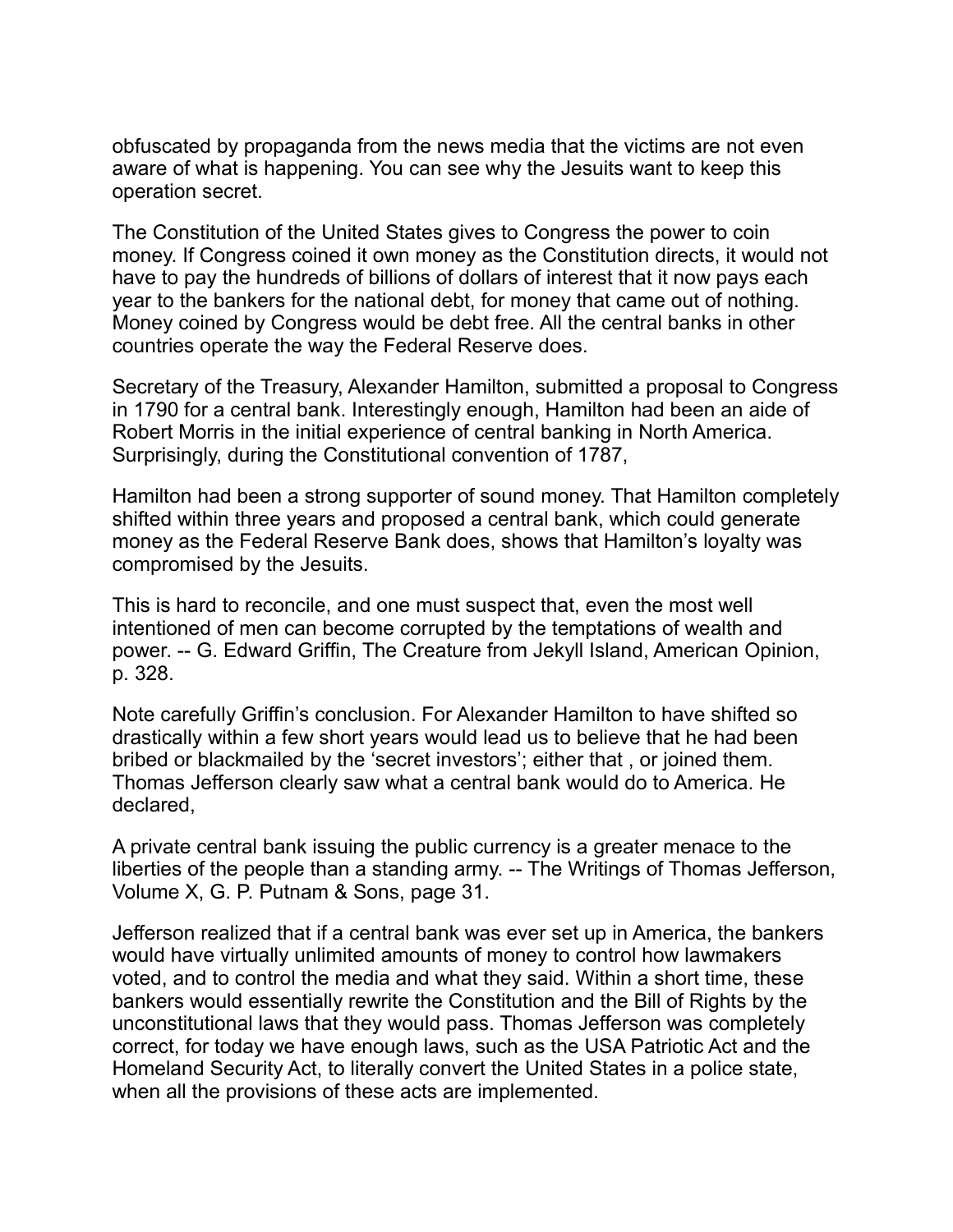Just like the old Bank of North America, the new Bank of the United States had eighty percent of its initial funding capital provide by 'secret' investors, and the government put up only twenty percent. Whoever these 'secret' investors were, they had tremendous power in America because they had control of the money in America. Many books written about this time period tell us who these people were.

Under the surface, the Rothschilds long had a powerful influence in dictating American financial laws. The law records show that they were the power in the old Bank of the United States. -- Gustavus Myers, History of the Great American Fortunes, Random House, p. 556 [emphasis added].

Over the years since N.M. [Nathan Rothschild], the Manchester textile manufacturer, had bought cotton from the Southern states, Rothschilds had developed heavy American commitments. Nathan... had made loans to various states of the Union, had been, for a time, the official European banker for US government and was a pledged supporter of the Bank of the United States. -- Derek Wilson, Rothschild: The Wealth and Power of a Dynasty, Charles Scribner's Sons, p. 178.

The Rothschilds and the Jesuits have been using their vast wealth to take over the United States through traitorous politicians for a great many years.

During the time of the Rothschilds in Victorian England, Benjamin Disraeli was the Prime Minister for many years. In 1844, he wrote a political novel entitled Coningsby. One of the key characters in the book was a very powerful merchant and banker by the name of Sidonia. It is apparent from the events chronicled, that Sidonia is really Nathan Rothschild of England. In the book, Disraeli declares,

Europe did require money, and Sidonia [Nathan Rothschild] was ready to lend it to Europe. France wanted some, Austria more; Prussia a little; Russia a few millions. Sidonia could furnish them all.

It is not difficult to conceive that, after having pursued the career we have intimated for about ten years, Sidonia [Nathan Rothschild] had become one of the most considerable personages in Europe. He had established a brother, or a near relative, in whom he could confide, in most of the principal capitals. He was lord and master of the money market of the world, and of course virtually lord and master of everything else. He literally held the revenues of Southern Italy in pawn; and monarchs and ministers of all countries courted his advice and were guided by his suggestions. -- Benjamin Disraeli, Coningsby, Alfred A. Knopf, p. 225 [emphasis added].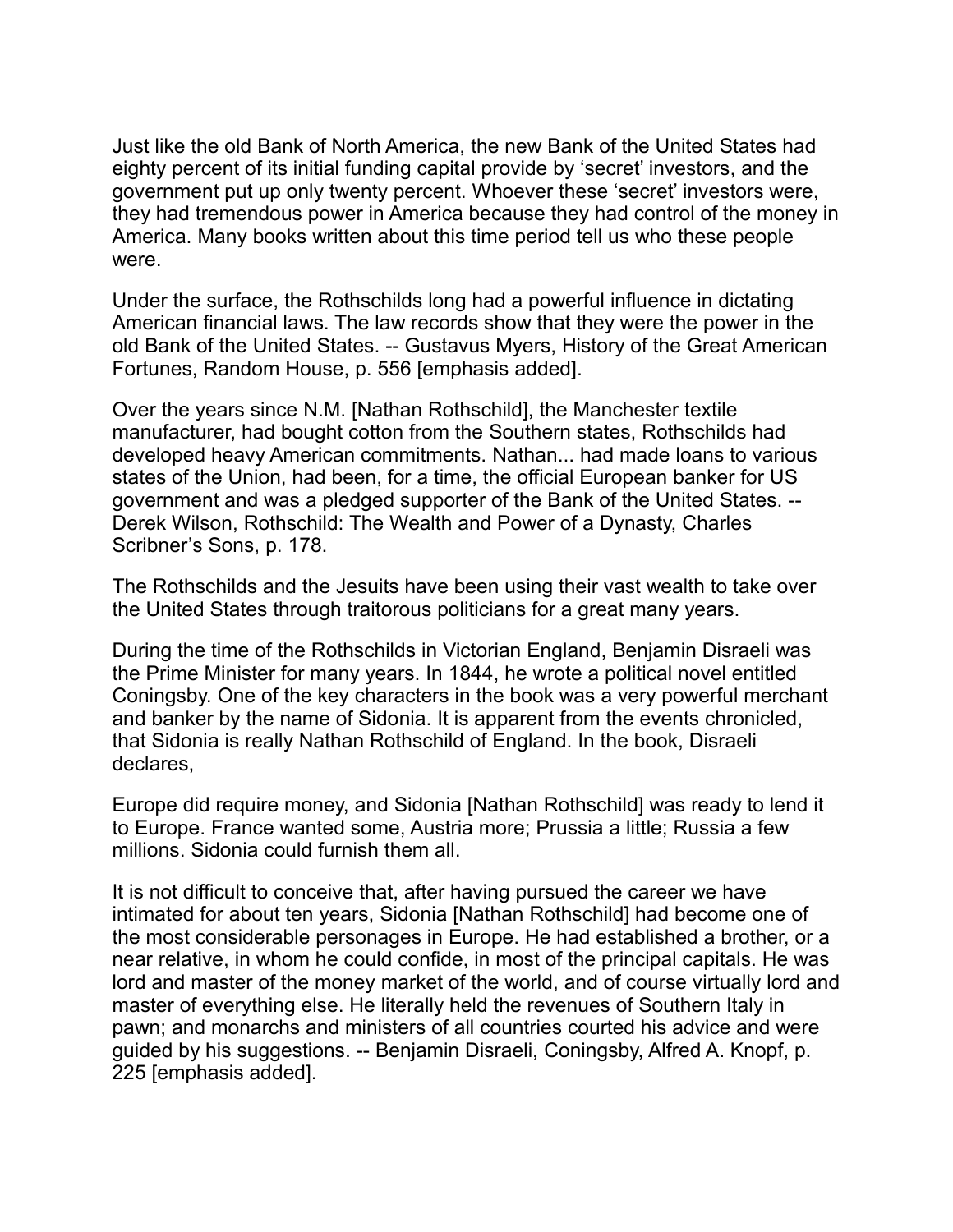The Jesuits and the Rothschilds would settle for nothing less.

After the Hamilton Central Bank failed, the Jesuits were able to establish a third central bank using Nicholas Biddle as their agent in 1816. The charter for this bank ran until 1826. Biddle made an attempt to renew the charter of this third bank during the Presidential campaign of 1832. Biddle believed that Andrew Jackson would not dare to risk his second term in office by opposing him, so Biddle felt this was the perfect time to renew the bank's charter. Andrew Jackson understood the dangers of the central bank and vetoed the bill to renew the bank's charter. Jackson's argument was simple.

Is there no danger to our liberty and independence in a bank that in its nature has so little to bind it to our country?...[Is there not] cause to tremble for the purity of our elections in peace and for the independence of our country in war?...Of the course which would be pursued by a bank almost wholly owned by the subjects of a foreign power, and managed by those whose interests, if not affections, would run in the same direction there can be no doubt...Controlling our currency, receiving our public monies, and holding thousands of our citizens in dependence, it would be more formidable and dangerous than a naval and military power of the enemy. -- Herman E. Kross, Documentary History of Banking and Currency in the United States, Chelsea House, pp. 26, 27.

Jackson feared that the foreigners, who wanted to dominate and control America, would use the central bank to destroy her. The Rothschilds and the Jesuits have been doing just that for many years. The following quote shows how Nicholas Biddle manipulated the Congress.

Biddle had one powerful advantage over his adversary. For all practical purposes, Congress was is his pocket. Or, more accurately, the product of his generosity was in the pockets of Congressmen. Following the Rothschild Formula, Biddle had been careful to reward compliant politicians with success in the business world. Few of them would bite the hand that fed them. Even the great Senator, Daniel Webster, found himself kneeling at Biddle's throne.-- G. Edward Griffin, The Creature from Jekyll Island, American Opinion, p. 351.

By the early 1830s the Biddle-Rothschild-Jesuit plan was working perfectly. They controlled the Congress of the United States by giving them money to become successful in the business world. As long as the Congressmen voted as they were told, their businesses did well, but if they disobeyed the bankers, their money and other resources were withheld, and their businesses failed.

Biddle was not without resources. In keeping with his belief that banking was the ultimate source of power, he had regularly advanced funds to members of Congress when delay on appropriations bills had held up their pay. Daniel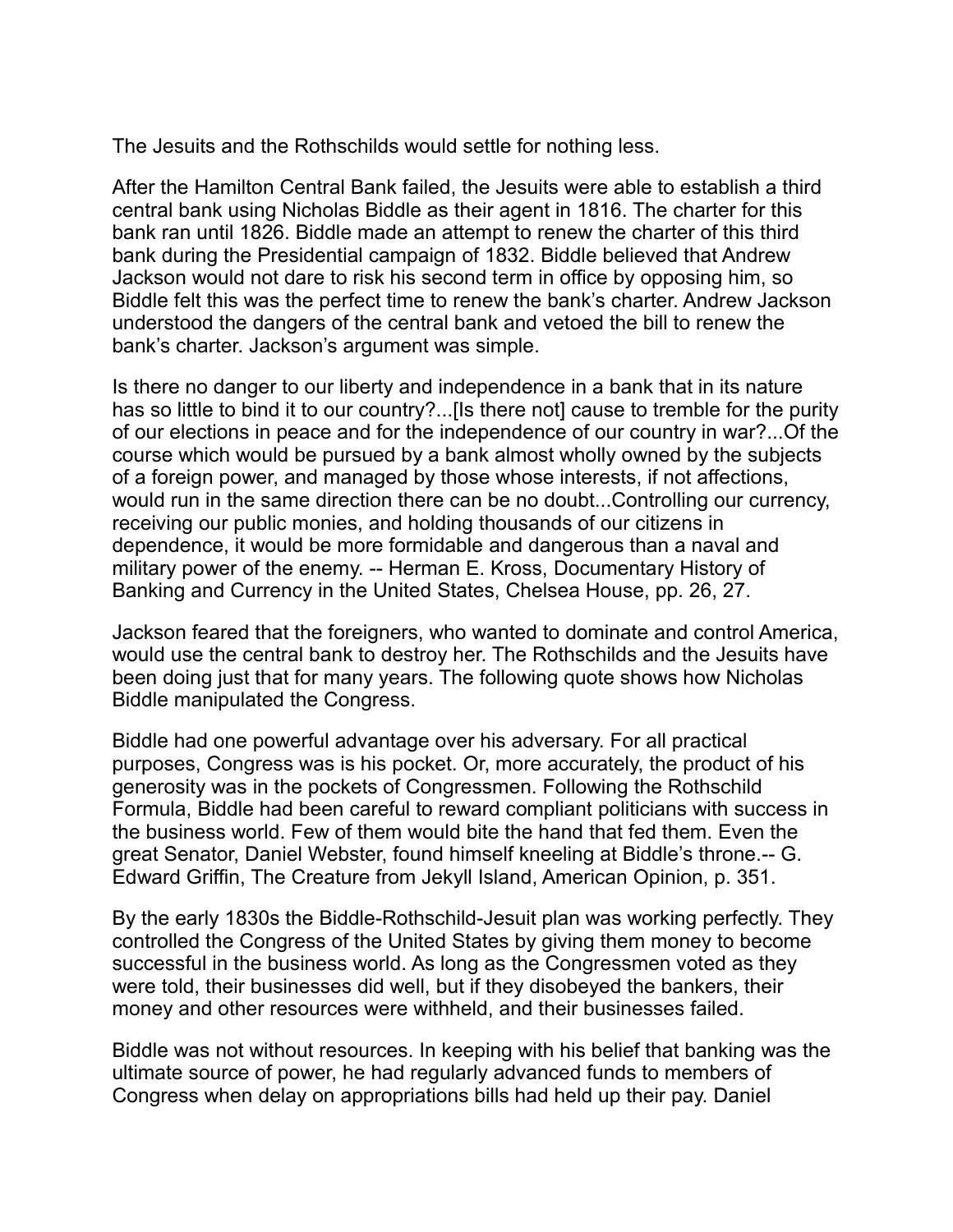Webster was, at various times, a director of the Bank and on retainer as its counsel. "I believe my retainer has not been renewed or refreshed as usual. If it be wished that my relation to the Bank be continued, it may be well to send me the usual retainers." Numerous other men of distinction had been accommodated, including members of the press. -- John Kenneth Galbraith, Money: Whence it Came, Where it Went, Houghton Mifflin, page 80.

Webster's record in Congress had previously been in behalf of sound money. When Biddle bought Webster with money and other enticements, he succumbed and became a supporter of the corrupt banking objectives of Biddle. Webster became one of the central banks most avid supporters. How tragic that Daniel Webster did not have the moral courage to withstand Biddle's bribes! In the early 1830s, Congress had many Jesuits seeking to secretly undermine the great principles of our Constitution.

When Andrew Jackson finally ousted Nicholas Biddle and the central bank, he had to face other things such as Jesuit assassins.

With these accomplishments close on the heels of his victory over the Bank, the President had earned the undying hatred of monetary scientists, both in America and abroad. It is not surprising, therefore. that on January 30, 1835, an assassination attempt was made against him. Miraculously, both pistols of the assailant misfired, and Jackson was spared by a quirk of fate. It was the first such attempt to be made against the life of a President of the United States. The would-be assassin was Richard Lawrence who either was truly insane or who pretended to be insane to escape harsh punishment. At any rate, Lawrence was found not guilty due to insanity. Later, he boasted to friends that he had been in touch with powerful people in Europe who had promised to protect him from punishment should he be caught. -- G. Edward Griffin, The Creature from Jekyll Island, American Opinion, p. 357.

The Rothschild-Jesuit conspirators are ruthless, sick individuals who will stop at nothing until Protestantism and the United States are destroyed, and the papacy rules the world again.

The Rothschilds and the Jesuits needed to regroup. For the next 20 years, the name of the game was assassination as two presidents were poisoned and one was almost killed by poisoning. Then, the guns of war were heard in America as the Civil War reddened American soil. According to German Chancellor, Otto von Bismarck, all this was carefully planned.

The division of the United States in federations of equal force was decided long before the Civil War by the high financial powers of Europe. These bankers were afraid that the United States, if they remained in one block and as one nation,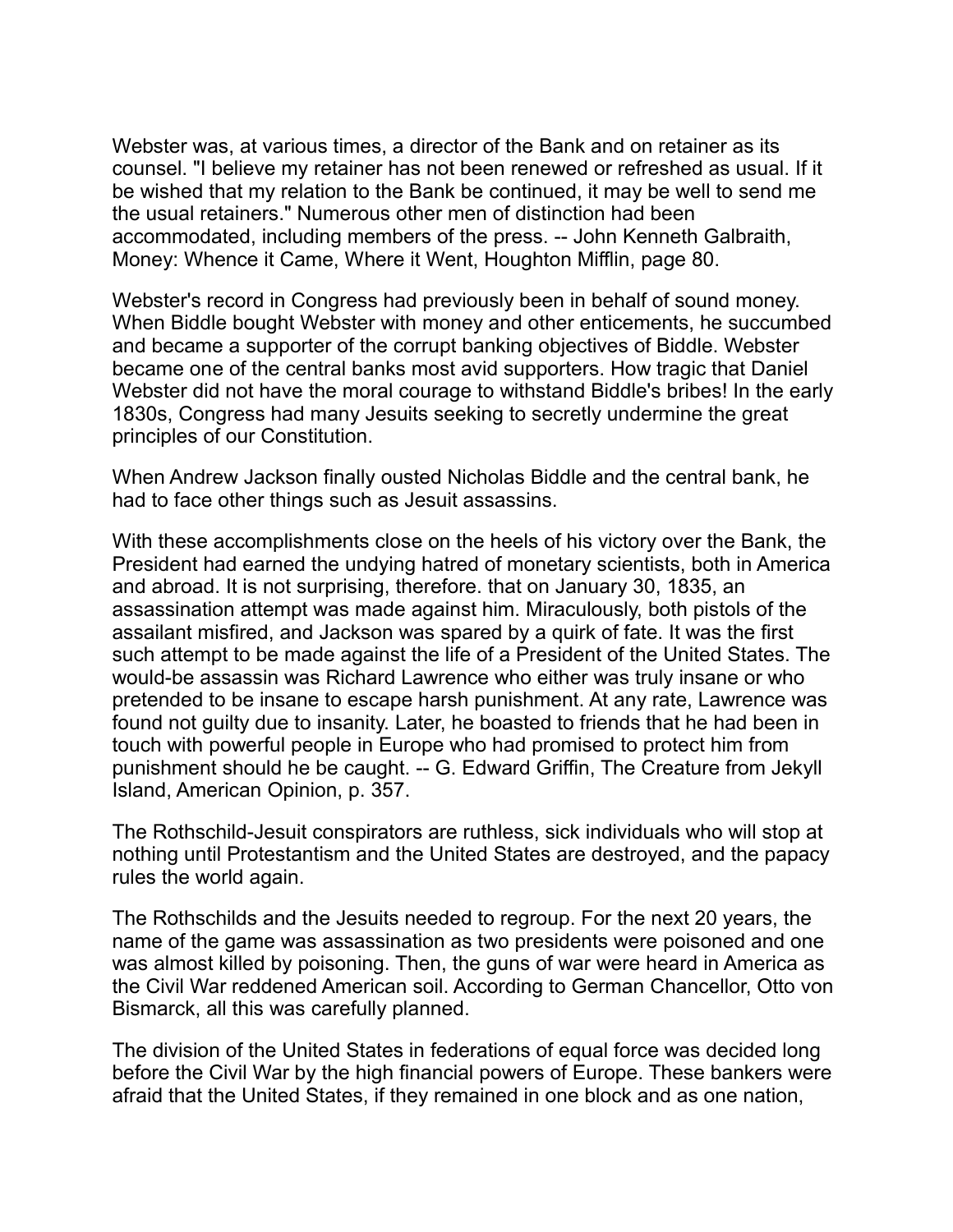would attain economic and financial independence, which would upset their financial domination over Europe and the world. Of course, in the 'inner circle' of Finance, the voice of the Rothschilds prevailed. They saw an opportunity for prodigious booty if they could substitute two feeble democracies, burdened with debt to the financiers,...in place of a vigorous Republic sufficient unto herself. Therefore, they sent their emissaries into the field to exploit the question of slavery and to drive a wedge between the tow parts of the Union...The rupture between the North and the South became inevitable; the masters of European finance employed all their forces to bring it about and to turn it their advantage. -- [Quoted in] G. Edward Griffin, The Creature from Jekyll Island, American Opinion, p. 374.

The Rothschilds and Jesuits used the Civil War to divide the United States into two contending countries. This would make America weak and much easier to control. It would result in political and constitutional control, along with material wealth in America, and would facilitate America becoming enslaved to the Jesuits of Rome. In spite of the fact that the Civil War failed to accomplish the destruction of the United States, the Jesuits achieved much of their goal anyway, as conditions in the United States plainly show today.

President Lincoln understood the insidious hand of the Rothschilds and the Jesuit schemers in the Civil War. He knew that they were relentless in their pursuit of the destruction of the United States. Lincoln greatly feared for the survival of America and did everything he could to defeat their purposes. He said,

The money power [the Rothschilds and the Jesuits] preys upon the nation in times of peace and conspires against it in times of adversity. It is more despotic than monarchy, more insolent than autocracy, more selfish than bureaucracy. I see in the near future a crisis approaching that unnerves me and causes me to tremble for the safety of my country. Corporations have been enthroned, an era of corruption will follow, and the money power of the country will endeavor to prolong its reign by working upon the prejudices of the people, until the wealth is aggregated in a few hands, and the republic is destroyed. -- Archer Shaw, ed., The Lincoln Encyclopedia: The Spoken and Written Words of A. Lincoln, Macmillan, p. 40.

How prophetic; that is exactly what has happened.

Abraham Lincoln was that the Rothschild-Jesuit scheme was compromising the leaders of America. By utilizing their endless supplies of money, these evil men controlled many political leaders at the highest levels of the American government, and that was in the mid 1800s. Today the situation is much worse. American politicians are selling their country to the Jesuits for the chance to be wealthy and influential. We saw that even the great Daniel Webster was a pawn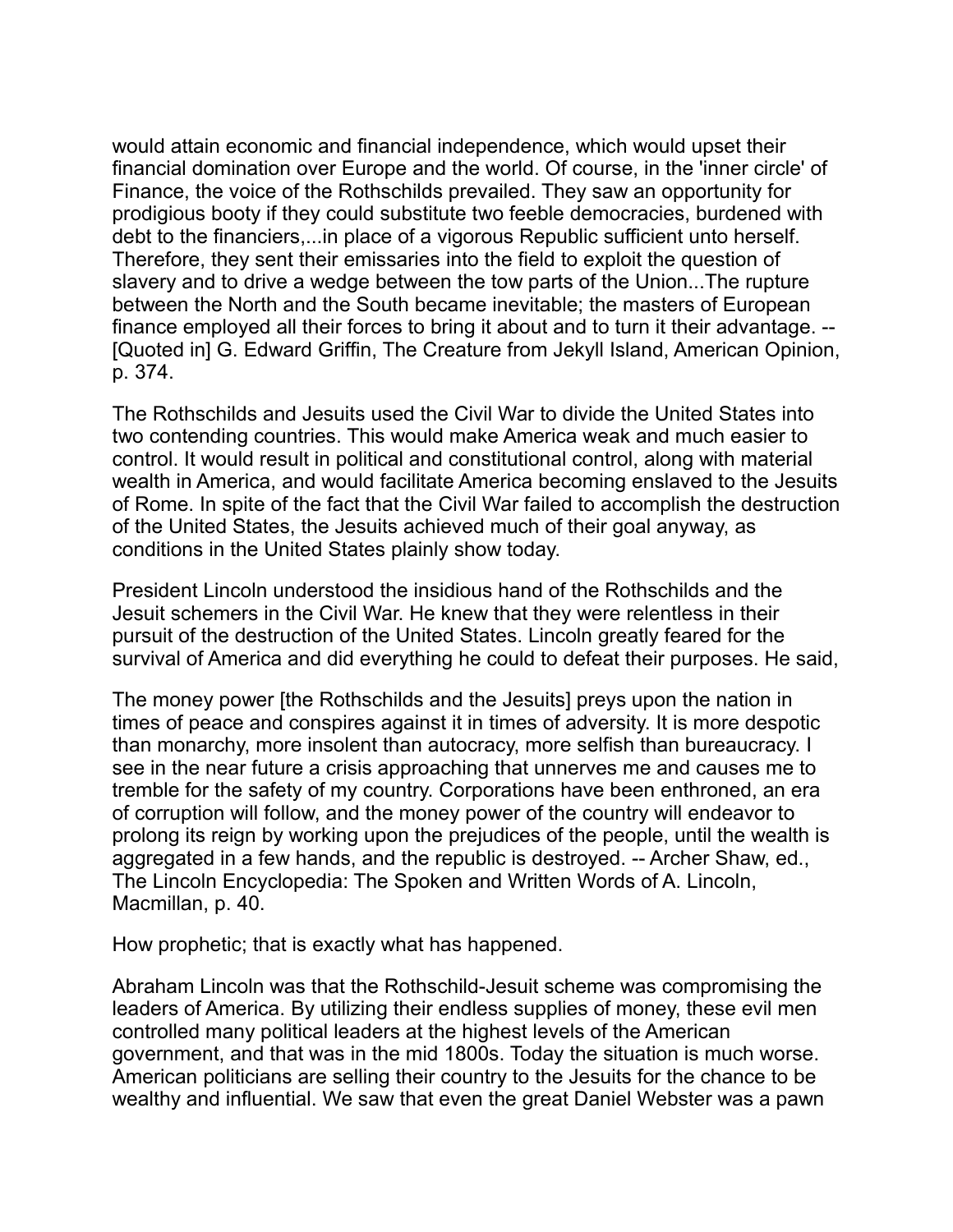in their hands. In a speech in 2837, Lincoln declared, No foreign power or combination of foreign powers could by force take a drink from the Ohio or make a track on the Blue Ridge. At what point, then, is the approach of danger to be expected? If it ever reaches us, it must spring from among us, it cannot come from abroad. If destruction be our lot, we must ourselves be its author and finisher. As a nation of freedom, we must live through all time or die of suicide. -- Joan Veon, The United Nations' Global Straightjacket, Hearthstone Publishing, p. 64.

Greed, selfishness, and financial gain are used to compromise politicians to pass laws defeating the purpose of the Constitution, and to take America down a path never intended by our Founding Fathers. These politicians adopt governing principles like those of communism and the French Revolution. Following the awful bloodbath called the Civil War the nation was bleeding, and things were in disarray. The country was quite vulnerable to more Jesuit mischief, and they took good advantage of it.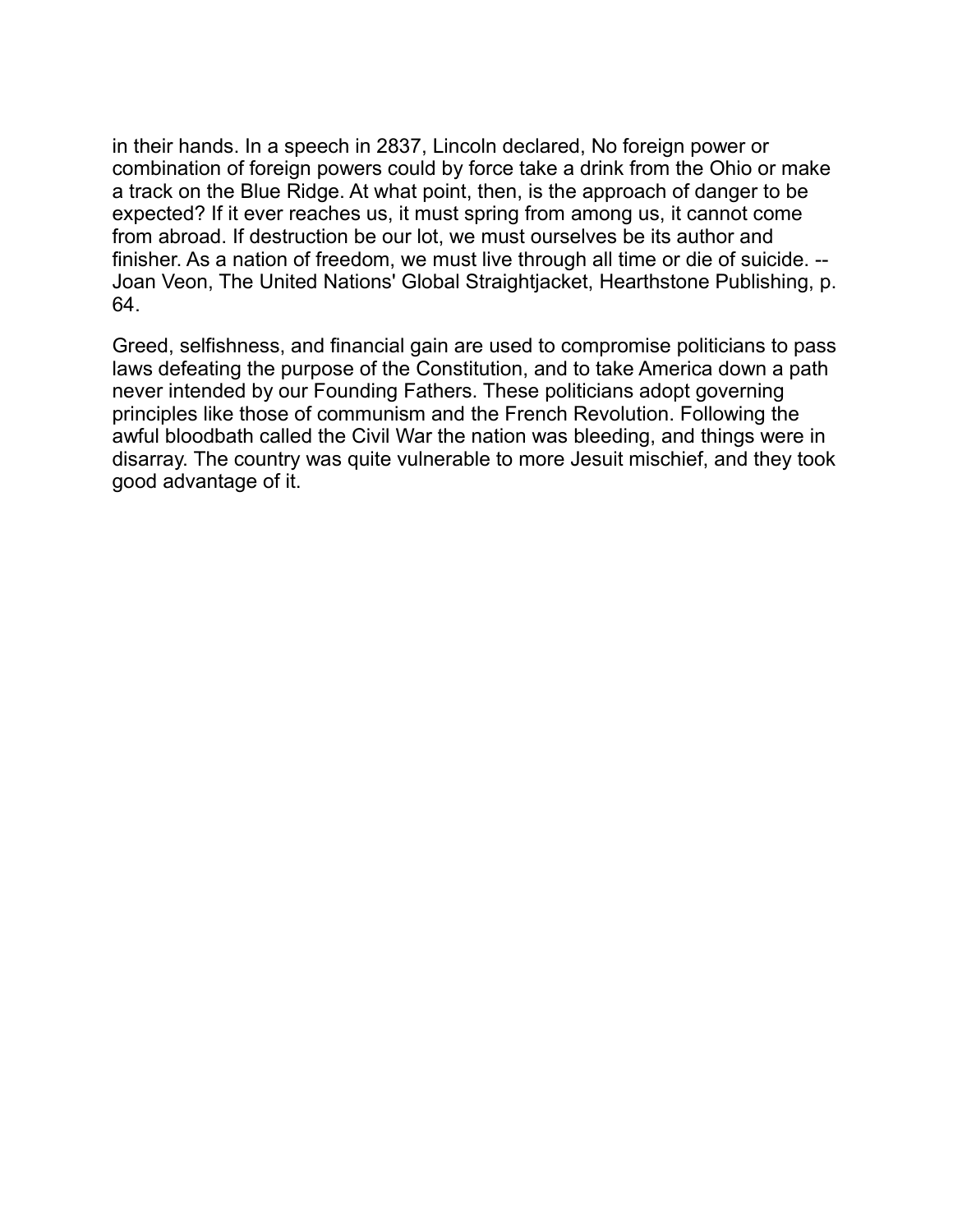# **Chapter 4: Thaddeus Stevens and the Trashing of the Constitution**

Anyone who saw the Congress of the 1860s would declare that Thaddeus Stevens was undeniably in charge.

His tremendous power as a party leader lay in the biting bitterness of his tongue and the dominating arrogance of his manner, before which weaker men shriveled. When a colleague dared question the wisdom of his policy, he relied with studied contempt that he did not 'propose either to take his counsel, recognize his authority, or believe a word he says.' His flings were consuming flame, his invective terrible to withstand.... One who observed him well thought that 'the intensity of his hatred was almost next to infernal.' There were no neutral tones in his vocabulary.... He had no sympathy with failure. Thus there was a hardness about him that made men dread him. Time and again he was to enter a party caucus with sentiment against him to tongue-lash his followers into line. It was easier to follow than to cross him. He had all the domineering arrogance of the traditional boss. He brooked no opposition. Schurz [A colleague of Stevens] noted even in his conversation, 'a certain absolutism of opinion with contemptuous scorn for adverse argument.' He was a dictator who handed down his decrees and woe to the rebel who would reject him.... And he could not compromise - that was a once his strength and weakness. It made him a leader while he lived, and a failure in the perspective of the years. He held no council, heeded no advice, hearkened to no warning, and with an iron will he pushed forward as his instinct bade, defying, if need be, the opinion of his time, and turning it by sheer force to his purpose. A striking figure on the canvas of history stern, arrogant, intense, with a threatening light in his eye, and something between a sneer and a Voltairian smile upon his thin, hard lips. Such was the greatest party and congressional leader of his time. -- Claude Bowers, The Tragic Era, AMS Press, pp. 74, 84.

He was in his sixties at the time, slowing due to age and illness, but his mind had lost none of its invective. He was not a particularly brilliant man. He made sure that everyone knew exactly where he stood, and he expected everyone to stand with him. If they did not, he made sure that they knew he was very unhappy about it. This radical, Thaddeus Stevens, controlled the Congress and applied all his overbearing and caustic manner to bring about one of the greatest revolutions in American since 1776. By his influence, certain hidden changes were implemented into the Reconstruction Amendments that did so much more than provide freedom and equality for the slaves, but rather attacked the very rationale for the Bill of Rights.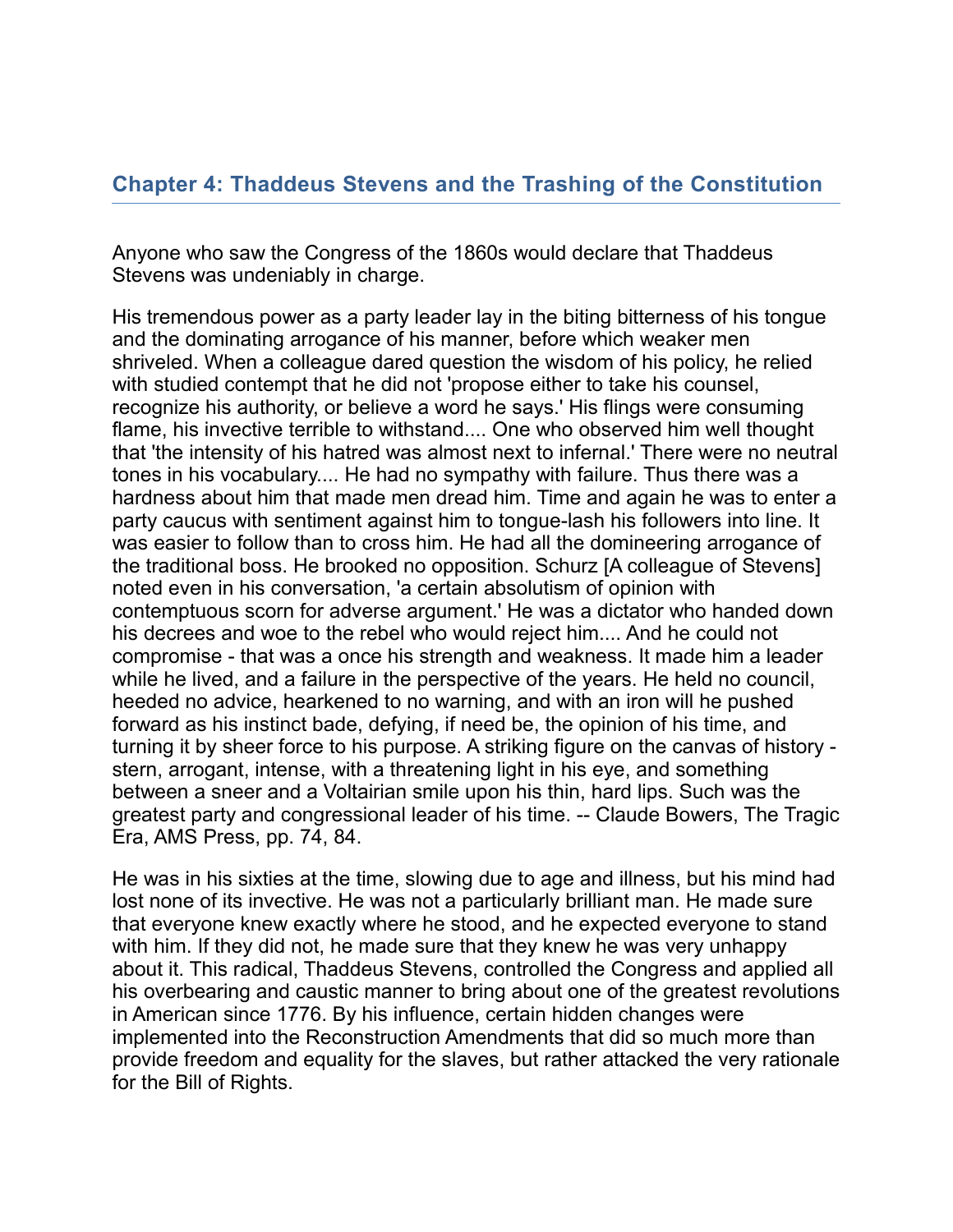We have seen that the banished Jesuit Order used the wealth of the Rothschild to finance Adam Weishaupt in founding the Illuminati on May 1 1776. We have also seen that the principles laid out by the Jesuits and Weishaupt were carried out in the French Revolution. Two years after the Constitution of the United States was ratified, the Jesuits carried out their principles of government in the French Revolution. These two antagonistic forms of government were laid open for all the world to see. The Constitution guaranteed Republican government where the government was founded on law, and every citizen was equal before the law. In France, however, the great cry was for democracy.

At that time (1789) France was the richest and most populous nation on the continent of Europe; and it was here that the 'Great Experiment in Democracy' began. The battle cry was 'liberty, equality, and fraternity.' The vehicle was Socialism. -- Dee Zahner, The Secret Side of History, LTAA Communications Publishers, p. 34.

The United States of America is not a democracy. It is a republic, and there is a big difference between the two. A pure democracy is based solely on the majority without any restrictions on what the majority can do. An excellent example of a democracy is a lynch mob. The majority wants to hang the person, and the minority, the person to be hanged, does not want to be hanged. They have a vote, and then hang the person. In a pure democracy, the minority is the victim of the majority.

In contrast, a Republic is founded on a set of laws that govern what the majority can and cannot do. The law on which the United States; Republic is founded is the Constitution. For instance, the Constitution says,

Congress shall make no law respecting an establishment of religion, or prohibiting the free exercise thereof; or abridging the freedom of speech, or of the press; or the right of the people peaceably to assemble, and to petition the government for a redress of grievances. -- First amendment to the Constitution.

If a law was proposed in Congress to set up a national religion, and everyone in Congress voted for it, it still cannot be done, because the Constitution prohibits this type of law. The Constitution says that the government is not permitted to pass any law concerning religion. During the Dark Ages, over 150 million Christians were put to death because they would not abide by the universal religion at that time. The same thing would happen in America if America were a pure democracy.

The word democracy cannot be found in the Constitution or in the Declaration of Independence, or in any of the state's constitutions. Many of the Founders of the United States tried to warn about the dangers of a pure democracy.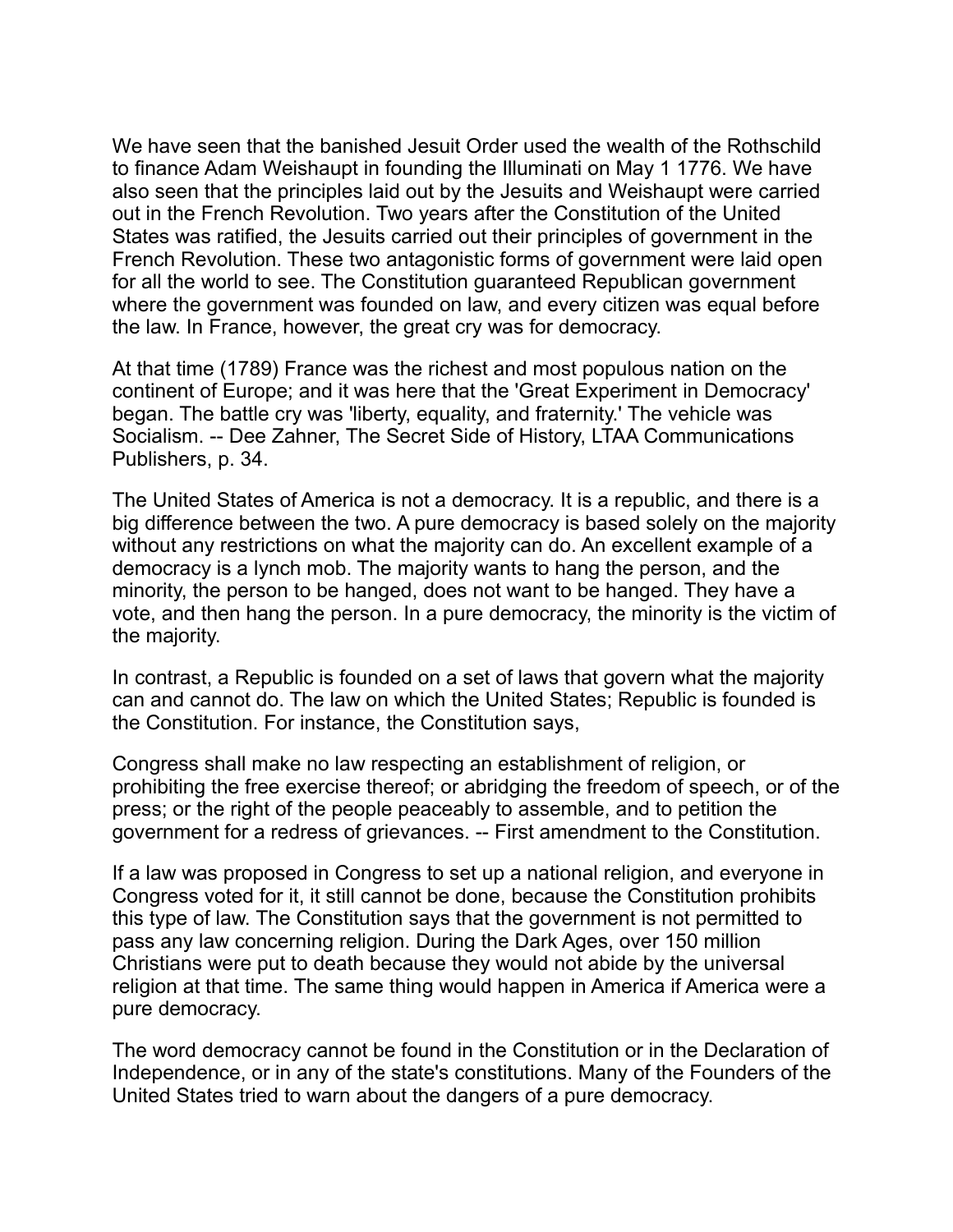Democracies have ever been spectacles of turbulence and contention; have ever been found incompatible with personal security or the rights of property; and have in general been as short in their lives as they have been violent in their death. -- James Madison, Federalist Paper #10.

Remember, democracy never lasts long. It soon, exhausts, and murders itself. There never was a democracy yet that did not commit suicide. -- John Adams, The Works of John Adams, Vol. 6, New Library Press, p. 484.

If America had been established as a pure democracy, it would have long since ceased to exist.

What we learn to-day from the study of the Great Revolution [French Revolution]... is that it was the source and origin of all the present communist, anarchist, and socialist conceptions.... up till now, modern socialism has added absolutely nothing to the ideas that were circulating among the French people between 1789 and 1794.... Modern socialism has only systematized those ideas and found arguments in their favor. -- Nesta Webster, The French Revolution, Noontide Press, p. 5.

The French Revolution was a source for communist, anarchist, and socialist conceptions; conceptions that, when carried to conclusion, resulted in the necessity of installing drainage systems to carry away the torrents of blood that flowed from French guillotines. These same 'conceptions' applied during the twentieth century have resulted in the murder of well over one hundred million human beings. There is much to learn from the Great Revolution. -- Dee Zahner, The Secret Side of History, LTAA Communications, p. 35.

At the same time anarchy is seeking to sweep away all law, not only divine, but human. The centralizing of wealth and power; the vast combinations for the enriching of the few at the expense of the many; the combinations of the poorer classes for the defense of their interests and claims; the spirit of unrest, of riot and bloodshed; the world-wide dissemination of the same teachings that led to the French Revolution - all are tending to involve the whole world in a struggle similar to that which convulsed France. -- E.G. White, Education, Pacific Press Publishing Association, p. 228.

The principles of democracy or mob rule have filled this world with blood. Thaddeus Stevens was most instrumental in bringing the ideals of the French Revolution to America under the guise of bringing freedoms to the downtrodden slaves.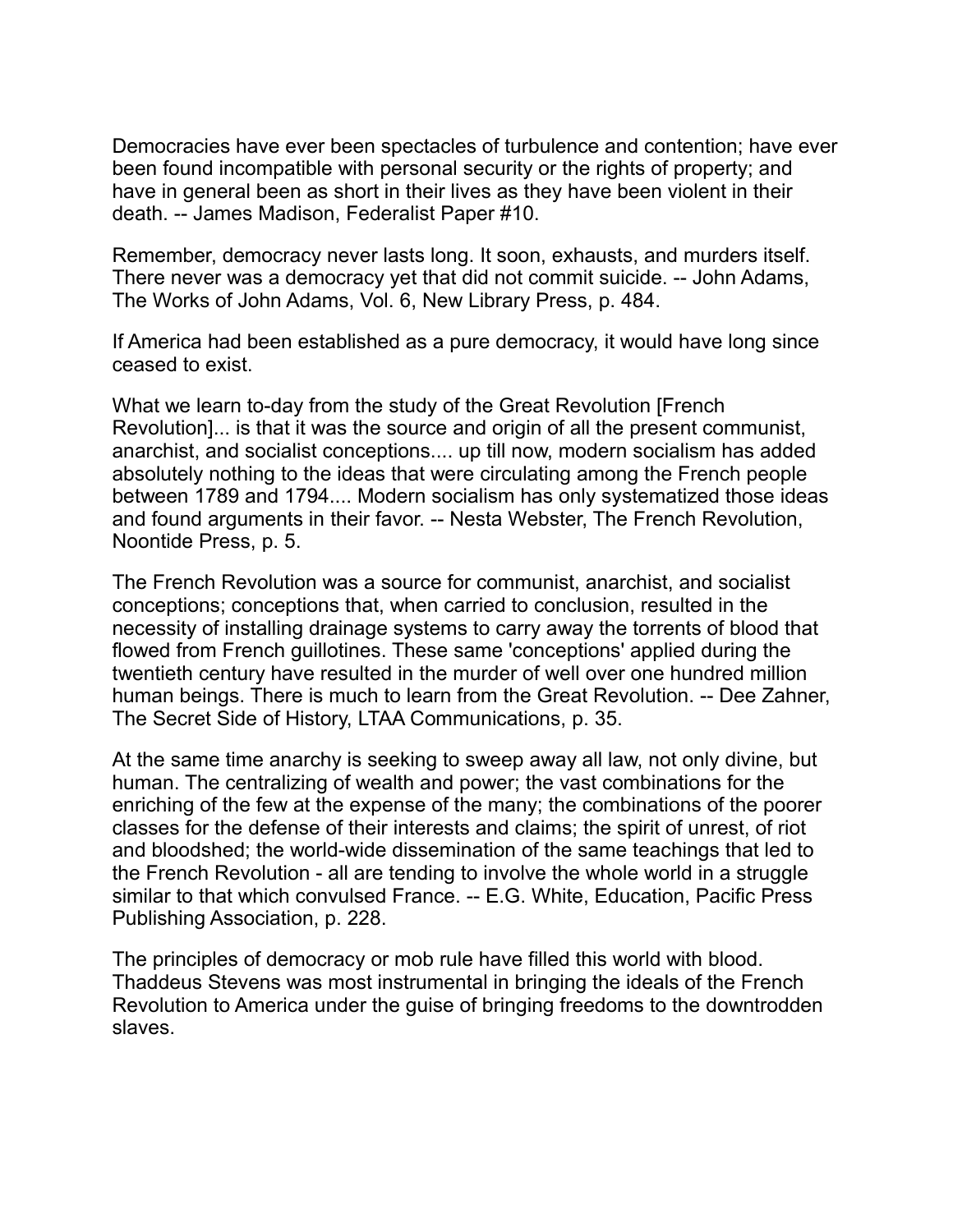As we have seen, the ideas of Karl Marx were nothing new. He simply took the ideas of the Jesuits and Weishaupt and codified them into the Communist Manifesto.

In actual fact the Communist Manifesto was in circulation for many years before Marx' name was widely enough recognized to establish his authorship for this revolutionary handbook. All Karl Marx really did was update and codify the very same revolutionary plans and principles set down seventy years earlier by Adam Weishaupt, the founder of the Order of the Illuminati in Bavaria. And, it is widely acknowledged by serious scholars of this subject that the League of the Just Men was simply an extension of the Illuminati. -- Gary Allen, None Dare Call it Conspiracy, Concord, p. 25.

The principles of democracy, communism, and the French Revolution, codified by Karl Marx, are seen in countless countries in the twentieth century. From the purges in Russia by Josef Stalin, to Mao Tse Tung's Reign of Terror in China, to Pol Pot in Cambodia and numerous others, the results of Jesuitism have filled this world with misery, pain, suffering, and death. Will the United States, the greatest bastion of Republican government, fall as well?

After the Civil War, America was in shambles. The South had to start all over again. Over three million slaves, who had only known the cotton fields and hard labor, were now free. Carpetbaggers were pillaging an already depleted South. Abraham Lincoln, the man who guided America through the bloody Civil War, was dead from a Jesuit assassin's bullet. Great struggles faced the war-torn nation.

Lincoln, like Andrew Johnson after him, wanted to allow the seceded Southern states back in the Union, but a group in Congress called the Radical Red Republicans objected. They wanted some things changed before they would allow that. They were instrumental in having the 13th, 14th, and 15th Amendments placed into the Constitution. The amendments, in part, are stated below and on the surface look very good. However, as after declarations were made, it became clear that freedom and equality for the Afro-American free man was used to create an entirely new citizenship, which broadened the powers of the national government and attacked the Bill of Rights. This was the same method used in France; the peasants were struggling under horrible difficulties, so the reign of terror granted them liberty and equality. Hidden beneath this was a drive to expand the power of the government and entrench the peasants in bondage still.

13th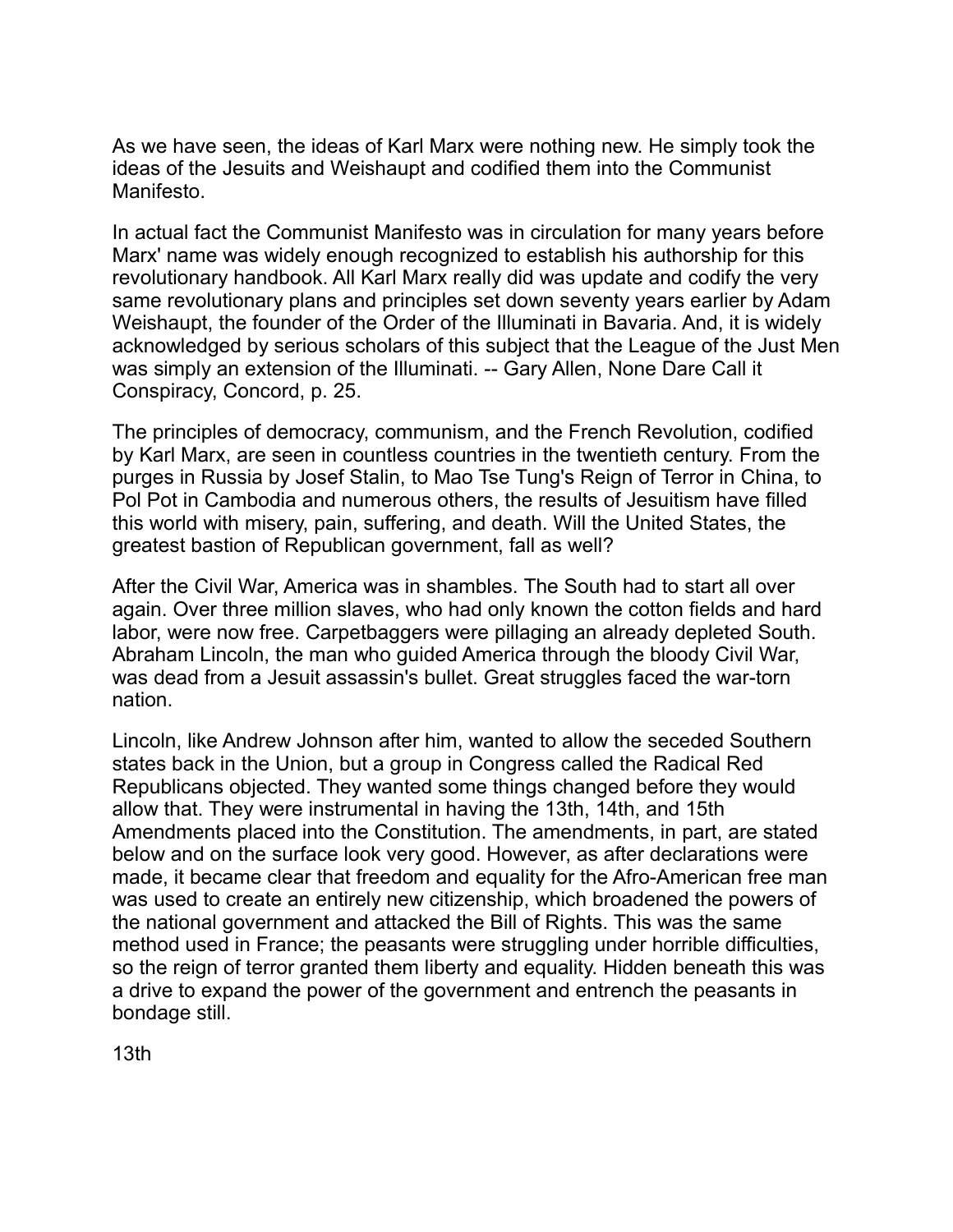[Section 1. Neither slavery nor involuntary servitude, except as a punishment for crime whereof the party shall have been duly convicted, shall exist within the United States, or any place subject to their jurisdiction.

### 14th

[Section 1. All persons born or naturalized in the United States, and subject to the jurisdiction thereof, are citizens of the United States and of the state wherein they reside. No state shall make or enforce any law which shall abridge the privileges or immunities of citizens of the United States; nor shall any state deprive any person of life, liberty, or property, without due process of law; nor deny to any person within its jurisdiction the equal protection of the laws.

#### 15th

Section 1. The right of citizens of the United States to vote shall not be denied or abridged by the United States or by any state on account of race, color, or previous condition of servitude.

Section 2. The Congress shall have power to enforce this article by appropriate legislation.]

Notice the following statements from Justices of the Supreme Court and actual cases where these amendments were interpreted. These amendments were interpreted far beyond freedom and equality for the black man.

The following statement is from the Slaughterhouse Cases of 1872. Notice how the Supreme Court interpreted the case in light of the 14th Amendment.

We are of the opinion that the rights claimed by these plaintiffs in error [fundamental common-law rights] if they have any existence are not privileges and immunities of citizens of the United States within the meaning of the clause of the 14th Amendment under consideration. -- Slaughter-House Cases, 83 US 36, 80 (1872)

According to the first Supreme Court case in which the 14th Amendment was considered, it was interpreted to mean that the Bill of Rights would not be considered as privileges and immunities of 14th Amendment U.S. citizenship. This stance of the Supreme Court continued and was spelled out very clearly in subsequent cases.

The right of trial by jury in civil cases, guaranteed by the 7th Amendment... and the right to bear arms, guaranteed by the 2nd Amendment, have been distinctly held not to be privileges and immunities of citizens of the United States, guaranteed by the 14th Amendment... the decision rested upon the ground that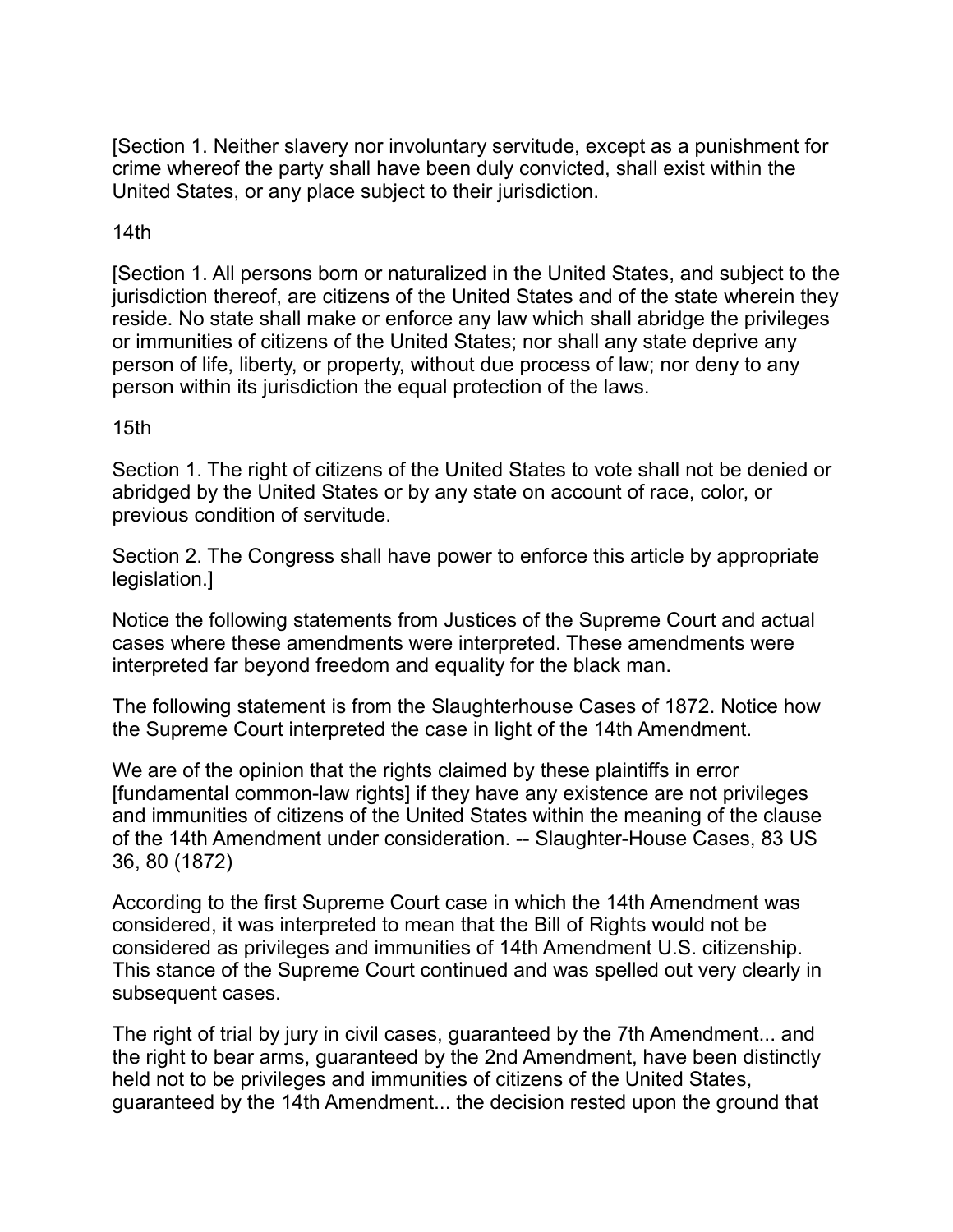this clause of the 14th Amendment did not forbid the states to abridge the personal rights enumerated in the first eight Amendments, because those rights were not within the meaning of the clause 'privileges and immunities of citizens of the United States. -- Twining v. New Jersey, 211 US 97, 105, 106, (1908)

Many people, who lived during that time, recognized that the Constitution was under attack by Thaddeus Stevens and his followers. That the Constitution was under direct attack after the Civil War is apparent from the books written about that era, from the news papers, and from the speeches made by president Andrew Johnson.

Never have American public men in responsible positions, directing the destiny of the Nation, been so brutal, hypocritical and corrupt. The Constitution was treated as a doormat on which politicians and army officers wiped their feet after wading in the muck... So appalling is the picture of these revolutionary years that even historians have preferred to overlook many essential things. Thus, Andrew Johnson, who fought the bravest battle for constitutional liberty and for the preservation of our institutions ever waged by an Executive, until recently was left in the pillory to which unscrupulous gamblers for power consigned him... and the London 'Times' was commenting that 'it is the Constitution rather than Mr. Johnson that is in danger." – Claude Bowers, The Tragic Era, AMS Press, emphasis supplied, p. 157.

The Constitution was a doormat for politicians to walk on with their muddy feet! The Constitution was in grave danger of being trashed!! These are appalling statements in the light of the glorious, Protestant principles that that document represents. It is very clear, that following the Civil War; the Constitution came under furious attack from 'American' politicians who were bent on bringing America under the sway of the Principles of Communism/Illuminism/Jesuitism, And they would use the good and noble, which was freeing of the slaves, in order to diabolically undermine the Bill of Rights. Is this not still happening today? We hear so much about 'defending freedom', which sounds great, while American liberties are trampled in the dust by Patriot Acts I and II.

Here are some excerpts from speeches made by President Andrew Johnson. While reading these, remember that Andrew Johnson was almost removed from office because he refused to go along with the Radical Red Republicans.

I love the Constitution: I intend to plant myself, with the confident hope and belief that if the Union remains together, in less than four years the now triumphant party will be overthrown. -- ibid. p. 33.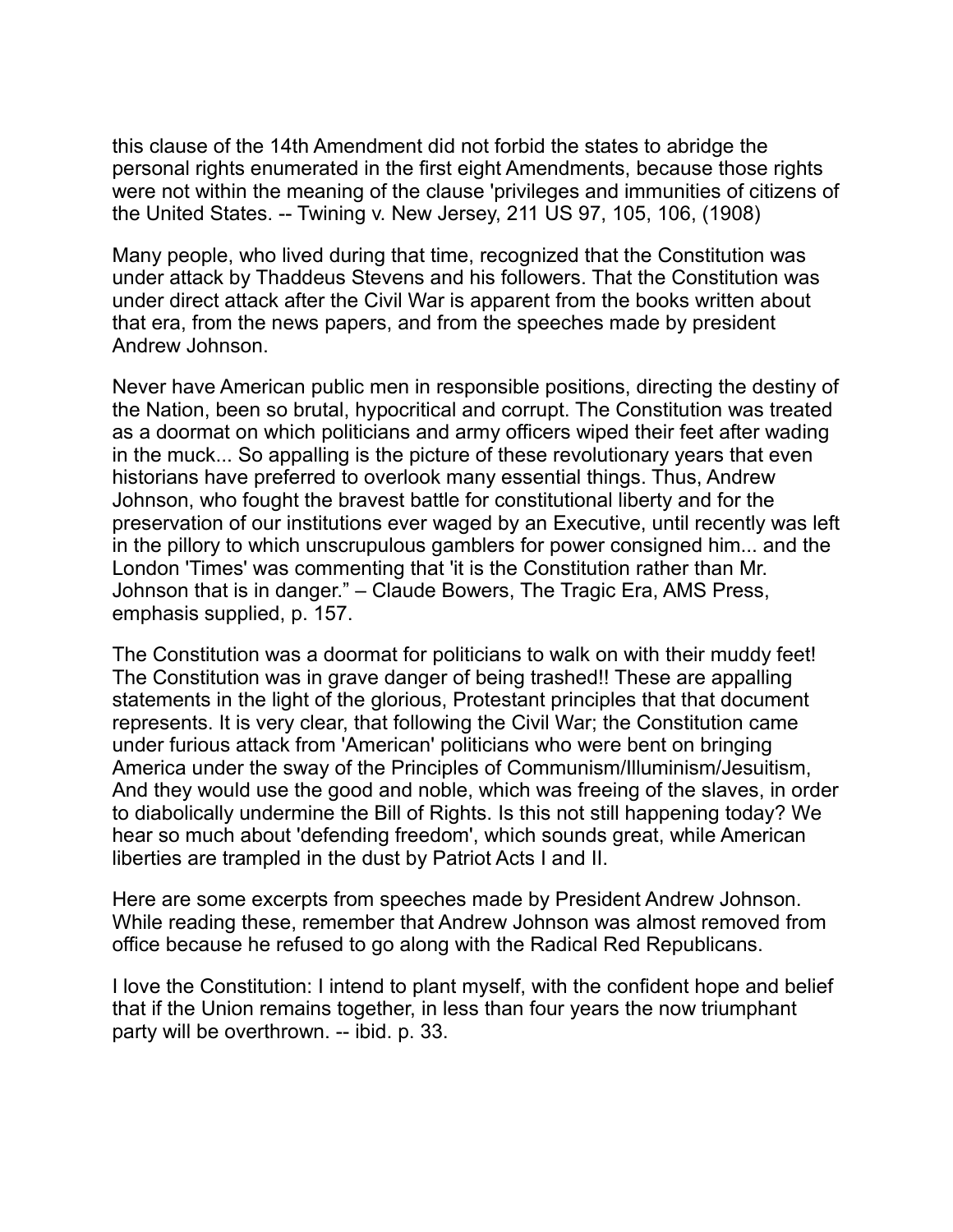The best efforts of my life have been exerted for the maintenance of the Constitution, the enforcement of the laws, and the preservation of the Union of the States. -- ibid. p. 162.

Greeted cordially at Baltimore, he had said he Would rather be a free citizen than be inaugurated President 'over the ruins of the Constitution,' and 'rather be a free man than be President and be a slave.' – ibid, p. 241.

"The President stands squarely against Congress and the people." Wrote the indignant Julian. "Neither Jefferson nor Jackson… ever asserted with such fearless fidelity and ringing emphasis the fundamental principles of civil liberty," said the New York World. – ibid, p. 102.

It has been my fate for the last five years to fight those who have been opposed to the Union... I intend to fight all opponents of the Constitution... to fight the enemies of this glorious Union forever and forever. – ibid, p. 132.

According to Constitutional scholar, George P. Fletcher, Cardazo Professor of Jurisprudence at Columbia University:

The Civil War called forth a new constitutional order. At the heart of this postbellum legal order lay the Reconstruction Amendments-the Thirteenth, Fourteenth, and Fifteenth Amendments, ratified in the years 1865 to 1870. The principles of this new legal regime are so radically different from our original Constitution, drafted in 1787, that they deserve to be recognized as a second American constitution. The new constitution established, in fact a second American Republic. The first Constitution was based on the principles of peoplehood as a voluntary association, individual freedom, and republican elitism. The guiding premises of the second constitution were, in contrast, organic nationhood, equality of all persons, and popular democracy. These are Principles radically opposed to each other. – George P. Fletcher, Our Secret Constitution, Oxford University Press, p. 2.

This professor at Columbia University recognized that the thirteenth, fourteenth, and fifteenth amendments brought about a completely different constitution that the one established in 1787. He declared that these amendments created a new constitution. As we have seen from subsequent court cases after the passing of those Amendments, it is clear that that is exactly what Stevens and Rome wanted to do.

Summing it up, by 1868 the Jesuits, with their radicals Thaddeus Stevens and Charles Sumner, had forced the Fourteenth Amendment on the peoples of the States, North and South. They had created a new nation as a result of a new citizenship. By 1872 the Jesuits, with ther radicals on the Supreme Court, had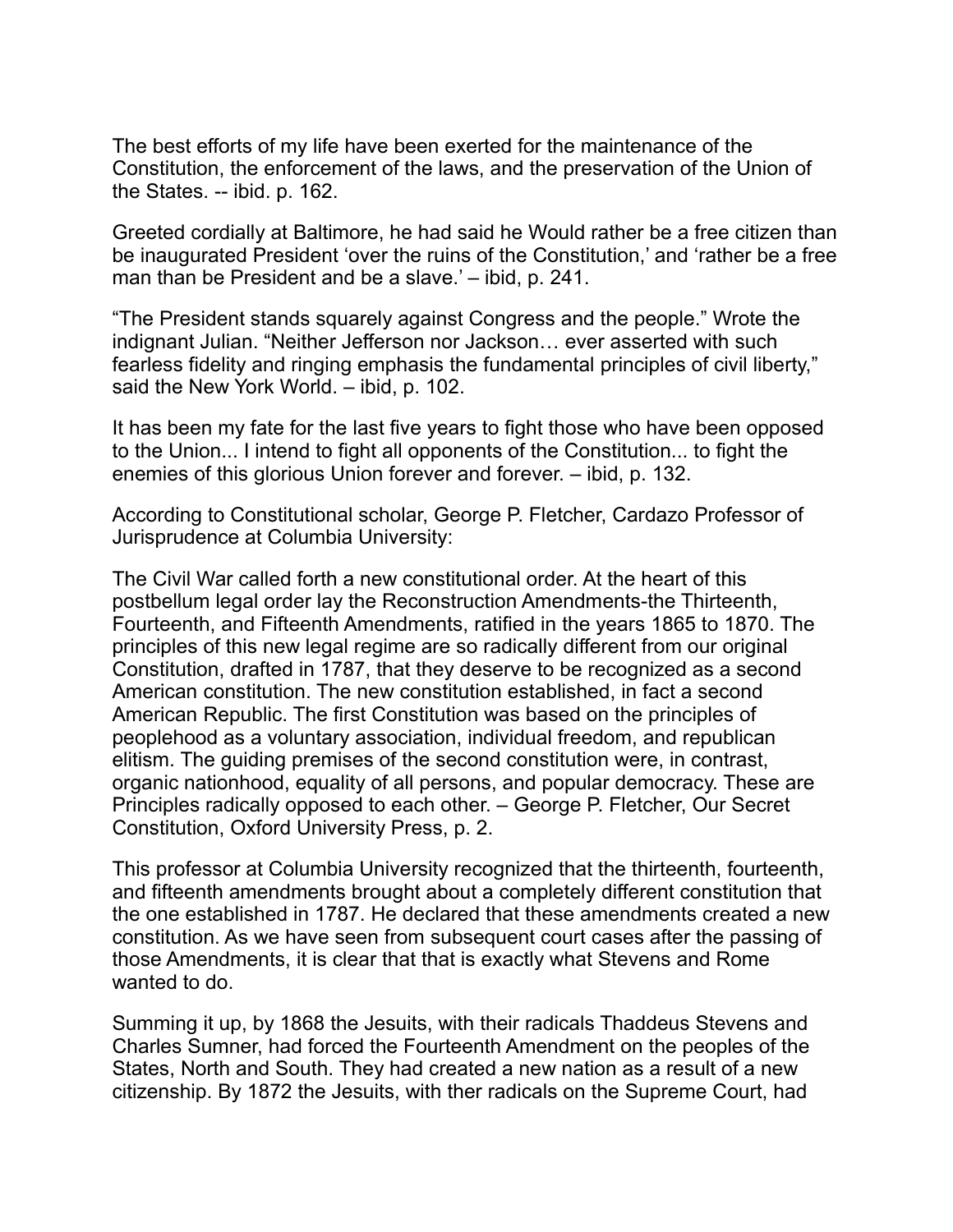made the powers of both the Federal and State governments absolute, limited only by decisions of their respective King's benches- the Federal and State Supreme Courts. The transition from a Presbyterian form of government to a Roman Catholic form of government had been accomplished. And how did they do it? By declaring that the Bill of Rights were not privileges and immunities of Fourteenth Amendment citizenship, thereby overthrowing the ancient liberties. – Eric Phelps, Vatican Assassins, Halycon Unified Services, p. 327.

We are at a loss for words in describing the dismal, diabolical and demoralizing depravity of this singular man... he was the great tool of the Jesuits in creating their socialist-communist monster of the Twentieth Century, Fourteenth Amendment America. He was called a 'traitor' by President Johnson while he 'destroyed the government of the Old Union, changed its form and spirit, and made a new Union with new theories and new powers.' Horace Greeley, one of Stevens' masters, adds, 'We have brought all laborers to a common level... by reducing the whole working population, white and black, to a condition of serfdom.' On his deathbed this old communist 'commoner' was baptized into the Roman Catholic Institution for a job well done in obedience to the Papal Caesar's tyrannical Holy Alliance and the Black Pope's evil Council of Trent. –ibid, p. 331.

In light of the heinous and destructive work of Thaddeus Stevens and the Radical Republicans, it is easy to conclude that they were the tools of Rome in destroying the great Protestant Constitution. No more wicked and diabolical men ever walked the land of the free and the home of the brave. Further insights into the life of Thaddeus Stevens add more and more evidence of Rome's vicious involvement in the undermining of the constitution done in the name of freedom and equality.

Early in his life, Stevens was very poor. As a result, he always held a manifest contempt for the aristocrats and the wealthy. He always held that the wealthy were made that way because they had exploited the poor. Throughout his political career, Stevens always sided with the poor. However, in the famous conflict between Andrew Jackson and Nicholas Biddle, Stevens did a very strange thing. Jackson was siding with the common man in America, fighting against the Biddle-Rothschild-Jesuit front that sought to enslave America. One would think that Stevens would automatically side with Jackson and the common people. However, this was not the case.

This enemy of aristocracy fairly frothed with rage Against the Jacksonian Democracy, and fought with fervor for the moneyed aristocracy represented by Nicholas Biddle and the Bank. In his earlier years he had been as fervent in the support of the Hamiltonian aristocracy. It is these marked contradictions in his character that make him so difficult of analysis. – Claude Bowers, The Tragic Era, AMS Press p. 68.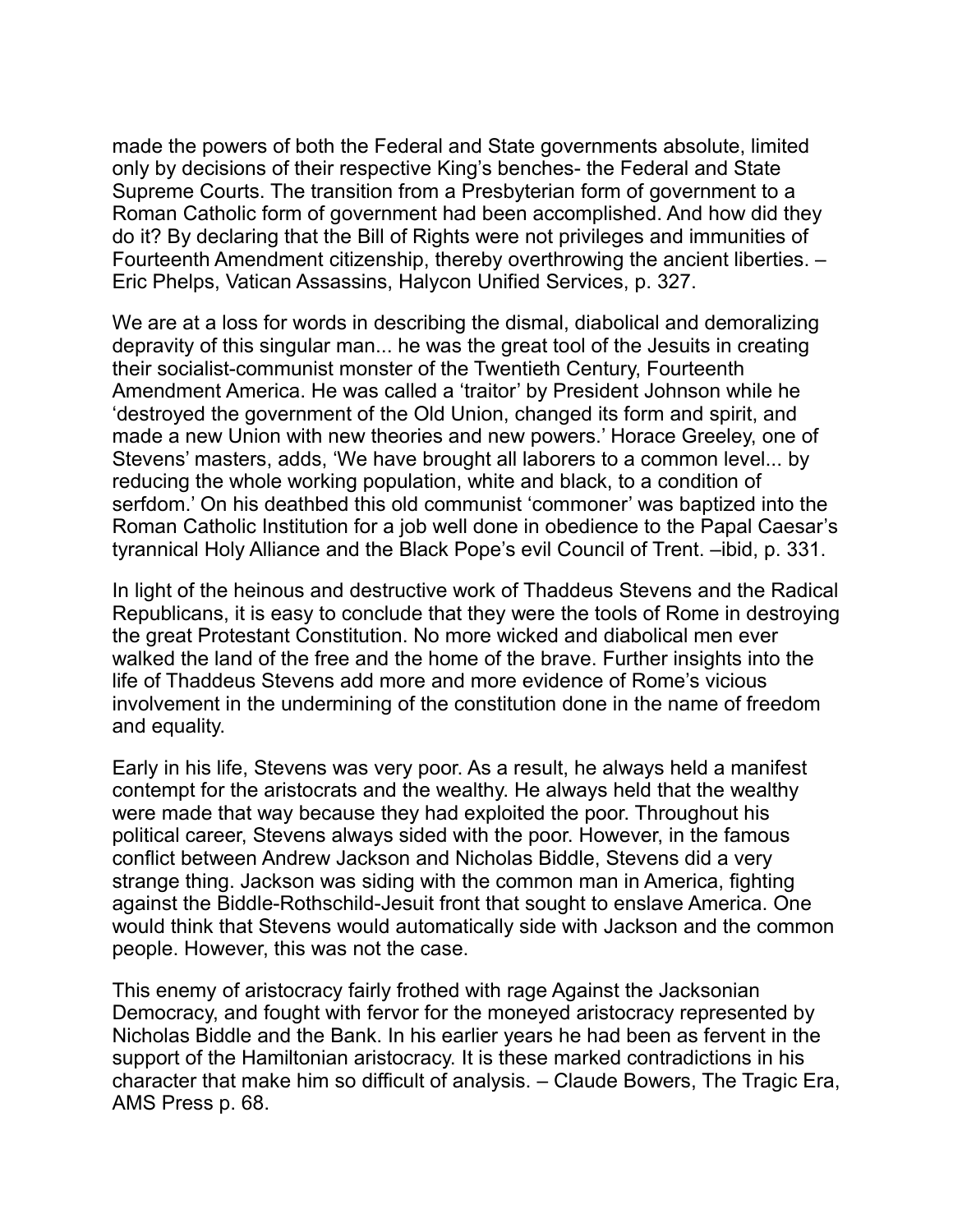The contradictions in Stevens can be readily understood in light of his involvement with the Jesuits-Rothschilds. Naturally, Stevens stood with common people, but when his masters told him otherwise, then he would throw out his principles and do as he was told. How else would one explain the flagrant contradictions in this man?

Steven had no religious convictions. He never attended church. However, one very interesting note about his religious life surfaces from the book by Claude Bowers.

He attended no church, which, within itself, would have colored the general impression of his character in the community in which he lived. For the Baptists he had a certain sentimental regard due to the fact that it was the church of his mother, but he was probably a free thinker... 'That his mind was a howling wilderness, so far as his sense of his obligation to God was concerned,' was the opinion of Jeremiah Black; and Senator Grimes disliked him as 'a debauchee in morals.' Even so, one of his best friends was a Catholic priest in Lancaster, with whom he liked to talk and walk; and he was tenderly fond of children, and extremely sensitive to the appeals of the poor, to whom he was unvaryingly generous. – ibid. p. 78, 79, emphasis supplied.

In the light of the devilish route that Stevens took America and the beloved Bill of Rights, his close association with this Catholic priest would lead one to conclude that this priest had great influence over Stevens mind and served as his mentor in delineating to him exactly what path he was to pursue. That Stevens sought to undermine the Protestant Constitution declares that Stevens got the ideas from somewhere and his close association with this priest could certainly be one of the paths through which the Jesuit Order got to Stevens and twisted his willing mind!!

The other great influence in Stevens' life from the Catholic Church came from his maid and then live-in-lover of many years; namely on Lydia Smith.

In the rear of his house in Lancaster, among the fruit trees, stood a little house, occupied by Lydia Smith and her husband, a very black negro barber, with their two children, likewise black. Mrs. Smith was mulatto, and was engaged as housekeeper for the bachelor lawyer. [Stevens] After a time the husband died, and the widow moved into the master's house, and there she lived for many years. When Stevens went to Washington, she accompanied him there. Wherever he was, there she was also... That she was devoted to Stevens was evident to all. In time, as he grew feeble, she became indispensable, acting as a buffer between him and those who would unnecessarily sap his strength... This assumption that she was Steven's mistress was not confined, however to undertone gossip, which is never impressive. It was current in the press, and in no instance was the publisher rebuked or threatened with a libel suit.... The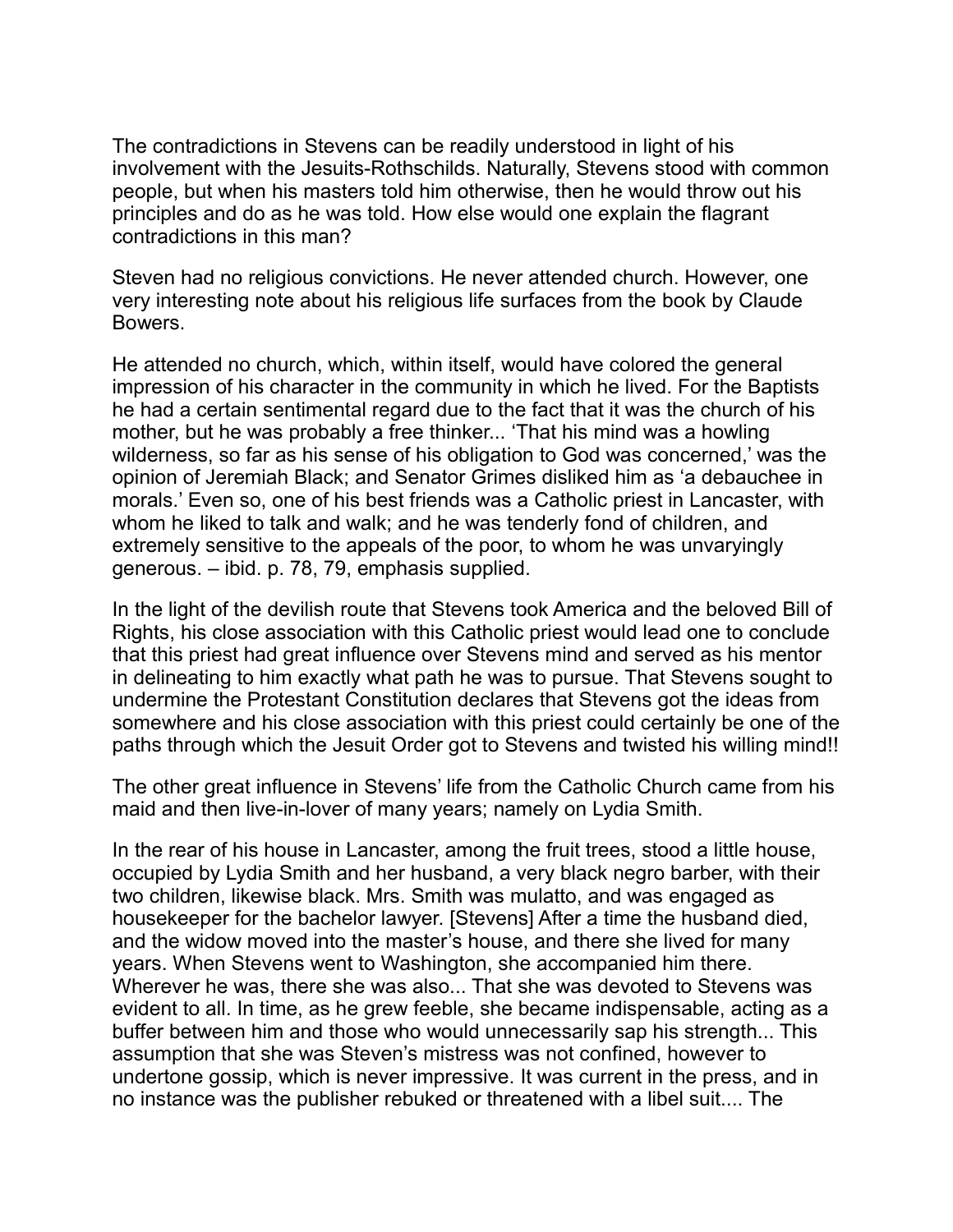housekeeper [Smith] lived with her husband until his death, and many years later was buried by his side in the Catholic cemetery in Lancaster... Many ascribed his deep-seated hatred for the Southern whites to the influence of Lydia. His fondness for her is shown in the fact that there is in Lancaster to day a portrait of this comely mulatto from the brush of Esholtz, a prominent painter who also did a portrait of Stevens. – ibid. pp. 80, 81, 83.

At Stevens deathbed, we read

There were Lydia Smith and the two Sisters, Loretta and Genevieve. As he was sinking rapidly, the doctor asked him how he felt. 'Very mean, Doctor.' Then Sister Loretta asked permission to baptize him in the Catholic faith. Lydia Smith was kneeling at the foot of the bed; the two Sisters were on their knees reading the prayers for the dying. And this Thaddeus Stevens passed to eternity. At the moment, his hand was in that of Sister Loretta, his breast heaved, he pressed her hand, and thus the end came. A year before he had said that when sick, he would rather send a hundred miles to have her with him at the end than most ministers he knew. – ibid. p. 222.

From these statements by Bowers, we can glean many things. Stevens was very attached to Smith and obviously was living in an illicit relationship with her. Smith was a devout Roman Catholic and had a tremendous influence on Stevens. At Stevens' deathbed, he was baptized by two Catholic nuns into the Catholic faith for the great service that Stevens had performed in behalf of the Catholic Church. It is clear that the influence of the Catholic priest of Lancaster and Lydia Smith were both instrumental in bringing Thaddeus Stevens to the mind-set of swinging America from Protestantism to Catholicism. Only in the light of eternity will the heinous crimes of these people be fully realized.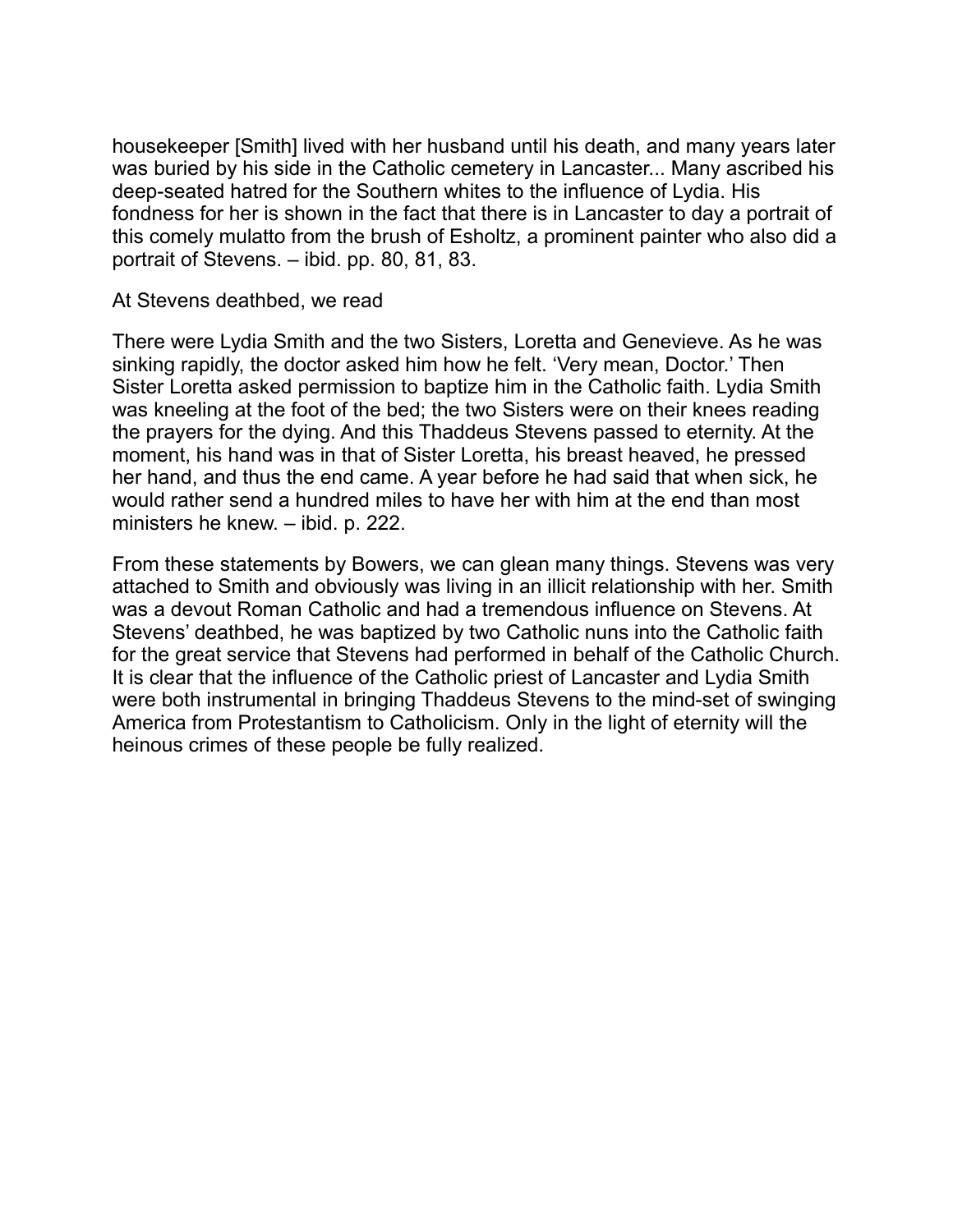## **Chapter 5: Tightening the Noose**

After the Jesuits' attempts to destroy the fledgling United States, they concentrated on another goal that had eluded them for many years. They had desperately tried to establish a central bank under Robert Morris, Alexander Hamilton, and Nicholas Biddle, but each attempt had failed. During the devastating Civil War, Augustus Belmont, a rabid Jesuit and Rothschild agent, tried to coerce Lincoln into establishing a central bank, but Lincoln understood the damage a central bank would cause to the country, and he refused.

With new gusto and a different approach, the Jesuits and the Rothschilds tried again. They realized, as Lenin had

that the establishment of a central bank was 90% of communizing a nation. – Fritz Springmeier, Bloodlines of the Illuminati, Ambassador House, p. 268.

In the mid 1750s, the Rothschilds and the Schiffs moved into the same residence, a large duplex house in Frankfurt, Germany, where their families lived together.

He [The father Rothschild] had five daughters and five sons.... He moved from his old house, the "Haus Zur Interfann," to a new one, "Green Shield...." when he started making more money. Green Shield was a dual residency and the other half was occupied by the Schiff family who were to Play an important role later on as agents of the Rothschilds. – ibid, p. 244.

About 100 years after the two families lived together in Frankfurt, Germany, Jacob Schiff was born. He was a wizard at finances and developed the underhanded shrewdness of the Rothschilds. In 1865, as the Civil War is ending, young 18-year-old Jacob left Germany and came to America.

Ten years later he became the partner of the Illuminati firm Kuhn, Loeb & Company. Ten years after that he became its president. [It was here that Schiff was] directing Rothschild and Illuminati affairs from this seat of authority.

Jacob Schiff was also on the board of directors of Central Trust Company, Western Union, and Wells Fargo Company. – ibid, p. 268.

Between the end of the Civil War and 1914, their main agents in the United States were Kuhn, Loeb and Co. and the J.P. Morgan Co.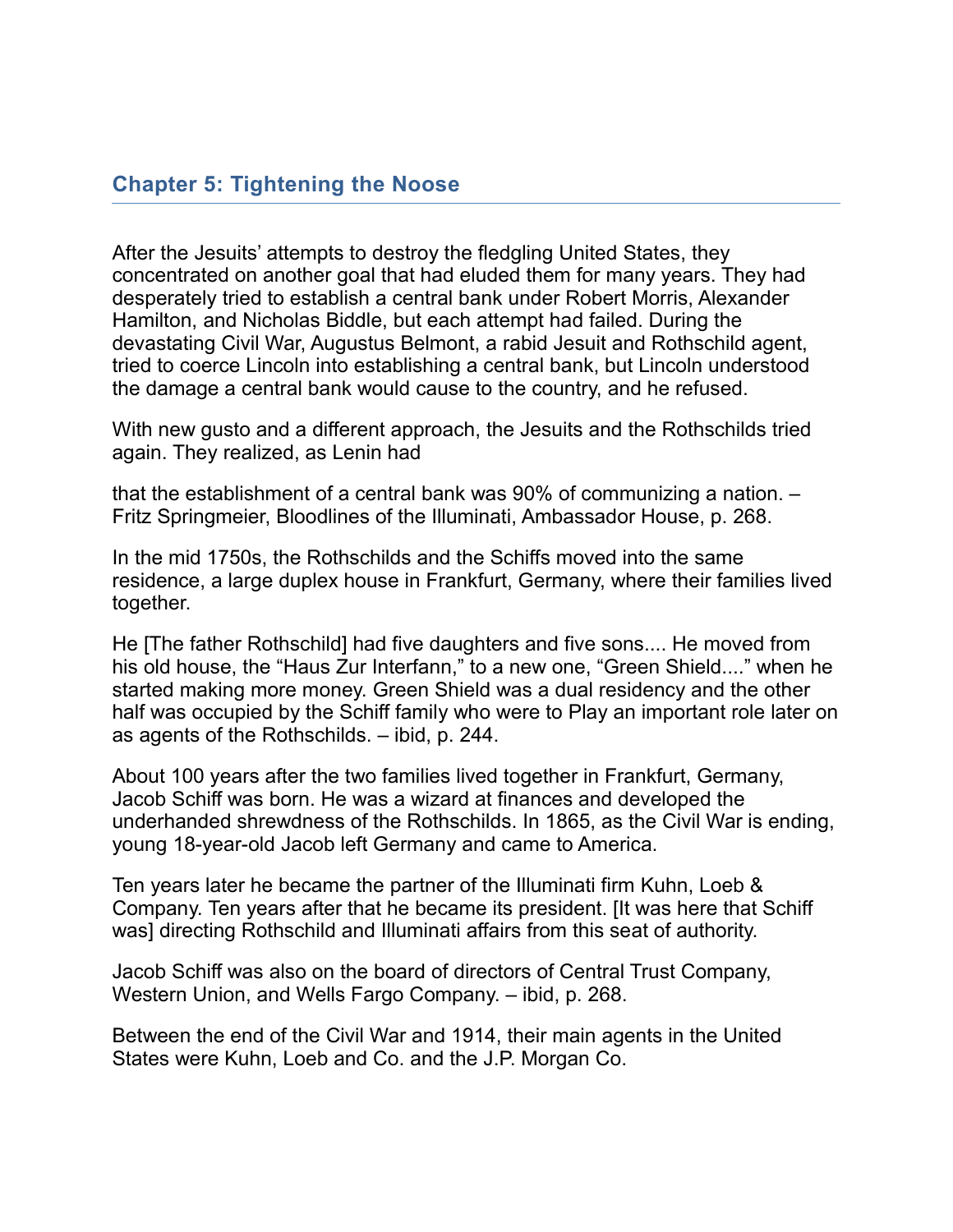A brief history of Kuhn, Loeb and Co. appeared in Newsweek magazine on February 1, 1936: "Abraham Kuhn and Solomon Loeb were general merchandise merchants in Lafayette, Indiana, in 1850. As usual in newly settled regions, most transactions were on credit. They soon found out that they were bankers... In 1867, they established Kuhn, Loeb and Co., bankers, in New Your City, and took in a young German immigrant, Jacob Schiff, as partner. Young Schiff had important financial connections in Europe. After ten years, Jacob Schiff was head of Kuhn, Loeb and Co., Kuhn having died and Loeb retired. Under Schiff's guidance, the house brought European capital into contact with American industry."

Schiff's 'important financial connections in Europe' were the Rothschilds and their German representatives, the M.M. Warburg Company of Hamburg Amsterdam. Within twenty years the Rothschilds, through their Warburg-Schiff connection, had provided the capital that enabled John D. Rockefeller to greatly expand his Standard Oil empire. They also financed the activities of Edward Harriman (Railroads) and Andrew Carnegie (Steel). – Des Griffin, Descent into Slavery, Emissary Publications, pp. 36, 37.

Couple that with this statement:

J.P. Morgan was brought into banking by his father, Junius Morgan, in England. The Morgans were friendly competitors with the Rothschilds and became socially close to them. Morgan's London-based firm was saved from financial ruin in 1857 by the Bank of England over which the Rothschilds held great influence. Thereafter, Morgan appears to have served as a Rothschild financial agent and went to great length to appear totally American. – G. Edward Griffin, The Creature from Jekyll Island, American Opinion, p. 209.

Again, in the mid 1800's another German Illuminist was sent on a mission from the house of Rothschild to accomplish a goal of this New Order For the Ages. His name was Jacob Henry Schiff (1847-1920). He came to New York first for the sole purpose of getting control of the United States monetary system. He eventually became the head of the banking firm of Kuhn, Loeb and Company. He bought Kuhn & Loeb out later with Rothschild money.

Using charity as a front to hide his Illuminati One World Government activities, Jacob Schiff became one of the most important successors of Albert Pike in leading the United States toward anarchy. As stated by Lenin earlier, one of the first goals of the communists is to get control of all monetary systems of the world. And this was to be Jacob Schiff's first achievement. – William Sutton, The New Age Movement and Illuminati 666, Institute of Religious Knowledge, pp. 234, 235.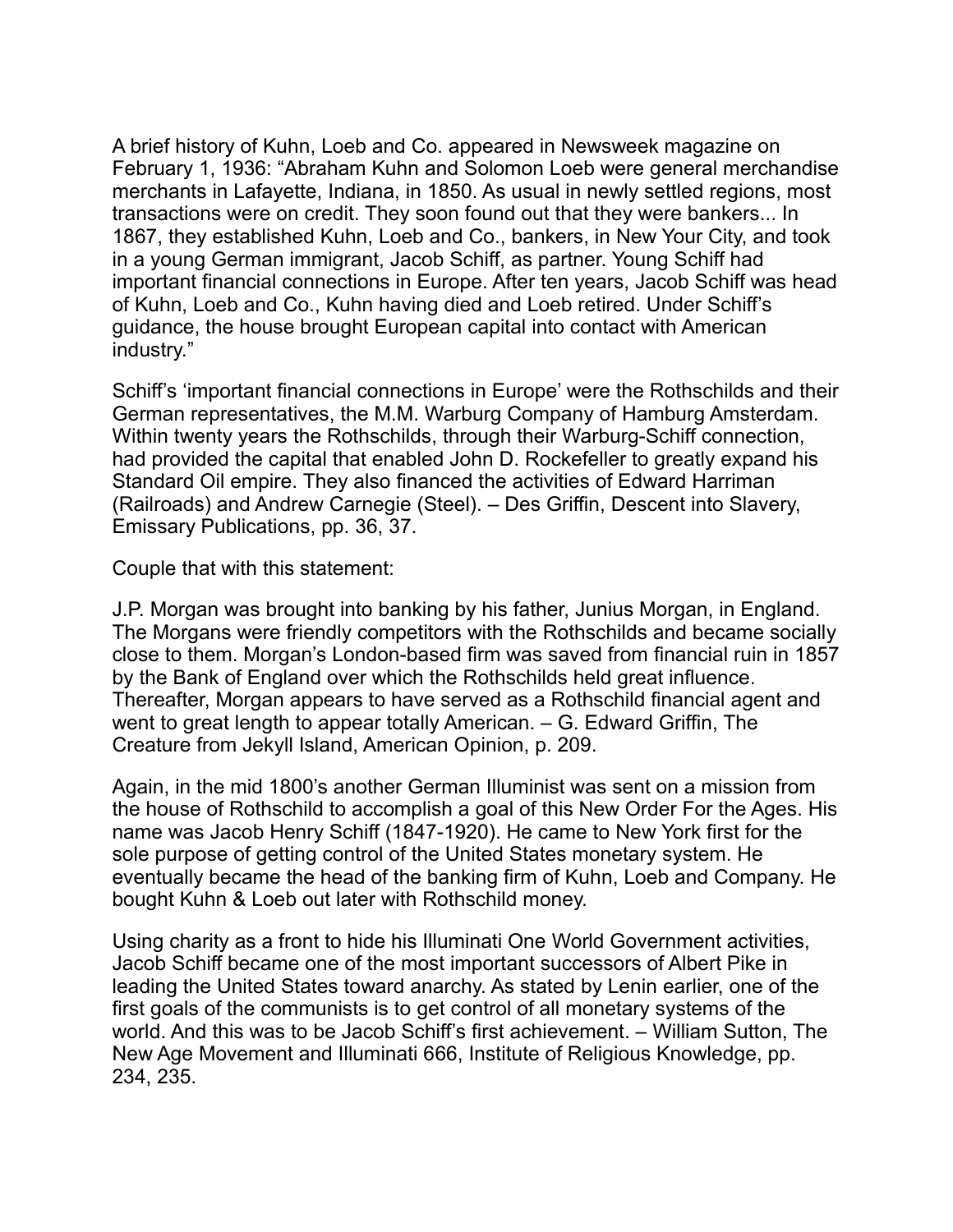Thus, we see that the Jesuits-Rothschilds sent Jacob Sciff to the United States at the end of the Civil War to gain enough control over the American financial system that it would be impossible for America to refuse a central bank. Schiff used Jesuit-Rothschild money to finance J.P. Morgan, John D. Rockefeller, Edward Harriman, and Andrew Carnegie. Through the companies owned by these four individuals, shipping, energy, oil, transportation, railroads, import, exports, and steel with its associate businesses, would be involved. These financial giants branched off into so many other business enterprises that it simply boggles the mind. To say the least, the financial power gained by Schiff by 1900 was absolutely staggering! We must keep in mind the statement of F. Tupper Saussy, which says:

Aware that the Rothschilds are an important Jewish family, I looked them up in Encyclopedia Judaica and discovered that they bear the title "Guardians of the Vatican Treasurey... Theappointment of Rothschild gave the black papacy absolute financial privacy and secrecy. Who would ever search a family of orthodox Jews for the key to the wealth of the Roman Catholic Church? – F. Tupper Saussy, Rulers of Evil, Osprey Bookmakers, pp. 160, 161.

Saussy's reference to the "black papacy" is a reference to the Jesuits. The head Jesuit, the Jesuit general, is referred to quite frequently as the black pope.

In their relentless drive to abolish freedom in America without firing a shot, the Jesuits used their financial agents to so dominate American business and the banking system that they were able to push a central bank on the unsuspecting American people. This time, the central bank did not fail.

While Schiff was constantly increasing in wealth, influence, and power, the Jesuits-Rothschilds sent yet another agent to complete the goal of establishing a central bank in America. Their man was Paul Warburg.

At the turn of the century the Rothschilds, not satisfied with the progress being made by their American operations, sent one of their top experts, Paul Moritz Warburg, over to New York to take direct charge of their assault upon the only true champion of individual liberty and prosperity – the United States.

At a hearing of the House Committee on Banking and Currency in 1913, Warburg revealed that he was 'a member of the banking firm of Kuhn, Loeb and Co. I came to this country in 1902, having been born and educated in the banking in Hamburg, Germany, and studied banking in London and Paris, and have gone all around the world...'

At the end of the last century people didn't 'study banking in London and Paris' and go 'all around the world unless they had a special mission to perform!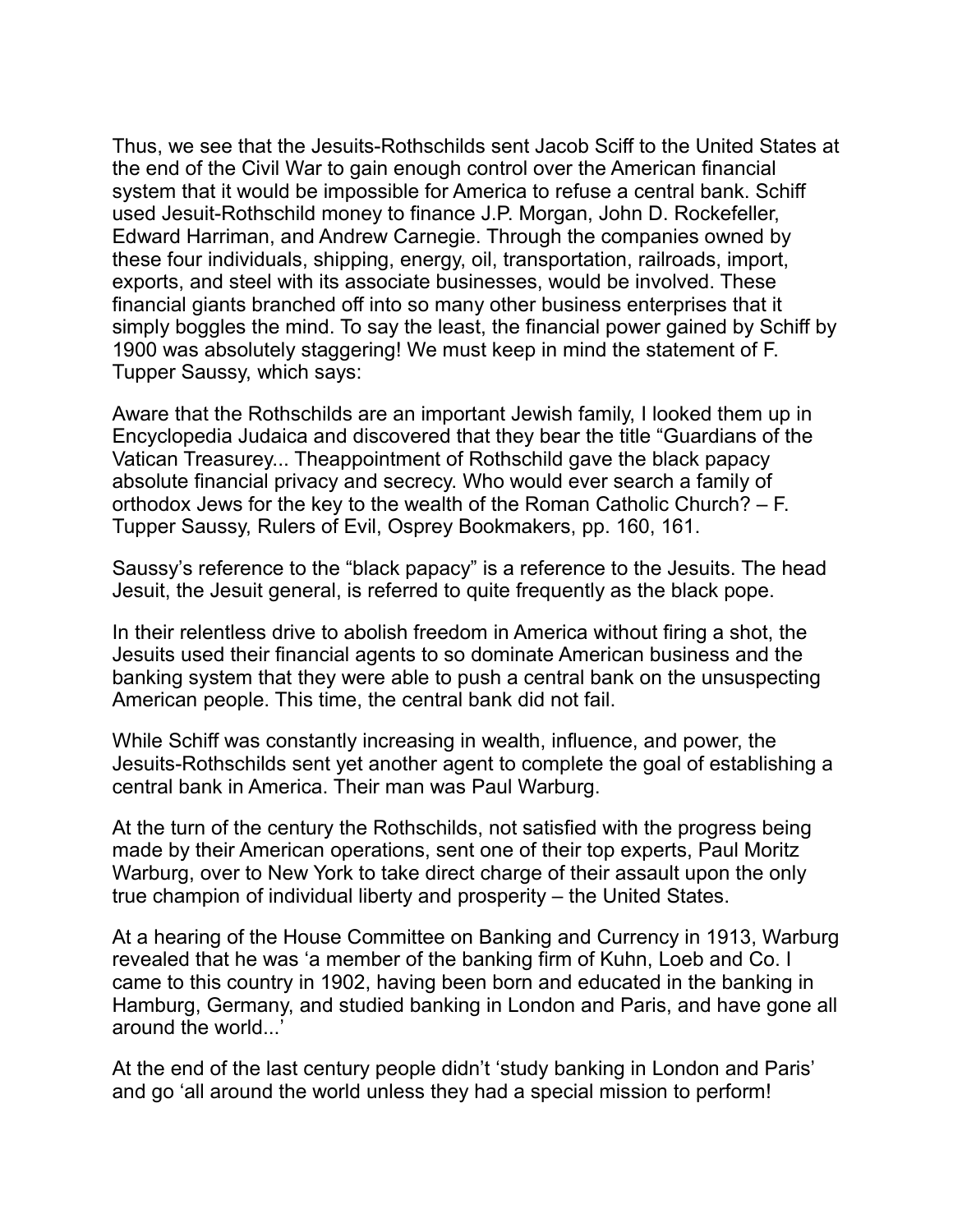Early in 1907, Jacob Schiff, the Rothschild-owned boss of Kuhn, Loeb and Co., in a speech to the New York Chamber of Commerce, warned that 'unless we have a Central Bank with adequate control of credit resources, this country is going to undergo the most severe and far reaching money panic in its history.'

Shortly thereafter, the United States plunged into a monetary crisis that had all the earmarks of a skillfully planned Rothschild 'job.' The ensuing panic financially ruined tens of thousands of innocent people across the country, and made billions for the banking elite. The purpose for the 'crisis' was two-fold:

- 1. To make a financial 'killing' for the Insiders, and
- 2. To impress on the American people the 'great need' for a central bank.

Paul Warburg told the Banking and Currency Committee: "In the Panic of 1907, the first suggestion I made was, 'let us have a national clearing house" [Central Bank]. The Aldrich Plan [for a Central Bank] contains many things that are simply fundamental rules of banking. – Des Griffin, Decent Into Slavery, Emissary Publications, p. 37.

The [Jesuit] Illuminati interests wanted to create a Central Bank in America. They wanted to build the Federal Reserve. First, they needed a bunch of banking crisis' that would push public opinion towards a Federal Reserve system. These were provided by the Illuminati, including J.P. Morgan's Knickerbocker Panic of 1907. Second, they needed a favorable U.S. president in office.

Rothschild agent Colonel House provided this by getting Woodrow Wilson elected. -- Fritz Springmeier, Bloodlines of the Illuminati, Ambassador House, p. 273.

The engineered banking panic of 1907 did just what the Jesuits and the Rothschilds wanted it to do. It was made to appear that the only way to avoid another depression was to have a central bank.

To convince Congress and the public that the establishment of a banking cartel was, somehow, a measure to protect the public, the Jekyll Island strategists laid down the following plan of action:

1. Do not call it a cartel nor even a central bank.

2. Make it look like a government agency.

3. Establish regional branches to create the appearance of decentralization, not dominated by Wall Street banks.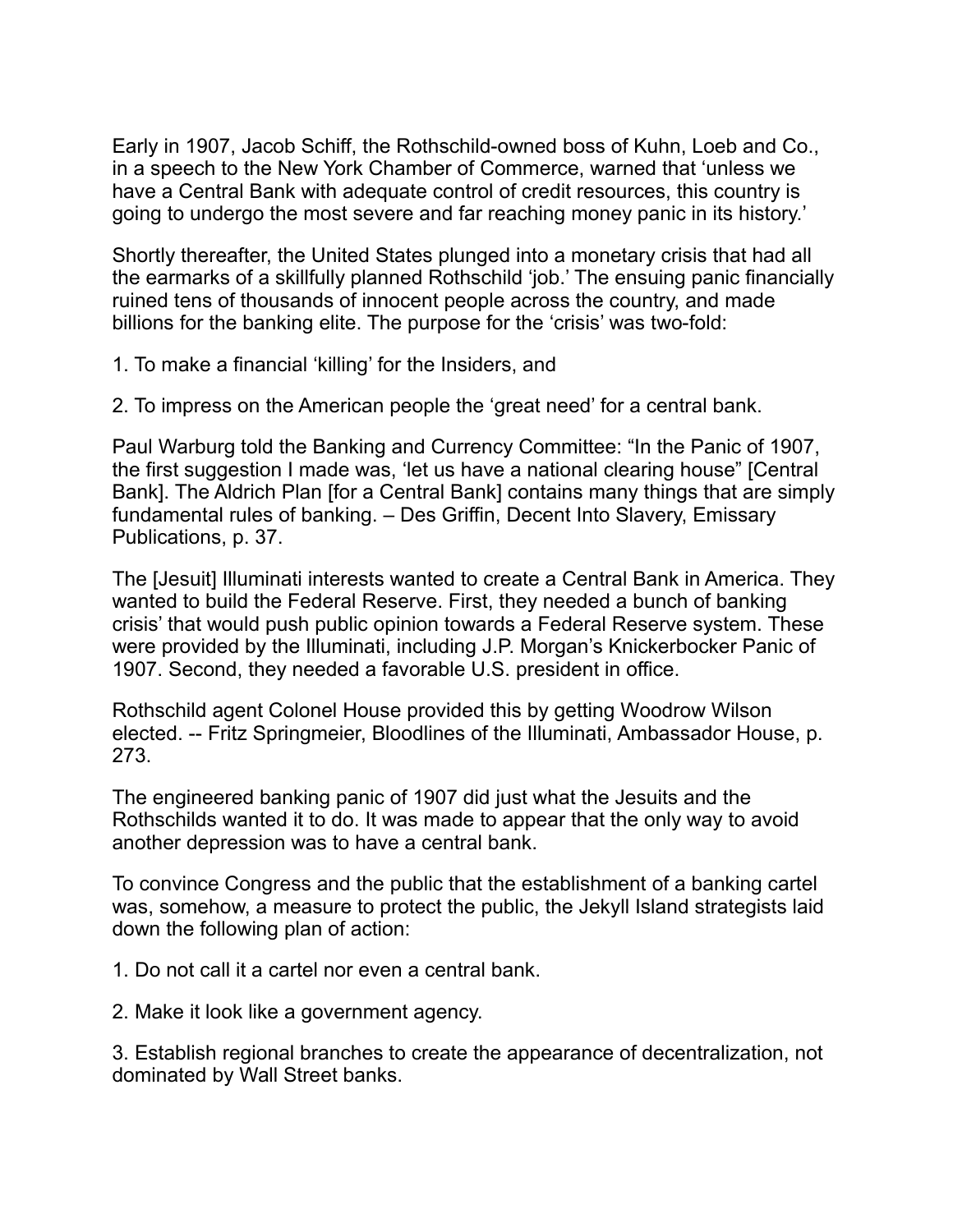4. Begin with a conservative structure including many sound banking principles, knowing that the provisions can be quietly altered or removed in subsequent years.

5. Use the anger caused by recent panics and bank failures to create popular demand for monetary reform.

6. Employ university professors to give the plan the appearance of academic approval. – G. Edward Griffin, The Creature from Jeckyll Island, American Opinion, pp. 438.

Under these pretenses, the American people were ready for the Federal Reserve Bank. The name sounds very official as if it were an entity of the American government. If people understood how the Federal Reserve Bank was going to operate, and that it would be controlled by a few of the richest bankers, they would not have tolerated its creation. The dream the Jesuits had of a central bank in America took shape at Jekyll Island. The operators and controllers of this bank are from the same groups as those who were behind the central bank in the 18th and 19th century: the Jesuits and the Rothschilds!

Only one step remained to complete the project. The Jesuits needed certain men in the White House and the government to pass the Federal Reserve Act. By 1912, they had their man in the White House, Woodrow Wilson. Since Jacob Schiff was already deeply into the financial scam, the Jesuits needed another man whose expertise was politics. The man they found was Edward Mandel House. It was he who controlled Wilson in the White House.

Col. Edward Mandel House, of the Illuminati and whose father Thomas W. House was a Rothschild agent who got rich off the Civil War, wrote in his book Philip Dru, Administrator... that "Cynical Europe said that the North would have it appear that a war had been fought for human freedom, whereas it was fought for money." It's an interesting concept to see appear in a book by a secret Illuminati member.... Another man who appears to be connected to the Rothschilds was Thomas House, who also made his fortune slipping supplies past the U.S. naval blockade of the South. His son, Col. Edward M. House, was one of the main Illuminati figures to control America during the early 20th century. – Fritz Springmeier, Bloodlines of the Illuminati, Ambassador House, pp. 145, 273.

One of the most influential men behind the scenes at this time was Colonel Edward Mandell House, personal adviser to Woodrow Wilson and, later, to F.D.R. House had close contacts with both J.P. Morgan and the old banking families of Europe. He had received several years of his schooling in England and, in later years, surrounded himself with prominent members of the Fabian Society. Furthermore, he was a man of great personal wealth, most of it acquired during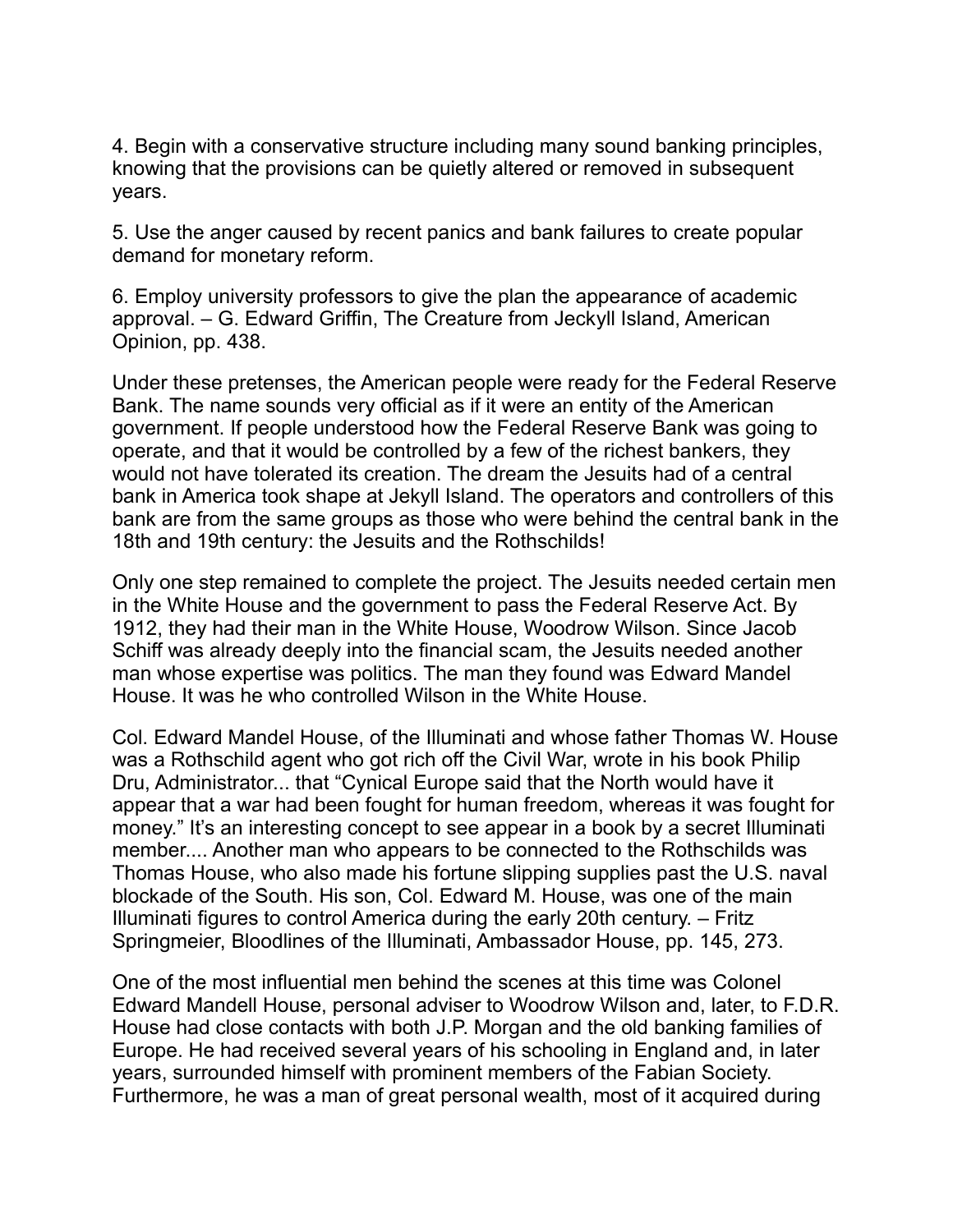the War Between the States. His father, Thomas William House, had acted as the confidential American agent of unknown banking interests in London. It was commonly believed he represented the Rothschilds. – G. Edward Griffin, The Creature from Jekyll Island, American Opinion, pp. 239, 240.

These two quotes show that Edward M. House was a key agent for the Illuminati and the Rothschilds. Since the Illuminati is a front for the Jesuits, House was a key Jesuit agent seeking to destroy Protestantism and to establish papal supremacy in America.

Two more insights into the life of Edward M. House come from Dee Zahner.

In 1902, a novel was published that had been written by Edward Mandel House. This novel, entitled Philip Dru: Administrator, called for "Socialism as dreamed of by Karl Marx.".... It should be remembered that the influence behind Wilson throughout his career as president was Colonel Edward Mandel House, the Marxist (Communist) who founded the Council of Foreign Relations, and the man whom Wilson called his "alter ego." – Dee Zahner, The Secret Side of History, LTAA Communications, pp. 90, 112.

House hoped to see the teachings of Karl Marx become a living reality in America. Remember that the teachings of Marx were the codified writings of Adam Weishaupt, the Illuminist and Jesuit agent. According to Woodrow Wilson's own words, he was dominated by House while he was president! How deceitful that the man sitting in the White House portrayed himself to the American people as a loyal American, when in fact, he did the bidding of America's greatest enemy – the Jesuits of Rome! Several books reveal the control that House had over Wilson while he was in the Oval Office.

Woodrow Wilson was the sole property of Jacob Schiff and J.P. Morgan and other internationalist bankers, But the man who was really running things in the White House was the mysterious 'Col.' Edward Mandel House during Wilson's term in office....

It was House and the internationalist bankers who promoted Wilson as the Presidential candidate.... But is was House who converted Wilson to accept the principles of the centralization of the U.S. Monetary System, It was House that helped promote the Presidential candidacy of Franklin D. Roosevelt. -- William Sutton, The New Age Movement and the Illuminati 666, Institute of Religious Knowledge, p. 240.

It is widely acknowledged that Colonel House was the man who selected Wilson as a presidential candidate and who secured his nomination. He became Wilson's constant companion, and the President admitted publicly that he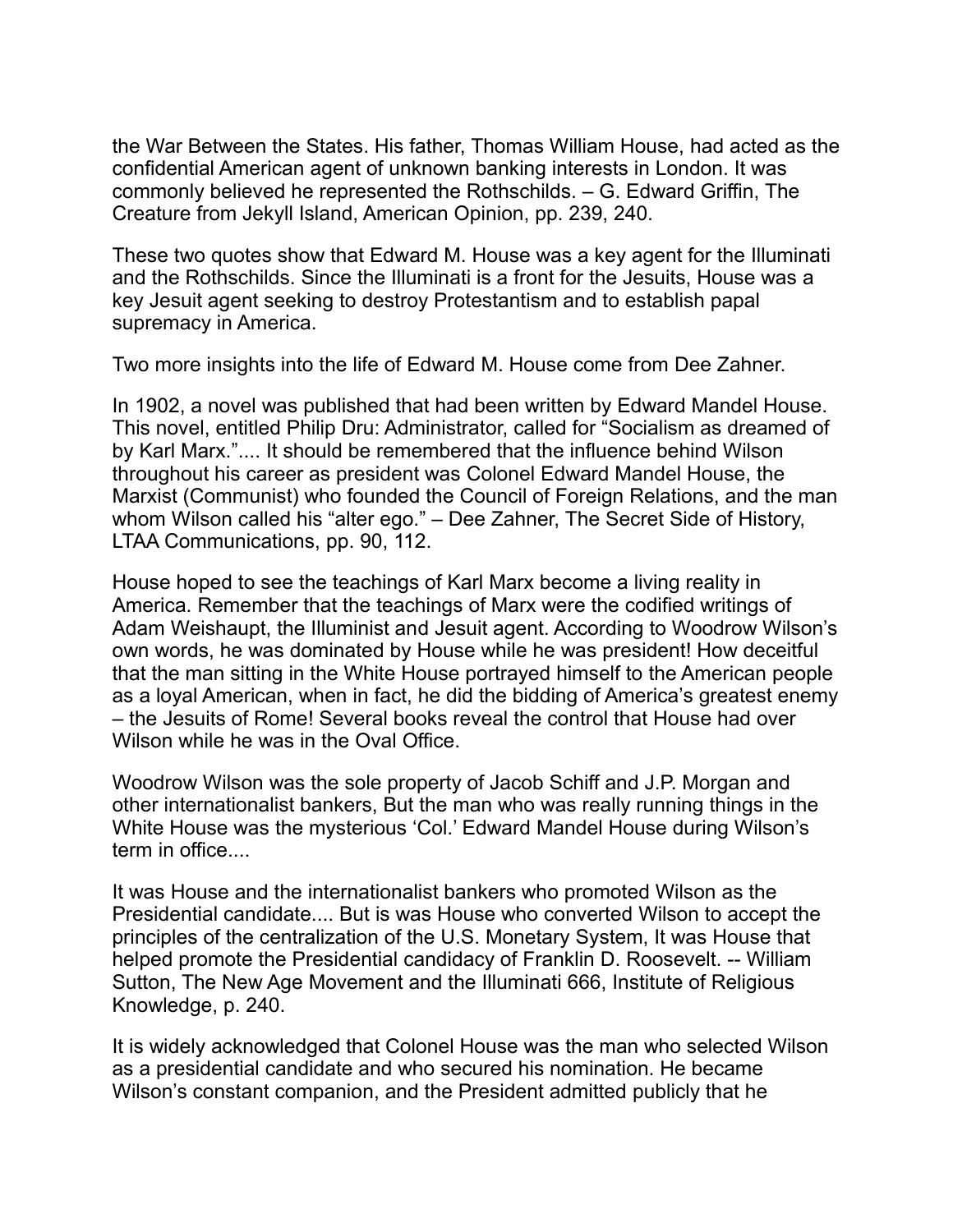depended on him greatly for instruction and guidance. Many of Wilson's important appointive posts in government were had selected by House. He and Wilson even went so far as to develop a private code so they could communicate freely over the telephone. The President himself had written: "Mr. House is my second personality. He is my independent self. His thoughts and mine are one." – G. Edward Griffin, The Creature from Jekyll Island, American Opinion, p. 240.

A key individual of the New York Archbishop's control of the Democratic Party Woodrow Wilson was the sole property of Jacob Schiff and J.P. Morgan and other internationalist bankers. But the man who was really running things in the White House was the mysterious 'Col.' Edward Mandel House during Wilson's term in office....

It was House and the internationalist bankers who promoted Wilson as the Presidential candidate.... But it was House who converted Wilson to accept the principles of the centralization of the US Monetary System. It was House that helped promote the Presidential candidacy of Franklin D. Roosevelt. – William Sutton, The New Age Movement and the Illuminati 666, Institute of religious Knowledge, p. 240.

It is widely acknowledged that Colonel House was the man who selected Wilson as a presidential candidate and who secured his nomination. He became Wilson's constant companion, and the President admitted publicly that he depended on him greatly for instruction and guidance. Many of Wilson's important appointive posts in government were had selected by House. He and Wilson even went so far as to develop a private code so they could communicate freely over the telephone. The President himself had written: "Mr. House is my second personality. He is my independent self. His thoughts and mine are one." – G. Edward Griffin, The Creature from Jekyll Island, American Opinion, p. 240.

A key individual of the New York Archbishop's control of the Democratic Party through Tammany Hall, Colonel House, known as 'the holy monk', was directly involved in making Woodrow Wilson and Franklin Roosevelt presidents of the American empire. As Wilson's advisor and 'alter ego', he pressed for the passage of Morgan's Federal Reserve Act. – Eric John Phelps, Vatican Assassins, Halycon, p. 447.

In their efforts to create a Jesuit empire in America, Jacob Schiff, J.P. Morgan , the Rockefellers, and Edward House were their agents. So many books refer to them as Illuminists, international bankers, or as Marxists, but we have seen that all of these organizations were being used as fronts for the Jesuits, and all of them do the bidding of the Black Pope, the Jesuit general!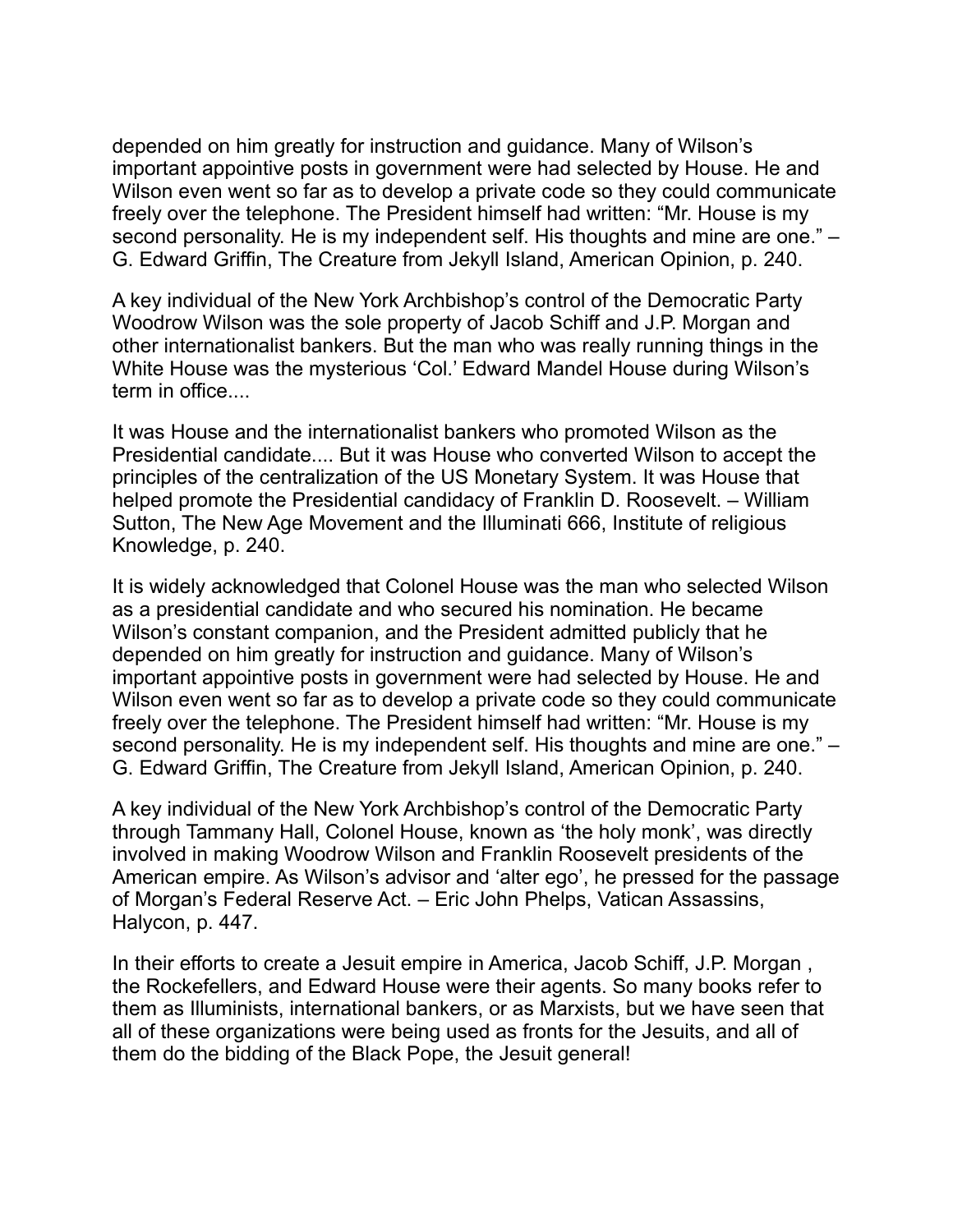The early 1900s were very busy years indeed. The Federal Reserve Act and a central bank, World War One, and the sinking of the Titanic were just a few of the events transpiring at that time. Two other unfortunate events were the toppling of Czarist Russia and the attempt to establish a League of Nations.

When the Czar of Russia, Alexander I, rejected the Jesuits' effort to create a League of Nations in Europe, the Jesuits wanted to destroy him and the system of government he represented. Coupled with this, the Czar had always been the protector of the Russian Orthodox Church, which was the Vatican's implacable enemy ever since 1054. Thus, the Jesuits felt that if the Czar could be eliminated and a new government established, they would accomplish two important goals: the Czar would be eliminated, and the Orthodox Church in Russia would be destroyed.

The leaders of the Revolutionary forces in Russia were Leon Trotsky, Nicolai Lenin, and Joseph Stalin. These three men were avowed Marxists and communists. Since Marxism and Communism can be traced back to the Illuminati and ultimately to the Jesuits through their agent, Adam Weishaupt, it should not surprise anyone that western financiers like Jacob Schiff and the international bankers were the ones who financed the Russian Revolution. The revolutionaries were Jesuits of Rome, and they were financed by western bankers, who were Jesuits of Rome.

Jacob Schiff, head of the New York based Kuhn, Loeb and Co., spent \$20 million on the revolution. Federal Reserve Director, William Boyce Thompson, gave the Bolsheviks \$1 million. In the summer of 1917, fifteen Wall Street financiers and attorneys, led by Thompson, went to Petrograd, the center of revolutionary activity...

After the Revolution in Russia was successful, many American businessmen who supported it went into business with the Soviets. Averill Harriman formed a joint shipping firm with the Soviets. The Rockefeller family became involved in the oil business with Soviets. From the 1920's the Rockefeller's Chase Bank financed business in the Soviet Union. Today the Rockefeller's Chase Manhattan Bank maintains a branch office at 1 Karl Marx Square in Moscow. – Dee Zahner, The Secret Side of History, LTAA Communications, p. 93.

It was confirmed by the New York Journal American of February 3, 1949, that Jacob Schiff gave 20 million in gold to help the final triumph of Bolshevism in Russia. – William Sutton, The New Age Movement and the Illuminati 666, Institute of Religious Knowledge, p.239.

Jacob Schiff was head of the New York investment firm, Kuhn, Loeb and Co. He was one of the principal backers of the principal backers of the Bolshevik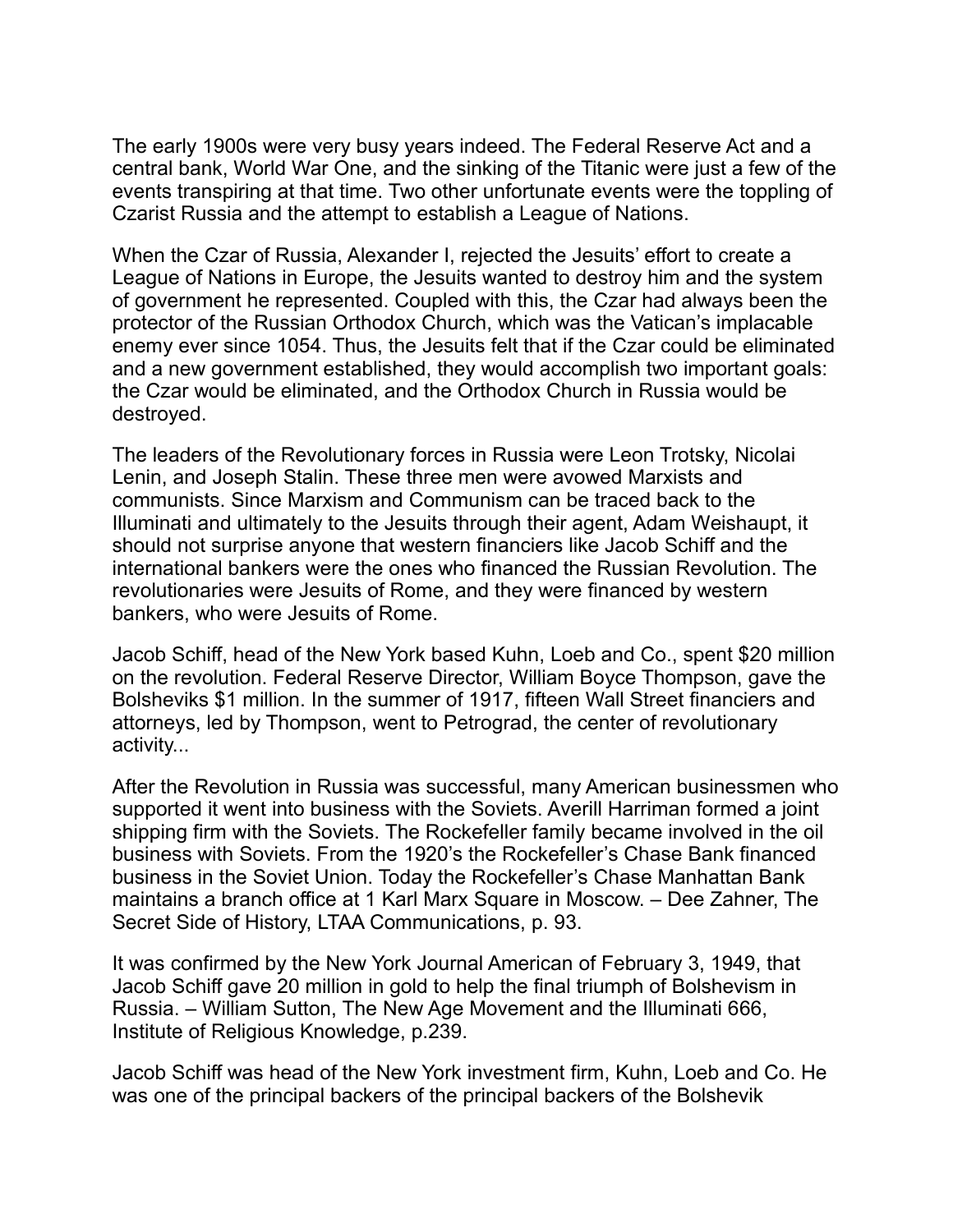revolution and personally financed Trotsky's trip from New York to Russia. He was a major contributor to Woodrow Wilson's presidential campaign and an advocate for passage of the Federal Reserve Act. – G. Edward Griffin, The Creature from Jekyll Island, American Opinion, p. 210.

There are numerous other references to thses facts that we could quote. These people were American citizens, and most of them took an oath swearing allegiance to the Constitution. Their acts in supporting a government whose principles are diametrically opposed to the is treason. How could these people do this? How could Woodrow Wilson and FDR support Communist Russia? They were all Jesuits working to destroy the United States. They worked together and supported each other because their masters in the Vatican told them to do this. A brief chart may be of help here to see the shape of world control.

## **THE JESUITS**

Illuminism-Weishaupt (French Revolution)

Communism-Marx (Codified Communistic Ideas)

International Bankers-Sciff (Financed it all)

The establishment of the League of Nations after World War One was very important for the Jesuits. They had been trying to establish the League ever since the early 1800s.

The first attempt in the 20th century to unite the whole world into a One World Luciferian slave unit was tried in history by these super-rich conspirators at the close of World War I. President Woodrow Wilson on January 8th, 1918 laid out a 14 point plan to Congress for lasting peace. Within this package of world peace was neatly hidden a plan for these conspirators to get all nations of the world to give up their sovereignty. It was labeled as 'The League of Nations.'

There modern money changers used World War I to make tons of money and as a toll to frighten the war-torn people of the world at that time into believing if all the governments of the world would unite into a One World Government, this would stop all wars between nations, and would achieve world peace and security.

The League of Nations headquarters was in Geneva, Switzerland, and it was during World War I that our own President Woodrow Wilson in 1918 began to draw the United States citizens, along with the rest of the world, into accepting this sham. Eventually, with the help of 'Col.' Edward Mandel House, 63 nations joined the League, although the total membership at one time never exceeded 58. However, President Wilson was dumbfounded when he was unable to obtain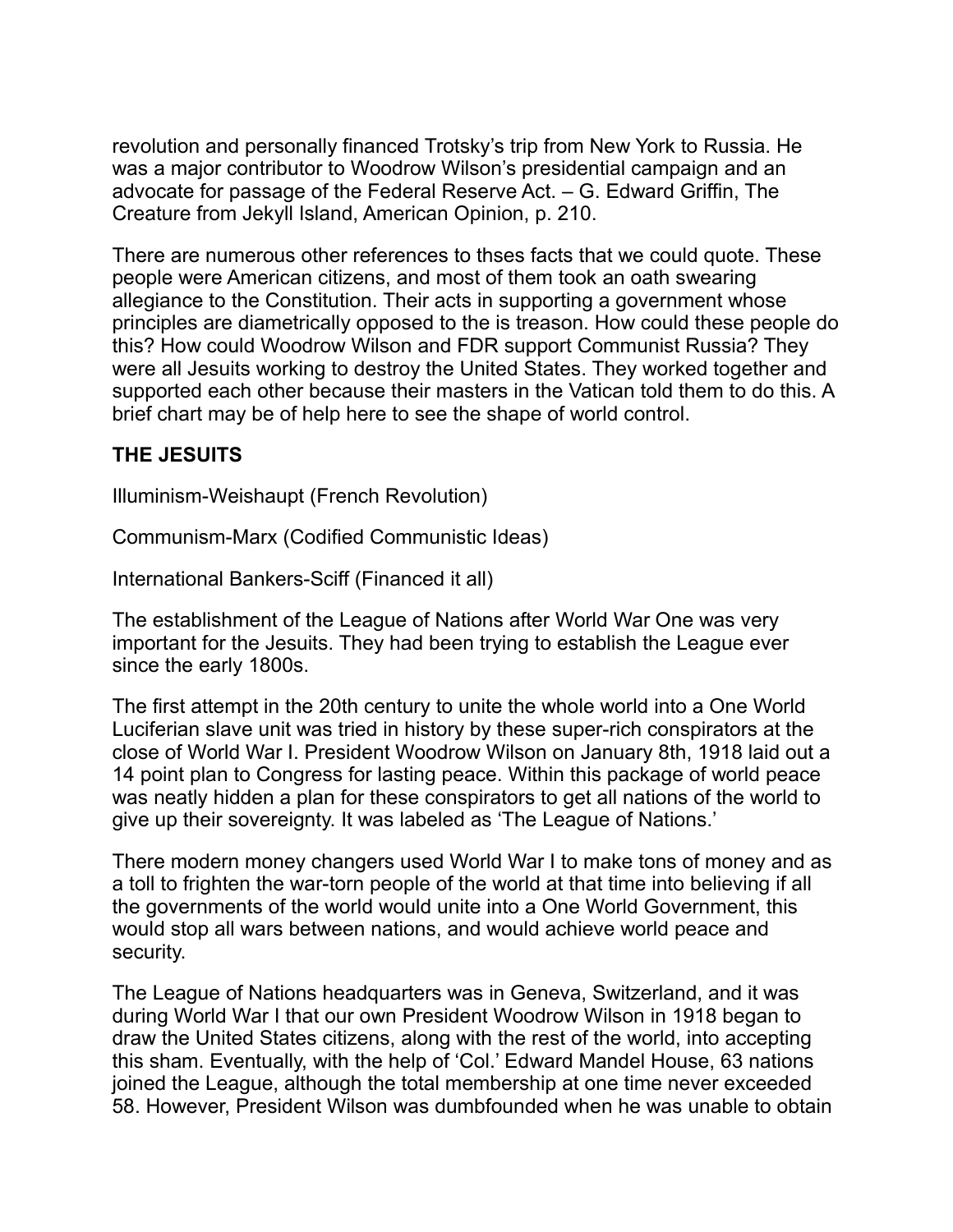the two-thirds vote in the US Senate required for ratification of a treaty, and the 10 Nations. The Second World War was necessary to convince the people of the world that they needed the United Nations in order to guarantee peace in the world. The following chapter will expose the unpublicized underhanded purposes of the Council on Foreign Relations.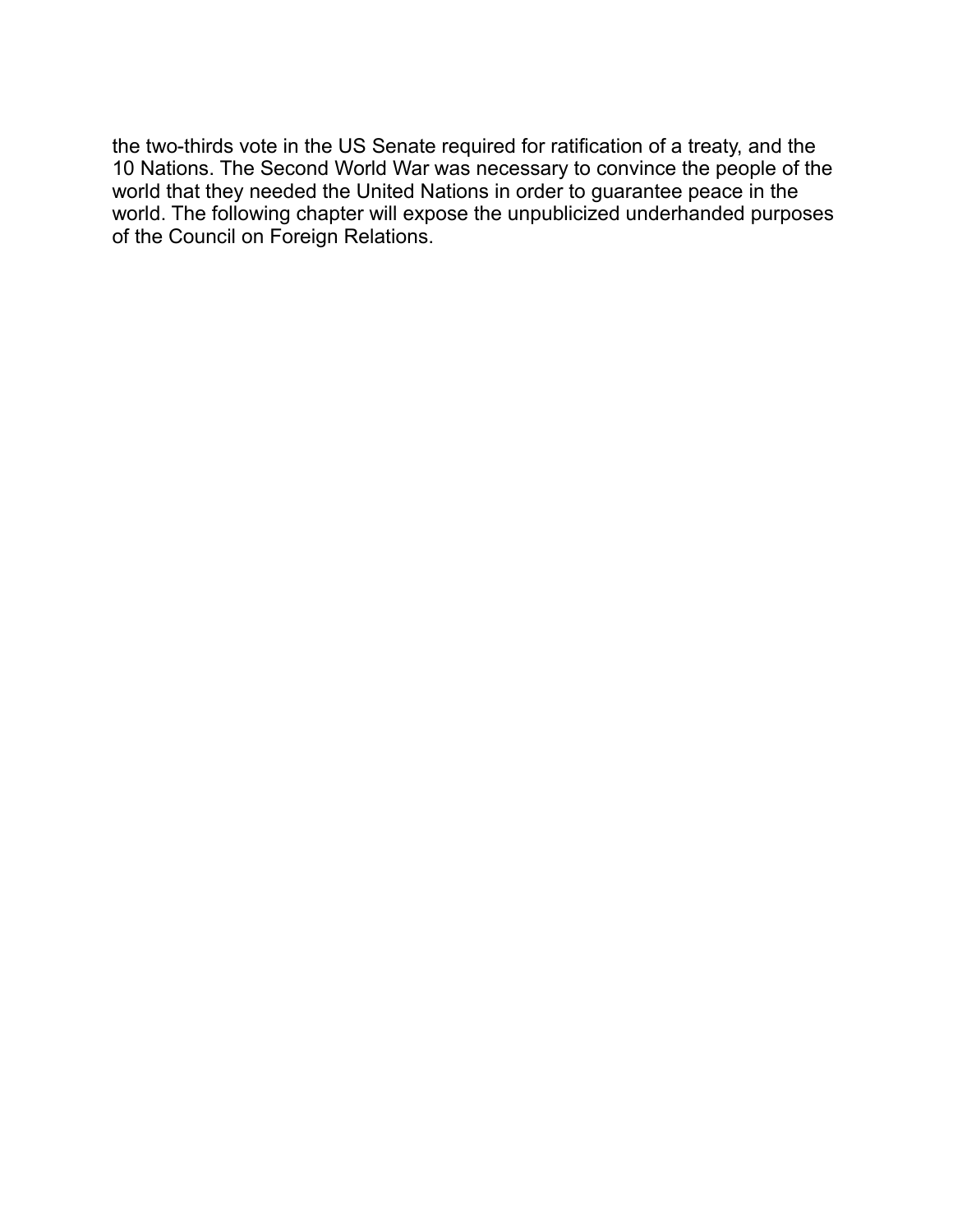# **Chapter 6: The CFR: Another Jesuit Front**

When Woodrow Wilson, under the direction of Jesuit agent, Edward Mandel House, failed to convince the American people and the United States Senate that they should join the League of Nations, the Jesuits realized that they had to make sure this refusal never happened again. For fifty years the Jesuits had been planning World War Two. This next war was planned to make sure that America would join their next League of Nations. This time it would be called the United Nations. In order to accomplish this, the Jesuits knew that they had to have greater control of the mass media outlets, more Congressmen in their pocket, more businesses had to be dominated, and the office of the President had to be controlled. When these things were accomplished, the Jesuits knew that they would have no trouble convincing a blinded and deluded American people into eventually surrendering their sovereignty to the United Nations. In order to accomplish these things, the Jesuits created the Council on Foreign Relations. This was to be another front behind which they would hide while accomplishing their subversion in America. In England they created a similar sister organization called the Royal Institute of International Affairs.

The Council on Foreign Relations was a spin-off from the failure of the world's leaders at the end of World War I to embrace the League of Nations as a true world government. It became clear to the master planners that they had been unrealistic in their expectations for rapid acceptance. – G. Edward Griffin, The Creature from Jekyll Island, American Opinion, p. 273.

The agents of the Jesuits created the Council on Foreign Relations. The locations would be in the two most powerful Roman Catholic Dioceses in the American Empire, New York and Chicago. The CFR would control the Empire's finance, government, industry, religion, education, and press. No one could be elected to the Presidency of the United States without the Council's consent, as the office would be a tool for the Archbishop of New York subject to 'the Vicar of Christ' [the pope] in Rome. (One of the founders of the CFR also aided in the creation of the Federal Reserve Bank. He was the 'holy monk', a Shriner Freemason and agent of the Jesuit General. Edward M. House.) Its purpose was to return the world to the Pope's Dark Ages with an economically socialist world police state. – Eric Phelps, Vatican Assassins, Halcyon Unified Services, p. 464, 465.

And it was Edward M. House, under the watchful eye of Jacob Schiff, who was under the watchful eye of the HEAD of this international conspiracy {the House of Rothschild of London and Paris}, that established in 1921 what their earlier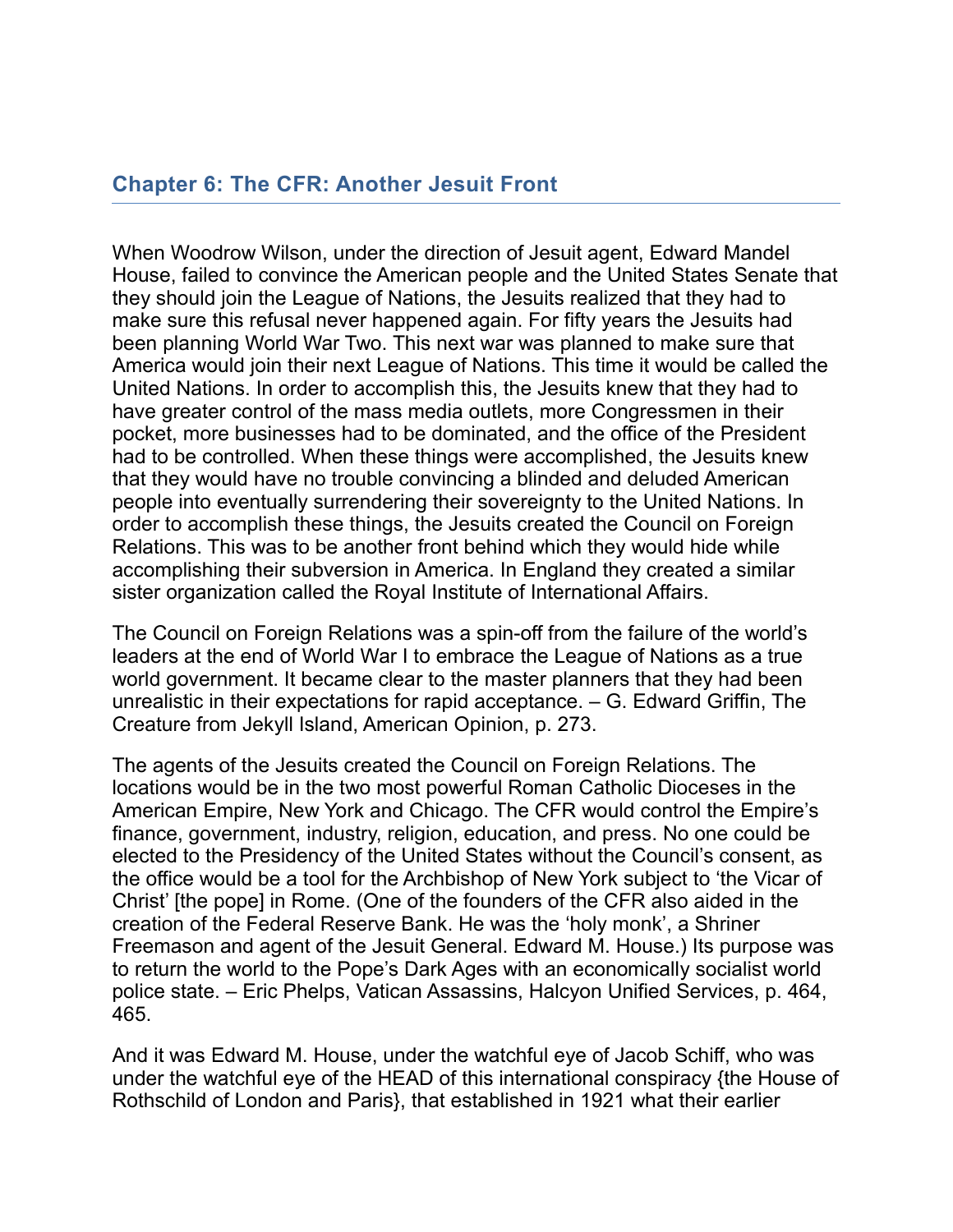comrades established, to overthrow the governments of France and Russia. Called the Jacobin Clubs in France in the 18th century, this aristocratic revolutionary movement today in America is called THE COUNCIL ON FOREIGN RELATIONS, INC. and its offshoot is the TRILATERAL COMMISSION. The Council on Foreign Relations, Inc. is the political side of the Illuminati today. They have produced Congressmen, Senators and even Presidents, that they have used Senators and even Presidents, that they have used to pass laws that have little by little led America into becoming a Socialist country... Now when the Conspirators saw that their One World Government couldn't be achieved using the name The League of Nations, Col. House, under the direction of Jacob Schiff, formed an aristocratic secret organization called the Council on Foreign Relations, Inc. This private Secret Society is to produce enough Congressmen, Senators, and Statesmen, etc. so the next attempt to incorporate the US into a One World Government will not fail, because of the voting power they hope to have. But reader, remember, this is not a United States Government run establishment. – William Sutton, The New Age Movement and the Illuminati 666, The Institute of Religious Knowledge, pp. 240-242.

Phelps showed that the Jesuits created the Council on Foreign Relations. Therefore, the Council on Foreign Relations is yet another front organization of the Jesuit Order. The following chart shows the various Jesuit front organizations and the people in control of them.

## **The Jesuits:**

\*The Illuminati – Adam Weishaupt

\*House of Rothschild – Jacob Schiff; J.P. Morgan; Rockefellers

\*Communism – Lenin; Stalin; Mao Tse Tung

\*Council on Foreign Relations – Edward Mandel House; J.P. Morgan; Rockefellers

The Council on Foreign Relations is extremely powerful and has been very effective in carrying out the subversive goals of the Jesuits. This organization is so secretive that most people are not aware of their existence. The Council on Foreign Relations was instrumental in coercing America into the United Nations after World War II. Following the war, there was a concentrated barrage of propaganda from the news media to convince the people of America that the only way to have peace was to join the United Nations. Today, America is a member of this international governing body. Incidentally, instead of having the United Nations in Europe as they did with the League of Nations, they even managed to house the United Nations in New York City so that it would be a greater malicious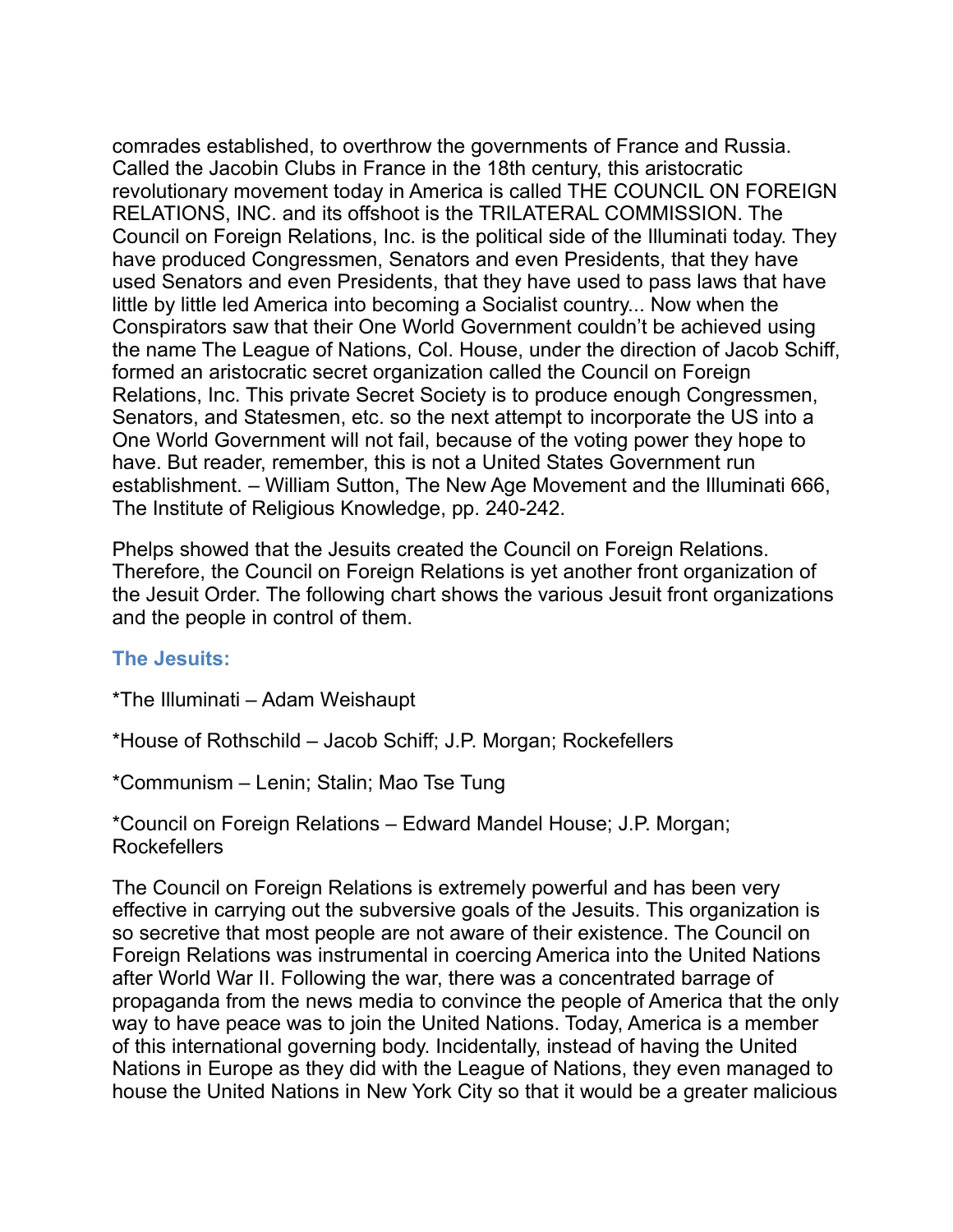influence in this country. Also, the United Nations charter is very similar to communist Russia's constitution. The charter guarantees absolutely no freedoms, although the wording sounds as if it does.

Instead of its headquarters being located in Geneva, Switzerland, this time the conspirators place it in New York City. Who donated the money to buy the land and the building materials to unite the nations? It was John D. Rockefeller who sank 18.5 million as a gift to the UN, to buy 18 acres of land along the East River in New York, where it is located today. – The World Book Encyclopedia, Volume 20, page 40.

At least FORTY-SEVEN C.F.R [Council on Foreign Relations, Inc.} members were among the American delegates to the founding of the United Nations in San Francisco in 1945. Members of the CFR group included Harold Stassen, John J. McCloy, Owen Lattimore {called by the Senate Internal Security Subcommittee a 'conscious articulate instrument of the Soviet conspiracy'}, Alger Hiss {Communist spy}, Philip Jessup, Harry Dexter White {Communist spy}, Philip Jessup, Harry Dexter White {Communist agent}, Nelson Rockefeller, John Foster Dulles, John Carter Vincent {security risk}, and Dean Acheson. – Gary Allen, None Dare Call It Conspiracy, Concord Press, p. 86.

For many years, David Rockefeller was the Chairman of the Board of this organization. All of these men, claiming to be loyal to the American people and its constitution, made sure that America joined this organization, whose one great intention was to destroy the sovereignty of America and all other nations. These men all held positions of influence and power in the American government; all of them were considered to be seeking America's best, when in reality, they were all members of the CFR, an organization created by Jesuit agents with the sole intent of destroying America. This was their first great goal and it succeeded only too well. Consider some of their methods for subverting America.

In order to bring America into this conspiratorial body, the CFR had to maintain the utmost secrecy. The public was not aware of the existence of the CFR.

To guard against exposure, and to mold public opinion, as far back as 1915 the powerful men in America working in world government set out to control the news media. They accomplished this by employing 12 leading men in the newspaper field to find out what was necessary to control the general policy of the daily press throughout the country. It was decided that this could be accomplished by purchasing control of 25 of the greatest papers. Thus, while the Council on Foreign Relations was working to remake the world, for the first 35 years of its existence, no feature article about it appeared in the news media. It was not until the 1960s that this near total control of the media began to be circumvented.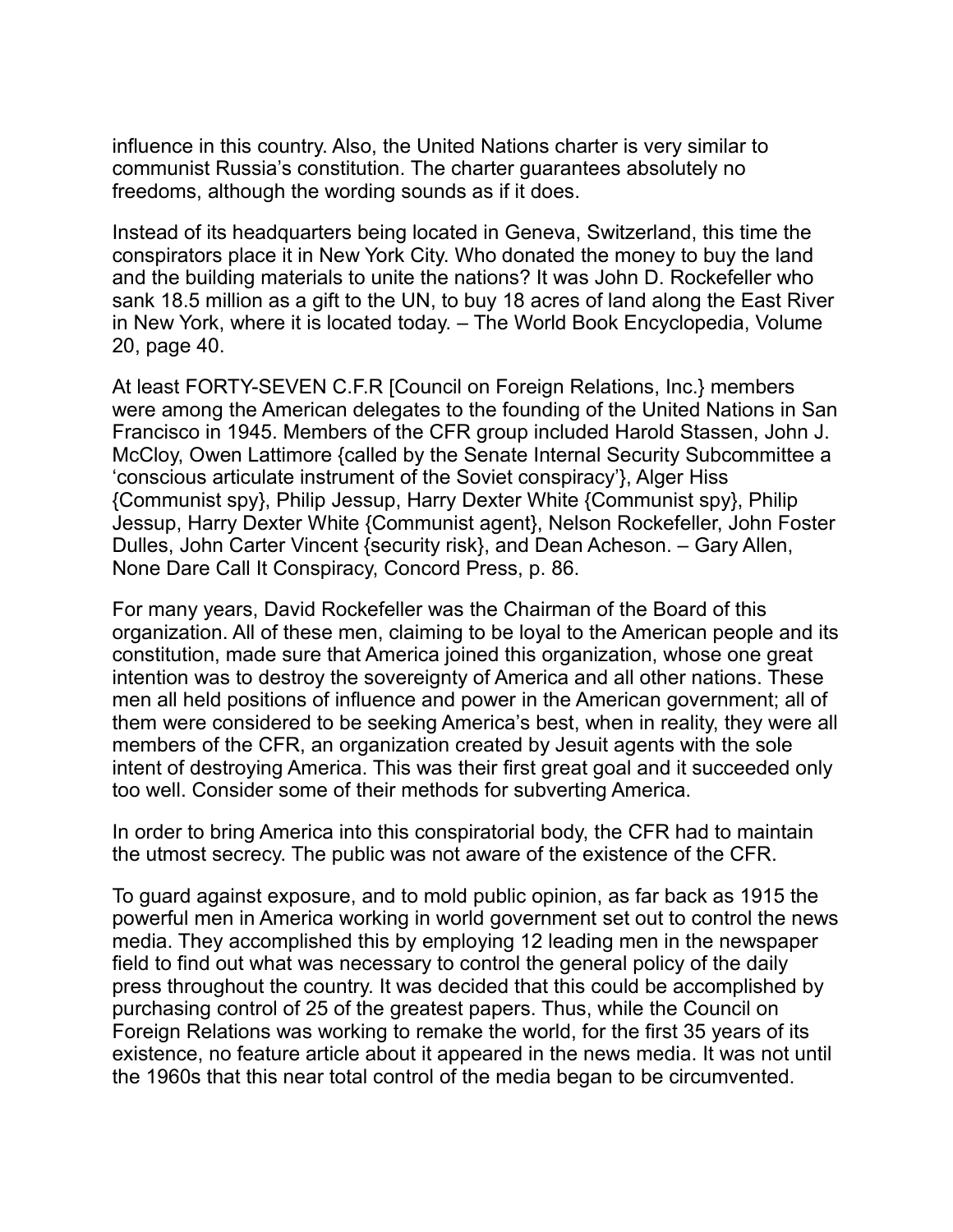For decades many top officials of the United States Government have been members of the Council on Foreign Relations. This includes many presidents, fourteen secretaries of state, fourteen treasury secretaries, eleven defense secretaries, and scores of other federal department heads. – Dee Zahner, The Secret Side of History, LTAA Communications Publishers, p. 91.

Most Americans have never heard of the Council on Foreign Relations. Although unseen and unknown, it has exerted tremendous power and control over the decision making process in America throughout most of the 20th century. Some of the media organizations that show up repeatedly as being run and controlled by CFR members include NBC, CBS, New York Times, Washington Post, Des Moines Register, Los Angeles Times, Time magazine, Newsweek, Fortune, Business Week, U.S. News and World Report, the news services such as Associated Press, and many of the large, influential television stations. At least, 170 journalists are controlled by the CFR. The influence of these media giants on public opinion is phenomenal, and it is done in such a subtle way that the people are not aware that they are being conditioned what to think. The people generally believe that they are independent thinkers.

John Swinton, Chief of Staff for the New York Times, who was considered to be the dean of his profession, made a most revealing statement in 1953. At a New York Press Club dinner, Swinton declared,

There is no such thing, at this date of the world's history, in America, as an independent press. You know it, and I know it. There is not one of you who dares to write your honest opinions, and if you did, you know beforehand that it would never appear in print. I am paid weekly for keeping my honest opinion out of the paper I am connected with. Others of you are paid similar salaries for similar things, and any of you who would be so foolish as to write honest opinions would be out on the streets looking for another job. If I allowed my honest opinions to appear in one issue of my newspaper, before twenty-four hours my occupation would be gone. The business of the journalists is to destroy the truth; to lie outright; to pervert; to vilify; to fawn at the feet of mammon, and to sell his country and his race for his daily bread. You know it, and I know it and what folly is this toasting an independent press? We are the tools and vassals of rich men behind the scenes. We are the jumping jacks; they pull the strings and we dance. Our talents, our possibilities and our lives are all the property of other men. We are intellectual prostitutes. – Multiple contributors, A U.S. Police Action: Operation Vampire Killer, The American Citizens and Laumen Association, pp. 18,19.

Swinton was honest enough to admit that he and most other journalists are told to write the things that are in harmony with the plans and purposes of the CFR. Ultimately, the world's wealthy; like the Rothschilds, Rockefellers, and Morgans, who founded and run the CFR, are under the control of the black pope, the Jesuit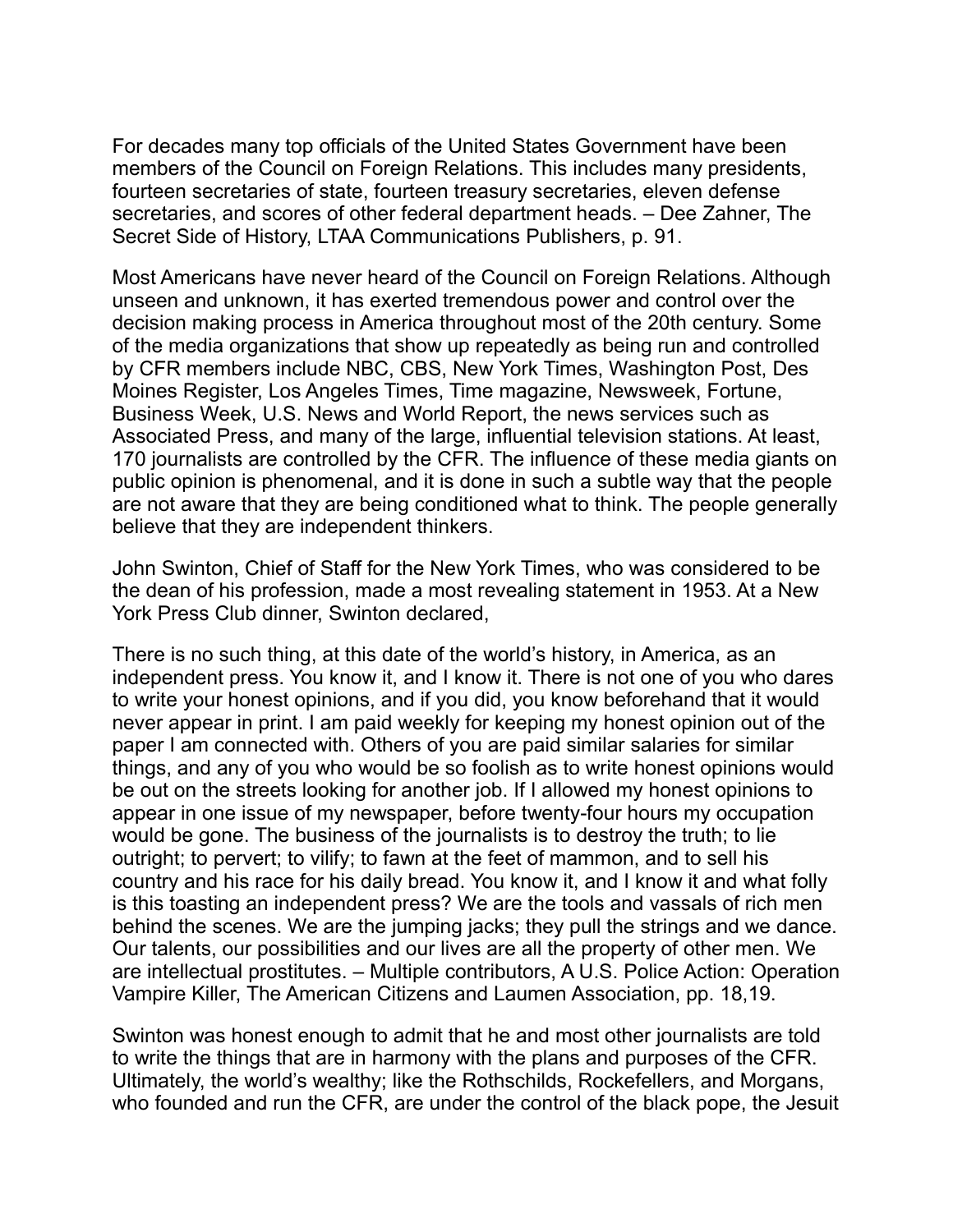General. The Jesuits are using the media to prepare the world to receive the pope as the great man of peace, to receive the pope as the ruler of the world from Jerusalem, to accept the destruction of the U.S. Constitution, and to bring the world back to the feudalism of the Dark Ages.

You can see that most of what we are told about the topics and situations today are complete lies. We were emphatically told by the CFR and the Jesuit controlled politicians that the North American Free Trade Agreement, NAFTA, was in the best interests of the American people, Instead, NAFTA has destroyed thousands of middle class jobs in America and moved those jobs to Mexico and Red China. NAFTA is devastating the industrial manufacturing base in the United States. We have seen that the Jesuits are behind the effort to destroy the middle class in America and return to the structure that existed during the Dark Ages. The Jesuits want to undo everything that Protestantism and freedom has done for America, and NAFTA is part of that process.

The Jesuit run CFR has accomplished two of its goals by coercing America in the United Nations and gaining control of mass media. Another goal of the CFR was to gain control over many U.S. corporations that would help in furthering ongoing and future projects. The following are just a few of the corporations that are controlled by the CFR and the Jesuits: Ford Motor Company, Boeing Corp., Pepsi-Cola, Heinz Co., Lockheed-Martin, Time-Warner, and Chevron. This very abbreviated list of companies makes it clear that powerful forces are being applied through the CFR to destroy America and its Constitution. Monies from these corporations and the Federal Reserve have been used to finance the Bolshevik Revolution, the rise of Adolf Hitler and the restoration of Germany, the taking over of Cuba by Fidel Castro, and the taking over of China by Mao Tse Tung, as well as the destruction of free government in Nicaragua.

President Truman sent his Secretary of State, George Marshall, to China to pressure Chiang to form a coalition government with Mao's Communists. Marshall even wanted to send U.S. officers to train Communist guerillas. This plan was blocked by Congress. Marshall later placed an embargo on military aid to the Nationalists. Although Congress appropriated \$125 million for military aid to Chiang, the Truman administration ran such interference that only a small portion of it ever reached Chiang and it proved to be too little and too late. Chiang wrote in his diary that Marshall continues to try to accommodate the Communists in every possible way and force us to make concessions. He doesn't seem to care whether China survives or perishes. This indeed is a most painful situation.' Marshall was a member of the Council on Foreign Relations. – Dee Zahner, The Secret Side of History, LTAA Communications Publishers, p. 125.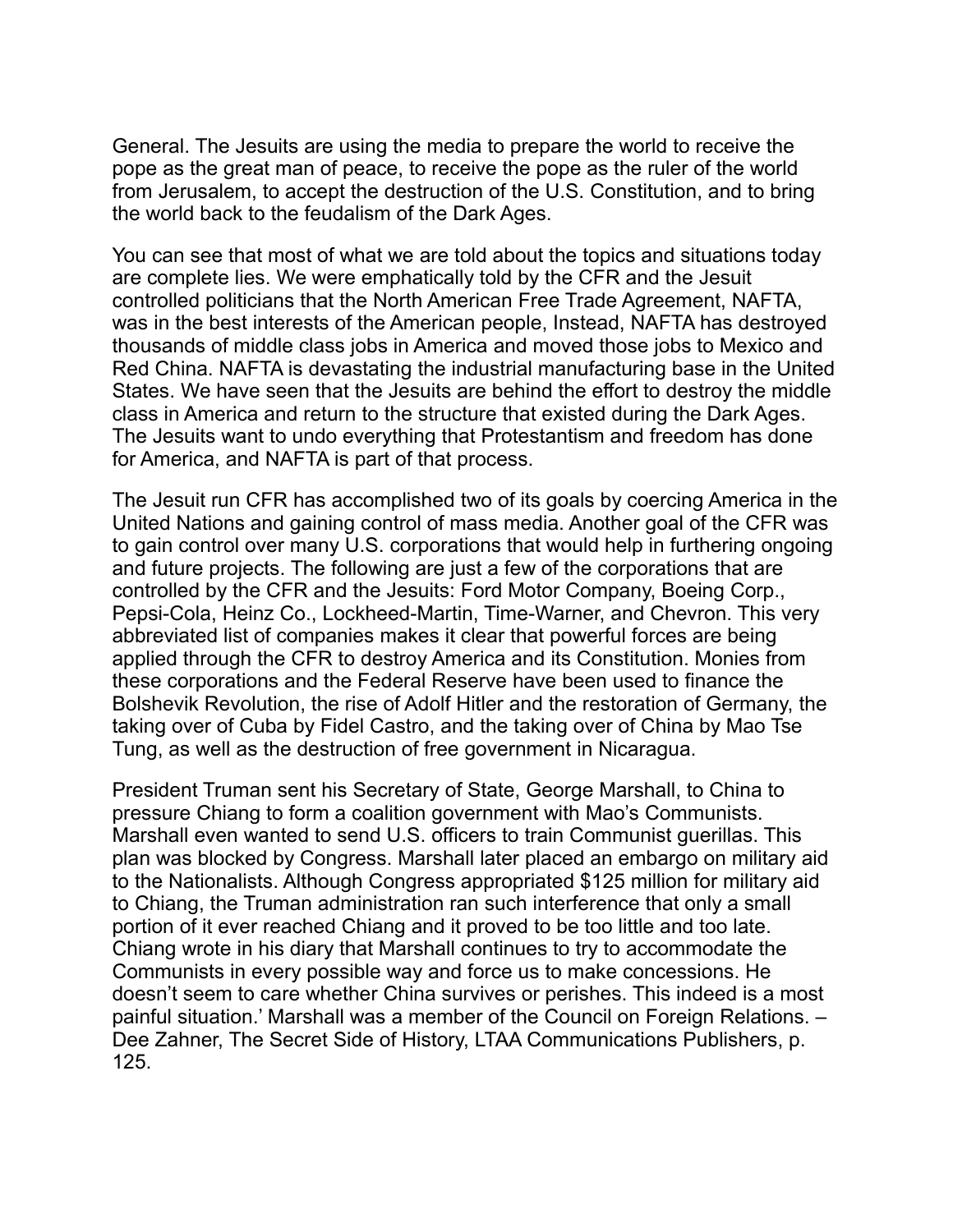Why did Harry Truman and George Marshall support the Communists butchers? Communist ideology is totally opposite to the American Republic established by the Constitution. Harry Truman and George Marshall were sympathetic with Mao Tse Tung because they were controlled by the same masters, the Jesuits of Rome, working through their front organization, the CFR.

The following quote shows one more example of how the Jesuits use the CFRpro Communist fronts operating in America to destroy free governments in other countries.

Nicaragua was a model for Latin American countries with freedom of the press, freedom of religion, private ownership of property, a free market economy, and open borders. Of all the Latin American countries, Nicaragua was among the top in human rights and living standards. Its political system was fashioned after the United States with a constitution and an electoral system based on two parties. Anyone over the age 18 could vote... The events that were to change Nicaragua from a free country to a slave state began one week after the inauguration of James Earl Carter as President of the United States in January 1977.... High officials in the State Department who went along with Carter's destruction of Nicaragua were: Secretary of State and CFR member Cyrus Vance, Deputy Secretary of state and CFR member Warren Christopher, Assistant Secretary of State for Human Rights and CFR member Patricia Derian, and Ambassador to Nicaragua Lawrence Pezzulo also a member of the CFR. Jimmy Carter also became a CFR member after he left the White House.

Ignoring the murder of millions by the Communists, Communists that the CFR had put into power, the battle cry against Somoza was 'human rights.' A greater example of hypocrisy would be hard to find in the annals of history.

The Scenario against Somoza was played out as usual, beginning with a massive smear campaign by the CFR-controlled media in the United States to condition the American people to accept a Communist take over of Nicaragua. – Dee Zahner, the Secret Side of History, LTAA Communications Publishers, pp. 131-133.

Using the CFR, the Jesuits placed their agents in high places in the U.S. government to destroy the freedom loving Nicaraguan people and to place in power the Communist-Jesuit, Daniel Ortega. It was from Nicaragua that Jesuit agents and CFR members, Bill Clinton and George Bush Sr., made millions of dollars through the drugs that were brought from Nicaragua to America. These Jesuit-CFR agents in the U.S. government have been working around the world destroying freedom loving republics and replacing them with Communistic regimes that are in harmony with the goals of the Jesuits to restore temporal dominion to the pope.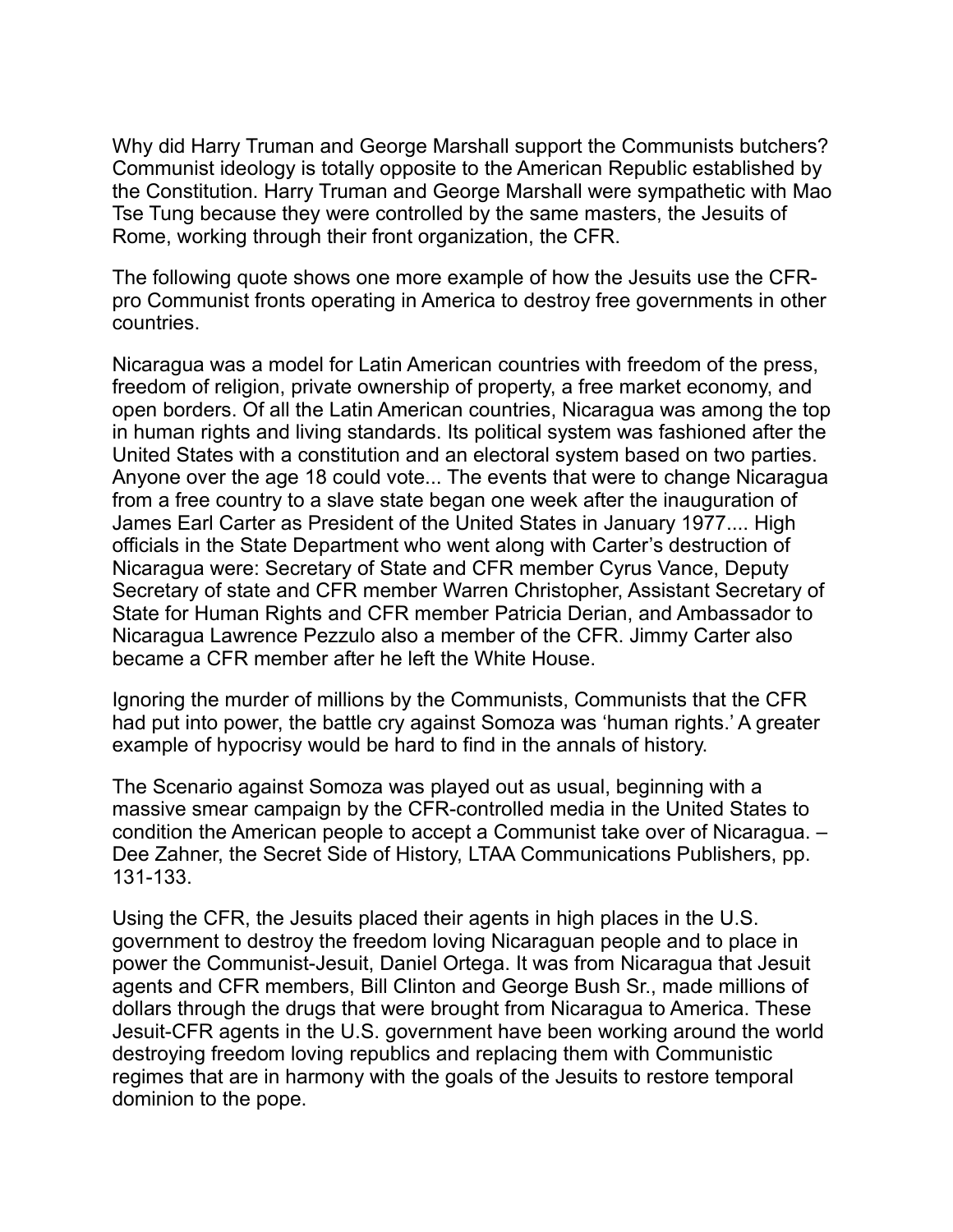The final goal of the CFR front organization of the Jesuits was to place Jesuit agents into high places in the American government. That this goal has been accomplished is obvious.

The CFR, which was initially dominated by J.P. Morgan and later by the Rockefellers, is the most powerful group in America today. It is even more powerful than the federal government, because almost all of the key positions in government are held by its members. In other words, it is the United States government. – G. Edward Griffin, The Creature from Jekyll Island, American Opinion, p. 283, emphasis supplied.

Thus, the CFR-Jesuits run the United States today! How can it be anything else since we are continually bombarded by propaganda from the controlled press and politicians? For example, they try to convince Americans to exchange their constitutional freedoms for security, as per the USA Patriot Act? How can it be anything else when continual attempts are made to support governments around the world that are anti-constitutional oligarchies? How can it be anything else when attempts are made to destroy the middle class in America?

Here are a few of the American officials who have sold their souls and America to ruin. These are the Benedict Arnolds of the 20th and 21th century. This is not a complete list by any means.

#### **Presidents:**

Dwight D. Eisenhower, Jimmy Carter, George Bush Sr., William Clinton, George Bush Jr.

#### **Congressmen:**

Newt Gingrich, Richard Gephardt, John Kerry, Joseph Lieberman, Thomas Foley, John Chafee

## **Supreme Court Justices:**

Sandra Day, O'Conner, Ruth Ginsburg, Steven Breyer

## **Others:**

Alan Greenspan, Hubert Humphrey, George McGovern, Henry Kissinger, Tom Brokaw, Colin Powell, Dick Cheney

What are the ramifications of having Americans in these high positions, working for a foreign power, who wants to destroy this nation and everything for which it stands? They have almost accomplished the destruction of the United States.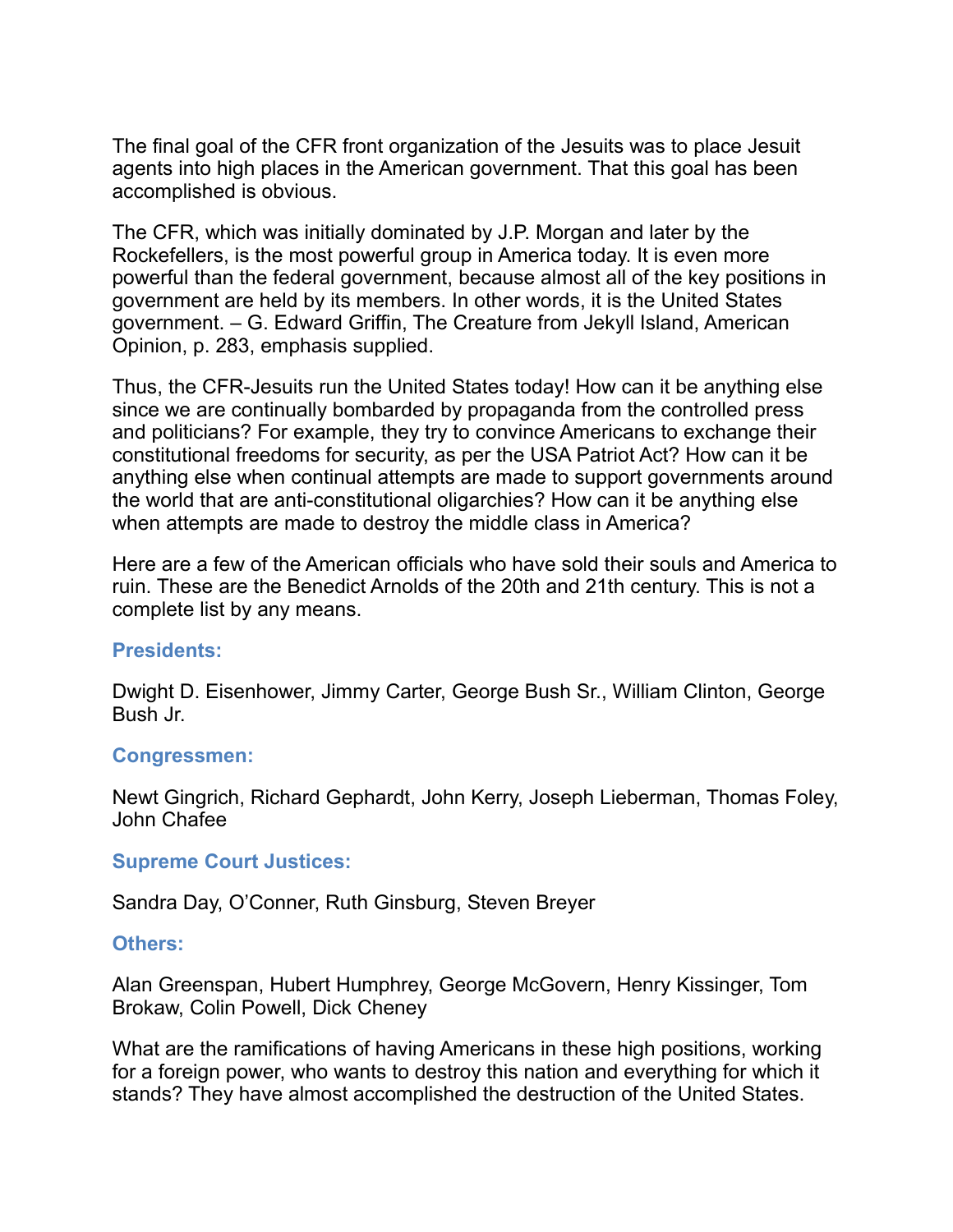During elections, we are given a list of candidates for which to vote. The Jesuits make sure that all these candidates are either Jesuits of sympathizers. Actually, the Jesuits control both major political parties in this country. In other words, no matter who gets into office, the CFR-Jesuits will carry out their policy through their candidates, and it makes no difference which party the candidate chooses of which candidate is elected. This means that elections are a huge scam that is practiced on the American people in each election! From Barry Goldwater's book, we read,

When a new President comes on board, there is a great turnover in personnel, but no change in policy. Example: During the Nixon [A Republican] years Henry Kissinger, CFR member and Nelson Rockefeller's protégé, was in charge of foreign policy. When Jimmy Carter [A Democrat] was elected, Kissinger was replaced by Zbigniew Brzezinski, CFR member and David Rockefeller's protégé. – Barry Goldwater, With No Apologies, William Morrow & Company, p. 279.

The CFR-Jesuits have gained such control of America that their policy will be put into effect regardless of who is in office!

The Nixon-Carter situation is a perfect example. Both men are/were CFR members (Nixon passed away). After Watergate and Nixon back in the early 70's, America was fed up with corruption in government. Therefore, CFR member Nixon was replaced by CFR member Gerald Ford, and corruption in government continued as before. After Ford, another insider, with the title, born-again and Bible-believing, was picked to continue the corruption, CFR member Jimmy Carter. Always new people, but no change in policy. The CFR-Jesuits still run the show!

The CFR-Jesuits have been doing the same thing for the past several years. Many Americans were sickened by the Democrat, CFR, lying, immoral Bill Clinton. Next, they put into office a Republican CFR, moral, upstanding, bornagain George Bush. Both men are controlled by the same people, the Jesuits, and are carrying out the policy of the Jesuits. What a scam! To the unsuspecting American public, it all looks like business as usual.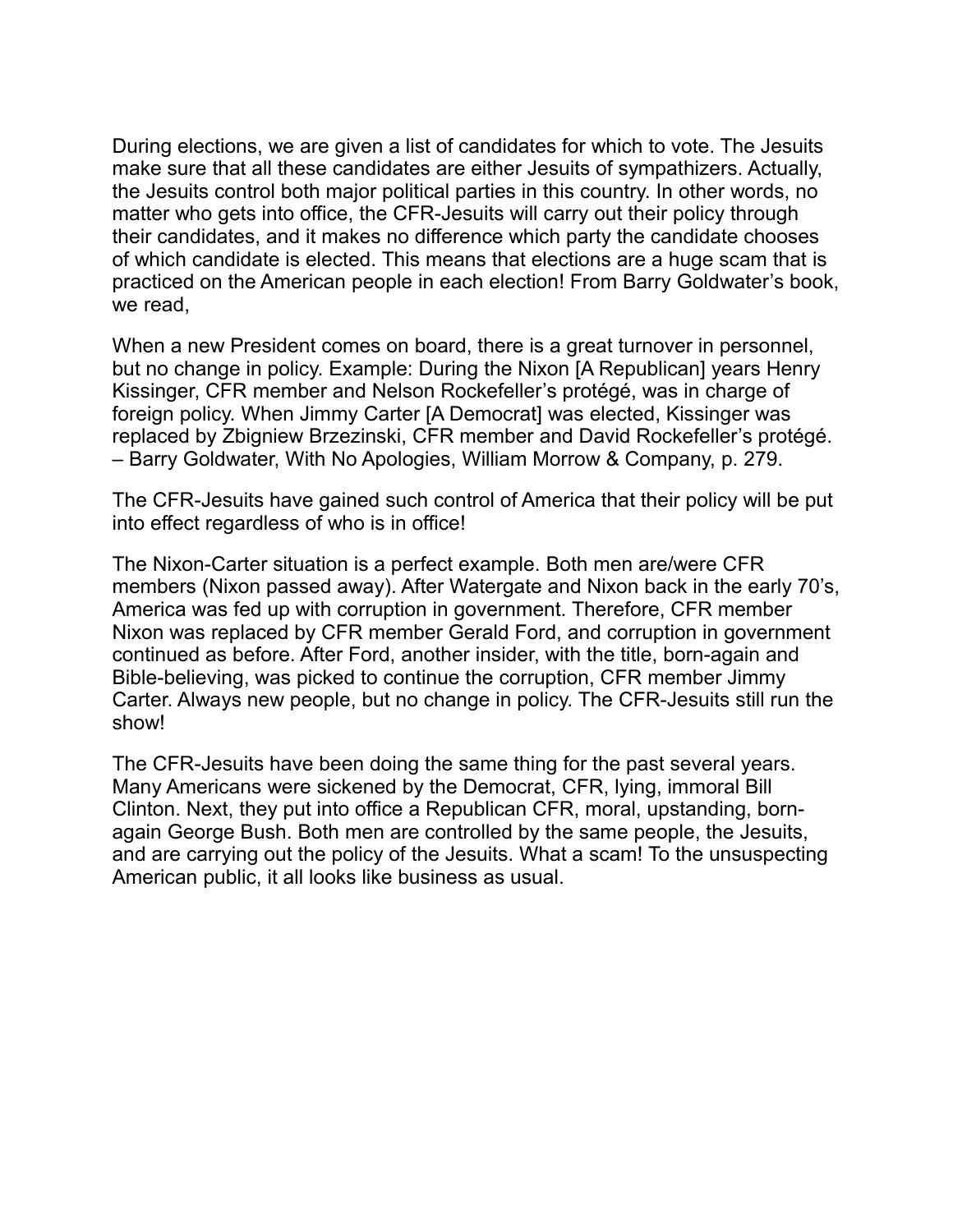The Tragedy of America's horrible experience in Vietnam has left us with many bitter memories. Many suffer terrible bouts of depression over their experiences in Vietnam. After 40 years, many cannot hold down jobs because of the psychological trauma they experienced. The Vietnam wall in Washington, D.C. is a grim reminder that 58,000 Americans were killed in that totally unnecessary war. Why did we go?

The word that caused so much hard feelings, disgust and hatred. Vietnam. Some call it a disgrace, some a police action. When soldiers came back battered, they were looked down upon, humiliated. The U.S. lost face in the sight of all the world. Why bring up the subject again? Because Vietnam was actually a religious war... Avro Manhattan, world authority on Vatican politics, has blown the cover on the real reason our boys suffered and died in Vietnam. He traces their death to the Vatican's passionate desire to make Asia Roman Catholic. Vatican agents hatched and plotted the Vietnam War. American soldiers were serving the Vatican in their desperate struggle to survive the jungles, the hell of warfare, pain death and destruction. It was all engineered by the whore and her Jesuits. – Avro Manhattan, Vietnam: why did we go? Chick Publications, publisher's foreward.

The political and military origin of the war in Vietnam has been described with millions of written and spoken words. Yet, nothing has been said about one of the most significant forces which contributed to its promotion, namely, the role played by religion, which in this case, means the part played by the Catholic Church, and by her diplomatic counterpart, the Vatican.

Their active participation is not mere speculation. It is an historical fact as concrete as the presence of the U.S., or the massive guerilla resistance of Asian communism. The activities of the last two have been scrutinized by thousands of books, but the former has never been assessed, not even in a summarized form.

The Catholic Church must be considered as a main promoter in the origin, escalation and prosecution of the Vietnamese conflict. From the very beginning this religious motivation helped set in motion the avalanche that was to cause endless agonies in the Asiatic and American continents...

The tragedy of Vietnam will go down in history as one of the most pernicious deeds of the contemporary alliance between politics and organized religion. - ibid. p. 13.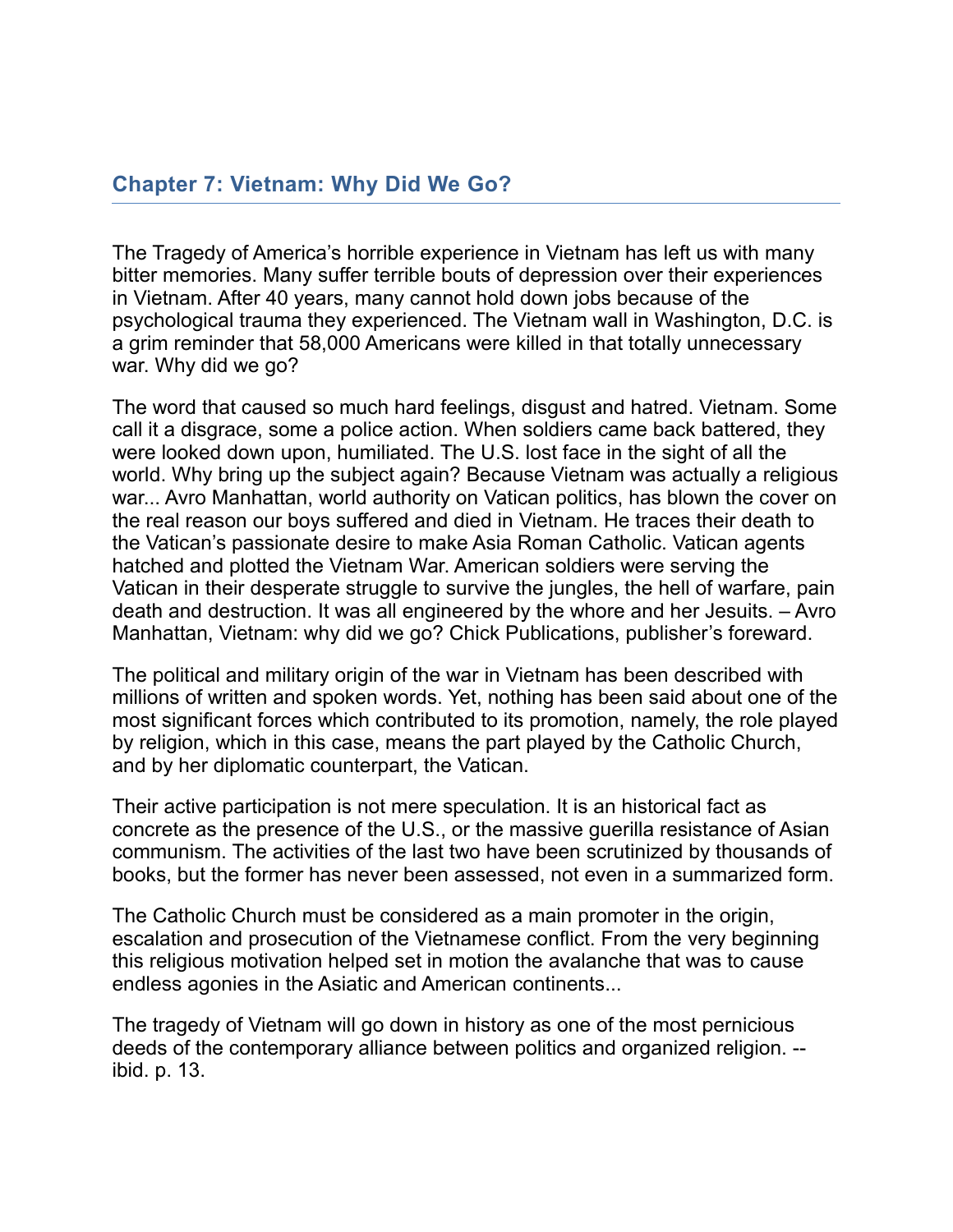Avro Manhattan was a world-renowned authority on the Roman Catholic Church and the almost total control they have of politics throughout the world. He was a writer for the British Broadcasting Corporation. He has laid the blame for the Vietnam War directly at the feet of the Jesuits and the papacy.

Let us look at some background information for the Vietnam War. Bo Dai, a French puppet, controlled all of Vietnam. By the early 1940s, a strong nationalism was developing throughout Vietnam. The Vietnamese wanted their country back. They wanted to get rid of the French and have total independence from all outside forces. By 1945, the freedom fighters, who were trying to drive this French puppet out of Vietnam, controlled a large part of the country. Unfortunately, the supposed freedom fighters were the Viet Minh, a very brutal communist front for Chinese and Russian communism. At the end of 1945, Bo Dai resigned, and all Vietnam managed to do was trade French control for Communist control. The Viet Minh was a group that was headed by Ho Chi Minh. Since Communism was a creation of the Jesuits, the Catholic Church felt right at home with the rule of Ho Chi Minh. However, the Catholics in Vietnam were in a minority because the religion of Buddhism held a strong majority.

As Ho Chi Minh gained control of the entire area of North Vietnam, he appointed many Roman Catholics to key positions in his government. When World War II finally ended, however, France tried to step back into Vietnam again, specifically into South Vietnam. As France tried to come back into the picture after World War II, war broke out between the Ho Chi Minh controlled North Vietnamese, and the French controlled South Vietnamese.

By 1950, Harry Truman, United States president, declared that America would finance the French in fighting the North Vietnamese. By 1954, nine countries met in Geneva, Switzerland to try to resolve the conflict. They passed an agreement stating that in two years, in 1956, general elections would be held over all of Vietnam, and whoever was elected would control the country. Neither the United States nor Bao Dai signed this agreement. Ho Chi Minh was very popular. If general elections were held, Ho Chi Minh would win. In fact, Dwight Eisenhower, United States president from 1952 to 1960, made a statement in which he said, "If we hold elections in Vietnam, Ho Chi Minh would get 80% of the vote." The monipulators in the American government realized that Ho Chi Minh would take over the country if elections were held. This would mean communist control of all of Vietnam. It would also mean the Buddhism would remain the most powerful religion.

The elections were never held. The agreement to hold elections that was made in Geneva was simply ignored. Who did not want the elections to take place and why? Why were the elections stopped?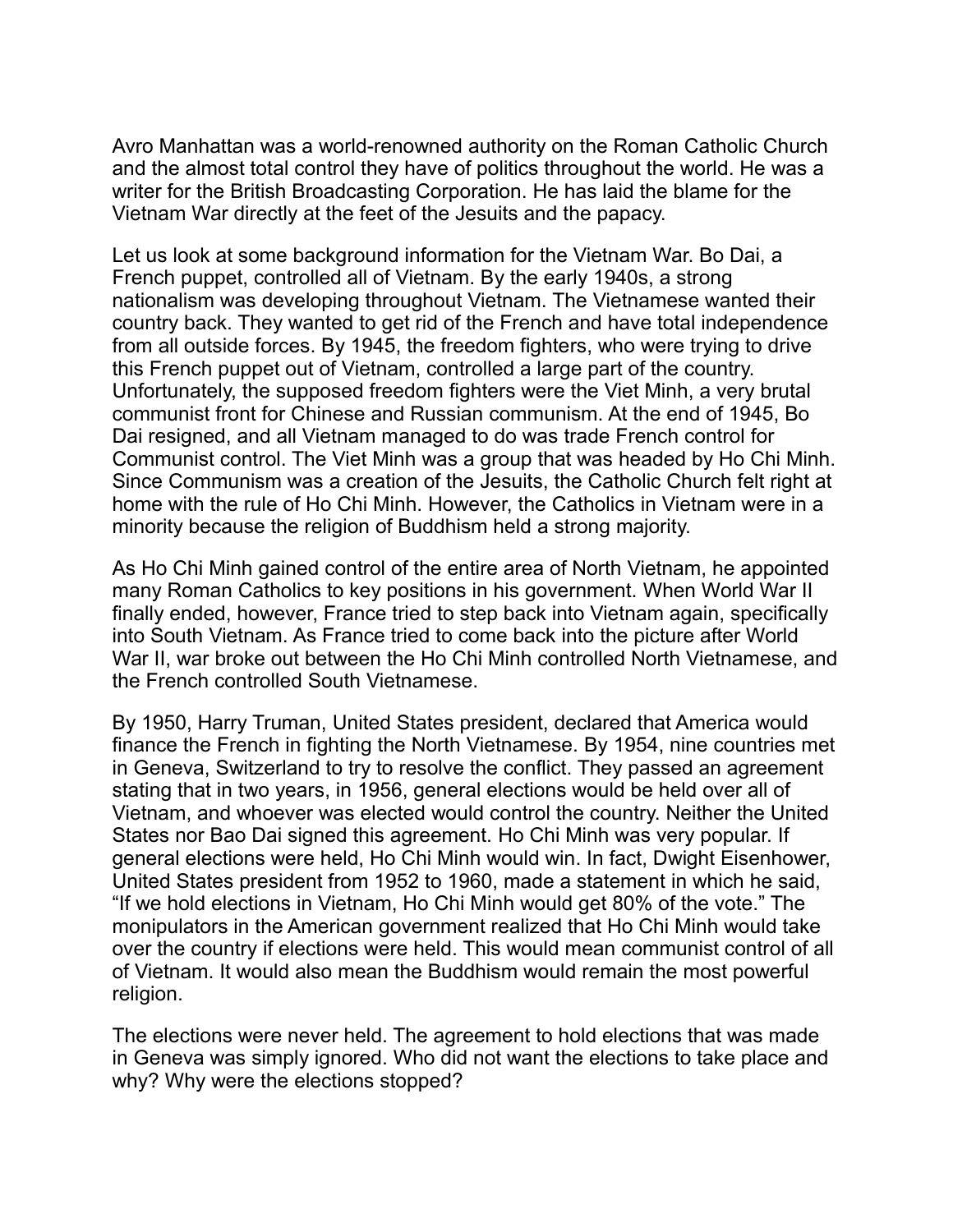The military and above all the Catholic lobbyists in Washington set to work, determined to persuade the United States government to prevent the election. Pope Pius XII gave full support to their efforts. Cardinal Spellman, the Washington-Vatican go-between, was the principal spokesman from both. The policy of Pope Pius XII and John Foster Dulles eventually was accepted, and implemented, notwithstanding widespread misgivings in the U.S. and in Europe. – Avro Manhattan, Vietnam: Why did we go? Chick Publications, p. 17.

Truman, Eisenhower, and John Foster Dulles, all members of the Jesuit controlled CFR, pushed the policy of the papacy in spite of the fact that all Vietnam looked upon Ho Chi Minh as an independent leader, and they wanted to have was their own autonomous government. The Catholics wanted to be the dominant religion in Vietnam and eventually in Southeast Asia. Thus, the Buddhists had to be subdued. In the mid 1950s it was becoming painfully evident who was dictating Vietnam policy from Washington. Most of the leaders who love the Constitution and the American republic were forced out, and Jesuits were put in place to carry out the policies of the papacy!

The fact of the matter is that the leaders in Washington such as John Foster Dulles, the Secretary of State, and the powerful Catholic lobbyists, greatly influenced the decision-making process of the United States.

To the Vatican, Vietnam was another exercise for the planting of Catholic authoritarianism in an alien land against the wishes of the majority of the population. The Vatican is a master at using political and military opportunities to further its own religious policies, which ultimately means the expansion of the Catholic Church, which it represents. – ibid. p. 122.

While the papacy and the Jesuit controlled CFR members in America refused to allow free elections, they already had a simple plan ready as an alternative.

It [the Jesuit's plan] was divided into three principal sub sections: the prevention of the elections, the setting up of a man who could rule with an iron gist, and the swift Catholicization of South Vietnam.

One of the first moves was the selection of a man fit for the task. This was ready at hand. His name was Ngo Dinh Diem. Diem had been carefully groomed by the Catholic establishment, was an ardently religious person... and a ruthless religious and political dogmatist...

Diem was a genuine believer, considered the Catholic religion the only true religion, and had dedicated his life to its maintenance and propagation. He was so religious from his earliest childhood, that at one time, he wanted to become a Catholic priest, indeed a monk. Curiously enough, he did not enter the priesthood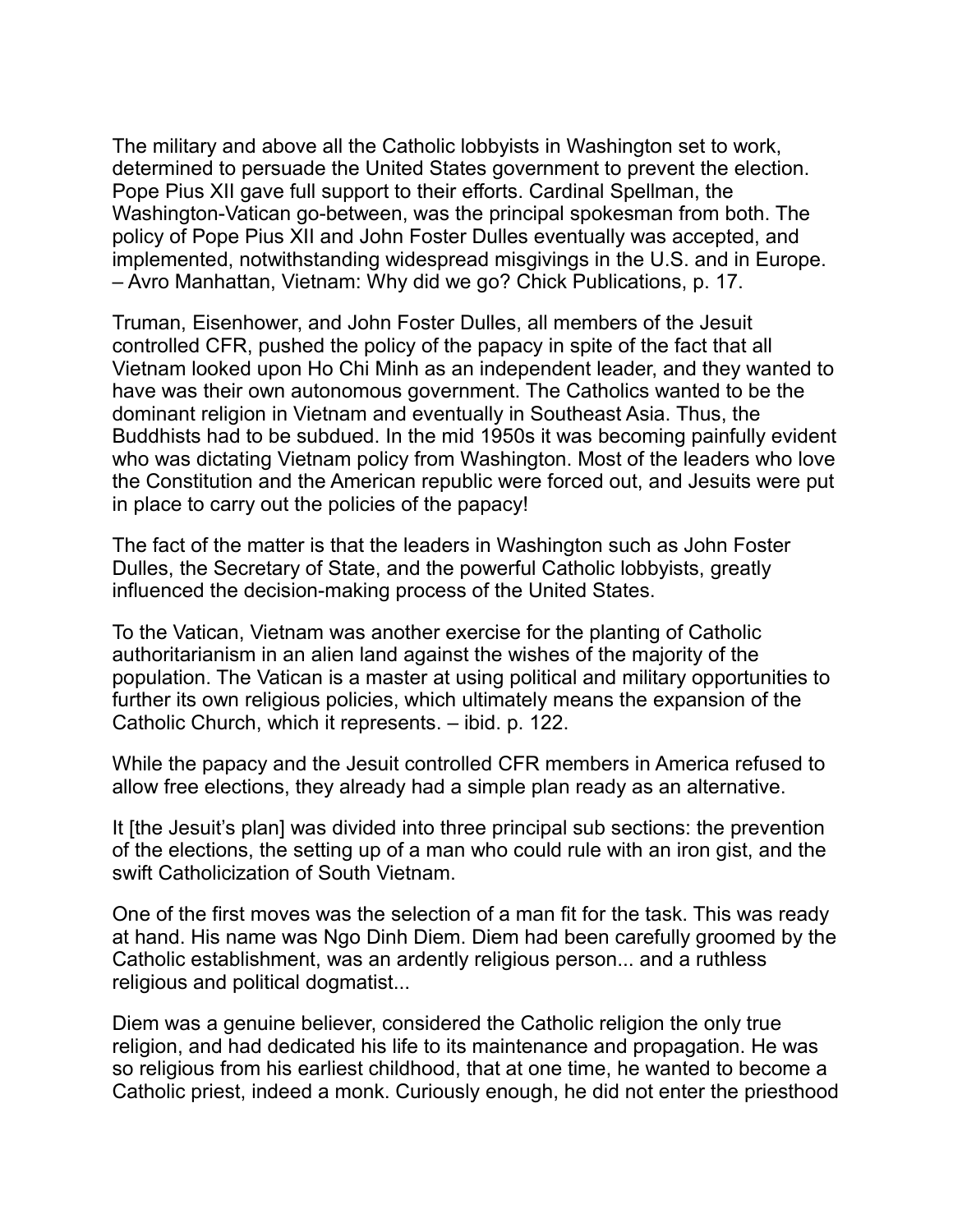because the life of a priest was too soft. At fifteen he spent some time in a monastery. He prayed two whole hours every day and attended mass regularly...

Diem had convinced himself that he had been chosen by God to fulfill a definite task, and that a day would come when he would be ready to carry out his mission. – ibid. pp. 55, 57.

President Ngo Dinh Diem of South Vietnam was a practicing Catholic who ruled South Vietnam with an iron fist. He was a genuine believer in the evil of communism and the uniqueness of the Catholic Church. He had originally been 'planted' into the presidency by Cardinal Spellman and Pope Pius XII. He transformed the presidency into a virtual Catholic dictatorship, ruthlessly crushing his religious and political opponents. Buddhist monks committed suicide by fire, burning themselves alive in protest against his religious persecutions. His discriminatory persecution of non-Catholics, particularly Buddhists, caused the disruption of the government and mass desertions in the army. – ibid. p. 56.

Manhattan has thoroughly exposed Diem and the Catholics in Vietnam. What specifically did Diem do to create Catholic tyranny in South Vietnam?

The next year, October 26, 1956, he promulgated a new Constitution. Imitating Mussolini, Hitler and also Ante Pavelich of Catholic Croatia... he inserted an article, Article 98, which gave him full dictatorial powers. During the first legislative term, the president (that is Diem) may decree a temporary suspension of ... (there followed almost all the civil liberties of the nation) to meet the legitimate demands of public security, etc. – ibid. p. 77.

Have we heard that recently? This mistaken idea of giving up civil liberties in order to be secure is becoming very popular. After the destruction of New York's Twin Towers in 2001, and after the bombing at Oklahoma City in 1995, the cry that was made by Bill Clinton in 1995 and by George Bush in 2001 has been this: in order for there to be security in America, we need to give up some of our liberties. Both presidents have passed laws and issued executive orders, Clinton in 1995 and Bush in 2001. Clinton's was the Omnibus Anti terrorism Bill. George Bush's was the USA Patriot Act, and both of them stated exactly what Diem said. Why? Because Diem, Clinton, and Bush are being directed to do what they do by the same power, the Jesuits of the Catholic Church.

The article [Article 98 from the previous quote.] should have expired in April, 1961, but it was maintained indefinitely. But even more dangerously ominous was a decree that Diem had issued before that. In January, 1956, he had already promulgated a personal presidential order, which was already portending the shape of things to come. The Order 46, read as follows: 'Individuals considered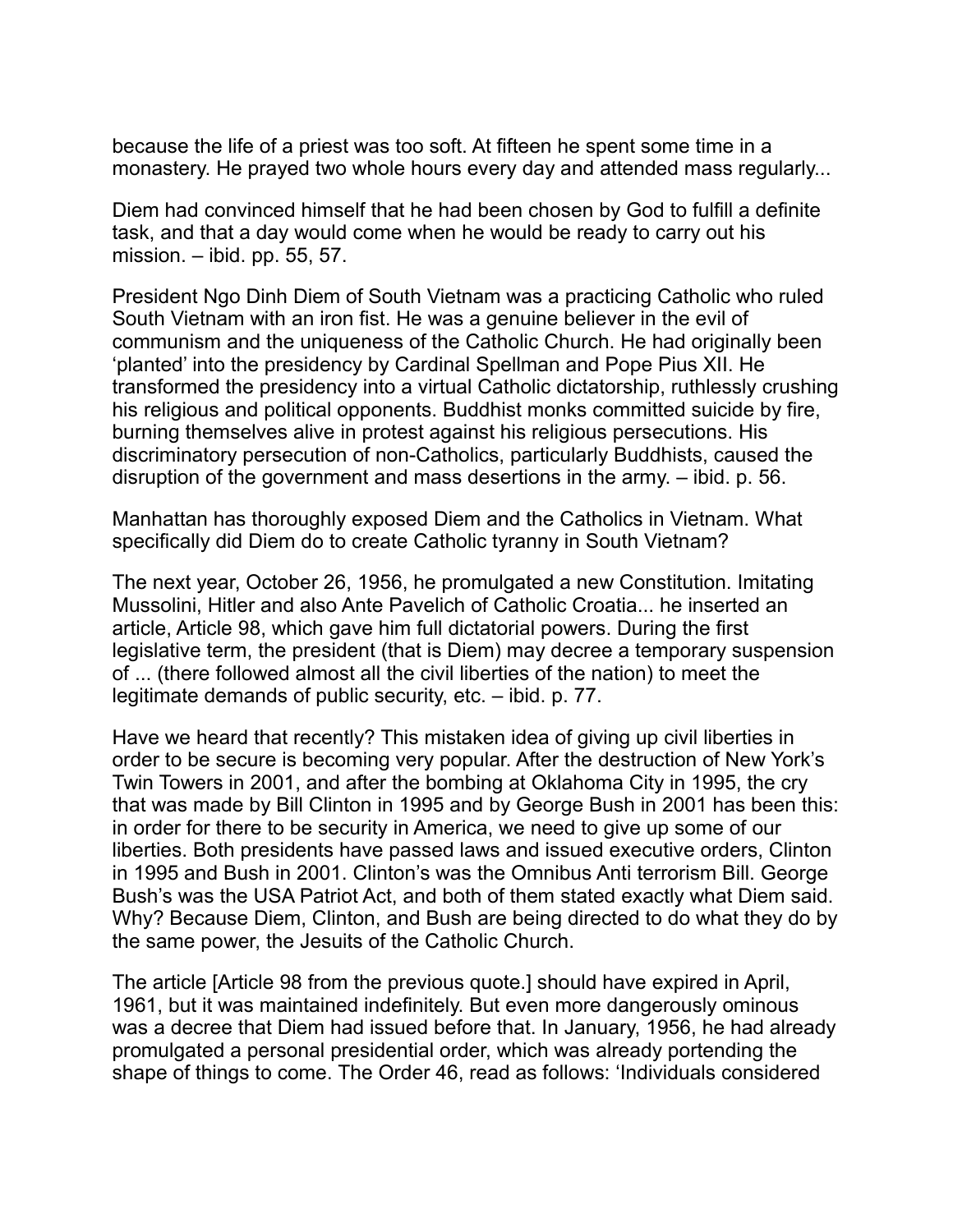dangerous to the national defense and common security may be confined by executive order to a concentration camp. – ibid. p. 77, 79.

An obvious word was left out of that order: terrorism. That word had not yet become popular in 1956. Today he would probably have said, "Anyone suspected of being a terrorist and a threat to the national defense and common security may be confined by executive order to a concentration camp?" We could, of course, not only be talking about Diem, but also about the current President of the United States.

Diem took the teaching of these popes literally. For instance, he firmly held,... that it is an error to believe that: the church is not a true and perfect society. For the Church to be perfect, the state must be integrated with her so that the two become as one, because quoting again Pius IX 'it is an error to believe that: the church ought to be separated from the State and the State from the church' a principle, which went totally against the Constitution of the U.S., his sponsor. – ibid. p. 82, 83.

Why was the United States agreeing with Diem, who was going directly contrary to the principles of our Constitution? The politicians in the United States were directly manipulating things in Vietnam. Eisenhower was telling Diem what he must do. The Catholic Church through American officials such as Eisenhower and Dulles was covertly manipulating things in Vietnam. The Catholic Church and Cardinal Spellman were the real problems in Vietnam.

Elements preventing such union [union of church and state], therefore, had to be eliminated. This meant the Protestants, at that time numbering about 50,000, mostly Baptists and Seventh Day Adventists. Diem had planned to eliminate them chiefly via legislation by prohibiting their missions, closing their schools, and refusing licenses to preach, or have religious meetings. This he would have done legally in accordance with the future concordat to be signed with the Vatican, modeled upon that of Franco's Spain. Such anti-Protestant legislation would have been enforced once the war was over and a Catholic state had been firmly established. – ibid. p. 83.

Diem's policies brought immediate persecution.

The jails were soon bursting with prisoners. The mass arrests became so numerous that finally it was necessary to open detention camps followed by additional ones euphemistically called internment camps...

There followed massacres within and outside such detention sites, like those which took place at Mocay. Thanhphu, Soctrang, Cangiuoc, Dailoc, Duyxuyen, to mention only a few. Religious sects and racial minorities were persecuted,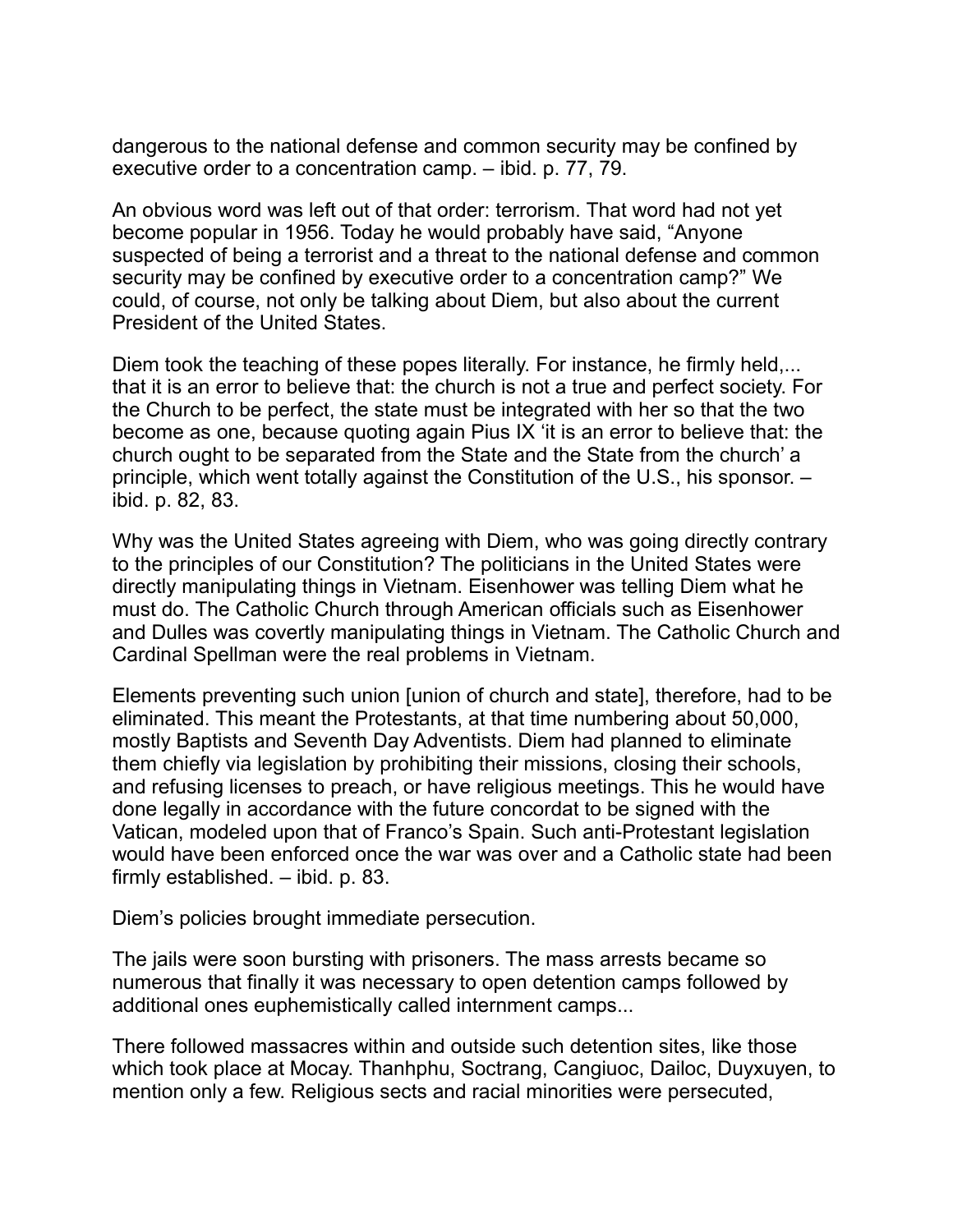arrested and whenever possible eliminated. To save themselves from arrest of even death many detainees had to accept the religion, language and customs of the new South Vietnam, as did the minority of Chinese and Khmer, whose schools were closed down. Minor groups were exterminated or accepted the Catholic Church to save their lives. –ibid. p. 81.

Are we reading what happened in Vietnam of the Dark Ages? Do we recognize that the same power that sought to annihilate all opposition to the papacy during the Dark Ages is in virtual control in America today? The same detention facilities, internment camps, etc. that Diem set up in Vietnam are already in place for when similar controls are instituted in the United States.

Blatant violations of civil liberties, of personal freedom, multiplied by the thousands. Dissenters, of all ages and political or religious persuasion, were hauled off to jail or to concentration camps. To better check the dissatisfied, every peasant was compelled to carry an identification card. -- ibid. p. 88.

Diem was convinced that he had been raised up by God to force the Catholic religion down the throats of every person in South Vietnam. And if that succeeded in South Vietnam, Diem would then take his policies into the North and throughout all Asia. Many opposed him, especially the Buddhists. Several pictures in Manhattan's book show Buddhist monks at Diem's Palace in Saigon in 1962, and prior to that, 1956 and 1957. The Buddhists realized what was going on, and they tried to stop it by reasoning with Diem.

They first went to Diem and tried to work with him to help him understand their plight. That didn't work, and arrests followed. Diem's policies resulted in riots, demonstrations, and severe persecution. Catholic schools were attacked. Finally, some of the Buddhist priests decided that they would make the ultimate sacrifice. They would get a large gathering together, and in the center of this large group they would pour gasoline over their bodies and ignite themselves. That is called self-immolation. Many pictures were taken of Buddhist monks and priests that immolated themselves in protest to what Diem was doing in South Vietnam.

For people to be driven to such an extent in their protest that they would take their own lives, shows the depths of anger and frustration these faithful Buddhist priests were experiencing under the ruthless, Catholic puppet, Diem!

The Catholic State machinery of suppression became so overpowering and ruthless that even the U.S. had to protest, privately and officially, the bear faced religious character of Diem's Catholic policy. The sel-immolation of Buddhist monks and nuns helped to revive the religiosity of millions of Buddhists, who became determined to resist the unjust laws of the Diem government. The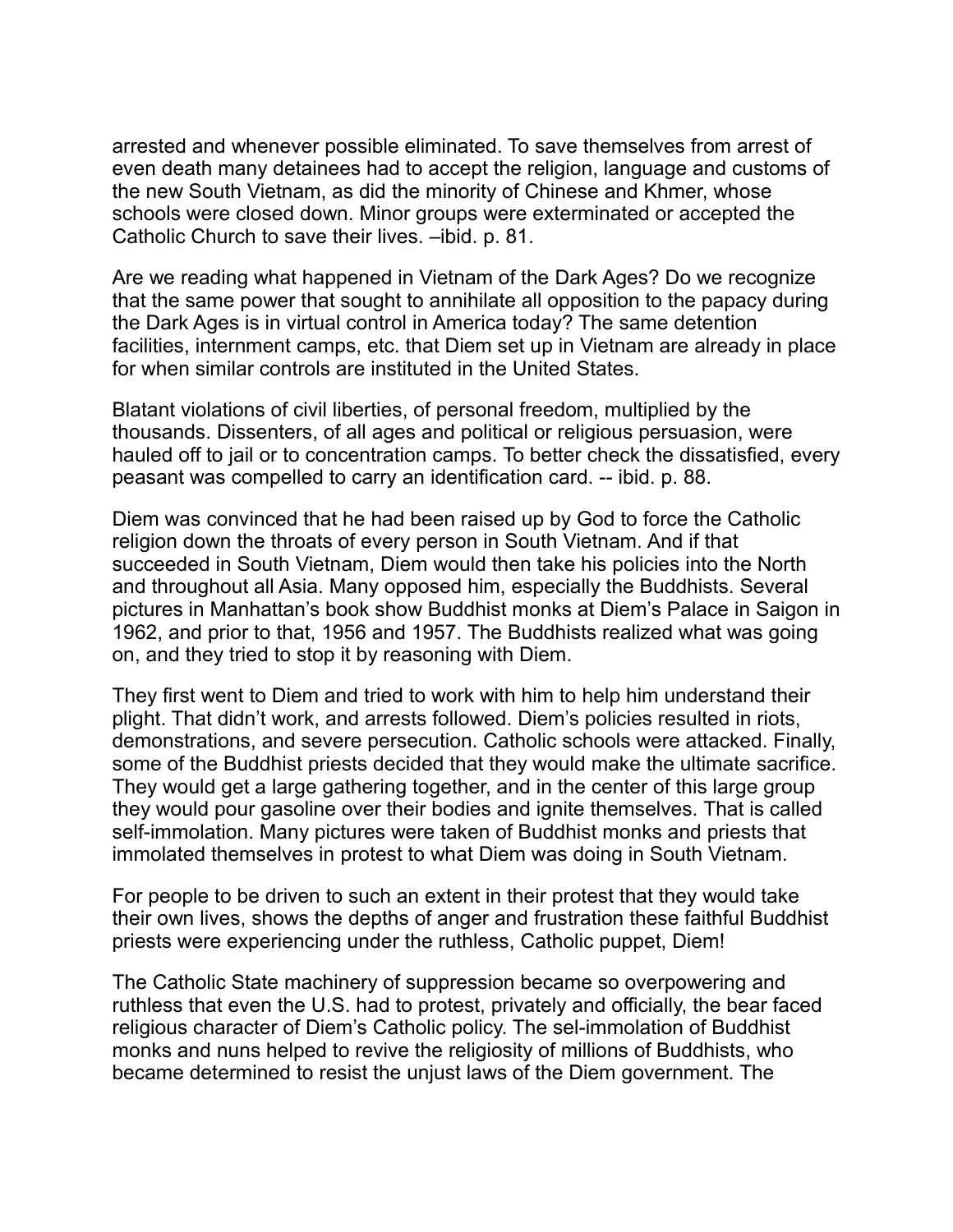Catholic Church never expressed and sorrow or admiration for these Buddhist martyrs. -- p. 117.

More Buddhist demonstrations followed, all in vain. Finally, an elderly Buddhist monk, Superior Thich Quang Duc, sent a message to President Diem. The message: enforce a policy of religious equality." Thereupon, having calmly sat down in a main street of Saigon, poured gasoline on himself and burned himself to death. It was June 2, 1963. The self-immolation caused enormous reaction within and outside South Vietnam. The world at large could not understand what was going on, the media having knowingly or unknowingly given muddled and contradictory reports about the true state of affairs. -- ibid. p. 113.

We see that the CFR-Jesuit controlled media was lying to Americans about the true situation in Vietnam. They were not telling Americans that America was funding a war in Vietnam to set up a ruthless Catholic dictator, who was trying to impose Catholicism on the country.

In spite of all the self-immolations of Buddhist priests, Diem did not change his policy in the least. This policy continued for several more months through October of 1963.

It is to the credit of many Americans in the civil and military administrations, that they expressed their horror at what they were witnessing with their own eyes. Most of them, although confused as to the basic issues of the religious-political conflict, nevertheless were highly shocked at the ruthlessness of the Diem regime. At Washington, the feelings were no less deep. There were recriminations and criticism. The South Vietnam religious persecutions were threatening the domestic peace within the U.S. itself. Besides, the rest of the world was beginning to take notice of the events by openly asking awkward questions as to the real objectives of the U.S. presence in Southeast Asia. -- ibid. p. 115.

The man in the White House, John Kennedy, who had been instrumental in bringing Diem to power, and like Diem, a roman Catholic, began to assert his authority. Kennedy saw the deplorable situation and realized that decisions had to be made. If Kennedy acted against the orders of his masters, the Jesuits, there would be definite consequences, but he went ahead and acted anyway.

Finally the U.S. issued a declaration, '...it appears that the government... of Vietnam, has instituted serious repressive measures against the Vietnamese Buddhist leaders... The U.S. deplores repressive actions of this nature.'

Not withstanding this, and the worldwide publicity, the media of America remained strangely silent about the whole issue. When they were forced to report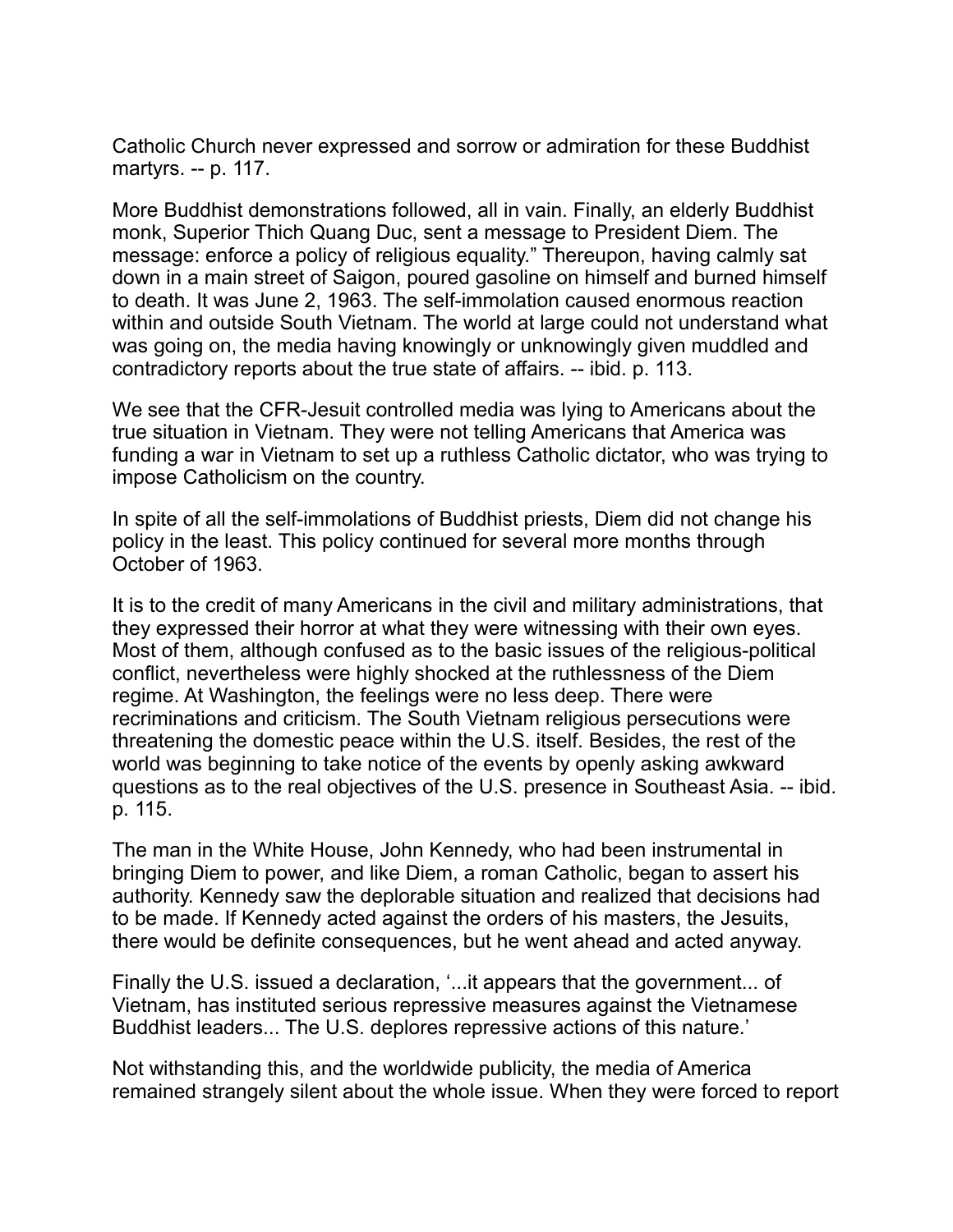the news of the religious persecutions of the Buddhists by the Catholic Diem, either they gave them the smallest coverage, or minimized the whole issue when not slanting the news altogether. -- ibid. p. 115.

John Kennedy was the only President in the 20th century who bucked the Jesuit Order, and he paid the ultimate price for doing what was right. He not only verbally chided South Vietnam and Diem, but he took definite action.

Subsidies to the Vietnam Special Forces were suspended. Secret directives were given to various branches closely connected with the inner links between the U.S. and the Diem regime. Finally, on October 4th, 1963, John Richardson, the head of the CIA in Vietnam, was abruptly dismissed and recalled to Washington. -- ibid. p. 128.

President Kennedy began a slow, but steady withdrawal of aid from Diem. Shortly thereafter Diem and his brother were slain on November 3, 1963.

Another Catholic leader died a short time after Diem. On November 22, 1963, John Kennedy was shot by multiple shooters in Dealey Plaza, Dallas, Texas. Kennedy was shot by Jesuit agents because he dared to do the right thing in Vietnam.

Memorandum for the President. Subject: report of McNamara-Taylor mission to South Vietnam. With this report in hand, President Kennedy had what he wanted. it contained the essence of decisions he had to make. He had to get reelected to finished programs set in motion during his first term. He had to get Americans out of Vietnam.... On November 22, 1963, the government of United States was taken over by this superpower group that wanted an escalation of the warfare in Indochina and a continuing military buildup for generations to come. -- Fletcher Prouty, JFK, the CIA, Vietnam and the Plot to Assassinate John F. Kennedy, Carol Publishing Group, pp. 264, 257.

As Kennedy began to pull Americans out of Vietnam, the superpower group was greatly angered. The plotted Kennedy's assassination, and immediately after Kennedy died, the U.S. re-escalated the awful war in Southeast Asia. It continued for another 10 years at enormous cost! Who was the superpower group that so desperately wanted America to remain in Vietnam? From the evidence we have considered, this could only be the papacy.

At 8:30 a.m., Saturday, the 23rd of November, 1963, the limousine carrying CIA director John McCone pulled into the White House.... He was also there to transact one piece of business prior to becoming involved in all the details entailed in a presidential transition, and the signing of National Security Memorandum 278, a classified document which immediately reversed John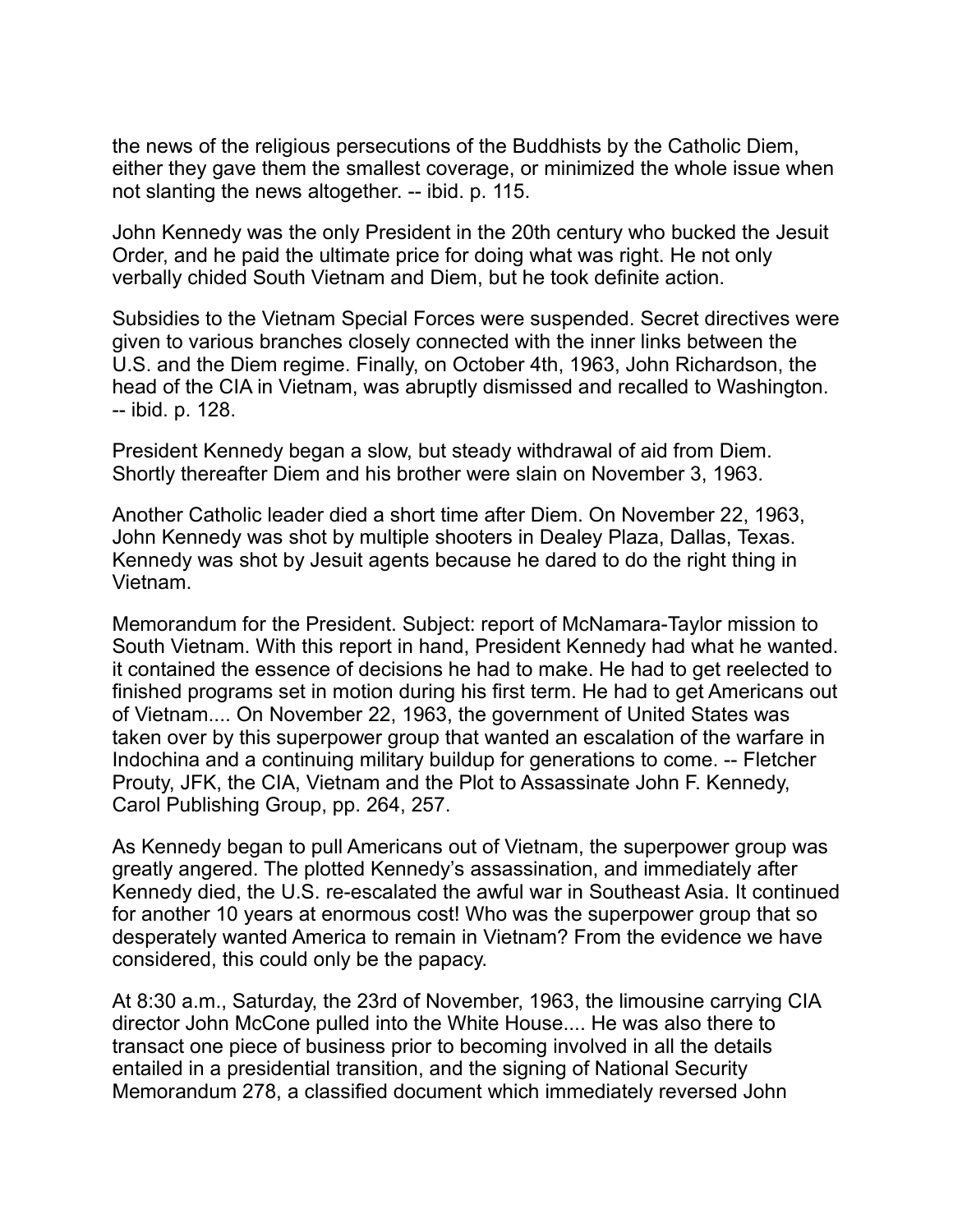Kennedy's decision to withdraw from the war in Vietnam. The effect of memorandum 278 would give the Central Intelligence Agency carte blanche to proceed with a full-scale war in the Far East... -- Robert Morrow, First Hand Knowledge, Shapolsky Publishers, pp. 249.

This war eventually involved over half a million Americans in a life-and-death struggle without the Constitutional requirement of congressional approval. So President Kennedy began pulling troops from South Vietnam. The Catholic church strongly objected to this, and President Kennedy was gunned down. The very next day, Memorandum 278 was signed, which reversed Kennedy's decision to deescalate the war in South Vietnam.

Vietnam was a Jesuit war designed to create a Catholic superpower in Southeast Asia. The only way this could occur was by the bitter persecution of a religious giant already in the area, the Buddhists. Ngo Dinh Diem, a tyrannical Catholic dictator, was put into power. The Jesuit controlled American press said almost nothing about the terrible religious persecutions taking place in Southeast Asia. John Kennedy began pulling America out of Vietnam but was gunned down by Jesuit assassins before he could accomplish much, and the no-win war went on for another 10 years, ending in ignominious defeat for America. What remains is a winding wall in Washington, D.C., listing 58,000 Americans that lost their lives there and millions of others not listed who have lived retarded lives as a result of wounds and afflictions received in this religious war.

Jesuit wars to destroy religious enemies continue today. Next we will look at the Middle East and why do so many die near the city of peace, Jerusalem?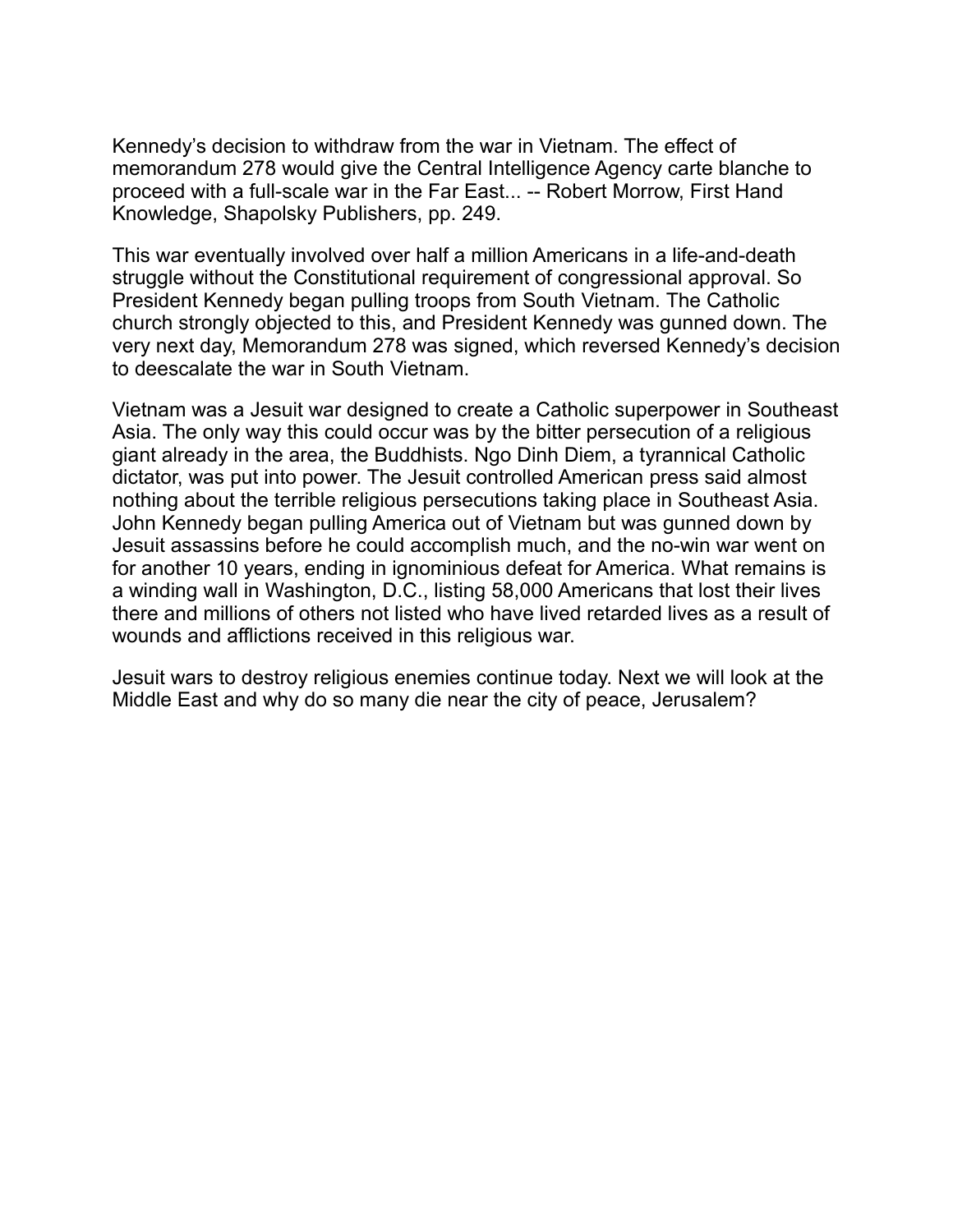# **Chapter 8: Won't They Ever Stop Fighting?**

During the last two generations, there has been continual conflict in the Middle East. The six-day Israeli-Egyptian war of 1967, and the Yom Kippur Arab-Israeli war of 1973 are more prominent that the others. The bombing, bloodshed, crying, and the misery of war never seem to stop. Why do they continue fighting? What is the purpose of continuing this senseless killing?

The land of Israel lies at the center of an area that is completely hostile to it. Israel is of great religious and historical significance because the Messiah, Jesus Christ, walked the land of Israel for three and a half years of public ministry.

Alberto Rivera was a Jesuit who escaped the order and revealed a tremendous amount of information about them. He has written extensively about the Jesuits and their operation in the Middle East. The Jesuits greatly maligned him because of the information he provided. This information cost him dearly. He died from poison administered by a Jesuit assassin. All of Alberto's information has proven to be true.

A Jesuit cardinal named Augustine Bea showed us how desperately the Roman Catholics wanted Jerusalem at the end of the third century. Because of its religious history and its strategic location, the Holy City was considered a priceless treasure. A scheme had to be developed to make Jerusalem a roman Catholic city.

The great untapped source of manpower that could do this job was the children of Ishmael. The poor Arabs fell victim to one of the most clever plans ever devised by the powers of darkness....

The Vatican desperately wanted Jerusalem because of its religious significance, but was blocked by the Jews. Another problem was the true Christians in North Africa preaching the gospel. Roman Catholicism was growing in power and would not tolerate any opposition. Somehow the Vatican had to create a weapon to eliminate both the Jews and the true Christian believers who refused to accept Roman Catholicism. Looking to North Africa, they saw the multitudes of Arabs as a source of manpower to do their dirty work....

The Vatican wanted to create a messiah for the Arabs, someone they could raise up as a great leader, a man with charisma who they could train, and eventually unite all the non-Catholic Arabs behind him... creating a mighty army that would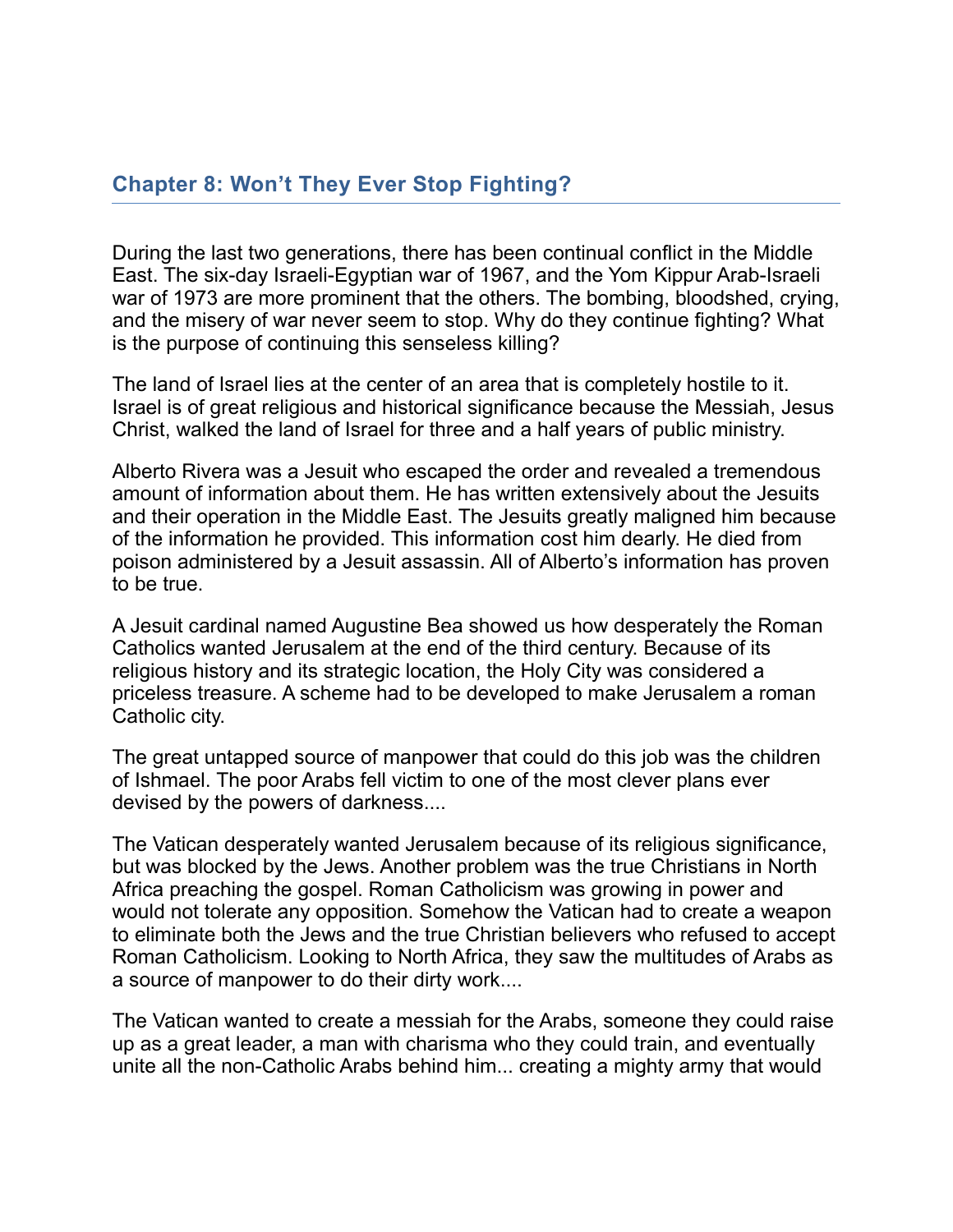ultimately capture Jerusalem for the pope. -- Jack Chick, The Prophet, Alberto part 6, Chick Publications, pp. 5, 18.

Here we see that the Catholic Church desperately wanted control of Jerusalem because of its location and its great religious significance. The wanted to use the Arabs to grind the Jews and Christians into the dust so they could take over Jerusalem. The Vatican also invented a 'messiah' figure from among the Arabs around whom the Arab world would unite.

A wealthy Arabian lady, who was a faithful follower of the pope, played a tremendous part in this drama. She was a widow named Khadijah.... Her job was to find a brilliant young man who could be used by the Vatican to create a new religion and become the messiah for the children of Ishmael.

She soon found young Muhammad, and they were married.... Under orders from the Vatican, Roman Catholic Arabs across North Africa began spreading the story of a great one... who was about to rise up among the people and be chosen one of their god. -- ibid. pp. 19,20.

Islam and the rise of Muhammad was an invention of the Catholic Church. The purpose for this new religion was the destruction of Jews and the followers of Christ in order to gain the Middle East, and especially Jerusalem for the pope.

By the time Muhammad died, the religion of Islam was exploding. The nomadic Arab tribes were joining forces in the name of Allah and his prophet, Muhammad. In their 'holy book, the Koran, Jesus is regarded as only a prophet. If the pope was His representative on earth, then he also must be a prophet of God... which caused the followers of Muhammad to fear and respect the pope as another 'holy man.' The pope moved quickly, and issued bulls granting the Arab generals permission to invade and conquer the nations of North Africa. The Vatican helped to finance the building of these massive Islamic armies in exchange for three special favors:

- 1. Eliminate the Jews and Christian [which they call infidels].
- 2. Protect the Augustinian monks and Roman Catholics.
- 3. Conquer Jerusalem for 'his holiness' in the Vatican.

As time passed, the power of Islam became tremendous.... Jews and Christians were slaughtered, and Jerusalem fell into their hands.... It was time for the payoff.... The pope asked for Jerusalem. But by now, the Arab generals felt the exhilaration of victory everywhere they went. They felt nothing could stand in their way. The pope's carefully laid plans began to backfire, and then crumbled before his eyes. -- ibid. pp. 21, 22.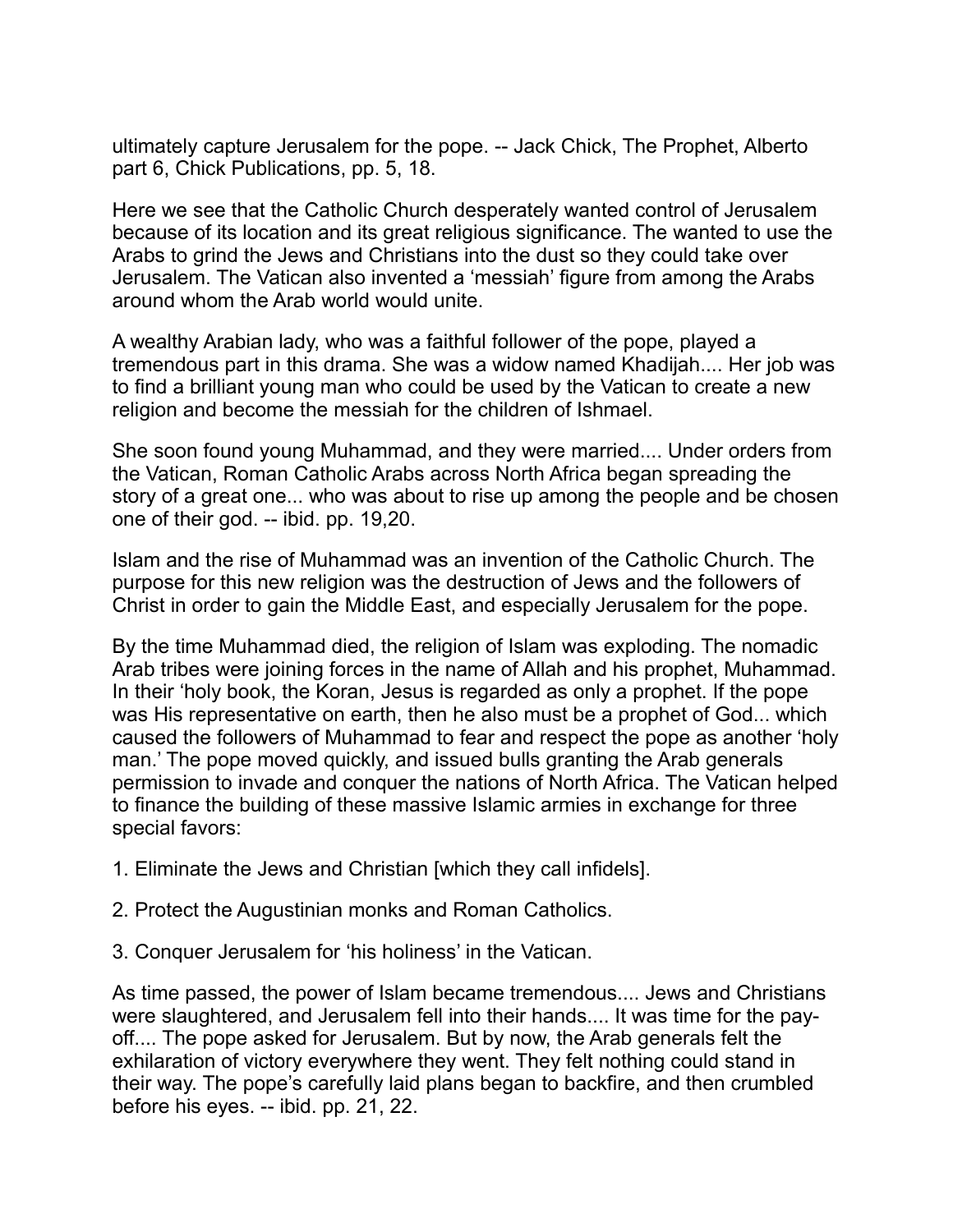The pope's plans failed miserably. Instead of giving Jerusalem to the pope, the Moslems built their sacred building, Dome of the Rock, in Jerusalem on the very site of the old Jewish temple, thus making Jerusalem the second most holy place, nest to Mecca, in the whole Islamic world. There was no way that the victorious and powerful Arab armies would give Jerusalem to the pope. Now the Arab leaders turned to new lands to conquer.

The Muslim general were determined to conquer the world for Allah... so they turned their eyes towards Europe. The Islamic ambassadors approached 'His Holiness' in the Vatican and asked for papal bulls to give them permission to invade European countries. The Vatican was outraged. War was inevitable. Temporal power and control of the world was considered the basic right of the pope. He wouldn't think of sharing it with what he considered heathens. The pope raised up his armies and called them crusades to hold back the children of Ishmael from grabbing Catholic Europe. The wars continued for centuries... and Jerusalem slipped out of the pope's grasp. -- ibid. p. 23, emphasis supplied.

The Arab forces wanted to take over the world for Allah.

The pope said no, and wars ensued. These wars, called crusades, went on for centuries throughout Europe and the Middle East. The papacy wanted, not only to keep the Arabs out of Europe, but also to wrench Jerusalem out of the hands of the Arabs. Is it possible that the statement made by George Bush on September 17, 2001, had any historical reference? Bush declared that America was fighting a crusade against terrorism. Is it possible that the president realized that one of the key objectives in this current war on terrorism is to regain Jerusalem for the pope? In light of Bush's track record of obedience to Rome, it should be obvious!

U.S. News and World Report of April 8, 2002 has cover title that reads, "The Crusades.... The Truth About the Epic clash Between Christianity and Islam." The article shows that Catholicism and Islam clashed in the crusades during the Dark Ages. In this issue, when they refer to 'Christianity' they are referring to Catholicism. This issue has a lengthy article that covers the crusades.

It was the fall of 1187, and an emissary from the besieged city of Jerusalem had come to beg Saladin, the sultan of Egypt, for mercy. After barely four days of assaults, the Christian defenders saw that Saladin had them hopelessly outmatched. Waiting in his tent outside the city's walls, the Muslim ruler knew both sides had a lot riding on the outcome of this battle.

For the city's defenders, the prospect of Saladin's wrath loomed. The last time Jerusalem was sacked by an invading army -- a Christian one -- its narrow streets ran red with blood. For Saladin, his honor depended on capturing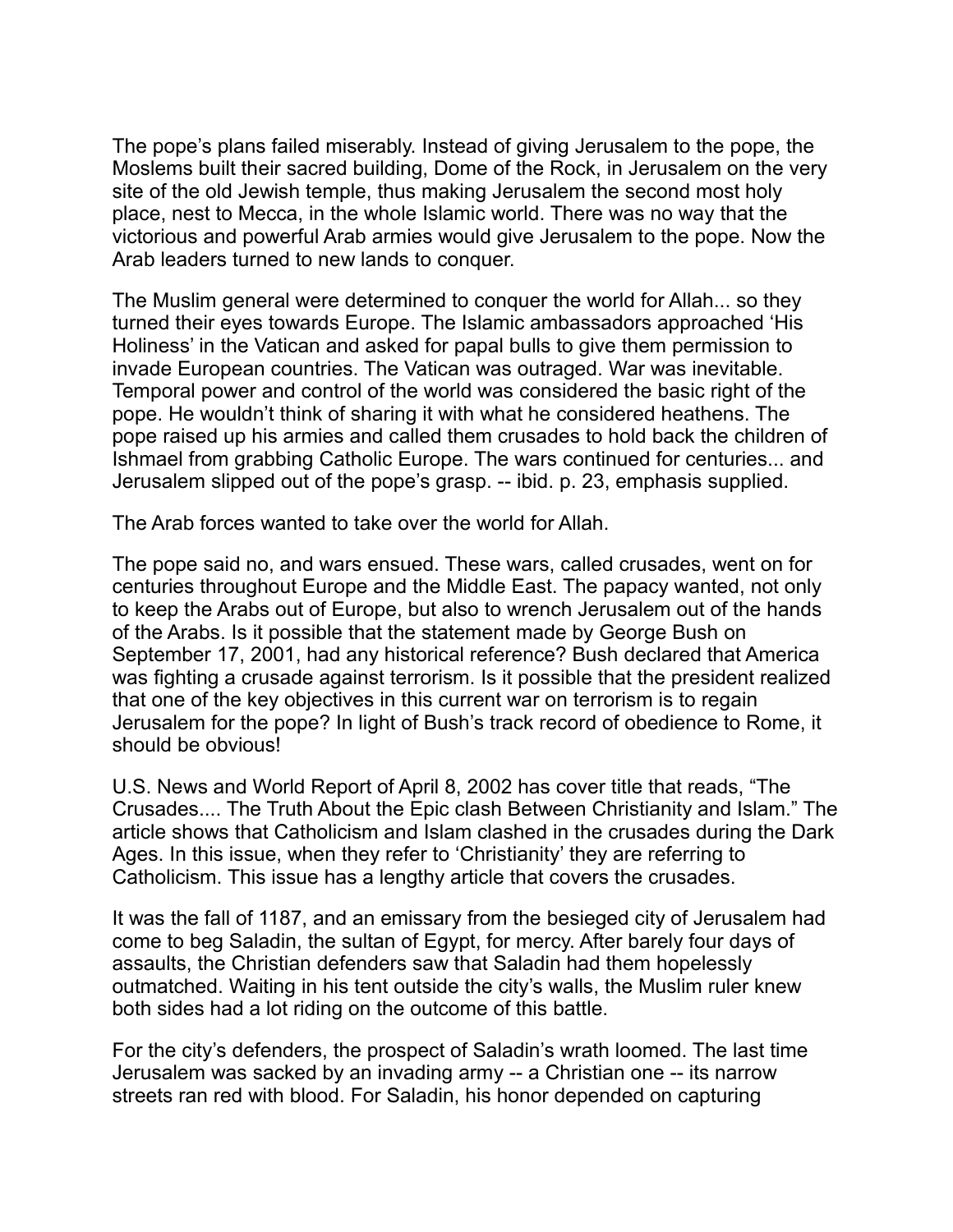Jerusalem. All summer his armies had battled their way north through the Christian fiefs like an angry desert wind, with only one goal: recapturing the holy city that had been occupied by European invaders for 88 years. -- The First Holy War, U.S. News And World Report, April 8, 2002, p. 36, emphasis supplied.

For nearly three centuries, the Catholic armies fought the Muslim armies for control of Jerusalem, the so-called city of peace. The Catholic armies wanted to give it to the pope as a gift because the pope wanted to rule the world from Jerusalem. The Arabs wanted it because the Dome of the Rock, their second most holy shrine, was located there. War and bloodshed raged for centuries over this piece of real estate.

Saladin doesn't get much play in Western history books. You're more likely to read about Richard the Lion-Hearted, the leader of the European expedition to retake Jerusalem -- and even he is most often remembered as a peripheral character in robin Hood tales....

The battle between Saladin and Richard marked the high point of the Crusades, the first major clash between Islam and Western Christendom, which lasted more than three centuries.

From their beginnings in 1095, the crusades inspired more passion than anyone expected. The first Crusade was preceded by droughts and famine and heralded by meteor showers. The idea of an expedition to reclaim Jerusalem from the unbelievers seized the imagination of people from all social classes. Led by deeply religious knights like Godfrey of Bouillon and Tancred, armies of 'Latin' Christians [followers of the Catholic Church] from France, Germany, England, and elsewhere marched through what is now Hungary to Constantinople, the great center of Christianity in the East. -- ibid. p. 38, emphasis supplied.

The First Crusade was really the only one that the papacy won. Blood ran kneehigh through the streets of Jerusalem as the Arabs were slaughtered. This, however, would be the only victory for the papacy. Thereafter, the Muslims dominated the fighting.

Following the First Crusade,

It took almost a century before a leader strong enough to unite the Muslim Middle East appeared. When Saladin finally retook Jerusalem, it was Christendom's turn to be shocked. The archbishop of Tyre, a Christian [Catholic] stronghold north of Jerusalem, hurried west to Italy on a black-sailed ship with news of Jerusalem's fall, along with letters begging for help. -- ibid. p. 39.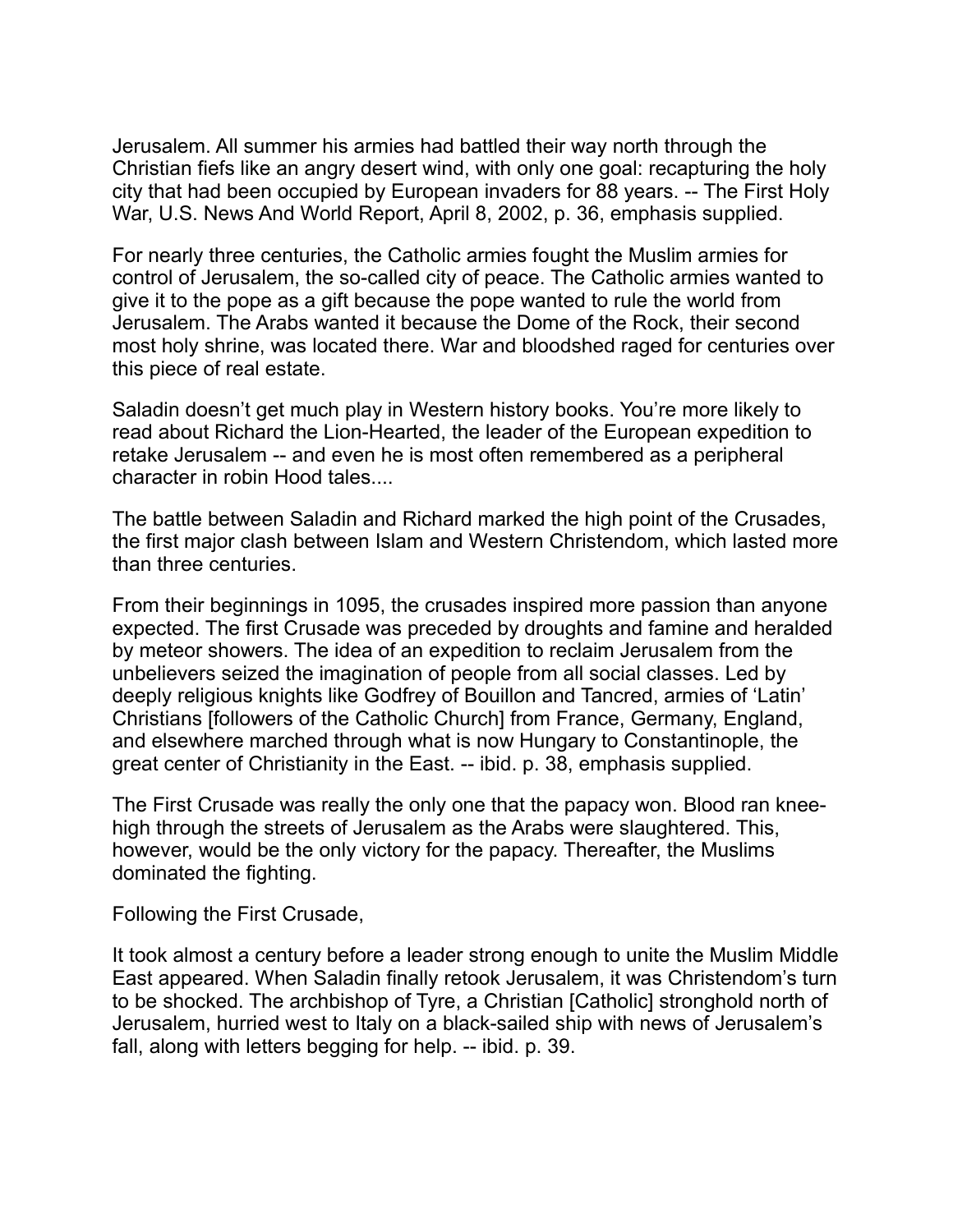The letters for help brought to their aid Richard the Lion-Hearted, England's most temperamental sovereign.

He arrived in the Holy Land in 1911 at the age of 33.... For 16 months, Saladin and Richard Battled across the parched plains of the Holy Land. Finally, ill and leading an exhausted army, Richard negotiated a truce with Saladin and headed home. He never returned. -- ibid. p. 39.

The truce permitted the crusaders to occupy a strip of land along the land along the coast and permitted the Muslims to continue to occupy Jerusalem, but allowed Christians to visit Jerusalem.

While the crusades of the Dark Ages failed to obtain control of Jerusalem for the pope, the most recent wars in the last 100 years have brought the papacy closer to her goal than she ever has been.

Marching into a Jerusalem captured from the Turks in 1917, a British general, Sir Edmund Allenby, proudly declared:

'today the wars of the Crusaders are completed,' and the British press celebrated his victory with cartoons of Richard the Lion-Hearted looking down at Jerusalem above the caption 'At last my dream come true.' The colonial powers glorified the Crusaders as their ideological forebears. -- ibid. p. 39.

During WWI, the papacy, still with a strong desire for control of Jerusalem, planned a sequence of events that would finally allow the papacy to take over Jerusalem. Using nations under her control, among whom was Britain, the papacy took control of the Holy Land from the Muslim Turks. This was step 1 in the process.

England was to take Palestine away from the Turks. This resulted in the creation of a national homeland for the Jews with the Balfour Declaration. During World War II, the Jesuits would not allow the trapped European Jews to emigrate to Roosevelt's American Empire, Churchill's Great Britain or Stalin's Russian Empire. Rather, the Order permitted many to enter Palestine while the majority perished in the Death Camps located deep in the woods of Roman Catholic, Jesuit-controlled, Poland... By 1918, the order, financed by its Federal Reserve Bank and Bank of England, will have completed the first phase of its Second Thirty Years' War -- World War I, including the Great Influenza Pandemic of 1918 having globally killed forty to one hundred million people. During that time the Jesuit General will have used his British Intelligence Service and Lawrence of Arabia to unite the Arabs of Palestine in driving out the Ottoman Turks. He will have used General Allenby to drive the Turkish Moslems out of Jerusalem -- a major accomplishment.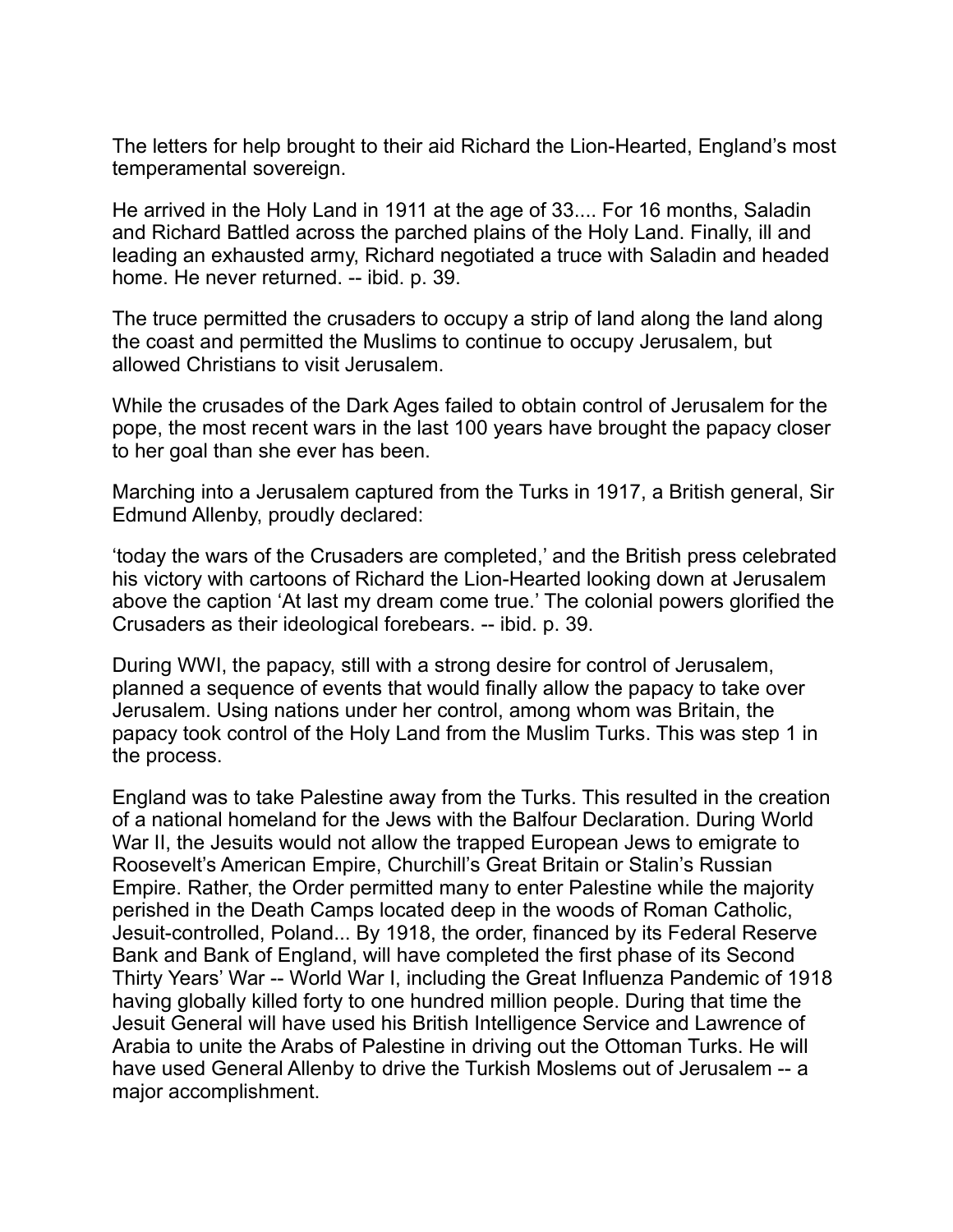And how would the Company maintain control of Palestine and Jerusalem won by its British sword? Enter the House of Rothschild with the Jewish Masonic Zionists.

In 1918, the Jesuits would cause their Zionists in England to issue the Balfour Declaration declaring Palestine to be the new homeland for 'The Wandering Jew'. Could it be that after nineteen hundred years of Rome's crusades, inquisitions and pogroms the Jewish Race would now have a place to call its own? Or was Zionism a setup for the greatest betrayal the Jewish Race has ever known.... World War I prepared the Land for the People. World War II prepared the People for the Land. -- Eric Phelps, Vatican Assassins, Halycon Unified Services, pp. 464, 512, 514.

Instead of taking a public stand, he [Spellman] would operate behind the scenes by 'personally calling on every South American country to cast their votes for Israel.... There was little doubt that Spellman knew U.N. delegates.... After a bitter struggle, Israel was admitted to the United Nations by a vote of thirty-seven to twelve. The Israelis had turned to a number of men of prominence, including John

Foster Dulles to promote their cause. Many were convinced that Spellman had been the deciding factor. -- John Cooney, The American Pope, Times Books, pp. 186, 187.

We have seen that the Jesuits place great significance on Israel and have fought two major wars and the papacy's great desire to rule the world from Jerusalem, future wars planned by the Jesuits and the Illuminati will be used as further attempts to bring the pope to Jerusalem to rule the world from there.

Their plan is that when the terrorism and killing get bad enough, the Jesuit controlled news media will urge upon the blinded masses the need for a peace maker to come to that troubled area to rule. This peacemaker will be the pope. Once he is enthroned in Jerusalem, the 1,700-year old dream of the papacy will come true.

General Allenby declared upon entering Jerusalem that the wars of the crusades were completed. This was near the end of World War I. General Eisenhower, commander of the Allied forces in Europe during World War two, declared that he was fighting a crusade in Europe. George Bush in 2001 declared that a crusade was being fought against terrorism. In light of Albert Pike's statement requiring three world wars, do you suppose that each of these men recognized the significance of these three wars on regaining Jerusalem for the pope?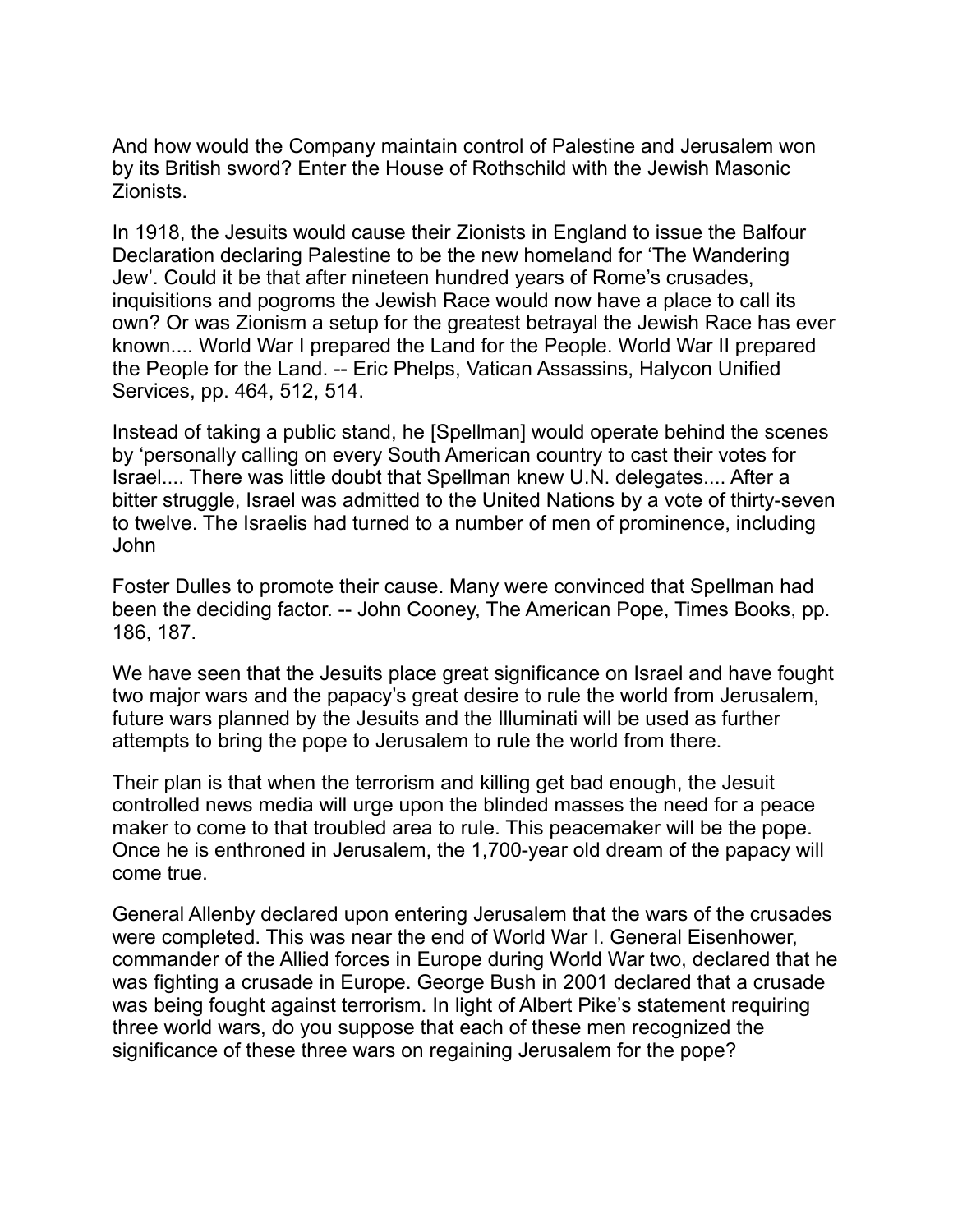Will there ever be peace in Israel? There will probably be peace for a brief interval when the pope is enthroned there. But the pope will soon thereafter start to exercise his authority to force the entire world to become Catholic as he did during the Dark Ages when he controlled the world. This will bring about terrible persecution and destruction throughout the earth. Only those who are in submission to God's control will find safety in that awful time.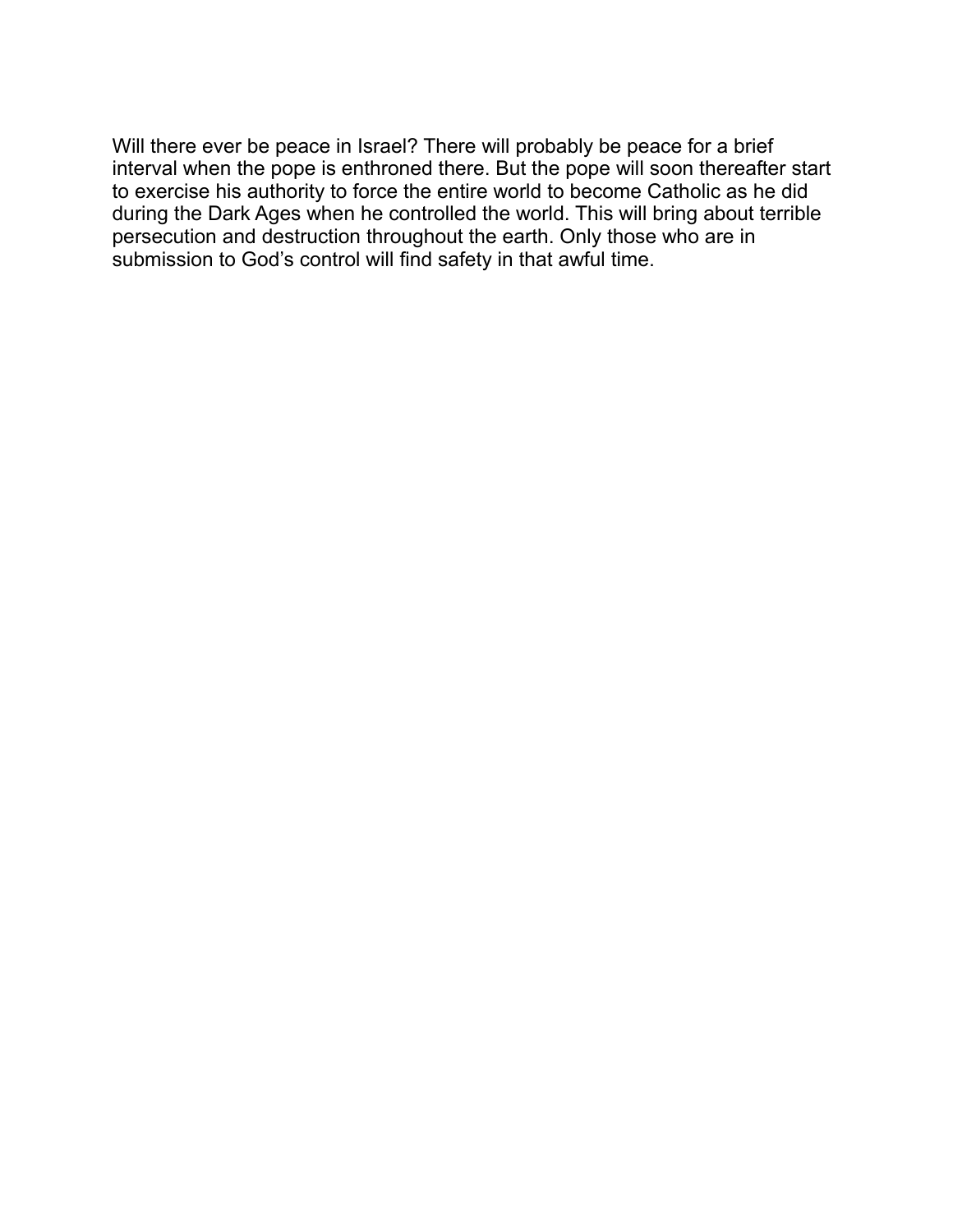# **Chapter 9: Treason In High Places**

We have clearly seen from history that the Illuminati was established by the Jesuit Order as a front organization behind which the Jesuits could operate and continue to conceal their actions in the eyes of humanity. We have clearly seen that the Jesuits have created further organizations as buffer organizations (the Council on Foreign Relations, for example) so that no one detects their existence and role in various heinous and cruel activities.

Another such a group, but on a much smaller scale, is the exclusive fraternity at Yale University called the Skull and Bones Society. While some understand that is an exclusive fraternity, few realize the global implications of being part of such an organization. This society has connections. Watch carefully.

The Taft family (which is also related to George Bush by blood) and the Harriman family are two families that have been intimately connected to the Skull and bones Order (which is an entry point into the Illuminati and on the surface just an exclusive fraternity). -- Fritz Springmeier, Bloodlines of the Illuminati, Ambassador House p. 320.

The Skull and Bones Order is the entry point into the Illuminati. The Illuminati, which we have seen, is a front for the Jesuit Order. Anyone, who is working for or a part of the Illuminati, is connected to the Jesuits, the greatest foe of Protestant religious and civil liberty. To be part of the Illuminati and the Jesuits makes it impossible to love the Constitution or to uphold its principles because those groups exist for the destruction of the Constitution. No president or public official in America could ever be part of these groups because it would be impossible to uphold their oath to defend the Constitution because they are part of organizations whose great goal is the abolishment of that great document.

Are you aware of any leaders of Presidents that have ever held office who have been part of the Skull and bones Order of Yale University?

George Bush (father and son) was a Skull and Bonesman.... George Bush also is a descendent of the 13th top Illuminati family -- the family that ties in with British royalty and the Merovingians - ibid. p. 320.

George Bush, the father and George Bush, the son, have both attended Yale University and are both a part of the Skull and Bones Order. Both of these men are part of the Illuminati and the Jesuits. Both of these men, by their entrance into these groups, are disqualified from being President of the United States.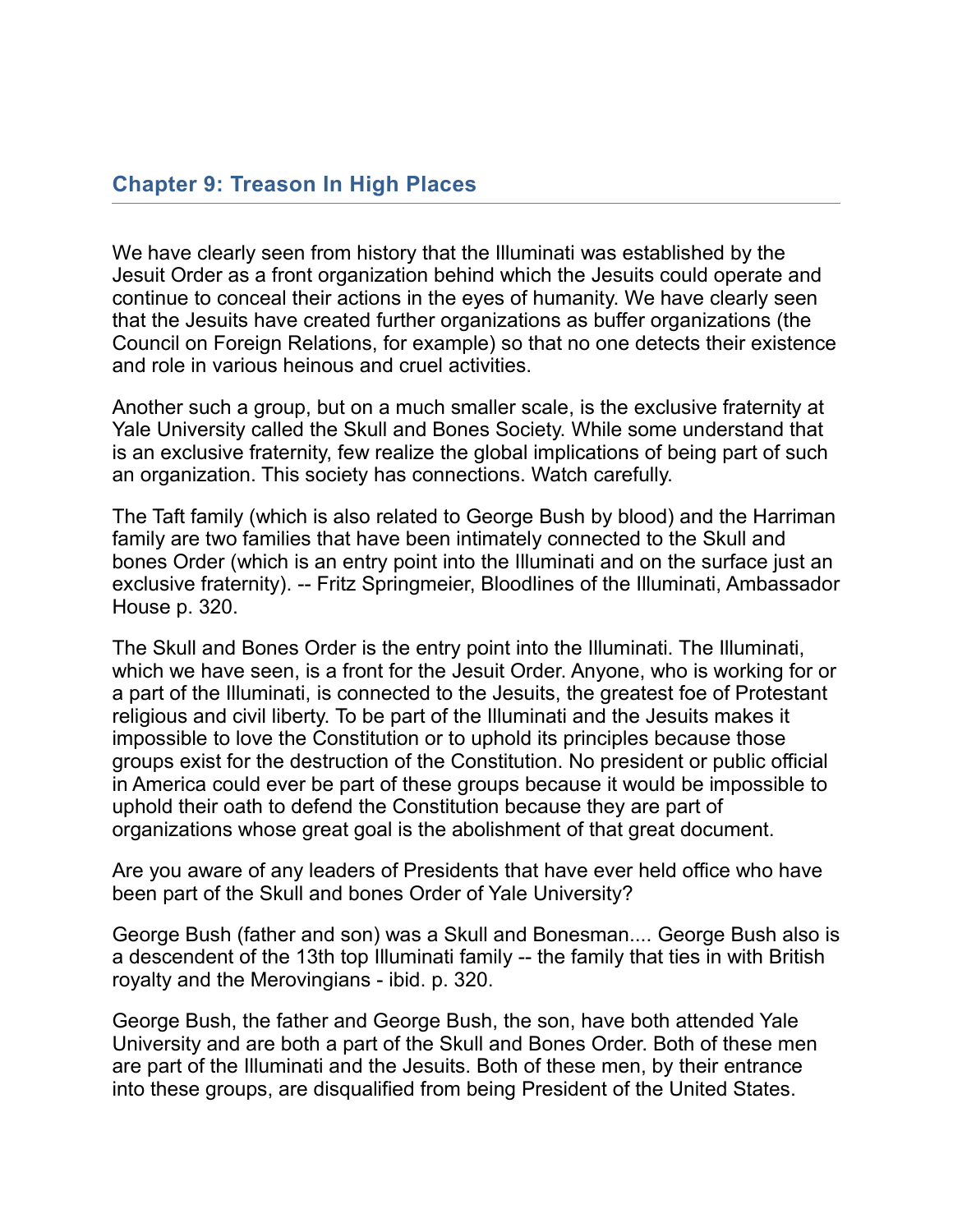Both men are working for the destruction of America and its Constitution rather than to defend the Protestant principles upon which it stands. The men have and do occupy the highest position of trust in America and they are being told by their handlers to slowly, but surely destroy this great land!!! America is in deep trouble.!!!

The Bush family's connection to the Harriman's / Illuminati/Jesuits goes way back.

Cornelius Vanderbilt Whitney married Marie Norton who later married W. Averell Harriman (init. Into Skull & Bones in 1913), the man who helped finance Hitler to power. The Harrimans also helped bring the Bush family from oblivion back in the early 1920's. When Prescott Bush (George Bush's father) lost all his money in the 1929 stock market crash, the Harrimans again came to financially help Prescott Bush back on his feet. During the 1920's, the W. Averell Harriman, Prescott Bush, Fritz Thyssen and Friedrich Flick created several entities to help finance Hitler and to produce the weapons Hitler would need to fight W.W.II. - ibid. p. 63.

The Bush family has been connected with the people of the Illuminati/Jesuits for the last 85 years. Their influence on this family and the policies both George Bush, father and son, have made since being in the White House have only aided the Illuminati/Jesuits in their ongoing efforts to destroy the blood-bought Protestant freedoms that make America great. We will even discover in the next chapter that the Jesuits/Illuminati has used George Bush to involve America in the awful war in Afghanistan and Iraq. How many courageous, American young men and women have died fighting in wars that the Illuminati/Jesuits have planned for over 100 years; we will look at this in our next chapter.

Before George Bush ever entered the White House in January of 2001, he was already vowing his support for the work of the Catholic Church in America. He showed that his allegiance would not be for the Constitution and the American people, but rather for a man whose position over the last 200 plus years has been opposed to the Protestant Constitution.

In 1960, John Kennedy went from Washington to Texas to assure Protestant preachers that he would not obey the pope. In 2001, George Bush came from Texas up to Washington to assure a group of Catholic Bishops that he would obey the pope. -- Washington Times, April 16, 2001.

The President of the United States is not running the United States; a foreign dictator, whose position pushed for the slaughtering of millions of people, who never changes and who would love to see the destruction of this country, is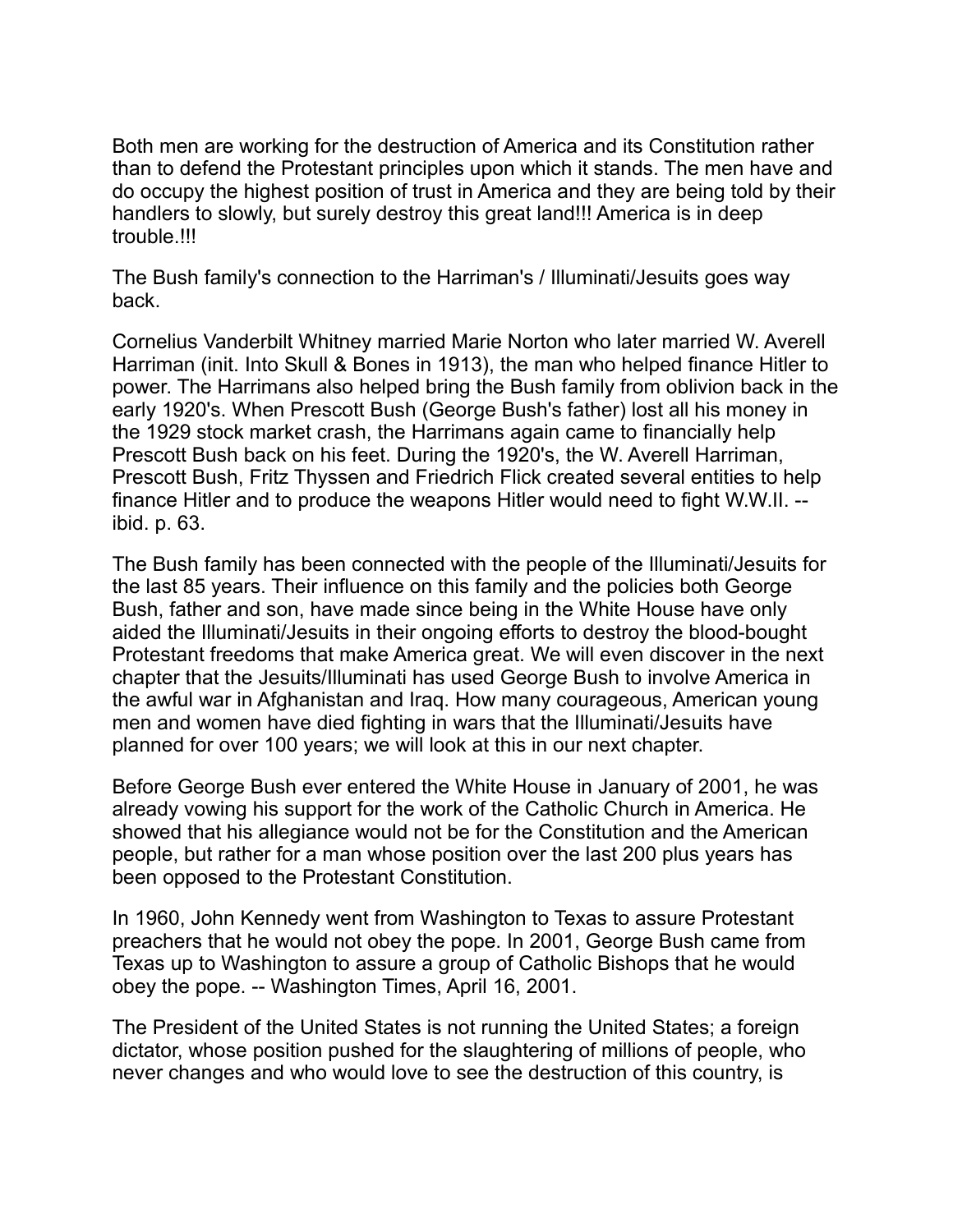telling the President of the United States what to do and he is happy to do it!!! That's a stunning, shocking, and revolting statement.

The pope is the ruler of the world. All the emperors, all the kings, all the princes, all the presidents of the world are as these altar boys of mine. -- Priest Phelan, Western Watchman, June 27, 1912.

Emperors, kings, princes, and Presidents are as altar boys. What does an altar boy do? An alter boy is a willing and obedient servant/slave to the priest. When the priest tells the alter boy to do something, the altar boy carries out exactly what the priest has told him to do. Doesn't ask any questions, but does exactly what he is told. According to this priest, almost 100 years ago, the Presidents of the world are as altar boys of Rome. According to the article in the Washington Times, the president of the United States is an altar boy.

From another document, a Catholic paper called Peter's Voice; this was also quoted in Reuters News service of March 22, 2001. There was a cultural center in Washington DC dedicated to John Paul II. This is what the President declared, "The best way to honor Pope John Paul II, truly one of the great men, is to take his teachings seriously, to listen to his words and put his words and teachings into action here in America." The President of the United States, by those words, has committed the crime for which Benedict Arnold was hung. It is called treason. George Bush, the President of the United States, declared that we need to put the words and teachings of the pope into action here in America, and that is treason. From the very inception of the United States of America, the Catholic church and the Jesuit order has wanted to destroy this nation, and has wanted to abolish the Constitution of the United States. George Bush swore that he would defend and protect the Constitution. By his declaration at the dedication of the cultural center, he has now declared he wants to destroy the Constitution. Treason worse that Benedict Arnold ever dreamed of is being practiced from the highest office in this land!!!

George Bush is not an American. Let me share with you from the book, Fifty Years in the Church of Rome, page 284, to show you the contrast between the words of the Constitution and the words of the church of Rome.

The most sacred principle of the United States Constitution is the equality of every citizen before the law. The fundamental principle of the Church of Rome is the denial of that equality. Liberty of conscience is proclaimed by the United States, a most sacred principle which every citizen must uphold... But liberty of conscience is declared by all the popes and councils of Rome, a most godless, unholy, and diabolical thing, which every good Catholic must abhor and destroy at any cost. -- Charles Chiniquy, Fifty Years in the Church of Rome, Chick Publications, p. 284.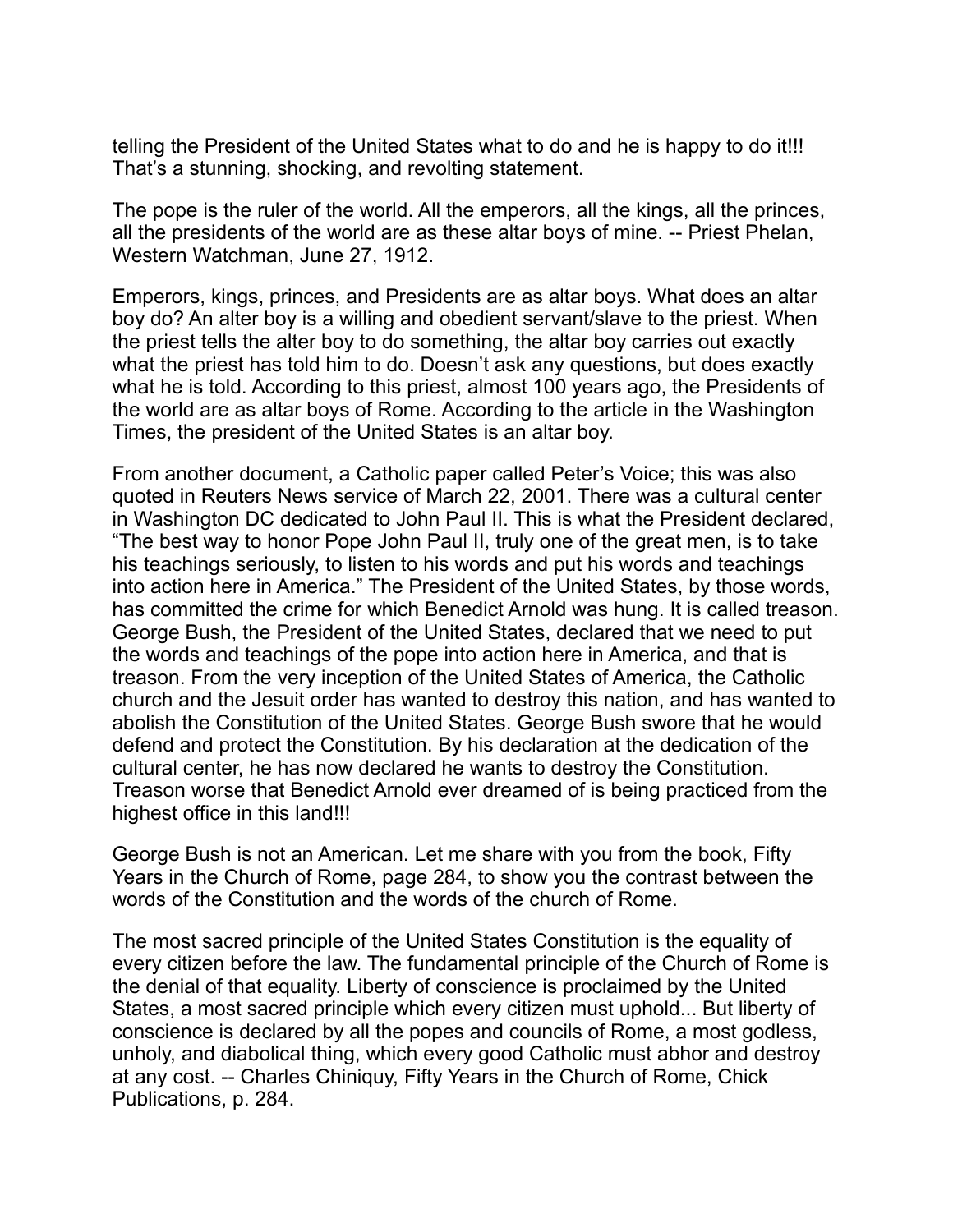So by George Bush's statements at the dedication of the cultural Center, he would destroy and abolish the First Amendment to the Constitution of the United States.

The American Constitution assures the absolute independence of the civil from the ecclesiastical or church power; but the Church of Rome declares through all her pontiffs and councils that such independence is an impiety and revolt against God. -- ibid. p. 284.

The American Constitution assures the separation of the church from the state, but the Catholic Church throughout the dark ages and today has been trying to mesh them together. The result of such a union has always been terrible bloodshed and persecution. Because the Founding Fathers of America realized the evils of church/state union, they made sure in the Bill of Rights that the church and state would remain separate.

The American Constitution leaves every man free to serve God according to the dictates of his own conscience; but the Church of Rome declares that no man has ever had such a right, and that the pope alone can know and say what man must believe and do. -- ibid. p. 284.

That is absolute insanity that another man believes that he has the right to tell someone what they can believe and what they can do. That is utter blasphemy.

The Constitution of the United States denies the right in anybody to punish any other for differing form him in religion. But the Church of Rome says that she has the right to punish with the confiscation of their goods, or the penalty of death, ibid p. 284.

That is laughable. As you go down through history and how one pope after another differed from previous popes and argued and there were rival popes, two or three at one time, disagreeing with each other, which infallible pope are we to accept? How many beliefs of the pope and of the Church of Rome are even found in the word of God? Is purgatory? Is worship of the Virgin Mary? Is turning the bread in the communion service into the actual body of Christ? This is insanity, and the Chruch of Rome declares that the pope can punish those who don't go along with him in faith. So for a human being to bow down and receive their faith from a man who doesn't' know what he believes is utter insanity!!!

The United States have established schools all over their immense territories, where they invite the people to send their children, that they may cultivate their intelligence and become good and useful citizen. But the Church of Rome has publicly cursed all those schools, and forbidden their children to attend them,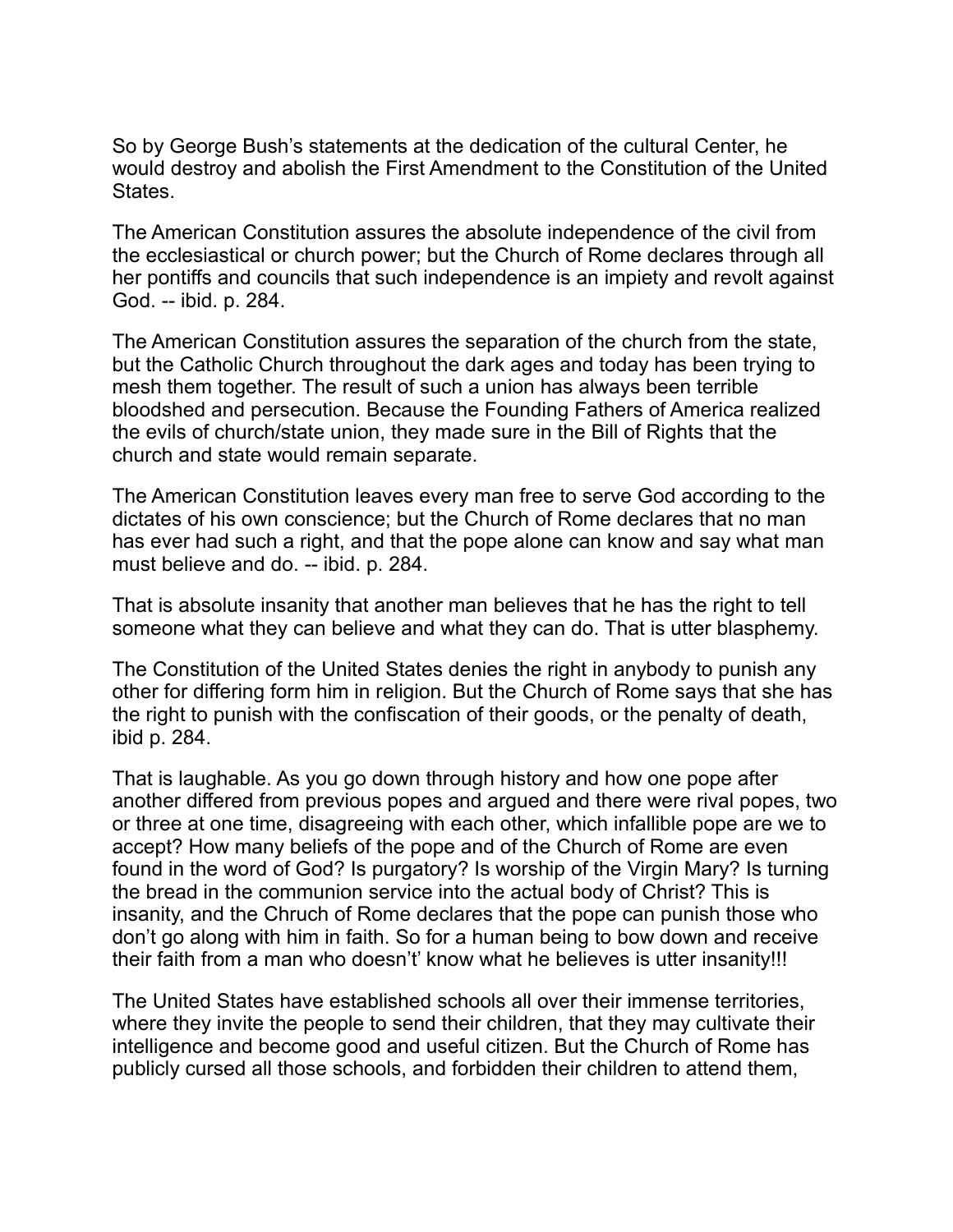under pain of excommunication in this world and damnation in the next. -- ibid. p. 284.

When Charles Chiniquy wrote this in the 19th century, this was, indeed, a fact. In the 19th-century in the American public school system, the children were taught that the Bishop [pope] of Rome was to be shunned as evil, and as an evil system that would attack the United States and our freedoms. The educational system in the United States for most of the 19th-century was Protestant. But as Mr. Dewey, and as the Rockefellers began to use their immense wealth to rewrite the textbooks in the American public school system, the American public schools no longer were Protestant, and so in the 20th-century Roman Catholic children in may cases, began attending public schools.

The Constitution of the United States is based on the principle that the people are the primary source of all civil power. (It's a government of the people by the people for the people). But hundreds of times, the Church of Rome has proclaimed that this principle is impious and heretical. She says that 'all government must rest upon the foundation of the Catholic faith; with the pope alone as the legitimate and infallible source and interpreter of the law. -- ibid., p. 284.

If the principles of the Church of Rome, as George Bush has declared he would like to see happen in this country are put into practice in the United States of America, then we are entering another dark age.

We are entering a time in earth's history, when the blood of conscientious Christians will flow across this land as it did throughout Europe during the Dark Ages. George Bush's words at the dedication of the cultural center in March of 2001 will take us to the Dark Ages again.

You say, but they're not Catholics. How could they be part of the Jesuit Order and they're not even Catholics? All the more reason why the Jesuit order would use them, because no American would suspect somebody who is not Roman Catholic to be carring out exactly what the Jesuits are telling them to do, would they? All the more reason. The only Catholic president that we know about in the 20th century was John F. Kennedy and he was the only president in the 20thcentury that refused to submit to the Jesuit Order and he was the one that was killed. Every other president from Roosevelt in the early 1900s, all the way down to today, has behaved as altar boys of the Roman Catholic church.

How about after September 11? Did George Bush stand up as a strong American president defending the Constitution? We with he had. But we find that George Bush's response to the terrorist attack of September 11 was his USA Patriot Act of 2001, which was proposed five days after the attacks, and these were George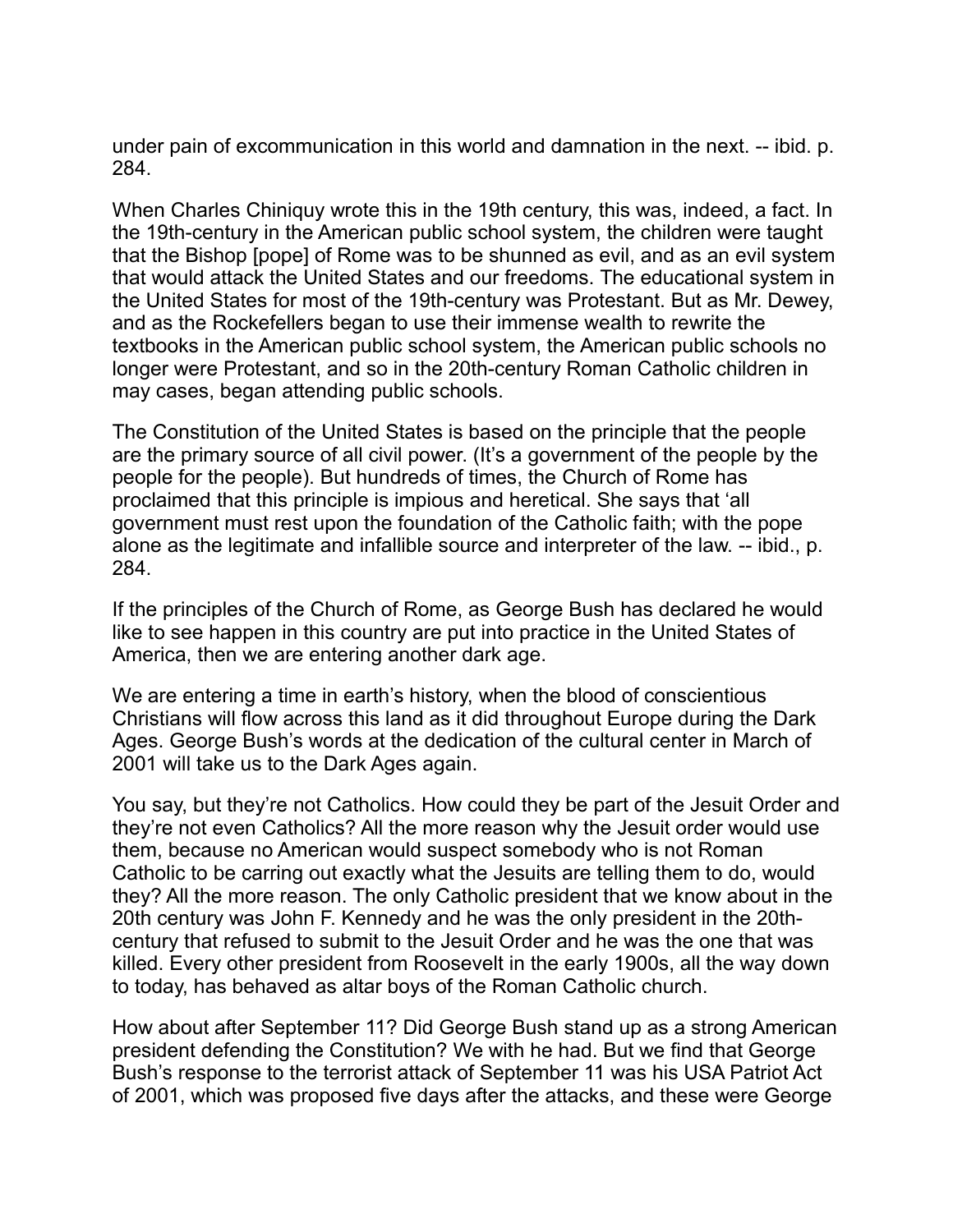Bush's words. This is taken from Reuters News service. The title of the article is ' Bush Signs Sweeping New Laws to Combat Terrorism'. The article is by Patricia Wilson. If somebody is saying "oh, but you got that off the Internet." George Bush did not sing the USA Patriot Act of 2001 in a dark corner that only the Internet picked up. Go to the Washington Times; go to the Orlando Sentinel; go to the LA Times; go to the New York Times; it's in there too.

President Bush signed new anti-terror laws on Friday, aggressively expanding the US government's power to hold immigrants without charges, eavesdrop on electronic communications, and crack money-laundering schemes.

"Today, we take an essential step in defeating terrorism while protecting the constitutional rights of all Americans," Bush said...

Crafted in response to the Sept. 11 attacks on the United States, the bill enhances the ability of federal authorities to tap phones, share intelligence information, track Internet usage, e-mails and cell phones and protect U.S. borders." -- Patricia Wilson, Reuters Internet news page, October 26, 2001.

George Bush, Skull and bones/Illuminati/Jesuit puppet endorses an act that would gut the constitutional rights of Americans. He gives federal agencies the right to read your e-mail before you do, to listen in on your phone calls and tap your phone, and then has the audacity to tell Americans, "We are destroying all your liberties, but don't worry, we won't bother your constitutional rights." He thinks we are idiots!!!!

In the same article, we read a quote from the director of the American Civil Liberties Union, "We can not as a nation allow very legitimate public anxiety to immunize the administration and Congress from their obligation to protect the Bill of Rights and the fundamental values that document embodies." The director, Laura Murphy understood that the New Patriot Act would annihilate our basic freedoms.

What else is George Bush capable of doing? He has sold himself and his country to America's greatest enemy and the total destruction of the Constitution is their ultimate goal. George Bush and his controllers will continue to ravage our freedoms all in the name of saving them.

An Associated Press article declared this concerning Bush's New Patriot Act. "Attorney General John Ashcroft freed the FBI to monitor Internet sites, libraries, churches and political organizations, calling restrictions on domestic spying 'a competitive advantage for terrorists.'" "Civil liberties groups criticized the move. But President Bush said, 'We intend to honor our constitution and respect the freedoms that we hold so dear.'"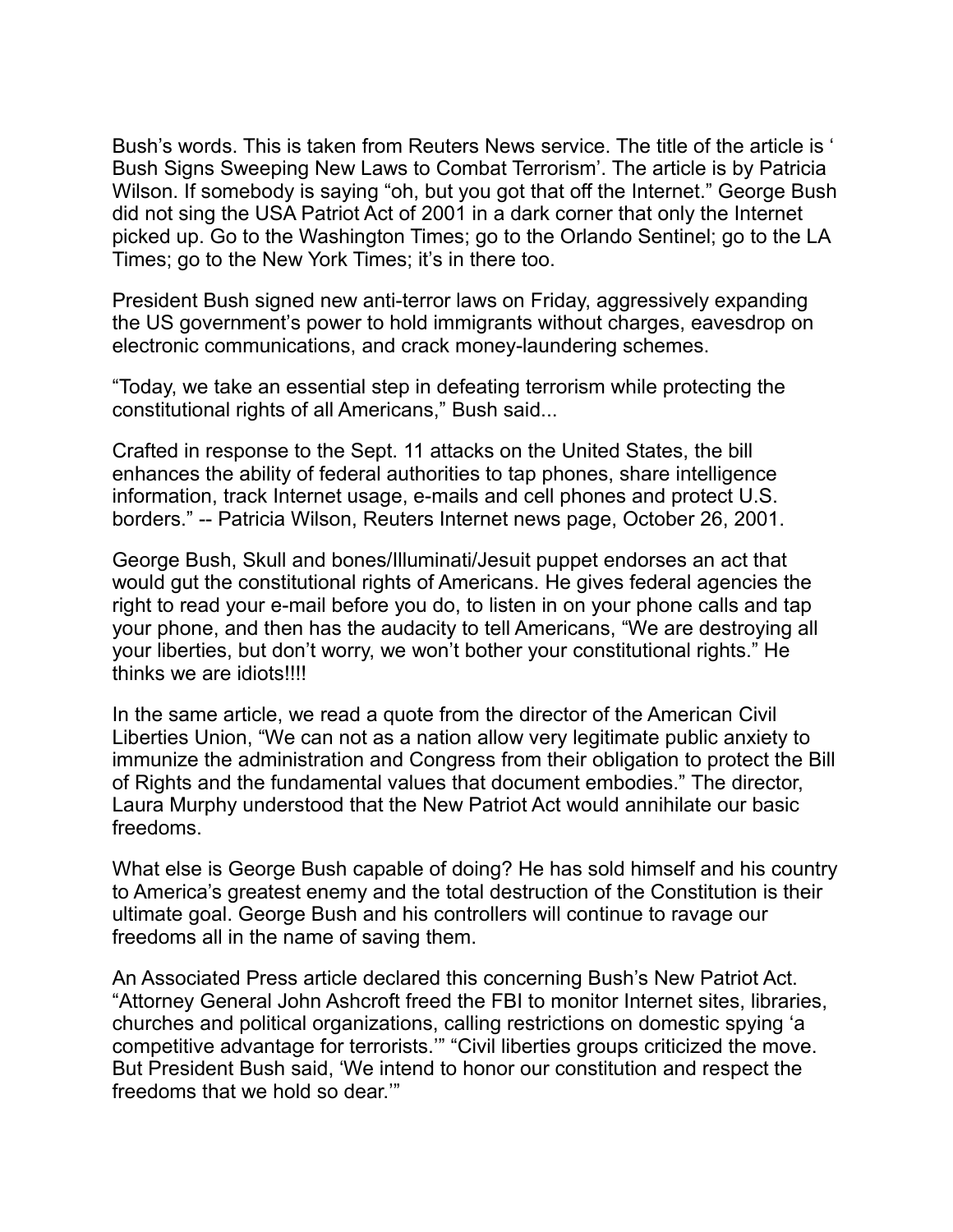The president is taking away the civil liberties that Americans have had for a long time in the name of terrorism. With all of our freedoms gone, will that somehow make terrorism go away? It sounds so good to be safe from terrorism, but terrorism will not leave when all of our freedoms have disappeared. The New Patriot Act destroys freedom. President Bush is leading this nation to ruin!!!!

In yet another Associated Press article, we read,

Attorney General John Ashcroft ordered Federal prosecutors Friday to use new anti-terrorism powers to track down terrorists by intercepting their Internet and telephone communications and financial trans actions...

Under the new law, prosecutors have more powers to eavesdrop on suspected terrorists, wherever they are and whether they are communicating on the Internet of by phone.

On Thursday, Ashcroft warned would-be terrorists that the government will be closing watching how they act, carefully listening to what they say and secretly reading the words they write.

"He pledged to use the new powers granted by Congress to pursue terrorist suspects relentlessly, intercept their phone calls, read their unopened e-mail and phone messages and throw them in jail for the smallest crimes." -- Karen Gullo, 'Feds Vow to Use Anti-Terror Tools', 10-26-01.

The new patriot act of 2001 was a direct assault on the bill of Rights, the first 10 amendments to our Constitution, and it was passed by Illuminist/Jesuit led altar boy, George Bush.

In whose name are all these things being done? Newsweek, March 10, 2003, declared that

Faith Changed His Life and Shaped His Presidency; the President is praying on the cover of the magazine. The American people are being told that God is guiding the President as he destroys the Constitution and seeks to bring America back under the umbrella control of Rome. As far as Bush's domestic programs, like his faith-based initiative and his views on stemcell research and abortion, all reflect the teachings of Rome. The Newsweek magazine relates that the President was aided in these programs by one John Dilulio who tutored him in the philosophy of Catholic social doctrine. -- Newsweek, March 10, 2003, p. 29.

While it is clear that the President is being led by a god, it certainly is not the one in heaven, but rather the god of Rome!!! He promised Catholic bishops that he would obey the pope before ever reaching the White House and he is certainly keeping his word. With the president of the United States obeying Protestant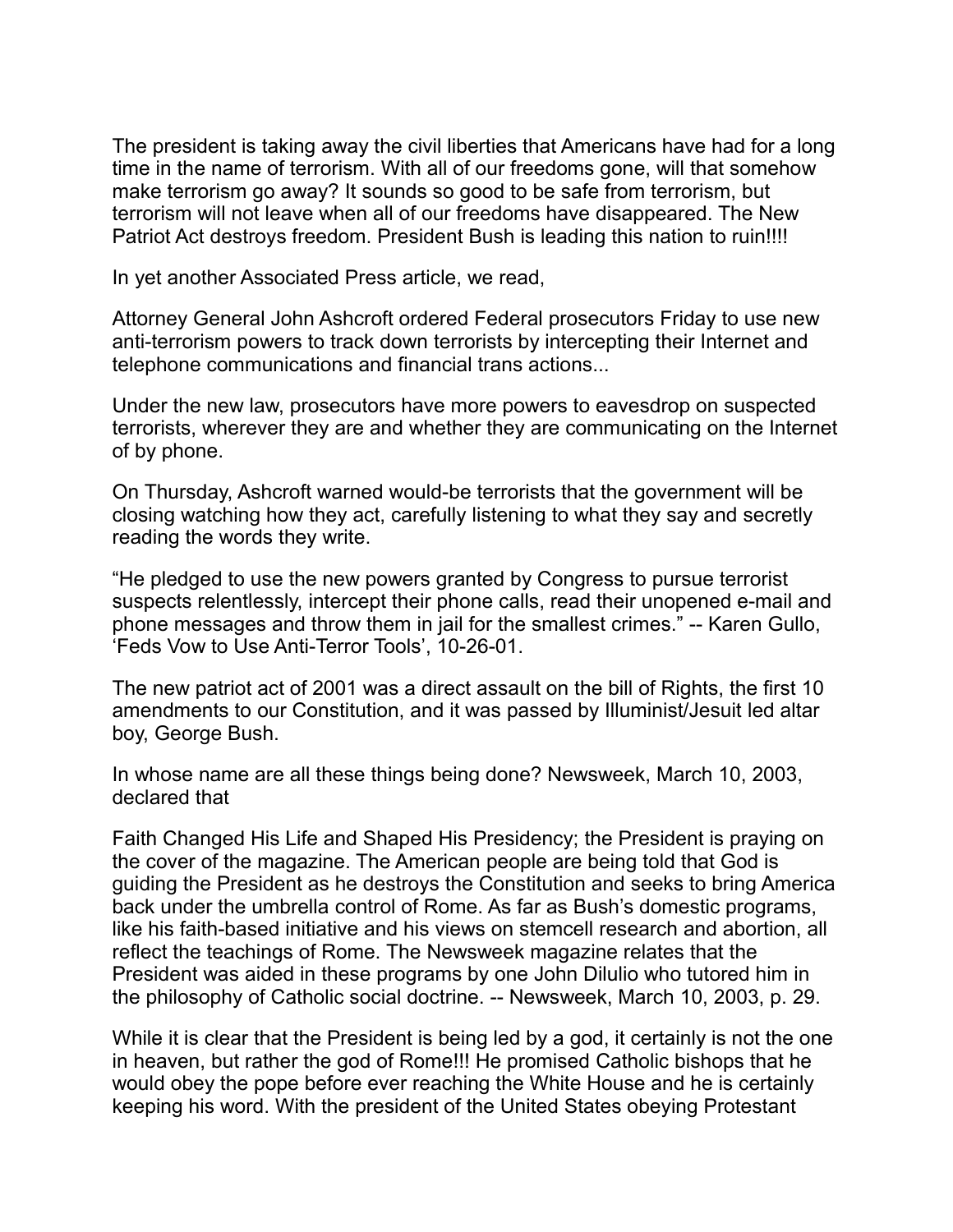America's greatest enemy, the Constitution and this nation are treading on very dangerous ground!!!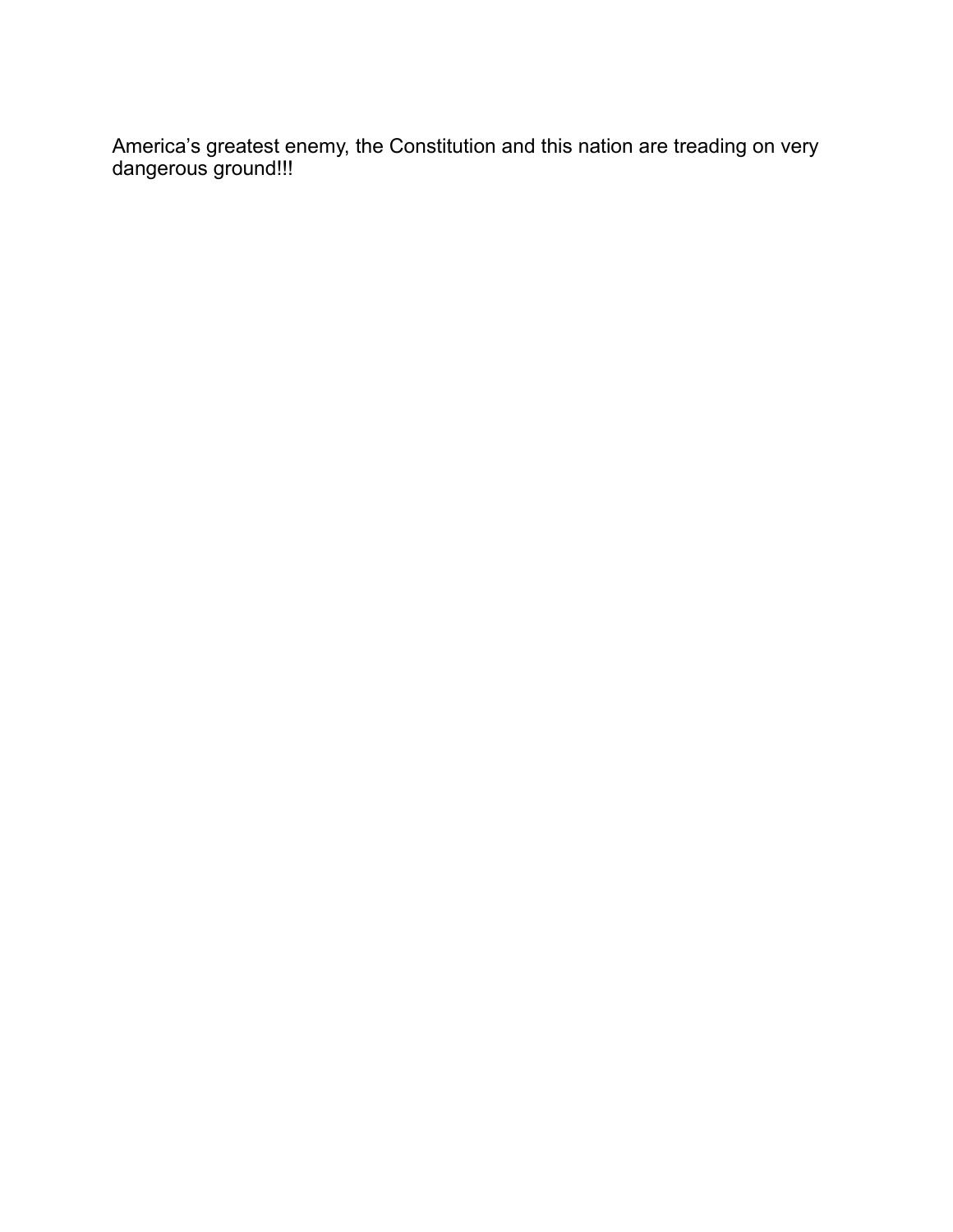The basis for this entire chapter is a letter that was written August 15, 1871 by Albert Pike to Giusseppe Mazzini quoted in the book Descent Into Slavery.

Having consolidated their financial grip on most of the European nations by the middle of the last century, the International Bankers worked feverishly to extend their sphere of influence to the ends of the earth in preparation for their final assault on the United States- a nation which, through its unique Constitution, remained free.

In the decades that followed it became apparent that, in order to achieve their goal of world domination, they would have to instigate of the old world order in preparation for the construction of the New World Order. This plan was outlined in graphic detail by Albert Pike, the Sovereign Grand Commander of the Ancient and Accepted Scottish Rite of Freemasonry and the top Illuminist in America, in a letter to Giusseppe Mazzini dated August 15, 1871. Pike stated that the First World War was to be fomented in order to destroy Czarist Russia- and to place that vast land under the direct control of Illuminati agents. Russia was then to be used as a 'bogey man' to further the aims of the Illuminati worldwide.

World War II was to be fomented through manipulation of the differences that existed between the German Nationalists and the Political Zionists. This was to result in an expansion of Russian influence and the establishment of a state of Israel in Palestine.

The Third World War was planned to result from the differences stirred up by Illuminati agents between the Zionists and the Arabs. The conflict was planned to spread worldwide. The Illuminati planned to unleash the Nihilists and Atheists and provoke a formidable social cataclysm which in all its horror will show clearly to the nations the effect of absolute atheism, origin of savagery and of the most bloody turmoil. Then everywhere, the citizens, obliged to defend themselves against the world minority of revolutionaries, will exterminate those destroyers of civilization, and the multitude, disillusioned with Christianity, whose deistic spirits will from that moment be without compass [direction], anxious for an ideal, but without knowing where to render its adoration, will receive the true light through the universal manifestation of the pure doctrine of Lucifer, brought finally out in the public view, a manifestation which will result from the general reactionary movement which will follow the destruction of Christianity and atheism, both conquered and exterminated at the same time. -- Des Griffin, Descent Into Slavery, Emissary Publications, pp. 38, 39.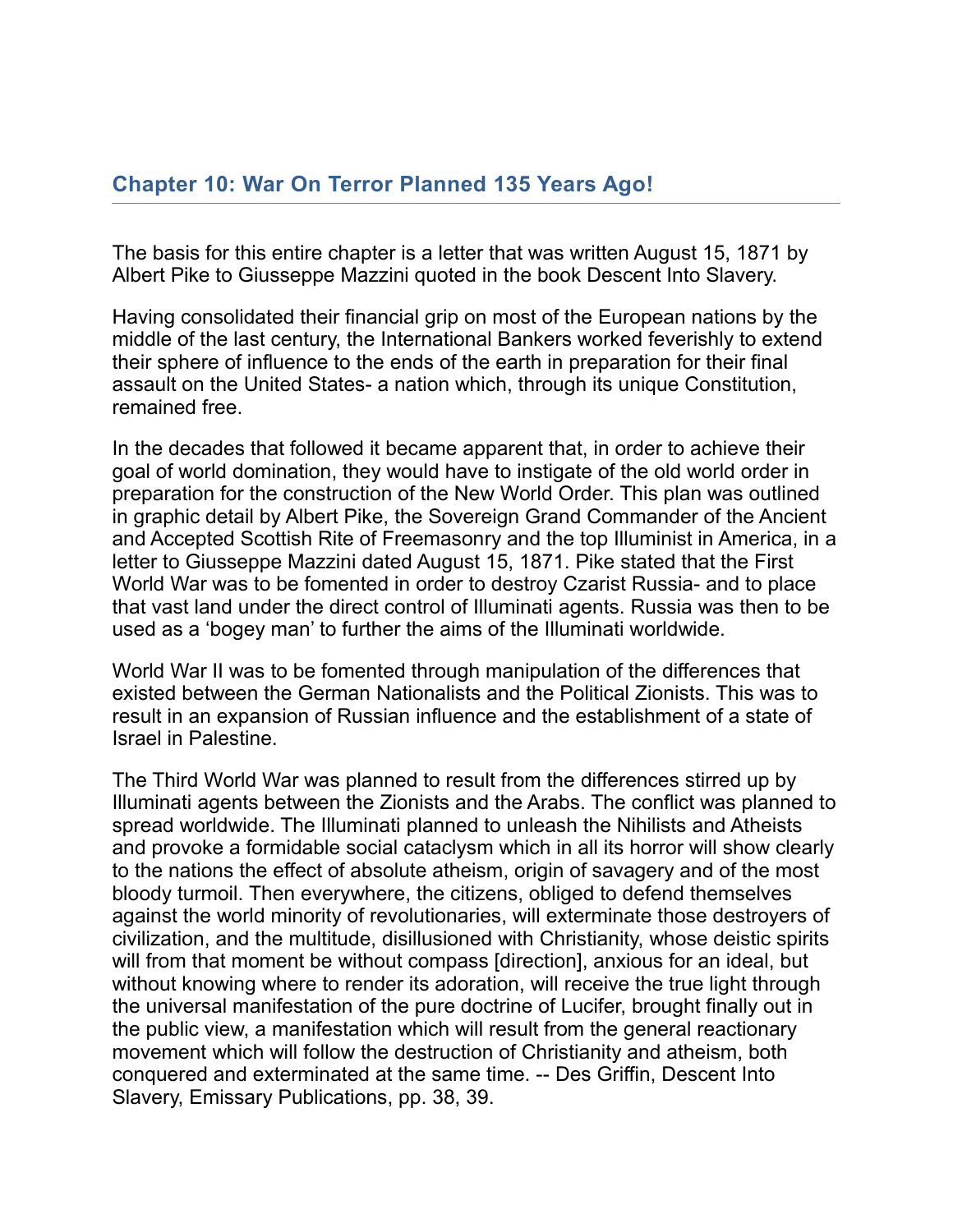While it is clear that the Illuminati and the International Bankers are one and the same, we need to be very clear that both of these entities are simply front organizations for the Jesuit Order. Again, the Illuminati was founded by Adam Weishaupt in 1776. Weishaupt was teaching Catholic Canon Law in a Jesuit University in the Jesuit stronghold of Germany known as Bavaria. The fundamental principles of the Illuminati are Jesuit inspired and devised. Jesuit General Ricci used Weishaupt to start the Illuminati so that the Jesuits could carry out their evil deeds in the dark so that no one would detect them as the source of evil.

The International Bankers, who funded the Illuminati, were controlled by the Jesuits as well. Saussy's book Rulers of Evil, pages 160, 161 makes it clear that the Rothschilds and the Jesuits are partners in seeking the takeover of the world. So, while Griffin mentions the Illuminati and the International Bankers as the ones palling these wars for world takeover, it is clear that the Jesuits are ultimately the ones seeking this dominion!!

Griffin declares that Albert Pike is the top Illuminist in America. We must understand that as the top Illuminist, Pike is under the control of the Jesuits, doing their bidding, and in on their most secret plans! When Pike speaks of three wars that have been planned; he is revealing the Jesuits plan for the world. As far back as 1871, the Jesuit Order had planned the wars of the 20th century and the current war on terror. How we have been lied to; it wasn't the shooting of the Archduke of Austria that bought World War I; nor was it Adolf Hitler and Benito Mussolini that brought World War II; nor was it weapons of mass destructions of Saddam Hussein that brought this current war on terror. These wars have been on the Jesuit chalkboard for over 130 years; to them and them alone is the responsibility for these horrors. The visible leaders that are paraded before the world are mere puppets whose strings are being pulled by their masters!!!

Pike declared that the First World War would be used to destroy Czarist Russia and then to place that land under the control of Illuminati agents. That Czarist Russia was destroyed in WWI is a fact of history. Czar Nicholas and his wife, Alexandra, along with their many children, were all slain while posing for a picture in 1917. The reasons why Czarist Russia was targeted are more skewed elements in history. The Czars of Russia had for well over 100 years been a thorn in the side of the Jesuits.

The Russian emperor, Alexander, was currently compelled to issue a royal decree in 1816, by which he expelled them [the Jesuits] from St. Petersburg and Moscow. This proving ineffectual, he issued another in 1820, excluding them entirely from the Russian dominions. -- R.W. Thompson, The Footprints of the Jesuits, Hunt and Eaton, pp. 245, 246.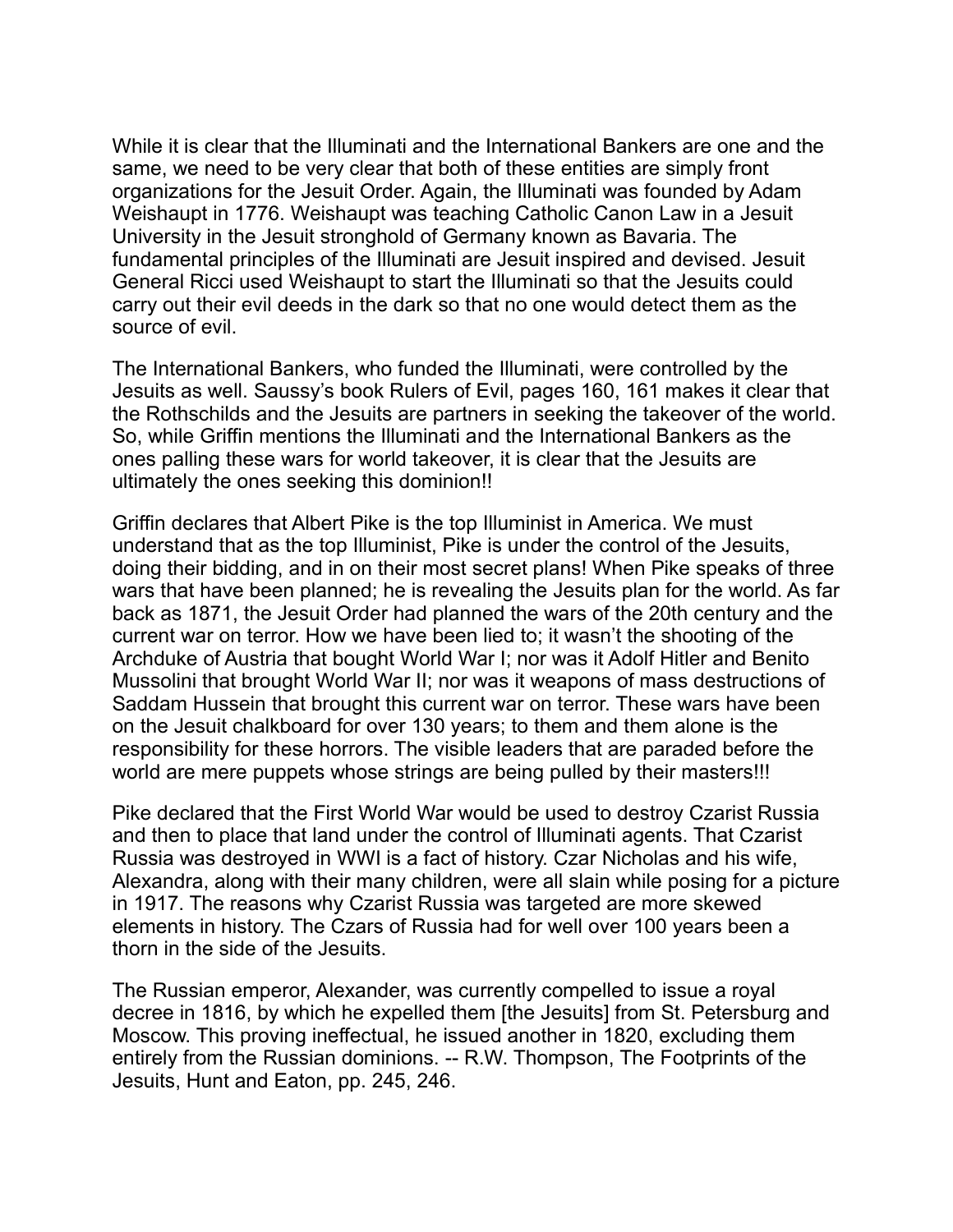Five years later, Alexander was poisoned to death. He wasn't the only czar to oppose the Jesuits.

Alexander II had progressed well with his great reforms and had attached his signature to a Constitution to be adopted by Russia. The next day a bomb was thrown at his carriage, which killed and woulded a number of Cossacks, who accompanied the carriage. The Emperor in deep sympathy left the carriage to look at the dying man, when a second bomb blew him to pieces. -- Amo Gaebelien, Conflict of the Ages, The Exhorters, p. 85.

This same czar, who had the audacity to bring a constitution to the Russian people, also did something else for which the Jesuits would not forgive him. At the height of the Civil War, when the balance of the war could go either way, Alexander II came to the aid of Abraham Lincoln.

It was a masterful move that possibly could have won the game had not an unexpected event tipped the scale against it. Tsar Alexander II- who, incidentallyhad never allowed a central bank to be established in Russia- notified Lincoln that he stood ready to militarily align with the North.... The presence of the Russian Navy helped the Union enforce a devastating naval blockade against the Southern states which denied them access to critical supplies from Europe.... The fact that neither France nor England at that time wanted to risk becoming involved in an open war with the United States and Russia led them to be extremely cautious with overt military aid to the South. Throughout the entire conflict, they found it expedient to remain officially neutral. Without the inhibiting effect of the presence of the Russian fleet, the course of the war could have been significantly different. -- G. Edward Griffin, The Creature from Jekyll Island, American Opinion, pp. 377, 378.

By driving the Jesuits from Russia, refusing to establish a central bank, planning a constitution, and aiding the North during the Civil War, the czars of Russia had incurred the undying wrath of the Jesuit Order. Payback was imminent. The other no-no of the czars was their protection of the Russian Orthodox Church, the implacable enemy of Rome for over 1000 years.

The overthrow of the Czarist system therefore, brought with it the inevitable overthrow of the established Orthodox Church. To the Vatican, which had waged war against the Orthodox Church since the eleventh century, the downfall of her millenarian rival was too good to be true. -- Avro Manhattan, The Vatican Billions, Chick Publications, pp. 120, 121.

Not only was the czarist system in Russia to be destroyed, but the Orthodox Church would be toppled as well. Pike revealed that Illuminati agents would then be put into positions of power in Russia. Illuminati agents, acting as a front for the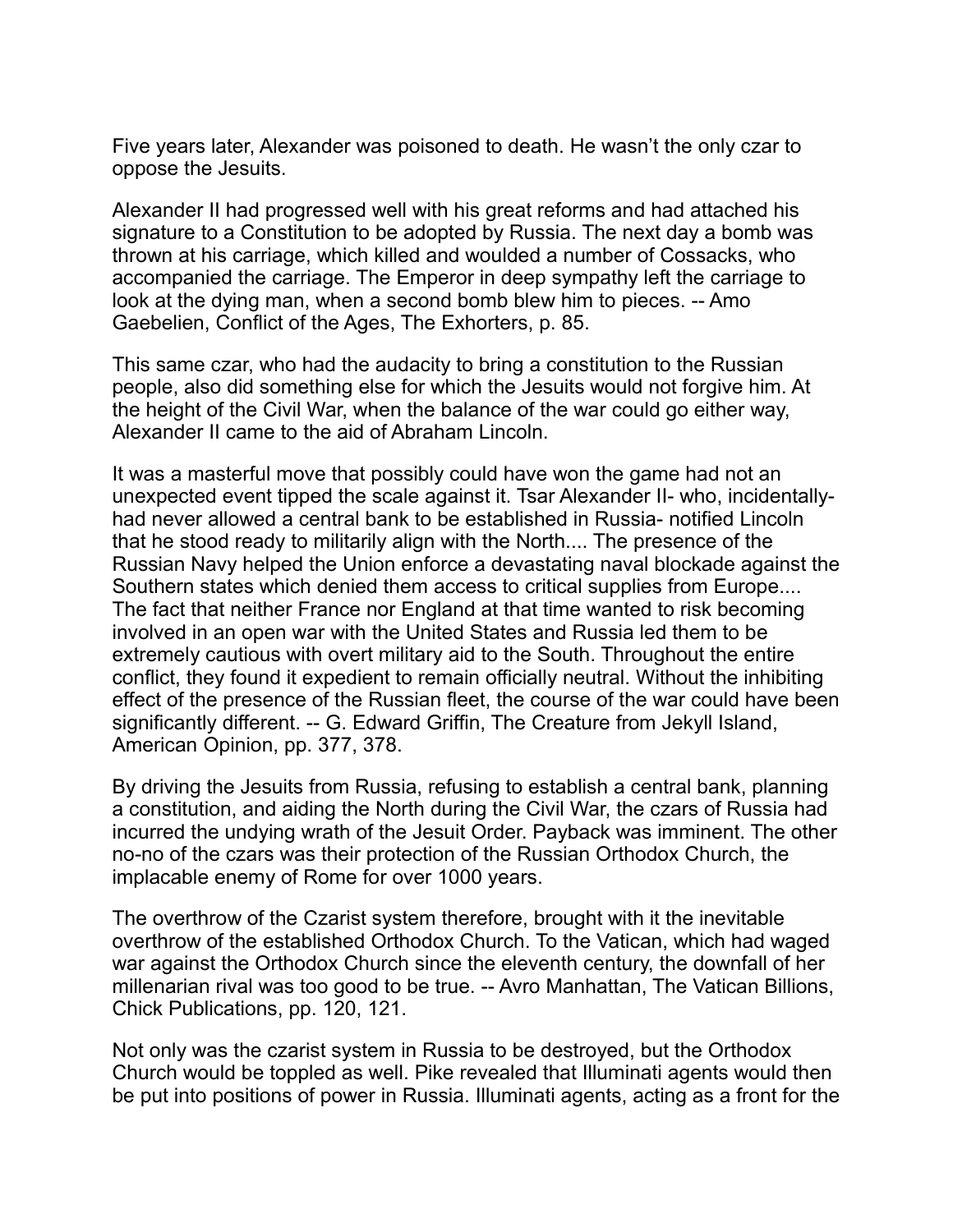evil deeds of the Jesuits, would bring an awful reign of terror to that great land for several generations. Starting with Lenin, Trotsky, and Stalin, the Jesuits used them to have millions of Russians obliterated for the next 30 odd years. Kruschev and Breshnev continued the onslaught to a lesser degree for several more years. All of this was done in the name of Communism, but in truth, the Jesuits used the Communism front to carry out heinous crimes in Russia.

In order to bring America into this conflict across the Atlantic and thus violate the famed Monroe doctrine, which stated that Europe could fight her own wars and America would stay out of them, there was a planned 'terrorist' attack that caused the loss of many Americans lives and thus, brought America into the war.

The terrorist attack that was carried out against innocent Americans was the torpedoing of the Lusitania.

The Lusitania was built to military specifications and was registered with the British Admiralty as an armed auxiliary cruiser. She carried passengers as a cover to conceal her real mission, which was to bring contraband war materials from the United States. This fact was known to Wilson and others in his administration, but they did nothing to stop it. When the German embassy tried to publish a warning to American passengers, the State Department intervened and prevented newspapers from printing it. When the Lusitania left New York harbor on her final voyage, she was virtually a floating ammunition depot.

The British knew that to draw the United States into the war would mean the difference between defeat and victory, and anything that could accomplish that was proper-even the coldly calculated sacrifice of one of her great ships with Englishmen abroad. But the trick was to have Americans on board also in order to create the proper emotional climate in the United States. As the Lusitania moved into hostile waters, where a German U-boat was known to be operating, first Lord of the Admiralty, Winston Churchhill, ordered her destroyer to abandon her. This, plus the fact that she had been ordered to travel at reduced speed, made her an easy target. After the impact of one well placed torpedo, a mighty second explosion from within ripped her apart, and the ship that many believed could not be sunk, gurgled to the bottom in less than eighteen minutes.

The deed had been done, and it set in motion great waves of revulsion against the Germans. These waves eventually flooded through Washington and swept the United States into war. -- G. Edward Griffin, The Creature From Jekyll Island, American Opinion, pp. 260, 261, emphasis added.

Does that sound familiar? Is the author talking about WWI, or WWII at Pearl Harbor, or about September II and the war on terror? In every case, the situation has been nearly identical. Create a fervor of anger against a foreign power and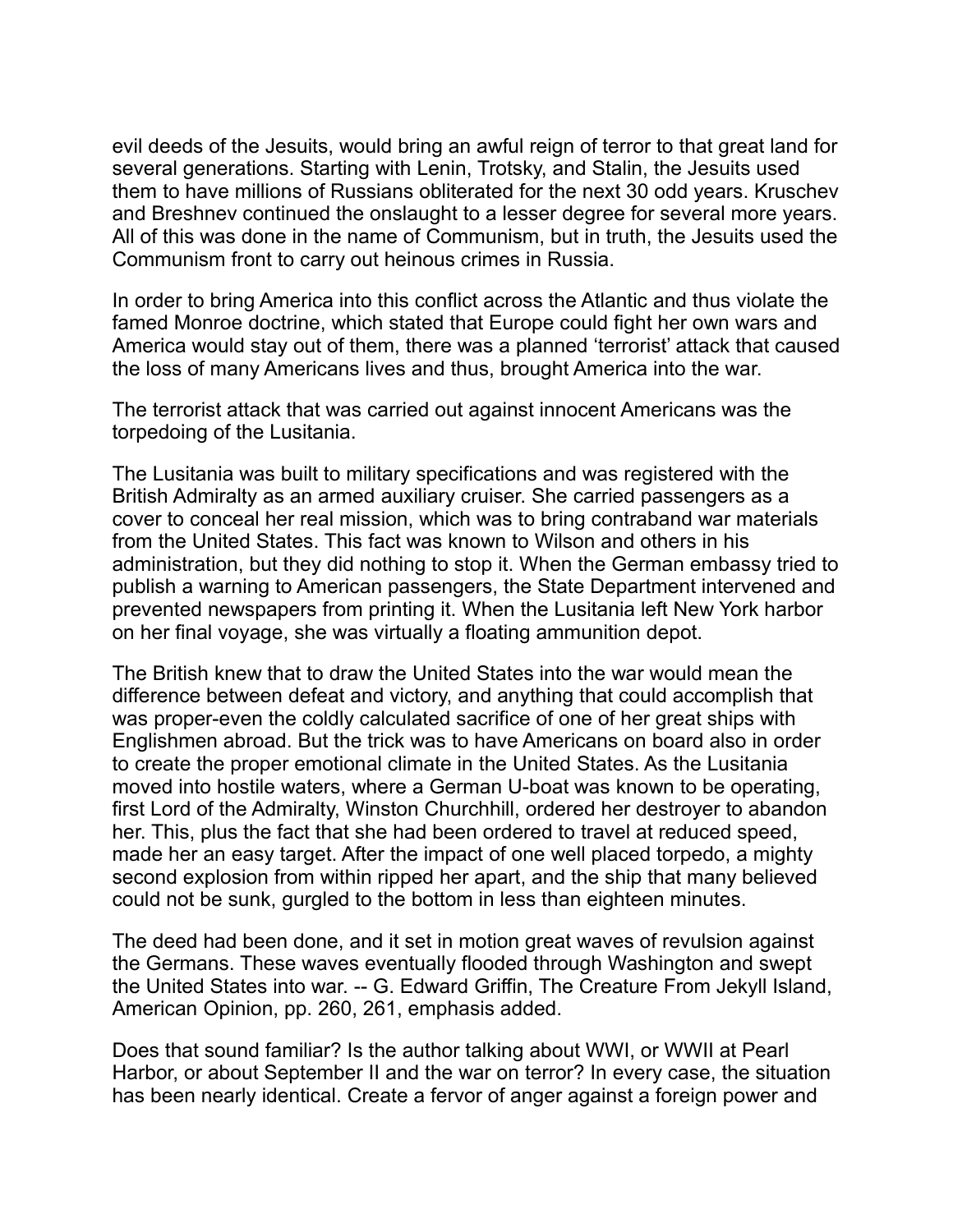America goes to war and it was all planned that way!!! The Jesuits, who preplanned the war, planned for the terrorist attacks in order to bring America into the battle!!!

What about Pearl Harbor? Did 'American' leaders, who were doing the bidding of the Jesuits, have any idea that Japan would attack? Did 'American' leaders do anything to stir up the Japanese to bring on the terrorist attack at Pearl Harbor and bring America into war? In a book written by Congressman Hamilton Fish, we read,

President Roosevelt's responsibility for goading the Japanese into war by sending a war ultimatum on November 26, 1941, demanding that the Japanese withdraw all troops from Indo-china, and China (Manchuria) is an historic fact, although a closely-guarded secret.

FDR's war ultimatum was deliberately withheld from Congress until after Pearl Harbor... all agreed that the ultimatum left Japan no alternative but war...

The Japanese would have done almost anything to avoid war with America...

Prince Kenoye, the prime minister, who was very peacefully inclined, repeatedly requested to come to Washington or Honolulu to meet with President Roosevelt. He was willing to agree to our terms to keep out of war on a modus vivendi but FDR refused to talk with the Japanese prime minister simply because he was determined to get into war with Japan, and through that, with Germany. The American ambassador in Tokyo, Joseph Grew, knew how much the Japanese wanted to maintain peaceful relations and urged such a conference. But FDR and his fellow ardent interventionists used ruses, dodges and tricks to involve us in a totally unnecessary war. -- Hamilton Fish, FDR- The Other Side of the Coin, Vantage Press, pp. 132-134.

Fish believed that Roosevelt's deception of the American people

was an immoral and infamous act. This shrewd and astute politician covered his tracks by shouting from the housetops and denouncing the attack on Pearl Harbor as a day of infamy, blaming it entirely on the Japanese. While Roosevelt was trying to bring America into war with Japan, he was telling Americans, "While I am talking to you mothers and fathers, I give you one more assurance. I have said this before, and I shall say it again and again: Your boys are not going to be sent into any foreign wars." -- ibid. p. 29.

In both cases, with WWI and WWII, Wilson and Roosevelt assured Americans that their sons would not be going into any war, and while they were lying, they were preparing plans to get American to fight in the war. Both of these men were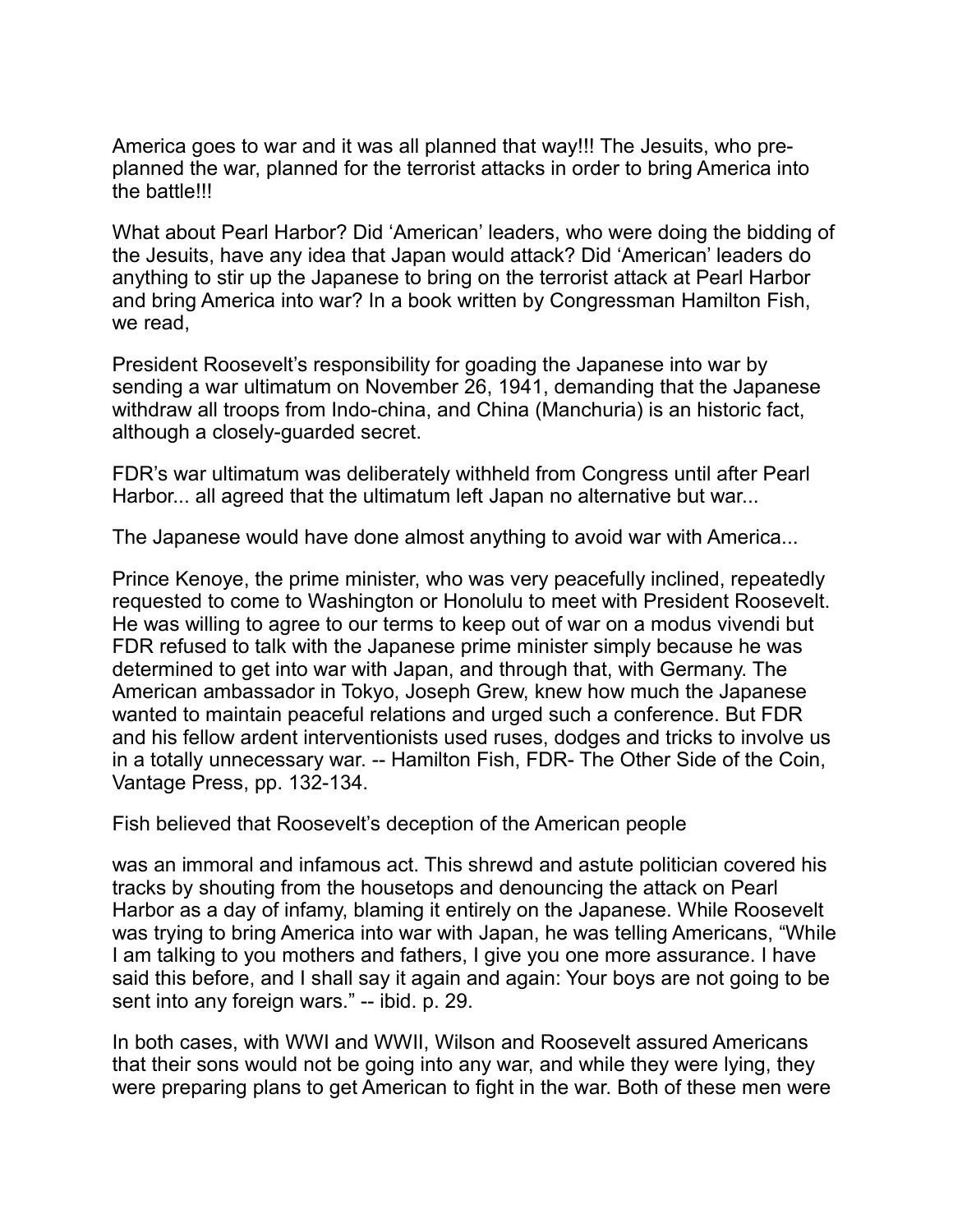made out by the Jesuit controlled press as God fearing men who would not lie. In both cases, America lost so many lives and their blood will be on the hands of those lying, wicked, and heartless politicians who were following their masters and not standing up for the rights of Americans!!!

We have watched this same scenario played out twice. In both Jesuit planned wars America was brought into war because of a terrorist attack by some foreign power. Then, the president in office, who was looked upon as a God-fearing man, and who was working to bring America into the conflict, told Americans that in order to defend freedom we must go to war. Does this sound familiar? Does George Bush meet this same mold of am I just seeing things?

Let us notice the emerging pattern that has been played out several time in America.

(President-God/man)

- 1. Woodrow Wilson
- 2. Franklin Roosevelt
- 3. George Bush
- (Pre-Planned terrorist Attack)
- 1. The Lusitania Attack
- 2. Pearl Harbor
- 3. Sept. 11 World Trade Center

(War Involvement)

- 1. World War I
- 2. World War II
- 3. War on Terror

Illuminist-Jesuit Pike declared that the second war would result in an expansion of Russian influence and the creation of a state of Israel in Palestine. Did the Second World War do those things? The influence of Russia world wide was certainly seen following the Second World War. Due to the war, Russian expansion was certainly seen as the Russian government brought under her wings several satellite countries and even the control of East Berlin. The Second world War also brought about the creation of Israel in Palestine. The Jews were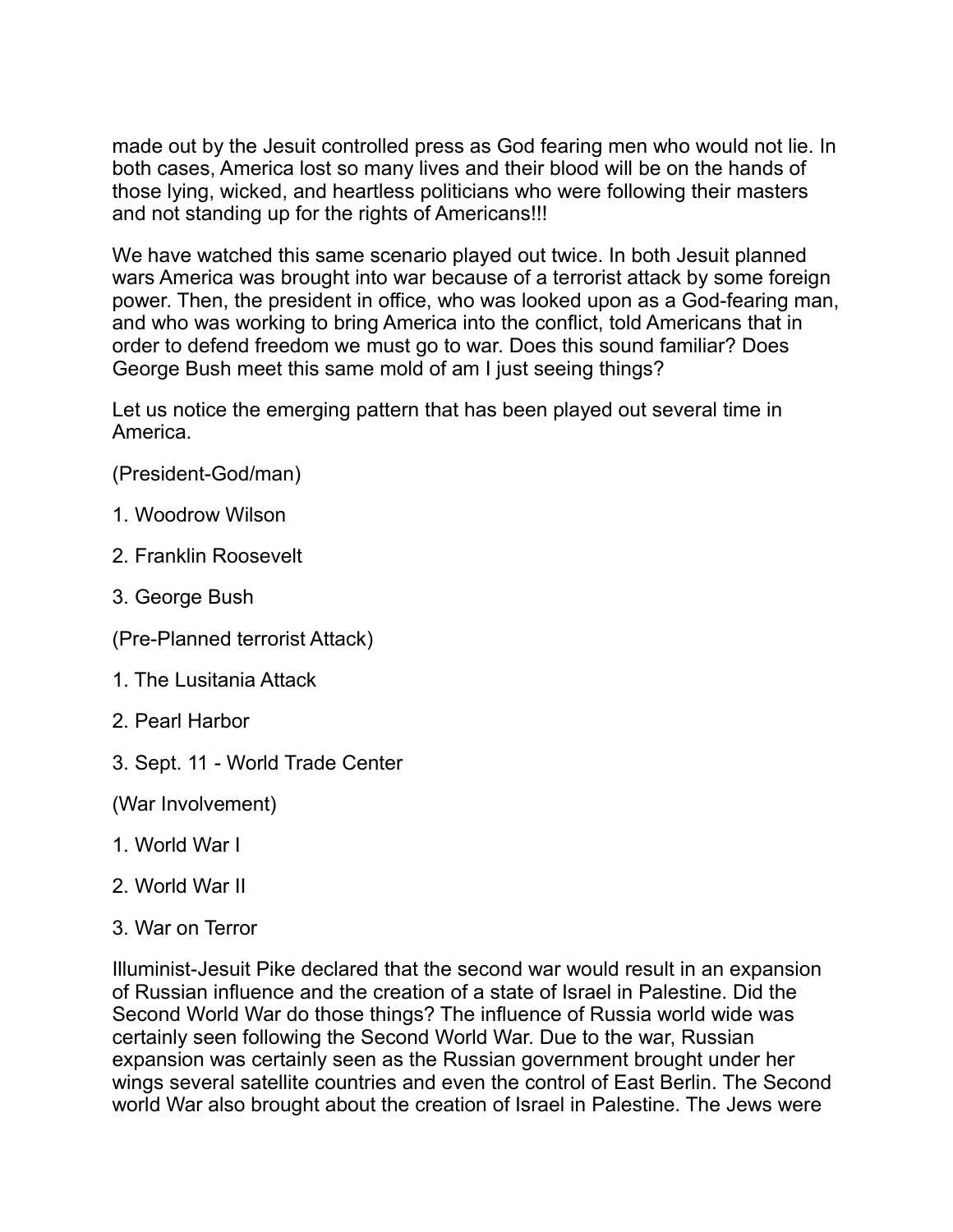given the strip of land along the eastern shores of the Mediterranean Sea. Albert Pike is batting 1.000%. Are we listening?

According to Pike, the third war would be stirred up by Illuminati agents between the Zionists and the Arabs. Since the Illuminati is a front organization for the Jesuits, the Jesuits created the current war on terror. What event was is that ignited the involvement of America in this conflict? It was the tragic events of September 11, 2001. Could it be that the World Trade Center attacks, just like the Lusitania and Pearl Harbor, were orchestrated to bring America into this conflict? To think anything else but this is ludicrous!! None of the newscasters have said this. None of the newspapers have stated this. None of our ministers have said this. The magazines haven't declared this. Is it possible that all of these outlets are controlled by the Jesuits and they naturally would not betray their hidden masters?

This conflict was to originate between the Zionists and the Arabs. Who are Zionists? They are Jews or those who are pro-Israel. In the current war on terror, who is fighting? The Americans and the English, the two most pro-Israeli nations on the earth, are at war against the Arabs of Afghanistan and Iraq. The conflict, according to Pike, was planned to extend worldwide. After a time of death and devastation, the world would become so fed up with the horrors of war that they would welcome anything. At that moment, the 'pure doctrine of Lucifer' would be manifest in the earth.

What is the pure doctrine of Lucifer? Lucifer is the name that originally was given to the angel that was closest to God in heaven. After a time, Lucifer, the bearer of light, became so proud of his powers, given to him by his Creator, that he rebelled and tried to bring all the angels to his side. Eventually, there was war in heaven (Revelation 12:7-9) and Lucifer, now the devil, was cast to the earth. He devilishly sought to bring all created beings to his side. He sought the worship that belonged to God and God alone!! For finite beings that had cast off their allegiance to their Creator, the devil had the perfect and most ready object for men to adore and worship. He obviously chose the most powerful thing in man's visible universe, the sun. Through Nimrod, the great grandson of Noah, sun worship was introduced. As generations passed, the devil's sun worshippers began to make monuments in honor of the sun. Stonehenge in England and the Parthenon in Rome were just a few of the memorials in the sun's honor. After millennia, the building of St. Peter's basilica in Rome was shaped in the form of the sundial in honor of the sun.

Towards the end of the war on terror, there would be a universal manifestation of Lucifer's doctrine of sun worship; it will be seen in the honoring of the day that honors the sun. It is called Sunday. Laws to worship on the day of the sun will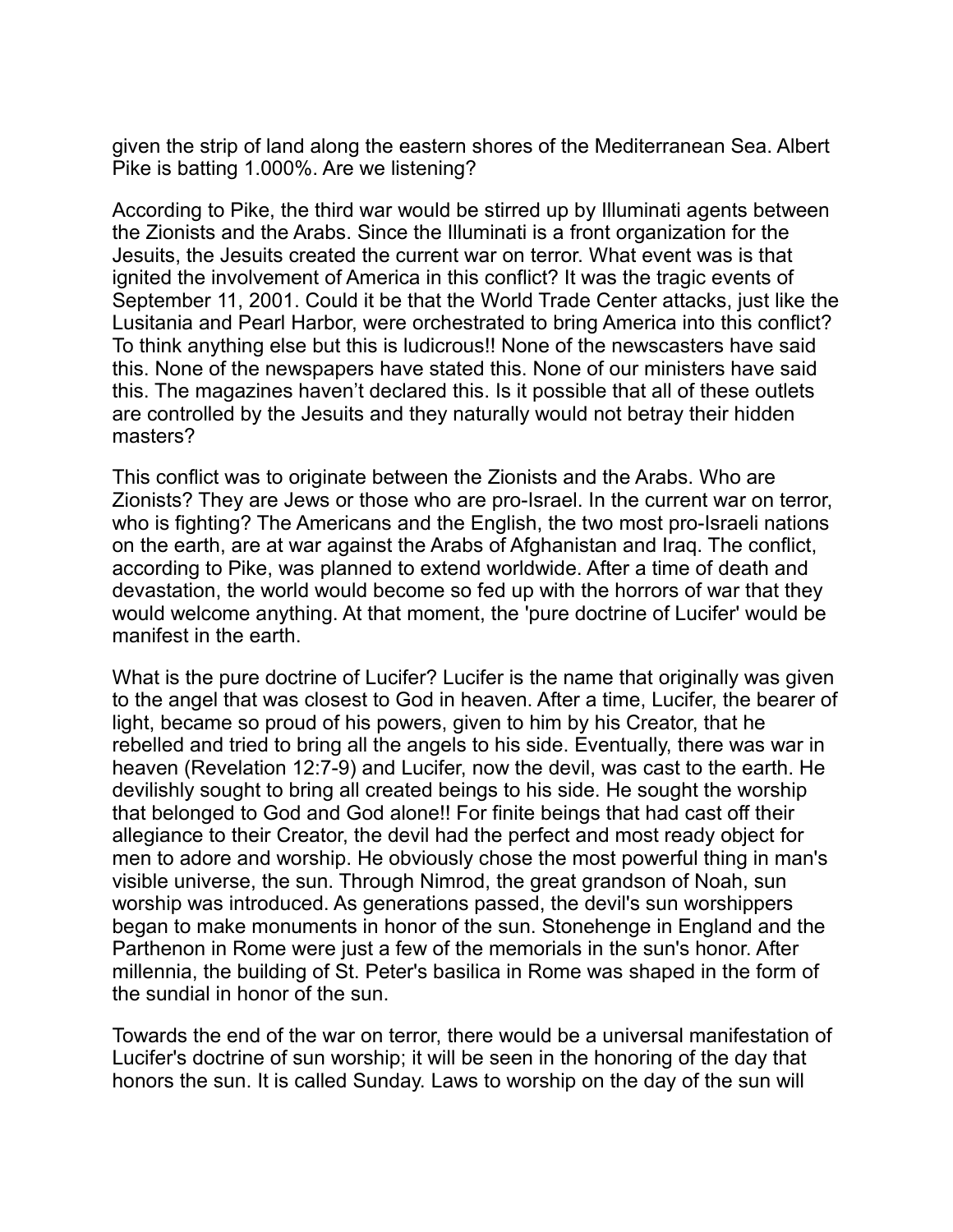spread all over the earth because the devil wants everyone to worship him. Most of the earth will choose to honor this day- the day that is steeped in devil worship.

There are so many dear, dear people who have no idea that by worshipping on the day of the sun that they are honoring the devil's counterfeit. They have done this in ignorance for so many years, even all of their lives, because that is what they have been taught and seen practiced by their parents and grandparents. Nevertheless, the sun-day worship has no basis except in the mind of the devil for he is bent on turning all mankind away from honoring their Maker and Redeemer and to deceive them into honoring him.

This universal manifestation will be brought out in the public view, on full display, before all of mankind. All the world will be brought to decide to honor the doctrine of Lucifer/the devil by honoring Sunday or to honor the one command that reveals God as the only One who deserves worship. Throughout the Bible, it is clear that worship of God is due Him because He is the Creator.

O come, let us worship and bow down: let us kneel before the LORD our maker. (Psalms 95:6) Know ye that the LORD he is God: it is he that hath made us, and not we ourselves; we are his people, and the sheep of his pasture. (Psalms 100:3)

Only one commandment reveals God as the Creator.

Remember the Sabbath day, to keep it holy. Six days shalt thou labour, and do all thy work: But the seventh day is the Sabbath of the LORD thy God: in it thou shalt not do any work, thou, nor thy son, nor thy daughter, thy manservant, nor thy maidservant, nor thy cattle, nor thy stranger that is within thy gates: For in six days the LORD made heaven and earth, the sea, and all that in them is, and rested the seventh day: wherefore the LORD blessed the

Sabbath day, and hallowed it. (Exodus 20:8-11)

The seventh day Sabbath, that we call Saturday, reveals God as the Creator and thus, as we honor His day of rest, we are acknowledging that He alone deserves our worship.

As we rest on the Sabbath day, we are reminded of God's great power in the creating of the world. As we behold God's mighty and majestic power as wrought in creation, it cheers our hearts to know that the same Creator can speak peace, hope, and joy to our troubled, restless, and weary hearts and minds. For the same Creator/Redeemer is just as willing to manifest His creative power in our own lives, to make us new creatures. So, while the Sabbath speaks of Christ's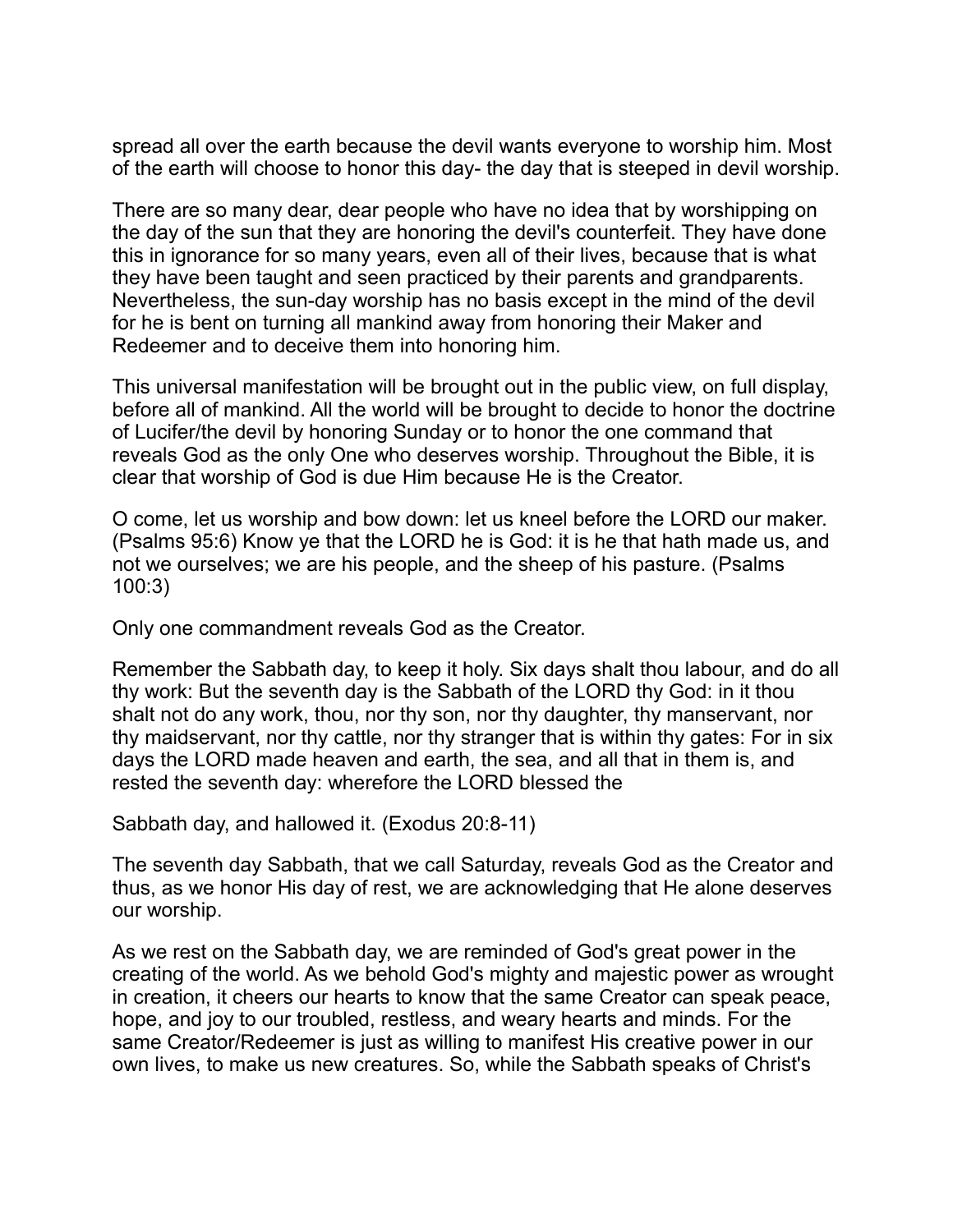great power in creation, it also speaks to us of His wonderful strength to restore in us His gracious character.

As the devil brings forth his sun-day worship to all the world, the great men of the earth who have given their lives into his hands, the world's wealthy who have allowed their money to be their god, the famous who have coveted the homage and worship of the masses, but who have used their talents to glorify themselves, will array themselves under the banner of the devil and will urge the inhabitants of the earth to follow the sunday. The media moguls who have fed us lies for so long, who have sold their race and their nation to deception and lies, will use all their deceptive cunning to convince the masses to honor sun-day, and will pour foul remarks on those who choose to honor the Creator/Redeemer. The religious leaders who have taught their followers to disregard the plain teachings of the Bible and to resist the warnings of God's faithful people, will use their utmost energy to turn their people away from the truth for this time. Inspite of the terrific odds against the small group of God's faithful people, they will stand unflinchingly for the right thou the heavens fall.

May the God of Heaven help us to valiantly fight this battle that will surely come and stand faithful to the truth no matter what the cost!!!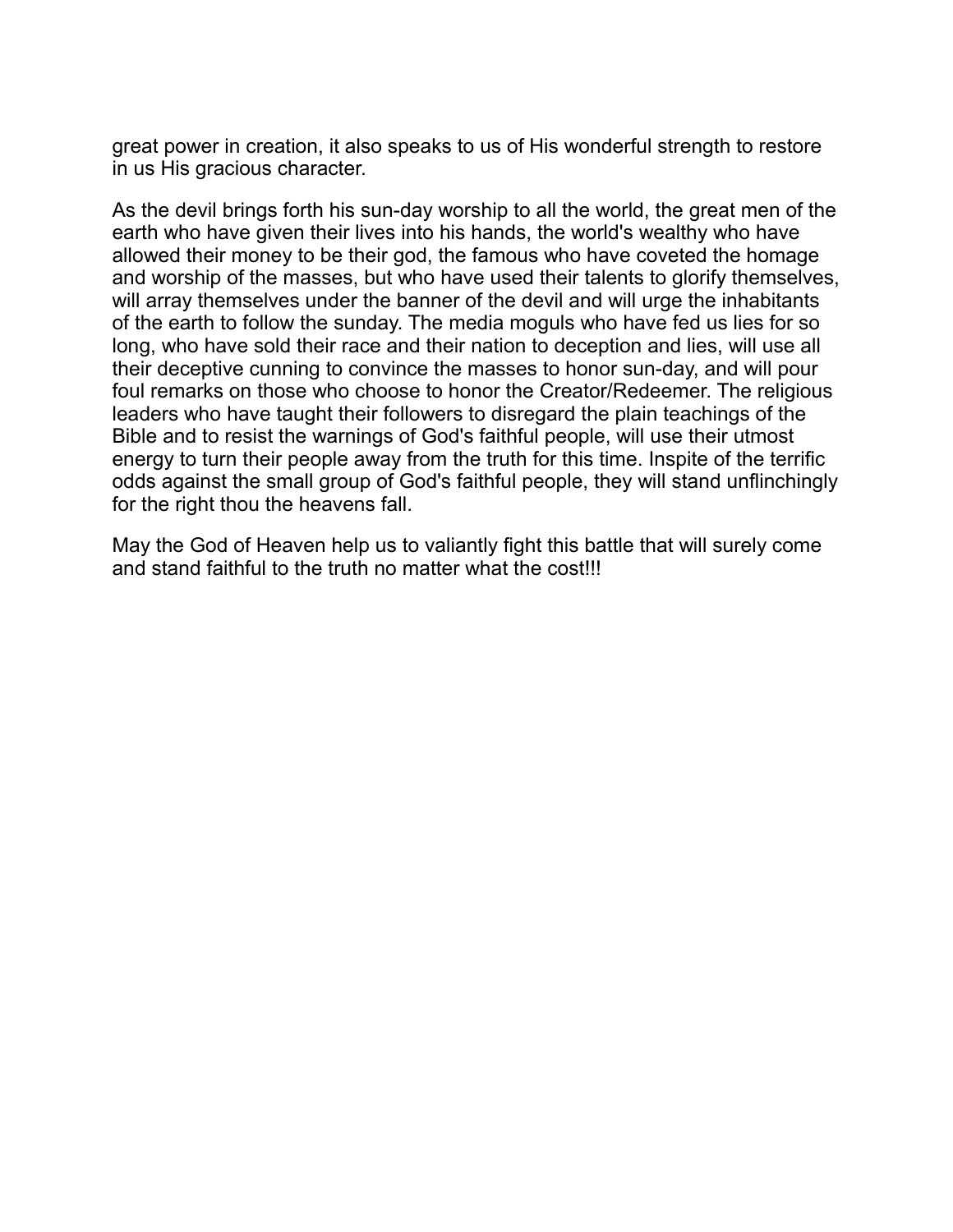## **Chapter 11: The Hand That Still Intervenes**

It may be surprising to learn that even the Bible talks about much of the subject matter we have covered so far. It has considerable information about the papacy, its associates, and what the papacy will be able to accomplish in the near future in their efforts to regain their extensive political power that they enjoyed during the Dark Ages.

On e of the problems people have with the Bible and especially the books of Daniel and Revelation is that it uses many symbols. This is not a problem, however, because the Bible, itself, explains what all of these symbols mean. When you understand the symbols, you can read the Bible as clearly as if reading plain text. In the following discussion, all the symbols used will be made perfectly clear.

Starting with Revelation, chapter 17, and verse 1 (Usually written as Revelation 17:1) we read: "...I will show unto thee the judgment of the great whore that sitteth upon many waters." Here we have the first two symbols that we must consider: the great whore and waters. The Bible uses the symbol of a woman to represent a church. A pure woman represents God's true church, and an impure woman, a whore, as we just read, represents on of the many false or counterfeit churches. Watch carefully as the Bible interprets itself. Isaiah 1:1,21 says, "The vision of Isaiah... which he saw concerning Judah and Jerusalem... How is the faithful city become an harlot: it was full of judgment; righteousness lodged in it; but now murderers." Verse two indicates that what Isaiah wrote here is a statement from God. Jerusalem in this verse represents God's true church, and God said they had become a harlot because His professed people had fallen deep into sin.

Jeremiah says the same thing. "...Hast thou seen that which backsliding Israel hath done? She is gone up upon every high mountain and under every green tree, and there hath played the harlot." (Jeremiah 3:6). Israel, God's people, in the days of Josiah the king, had grievously departed from God's law and were worshiping the gods of the heathen around them. In their backslidden condition, Jeremiah was impressed by God to rebuke His people; in so doing, Jeremiah said they were acting like a harlot. Here again, as in Isaiah, when God's professed people fallen into sin, they were referred to as a harlot.

Ezekiel says the same thing. "Son of man, cause Jerusalem to know her abominations.... But thou didst trust in thine own beauty, and playedst the harlot because of thy renown, and pouredst out thy fornications on every one that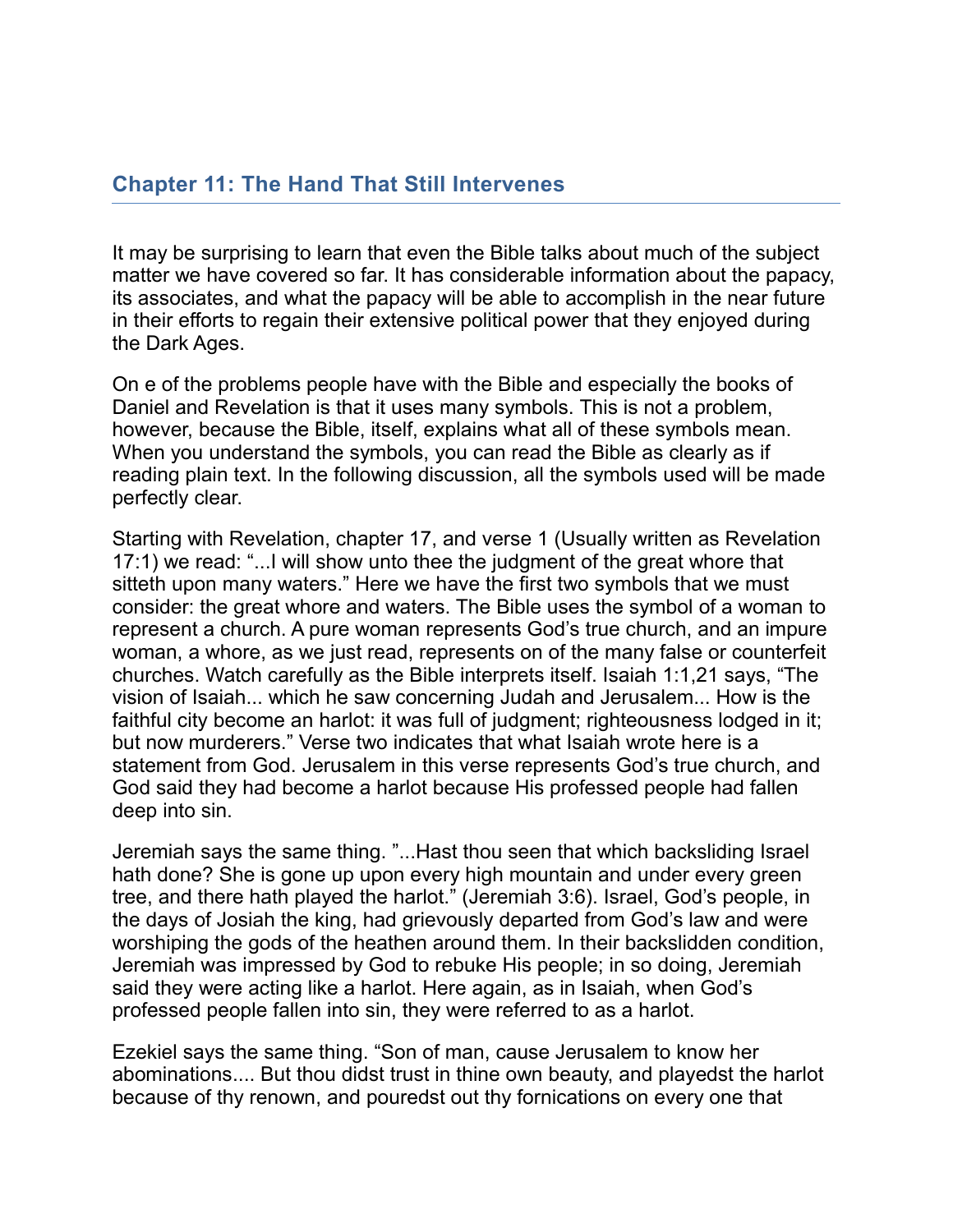passed by." (Ezekiel 16:2,15). This was a very common thing in Israel. His people, His church, would forsake Him, and God used one of His prophets to call His people a harlot or a whore.

Finally, another prophet, Hosea, was asked to do a very strange thing. As an object lesson to illustrate the unfaithfulness of God's people, Hosea was told to marry Gomer, a prostitute. Hosea represented God, and Gomer represented Israel, God's people. Hosea was to marry Gomer to show God's tender, loving regard for His erring people. "...Go, take unto thee a wife of whoredoms and children of whoredoms: for the land hath committed great whoredom, departing from the Lord." (Hosea 1:2).

The symbols of a whore, harlot, and prostitute represent a church that has forsaken God's law. Revelation 17:1 declared, "...I will shew unto thee the judgments of the great whore that sitteth upon many waters." This passage also declares that this apostate church sits upon many waters. Revelation 17:15 tells us, "...The waters which thou sawest, where the whore sitteth, are people, and multitudes, and nations, and tongues." Thus, this apostate church dwells in a heavily populated area of the world, in the heavily populated areas of Europe. Can you think of a church in apostasy that rose up in Europe?

Revelation 17:2 states "With whom the kings of the earth have committed fornication and the inhabitants of the earth have been made drunk with the wine of her fornication." The kings of the earth are the leaders, the presidents, the prime ministers, and the dictators of the world. Verse two tells us that the leaders of the world are connected to this false church. Can you think of a church that has for a long time connected itself to governments and leaders? This church demands that the church and state be tied together so that she can control the leaders. This church believes that it rules all leaders by divine right, meaning that all rulers govern with the church's permission. Can you think of the church that rose up in Europe and demands control of the leaders of our world by divine right?

Revelation 18:24 gives us more information on this whore or apostate church. "And in her [this apostate church] was found the blood of prophets, and of the saints, and of all that were slain upon the earth." This apostate church is responsible for the blood shed in our world. Knowing that and the fact that this church controls the leaders of nations, who then is responsible for persecution, war and terrorism? The Al Quaida, the Taliban, Osama bin Ladan, Saddam Hussein? No. Revelation 17 and 18 says that the responsibility for war and terrorism lies at the door of this apostate church.

We have seen that this apostate church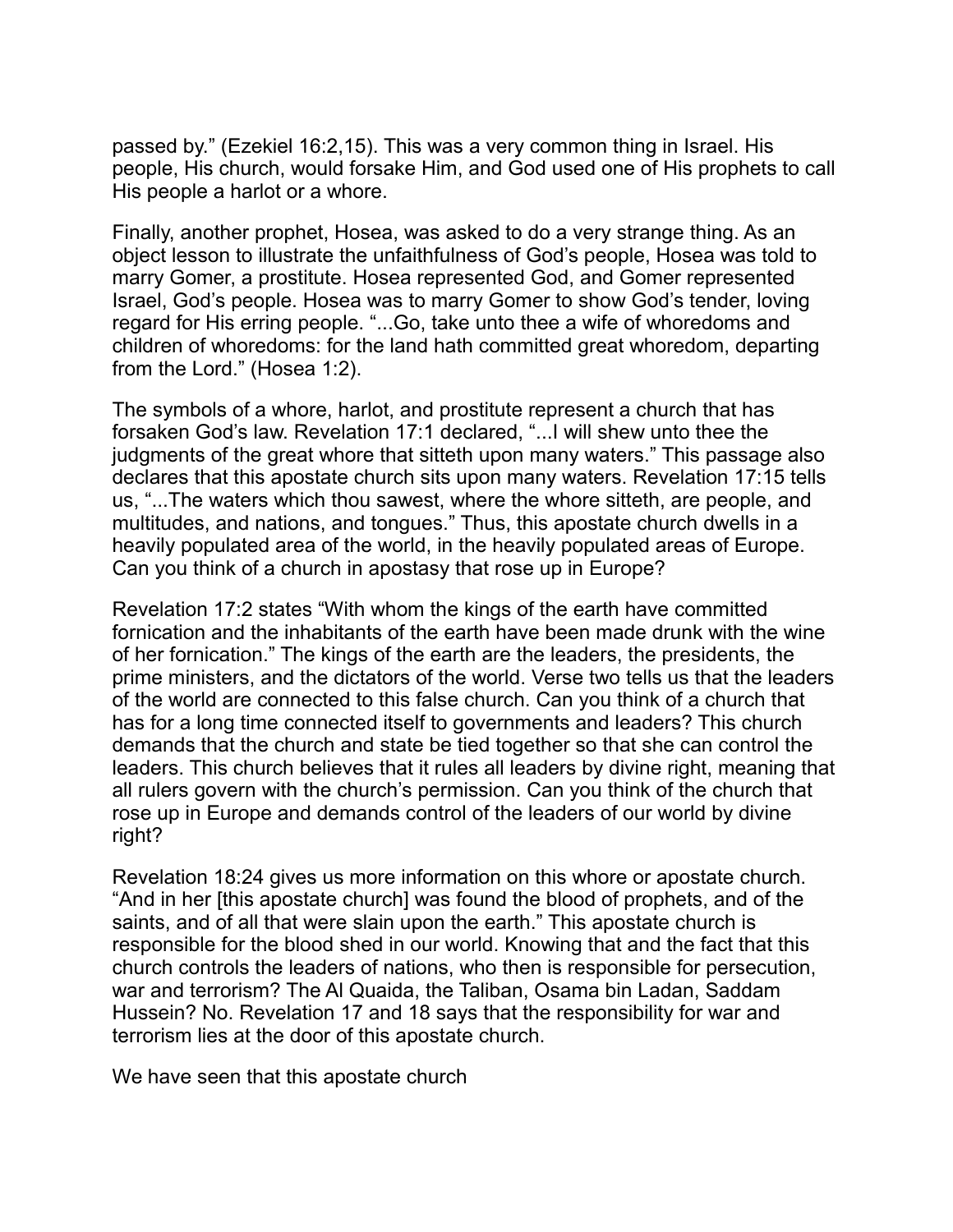- 1. rises in the area of Europe,
- 2. controls the leaders of our world,
- 3. controls them because she believes that she is Christ's earthly representative,
- 4. has persecuted God's people and prophets,
- 5. is responsible for wars, terror attacks, and all manner of bloodshed.

This great whore of Revelation can only be the Roman Catholic Church. She alone meets all the specifications of this prophecy. Since the Bible declares that she controls the leaders of our world, and is responsible for the blood shed in our world, then --

Who runs the White House?

Who was behind September 11?

Who is behind the war on terror?

Who controls Tony Blair?

Who controls Saddam Hussein?

Who was responsible for Vietnam?

Who controls Fidel Castro?

Who is responsible for the wars of the last 15 centuries?

Who controls the drug trade?

A book by Dr. L.A. Lehman entitled Behind the Dictators has a cover picture of four leaders in Europe during World War II. Connected to each of them are strings, and a man at the top is dangling their strings, because these leaders are mere puppets. The man at the top pulling the strings in Pope Pius XII who ruled the world from 1939-1958.

According to Revelation 17 and 18, the only correct view of Vietnam is the one given by Avro Manhattan in his book, Vietnam: Why Did We Go? Manhattan shows that the papacy and the Jesuits were the chief instigators of the war. Their intention was to gain a powerful Catholic foothold in Southeast Asia, and to crush the strong Buddhist presence in the Far East. All other reasons given for the Vietnam war are total lies.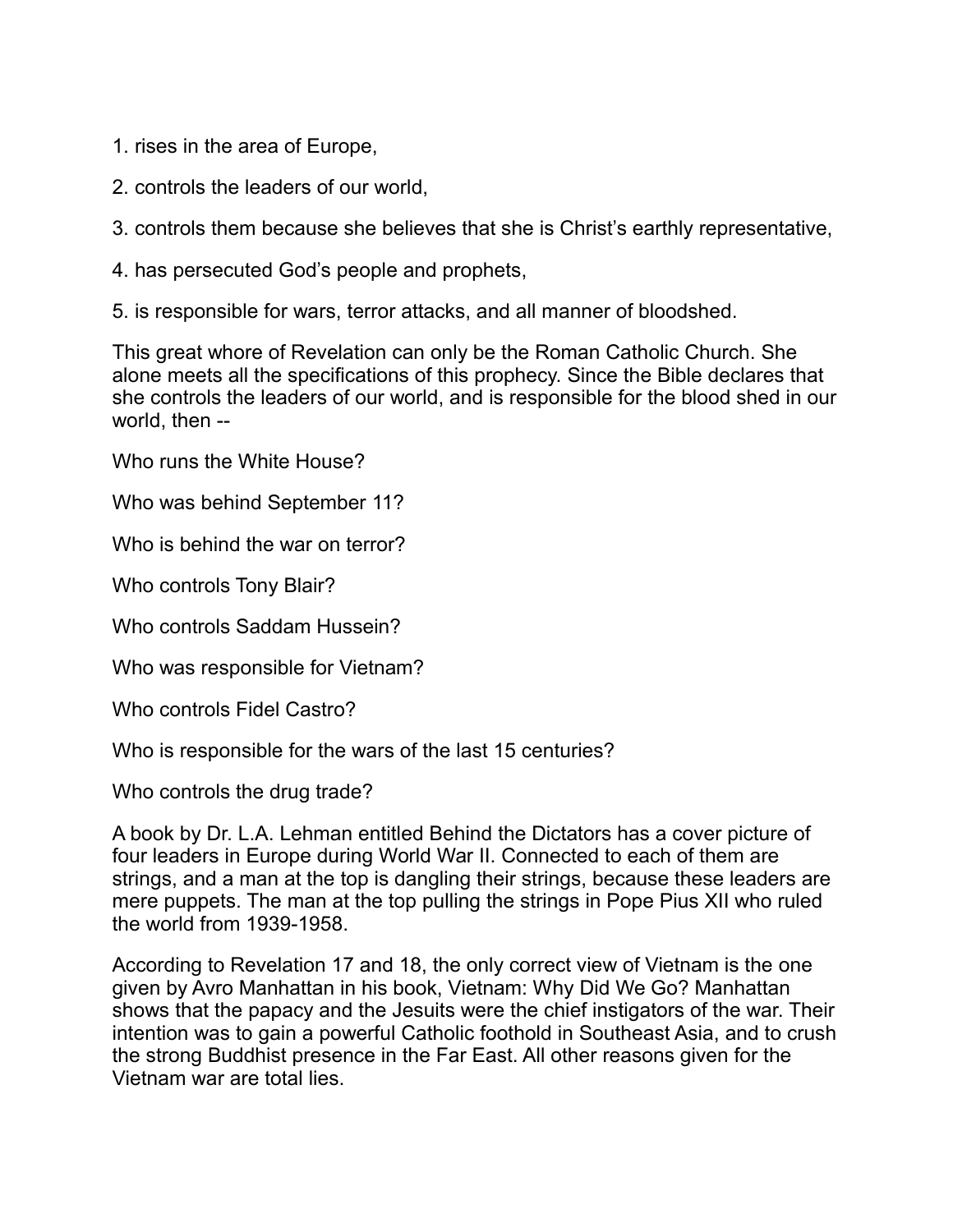The many books written concerning the two World Wars are correct only as they portray the role of the Catholic Church and the Jesuit Order in these conflicts. It is a gross misrepresentation of the facts to claim that Adolf Hitler, Benito Mussolini, Francisco Franco, Josef Stalin, Winston Churchhill, and Franklin Roosevelt were the chief movers in that war. The Catholic Church controlled an manipulated these leaders.

George Bush, Dick Cheney, Colin Powell, the Taliban, Osama bin Ladan, Saddam Hussein, and others are paraded before our eyes as the key players in the war on terror. We have seen that the Bible reveals a far different scenario. All of these people are doing what they are being told to do by the Jesuits and the papacy. The current war is a religious conflict to further the papacy's design for world take over, when they will rule the world from Jerusalem. This is the only possible conclusion one can draw if we understand what the Bible tells us.

There are two other points from the chapters in Revelation we have been considering that are very important to this discussion. Revelation 18:3 says, "For all nations have drunk of the wine of the wrath of her fornication with her, and the merchants or the earth are waxed rich through the abundance of her delicacies." In this passage, we see another powerful entity in this world that is connected to the great whore. Revelation 18:15 adds this, "The merchants of these things, which were made rich by her, shall stand afar off for the fear of her torment, weeping and wailing..." Who are the merchants? They are the buyers and sellers, merchandizing the commodities of earth. Revelation 18:11-13 lists some of the things that they buy and sell, "...gold, and silver, and precious stones, and of pearls, and of fine linen, and purple, and silk, and scarlet, and all thyine wood, and all manner vessels of ivory, and all manner vessels of most precious wood, and of brass, and iron, and marble, and cinnamon, and odours, and ointments, and frankincense, and wine, and oil, and fine flour, and wheat, and beasts, and sheep, and horses, and chariots, and slaves, and souls of men."

According to Revelation 17 and 18, the wealthy of the earth are made so because of their connection to the Jesuits and the papacy. The worldly rich have bowed low before the god of the Vatican and have been given rich rewards in return. We have seen several times that the granddaddy of all the world's wealthy families are the Rothschilds. We have also seen from Saussy's book, Rulers of Evil, pages 160, 161, that the Rothschild's hold the keys to, and are the guardians of, the Vatican's treasures. We have also seen that the Rockefellers, the Morgans, the Carnegies, the Fords, the Stanfords, and the Harrimans have all become rich through their connection to the papacy. Many more names could be added to that list. Cecil B. Rhodes and the Rhodes Scholarship, the Getty tycoons, the Onassis family, and the Kennedys can all be traced right back to the Vatican as the source of their millions.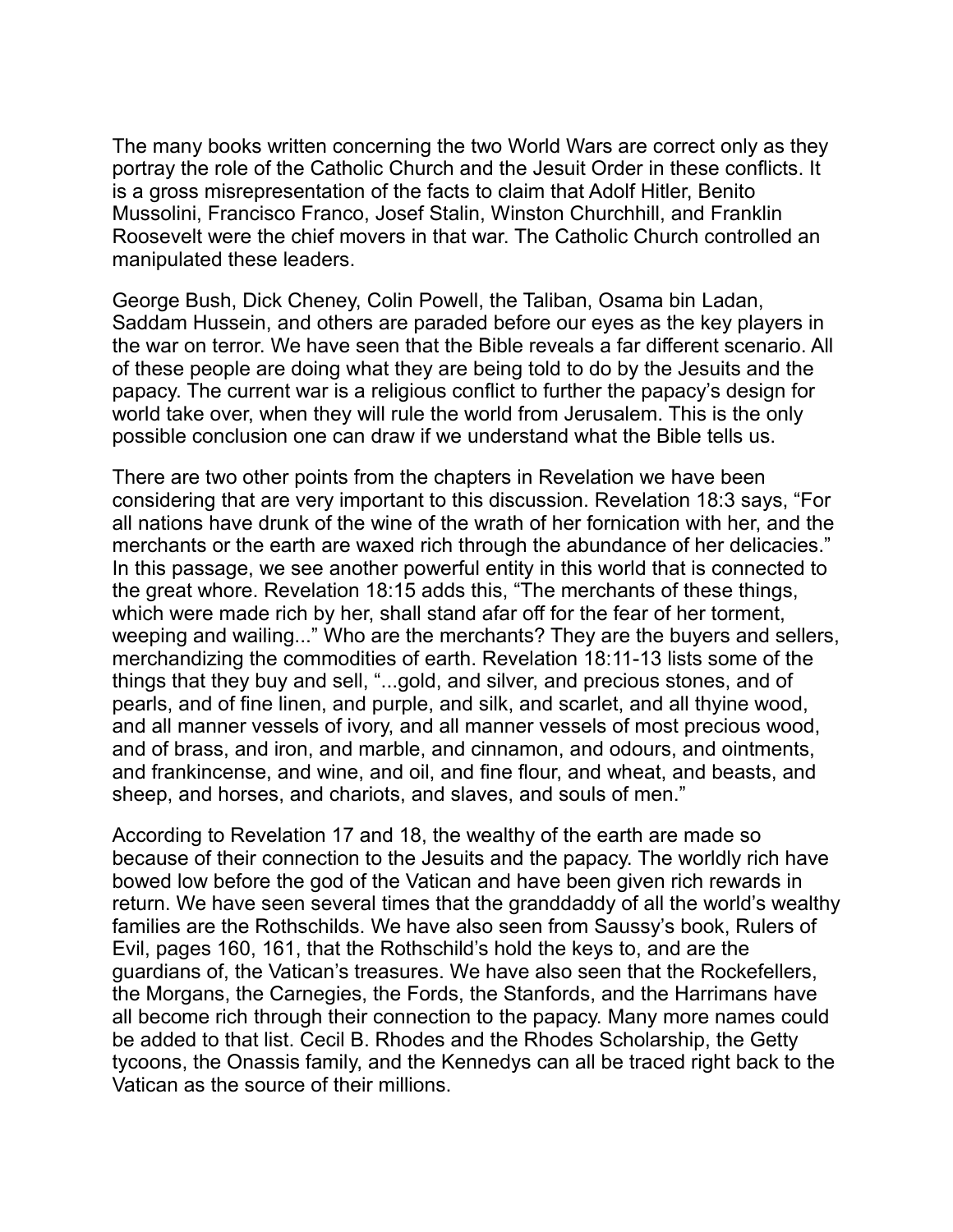How certain men and their families became rich overnight are fascinating stories. To show how it works, think of an American family that used to own a few little five and dime stores in Arkansas. That family has five siblings in the top ten chart of the wealthiest people in America. The family is the Waltons of Walmart and Sam's Club fame. A little digging into the way Sam Walton went from small store owner to multi-billionaire is very shocking. The man who financed Walton in his Walmart and Sam's Club enterprises was Jackson Stephens, a multi-billionaire.

The records reveal that Stephens owns many corporations, one of which is a bank in Mena, Arkansas where billions of dollars of drug money were laundered. Stephens and an Indonesian by the name of James Riady used this bank almost exclusively for laundering the Mena-Clinton-Bush drug money that came into the Mena Airport. This money was from the guns for drug sales that were going on between the Reagan-Bush White House and the Sandinistas of Nicaragua.

Clinton, while governor of Arkansas, which is Rockefeller's back yard, got involved with the elite's drug running. Nella and Mena Airports in south-west Arkansas were part of the drug running system that is related to the Iran-Contra scandal. A reporter from a small newspaper in a small Arkansas town asked why Larry Nichols worked for the Arkansas Development Finance Authority. The question seems innocent enough, but the answers began to uncover the whole web of intrigue that involved the drug running and illegal arms shipments to Central America that both Bush and Clinton were involved in. -- Fritz Springmeier, Bloodlines of the Illuminati, Ambassador House, p. 326.

Stephens has used much of this money to finance both Republican George Bush and Democrat bill clinton in their respective presidential compaigns. How Clinton in their respective presidential campaigns. How could Stephens do such a thing? Both Bush and Clinton were working as Jesuit agents. Since Stephens also is a Jesuit agent, he could easily fund men from both parties.

Not only did Stephens use the drug money for presidenial campaigns, but so much money came into Arkansas campaigns, but so much money came into Arkansas that the Attorney General and the then Governor Bill Clinton, along with Stephens and his company, began putting it into business that had images of being patriotic Americans. Walmart was one of many businesses that benefited. Two other companies, that came into prominence during the reign of Stephens and Clinton in Arkansas, were Hunt Trucking and Tyson Foods. Tyson Foods, which has become known as the chicken king of America, even stooped so low as to stuff chickens with drugs and then send them across America. One of the board members of Walmart for years was Hillary Clinton. She also served as Walmart's chief counsel. Walmart, Tyson Foods, and Hunt Trucking were three companies that have become wealthy, corporate giants because of their unlawful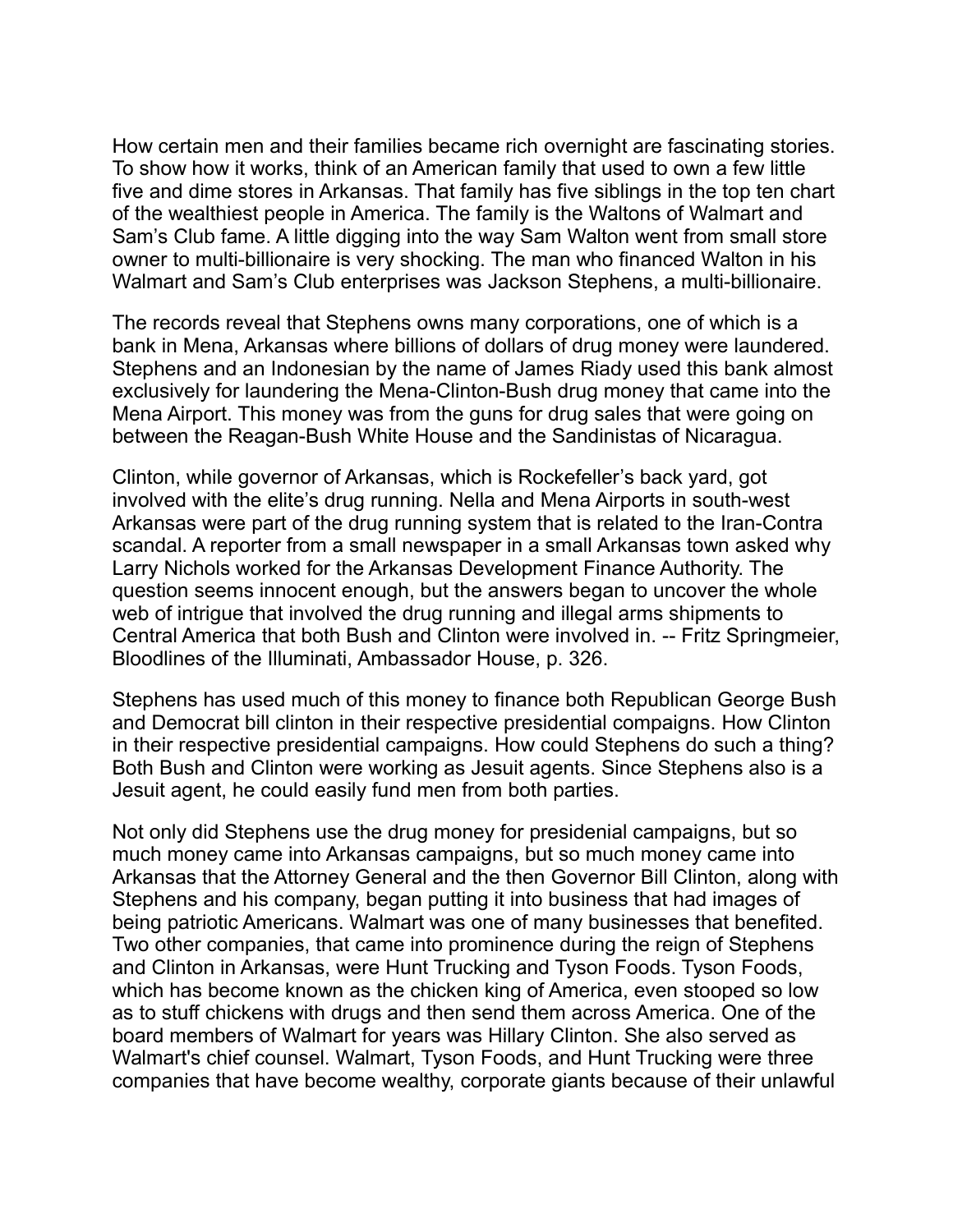and evil association with Jesuit agents who are working to destroy the great Protestant principles of America!

Revelation 17:5 tells us of another entity that is tied to the papacy and the Jesuits. "And upon her forehead was a name written, MYSTERY BABYLON THE GREAT. THE MOTHER OF HARLOTS AND ABOMINATIONS OF THE EARTH." The word "Babylon" means confusion. The name of the great whore, the apostate Roman Catholic Church, is called Babylon the Great because she has brought total confusion into the world, claiming to be following Christ and the Bible, while leading multitudes away from Jesus and the plain teachings of Scripture. In the process of turning people from the Bible, the church claims to be the only gateway to heaven. The Babylon here has nothing to do with the attempted rebuilding of the ancient city of Babylon in the area of Iraq today!

This verse indicates that the Catholic Church is the Mother church, the mother of every abominable and wicked thing that has been foisted on the world in the name of religion. We also see that the Catholic Chruch has many daughters who are harlots as well; for the verse says "BABYLON THE GREAT, THE MOTHER OF HARLOTS." To what could these harlot daughters be referring? To what could these harlot daughters be referring? We have seen that the symbol of an impure woman in Scripture represents an apostate church. (Isaiah 1:21; Jeremiah 3:6; Ezekiel 16:15; Hosea). Plugging these passages back into Revelation 17, we can only arrive at the conclusion that there are other churches that are following in the papacy's footsteps. These church can only be the ones that once broke away from the mother church, but have since that time been gradually coming back to her. The harlot daughters of the papacy represent the Protestant churches of today that are no longer protesting against Rome's abuses, but are rather finding harmony in working with her. These apostate Protestant churches of today are the harlot daughters of the mother-Roman Catholic Church!

Alberto Rivera is an ex-Jesuit priest who offers some very valuable insight in to apostasy of the Protestant churches of today. He carried out many evil deeds for the Jesuit Order. However, he responded to the leading of the Holy Spirit and left the Jesuits and became a follower of the Lord, Jesus Christ. While some of his understandings of Scripture were not correct, Rivera was very clear on the role of the Jesuits and the Vatican in history. Eventually, Rivera died a martyr, having been poisoned by the Jesuits. Rivera discussed the Jesuits' desire to infiltrate and takeover all Protestant churches and lead them to follow the papacy. He stated that a sign would be given to Jesuits worldwide when every Protestant denomination had been successfully infiltrated and overcome by the Jesuits.

The sing was to be when a President of the U.S. took his oath of office facing an obelisk. For the first time in U.S. history, the swearing in ceremonies were moved to the West front of the capitol, and President Ronald Reagan faced the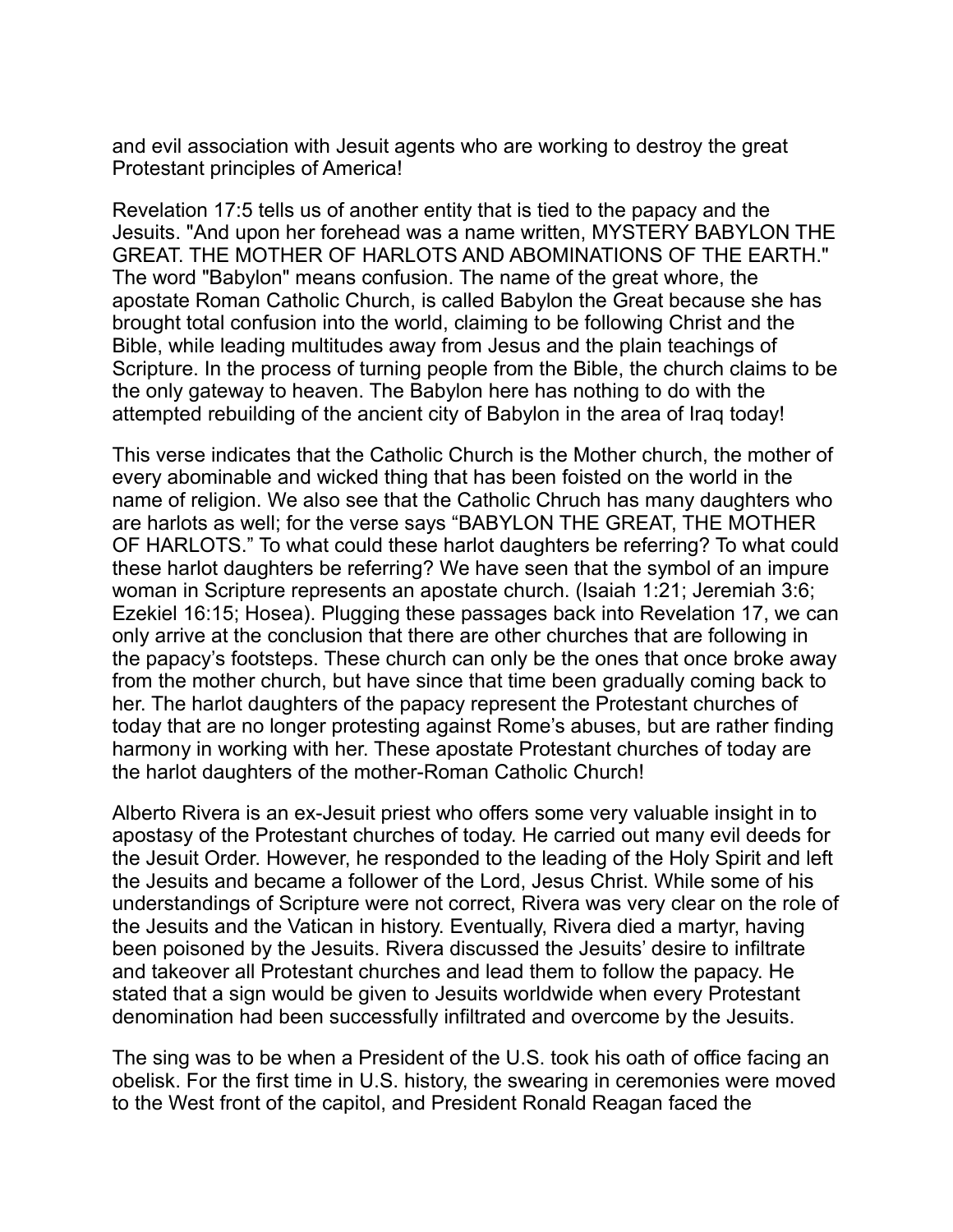Washington Monument. This happened January 20, 1981. -- Jack Chick, The Godfathers, Alberto Part Three, Chick Publications, page 26.

Some may think that Alberto does not know what he is talking about. They probably believe that their church has not been taken over by the Jesuits. Consider this:

1. Is your church still protesting against the tyranny of the papacy?

2. Does your church still teach that the papacy is the anti-Christ, or is it, or is it something that your church once taught, but now shies away from because it is not politically correct?

3. Does your church engage in celebration style church services that are more contemporary with the times and have more upbeat music? This was part of the papacy's plan at Vatican II in taking over all the churches.

4. Is your church forgetting their historic teachings and becoming more modern, casting away the old truths as relics of the past?

5. Are your church periodicals finding more and more good things to say about the papacy, even considering the Vatican leaders to be fine Christian people?

6. Is your church willing to join the ecumenical movement, even if it means sacrificing some basic teachings or principles that the church once believed?

If you can answer yes to one or more of these questions, or yes to all of these questions, then Alberto Rivera is right. Are there any major religious bodies or denominations today that don't meet these criteria?

It is interesting that Pope John Paul II agrees with Alberto Rivera. John Paul made a statement in which he declared a major concern of the Vatican. He is concerned about new religious groups that are arising in America that are warning the world about the plans of the papacy to takeover the world. These new groups are telling the world that the papacy is still the anti-christ, and, according to John Paul II, these groups are seriously affecting the plans of the papacy.

The proselytizing activity of the sects and new religious groups of America is a grave hindrance to the work of evangelization.... [what he means is that there are independent religious groups that are hindering the papacy's drive to take over the world.] The success of proselytism by the sects and new religious groups in American cannot be ignored. It demands of the Church on the continent a thorough study, to be carried out in each nation and at the international level.... For the response to the challenge of the sects to be effective, there is a need for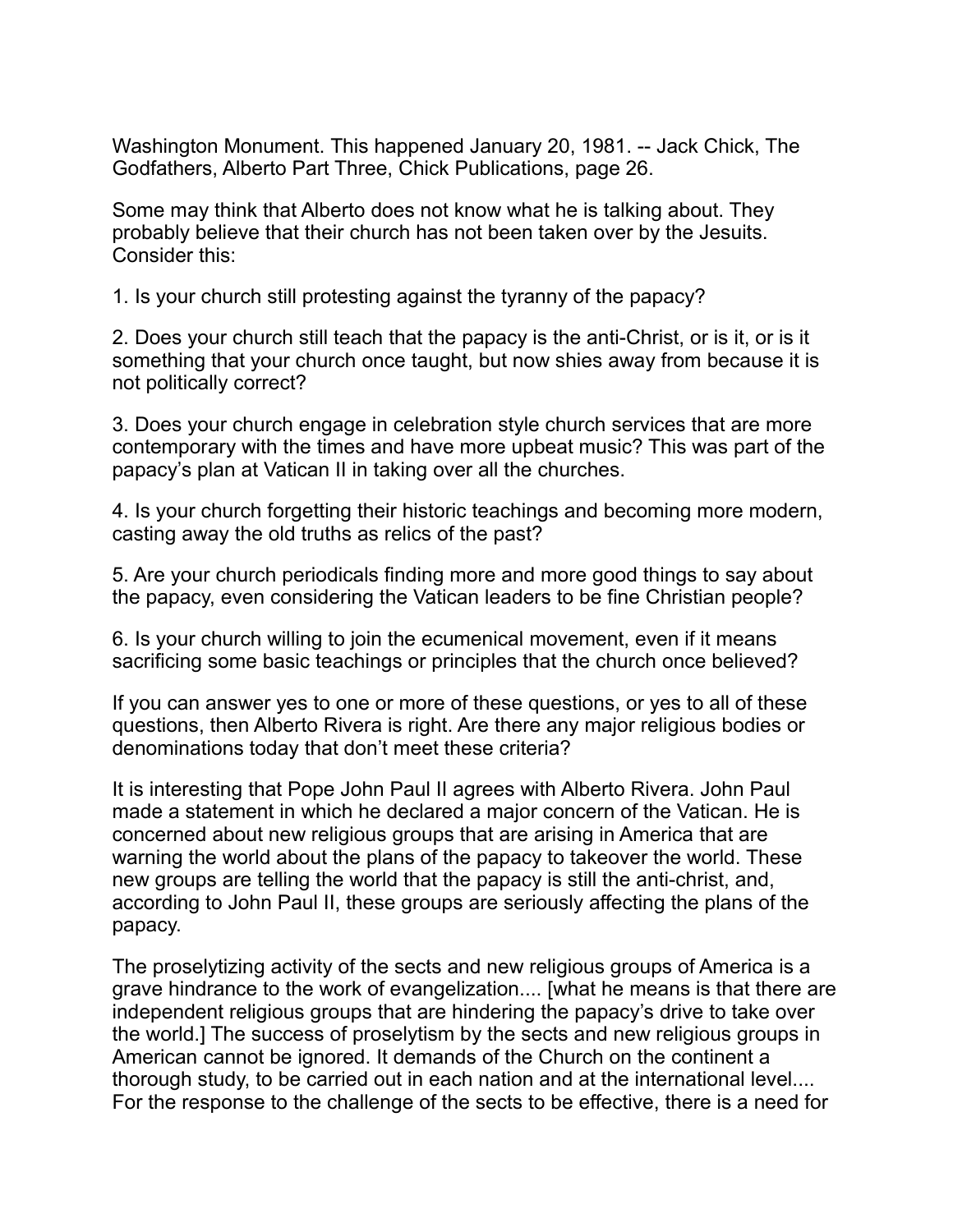an appropriate coordination of initiatives among dioceses, aimed at bringing about a more effective through shared projects which will produce better results. -- Pope John Paul II, The Challenge of the Sects, Exhortation, Article 73.

John Paul did not express concern about denominations that have been around for a century or two. Why? The answer is obvious; those denominations are of no concern to John Paul because they have been infiltrated and taken over by the Jesuits. Those churches have stopped protesting about the evils of the papacy! John Paul is concerned about groups that have arisen in the last few decades, who, in response to the suppression of truth in their mainline churches, have been forced to preach the truth outside of these churches.

According to Revelation 17:5, the Catholic Church has many harlot daughters. According to Alberto Rivera and John Paul II, those harlot daughters include every Protestant denomination today that has forsaken their message, which is their sole purpose for existence! When a denomination refuses to give the straight Biblical truth, that denomination is committing spiritual adultery before God, and is considered to be an harlot.

Revelation 17 supports every principle outlined in this book. It reveals the control of the papacy's Jesuits over the leaders of our world, over the wealthy of the earth, and over the churches today. May God help us to walk humbly before Him, trusting in His grace, that we may rightly represent Him.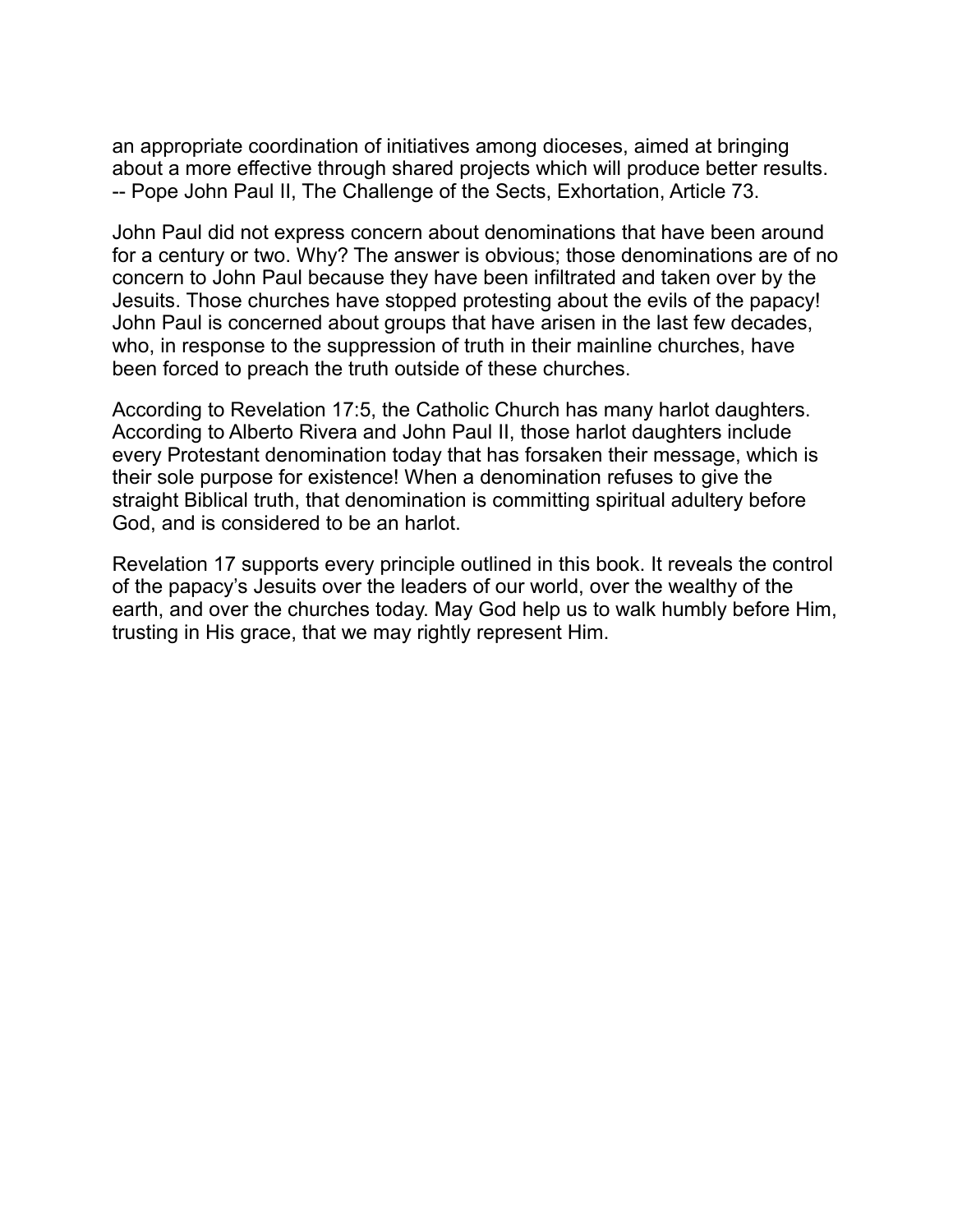## **Chapter 12: Divine Hand Over The United States Removed**

The change of the Sabbath is a sign or mark of the authority of the Romish Church. Those who, understanding the claims of the forth commandment, choose to observe the false Sabbath in the place of the true, are thereby paying homage to that power by which alone it is commanded. The mark of the beast is the papal Sabbath, which has been accepted by the world in the place of the day of God's appointment.

There are true Christians in every church, not excepting the Roman Catholic communion. None are condemned until they have had the light and have seen the obligation of the fourth commandment. But when the decree shall go forth enforcing the counterfeit Sabbath, and the loud cry of "the third angel" shall warn men against the worship of the beast and his image, the line will be clearly drawn between the false and the true. Then those who still continue in transgression will receive the mark of the beast.

With rapid steps we are approaching this period. When Protestant churches shall unite with the secular power in sustaining a false religion, for opposing which their ancestors endured the fiercest persecution, then will the papal Sabbath be enforced by the combined authority of church and State. There will be a national apostasy [Apostasy is defined as the abandonment of biblical Truths], which will end in national ruin.

Marvelous in her shrewdness and cunning is the Roman catholic Church. She presents a fair front to the world, covering with apologies her record of horrible cruelties, and declaring that her spirit of persecution no longer exists. But she is the same as in the days of the Reformation, when men of God stood up at the peril of their lives to expose her iniquity; the same as when she assumed the power to control kings and princes, and claimed the prerogatives of God. She may clothe herself in Christlike garments, the better to carry forward her purposes; but she still retains the venom of the serpent, and her principles are exerting their influence in legislative halls, in churches, and in the hearts of men. Her spirit is no less cruel and despotic now than when it crushed out human liberty, and slew the saints of the Most High.

By compromises and concessions, Protestants have tampered with and patronized popery, giving her vantage-ground which papist themselves are surprised to see and fail to understand. The Protestant world needs to be aroused to resist the advances of this most dangerous foe to civil and religious liberty.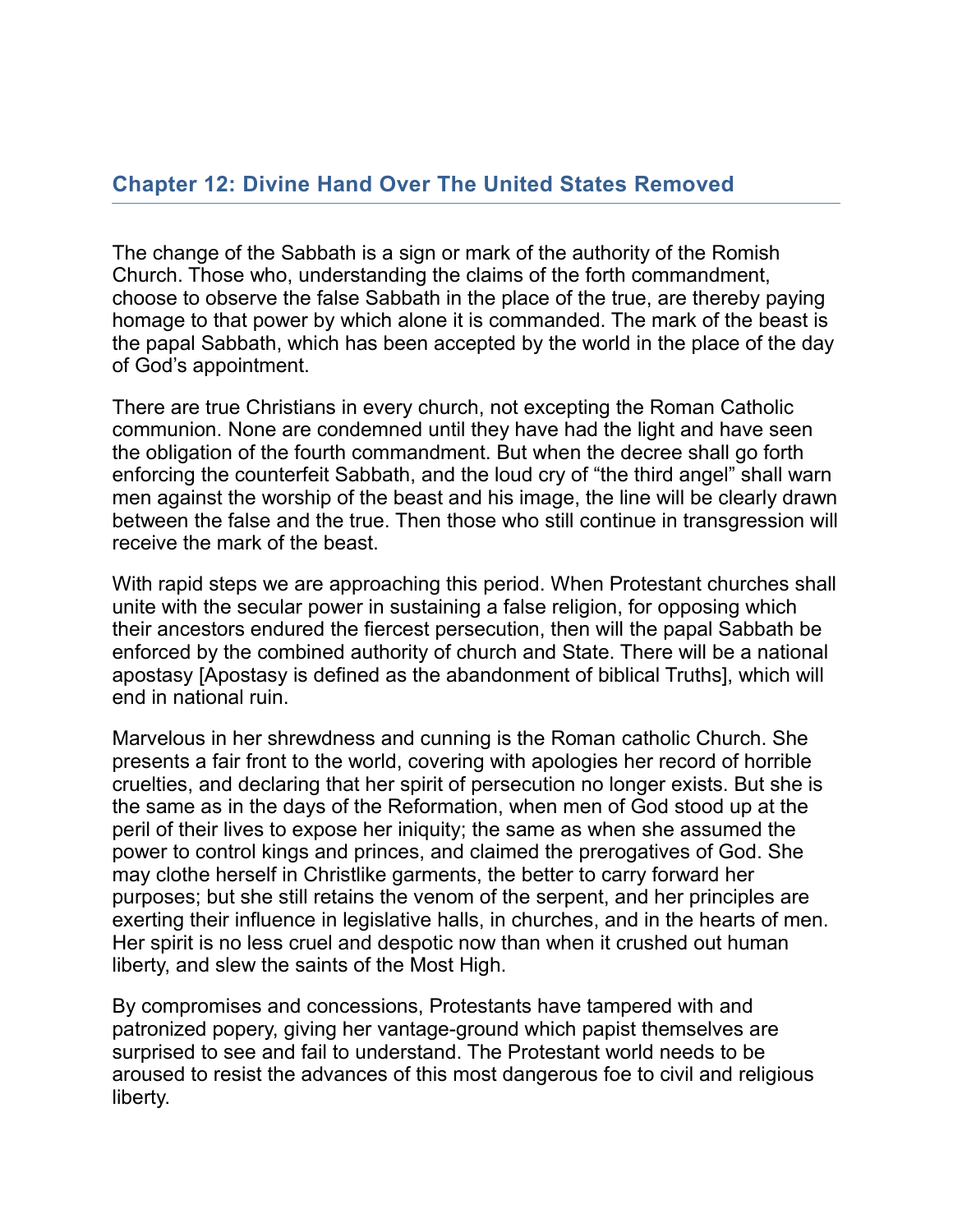When the State [the United States] shall enforce the decrees and sustain the institutions of the church, then will Protestant America have formed an image of the Papacy. Then the true church will be assailed by persecution as were God's people in ancient times. Almost every century furnishes instances of what human hearts, controlled by rage and malice, can do under a plea of serving God by protecting the right of the church and State. The Protestant churches that have followed in the steps of Rome by forming alliances with worldly powers have manifested a similar desire to restrict liberty of conscience. How many nonconformist ministers have suffered under the power of the Church of England! Persecution always follows a restriction of religious liberty on the part of secular governments. (1)

God has a law which... is designed to govern the inhabitants of this world. Christ died that the human family might be brought back to their allegiance to God. He was their only hope of redemption. He did not suffer and die on Calvary's cross to annul the law, because he would thus be the administrator of sin by perpetuating transgression. If the law of God could have been changed, or one precept of it altered to meet man's fallen condition, then the Son of God need not have come into our world and died. But because the law of God was changeless in its character; because not one principle of it , not even a jot or a tittle(dotting I's or crossing T's), could be dishonored and swept away, God consented to let his Son take upon himself the results of man's transgression of that law, thus making it possible for man to be pardoned, and to become obedient to all God's commandments. It is the righteousness and perfection of his Son, who takes upon himself our sins, our defect, our weaknesses, which God accepts; and through faith in the merits of the blood of a crucified and risen Saviour we are prisoners of hope. Christ's righteousness becomes our righteousness, if we sustain a living connection with him. Then we cease to transgress the holy law of God, and become partakers of the divine nature.

A time is coming when the law of God is, in a special sense, to be made void in our land. The rulers of our nation will, by legislative enactments, enforce the Sunday law, and thus God's people be brought into great peril. When our nation, in its legislative councils, shall enact laws to bind the consciences of men in regard to their religious privileges, enforcing Sunday observance, and bringing oppressive power to bear against those who keep the seventh-day Sabbath [Saturday], the law of God will, to all intents and purposes, be made void in our land; and national apostasy will be followed by national ruin. (2)

The time has come when judgment is fallen in the streets, and equity cannot enter, and he that departeth from evil maketh himself a prey.... The people of the United States have been a favored people; but when they restrict religious liberty, surrender Protestantism, and give countenance to popery, the measure of their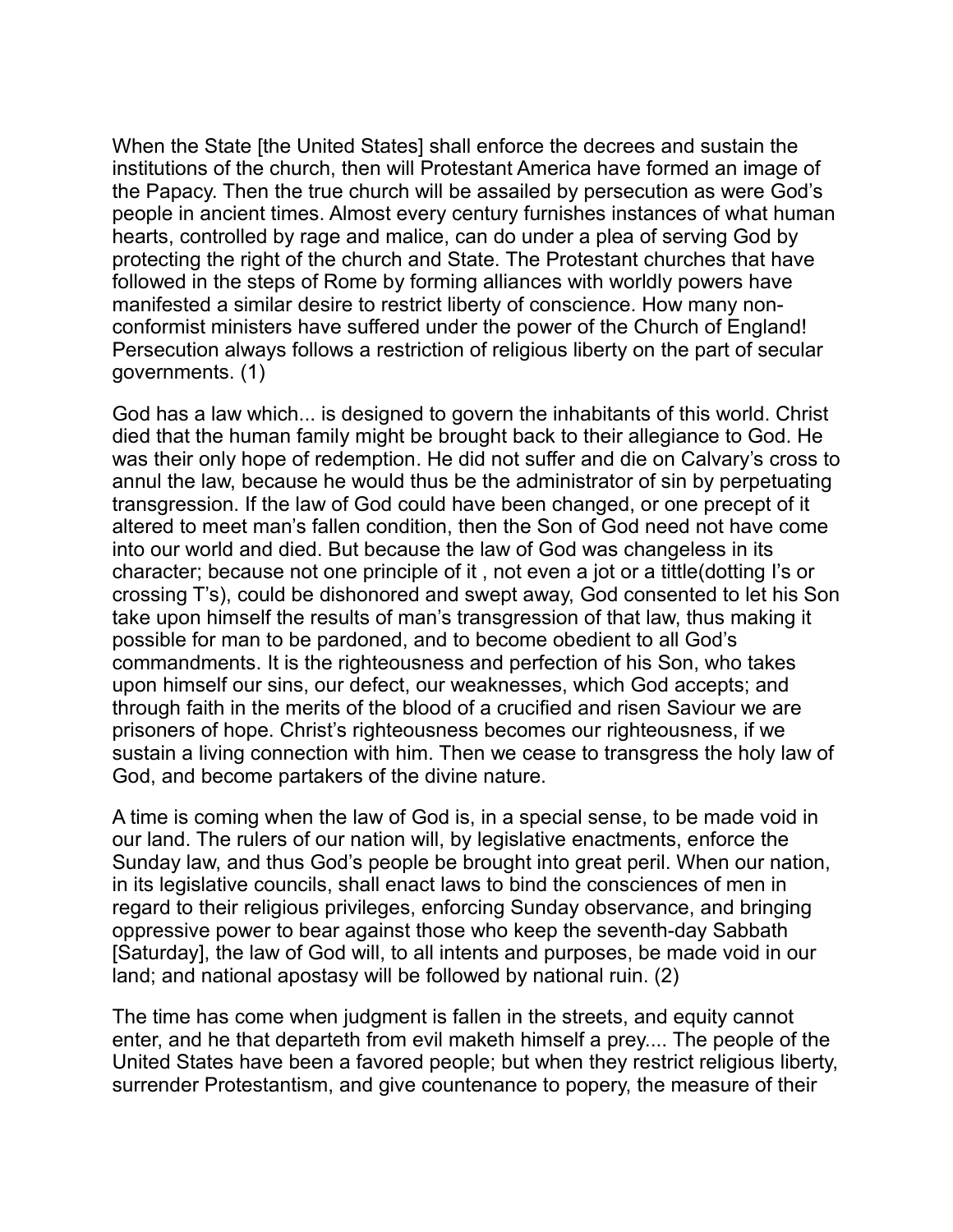guilt will be full, and "national apostasy" will be registered in the books of heaven. The result of this apostasy will be national ruin. (3)

But the time to receive the mark of the beast, as designated in prophecy, has not yet come. The testing time has not yet come. There are true Christians in every church, not excepting the Roman Catholic communion. None are condemned until they have had the light and have seen the obligation of the fourth commandment. But when the decree shall go forth enforcing the counterfeit Sabbath, and when the loud cry of the third angel shall warn men against the worship of the beast and his image, the line will be clearly drawn between the false and the true. Then those who still continue in transgression will receive the mark of the beast in their foreheads or in their hands.

With rapid steps we are approaching this period. When Protestant churches shall unite with the secular power to sustain a false religion, for opposing which their ancestors endured the fiercest persecution, then will the papal Sabbath be enforced by the combined authority of church and state. There will be a national apostasy, which will end only in national ruin. (4)

We are now making our choice, and we shall soon discern between him that serveth God and him that serveth him not. Read the fourth chapter of Malachi, and think about it seriously. The day of God is right upon us. The world has converted the church. Both are in harmony, and are acting upon a short-sighted policy. Protestants will work upon the rulers of the land to make laws to restore the lost ascendency of the man of sin, who sits in the temple of God, showing himself that he is God. The Roman Catholic principles will be taken under the care and protection of the State. This national apostasy will speedily be followed by national ruin. The protest of Bible truth will be no longer tolerated by those who have made not the law of God their rule of life. Then will the voice be heard from the graves of martyrs, represented by the souls which John saw slain for the word of God and the testimony of Jesus Christ which they held; then the prayer will ascend from every true child of God, "It is time, Lord, for thee to work: for they have made void thy law." (5)

Men are prone to abuse the long suffering of God, and to presume on his forbearance. But there is a point in human iniquity when it is time for God to interfere; and terrible are the issues. "The Lord is slow to anger, and great in power, and will not at all acquit the wicked. [Nahum 1:3]" The long-suffering of God is wonderful, because he puts constraint on his own attributes; but punishment is none the less certain. Every century of profligacy has treasured up wrath against the day of wrath; and when the time comes, and the iniquity is full, then God will do his strange work. It will be found a terrible thing to have worn out the divine patience; for the wrath of God will fall so signally and strongly that it is represented as being unmixed with mercy; the very earth will be desolated. It is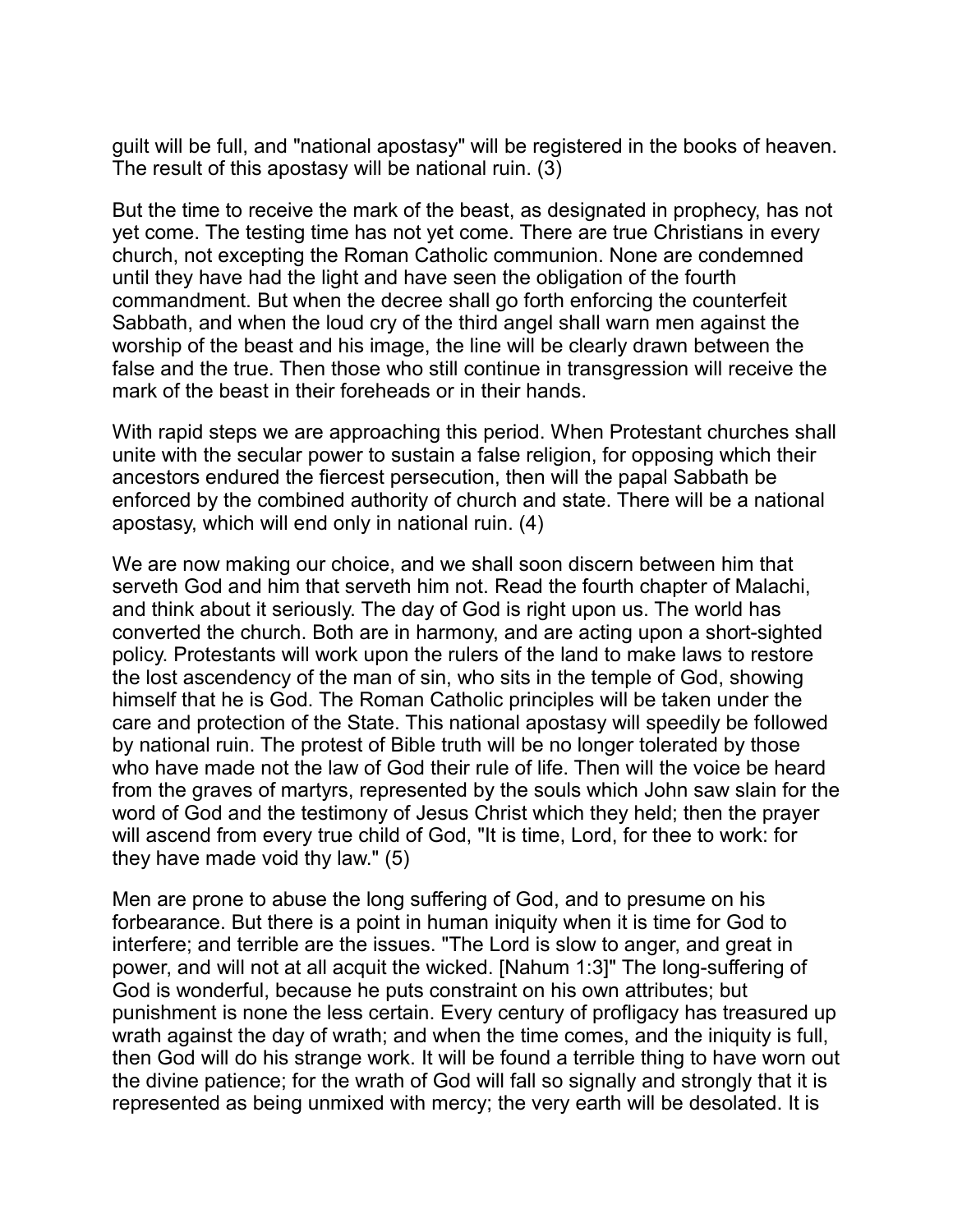at the time of the national apostasy, when, acting on the policy of Satan, the rulers of the land will rank themselves on the side of the man of sin [the pope] -- it is then the measure of guilt is full; the national apostasy is the signal for national ruin. (6)

Already the doctrine that men are released from obedience to God's requirements has weakened the force of moral obligation, and opened the floodgates of iniquity upon the world. Lawlessness, dissipation, and corruption are sweeping in upon us like an overwhelming tide. In the family, Satan is at work. His banner waves, even in professedly Christian households. There is envy, evil surmising, hypocrisy; estrangement, emulation, strife, betrayal of sacred trusts, indulgence of lust. The whole system of religious principles and doctrines, which should form the foundation and framework of social life, seems to be a tottering mass, ready to fall to ruin. The vilest of criminals, when thrown into prison for their offenses, are often made the recipients of gifts and attentions, as if they had attained an enviable distinction. The greatest publicity is given to their character and crimes. The papers publish the revolting details of vice, thus initiating others into the practise of fraud, robbery, and murder; and Satan exults in the success of his hellish schemes. The infatuation of vice, the wanton taking of life, the terrible increase of intemperance and iniquity of every order and degree, should arouse all who fear God to inquire what can be done to stay the tide of evil. {ST, July 4, 1899 par. 9}

Courts of justice are corrupt. Rulers are actuated by desire for gain, and love of sensual pleasure. Intemperance has beclouded the faculties of many, so that Satan has almost complete control of them. Jurists are perverted, bribed, deluded. Drunkenness and revelry, passion envy, dishonesty of every sort, are represented among those who administer the laws. "Justice standeth afar off; for truth is fallen in the street, and equity cannot enter.[Isaiah 59:14]" {ST, July 4, 1899 par. 10}

Our land is in jeopardy. The time is drawing on when its legislators shall so abjure the principles of Protestantism as to give countenance to Romish [Catholic] apostasy. The people for whom God has so marvelously wrought, strengthening them to throw off the galling yoke of popery, will, by a national act, give vigor to the corrupt faith of Rome, and thus arouse the tyranny which only waits for a touch to start again into cruelty and despotism. With rapid steps are we already approaching this period. When Protestant churches shall seek the support of the secular power, thus following the example of that apostate church, for opposing which their ancestors endured the fiercest persecution, then will there be a national apostasy which will end only in national ruin. (7)

With rapid steps we are approaching this period. When Protestant churches shall unite with the secular power to sustain a false religion, for opposing which their